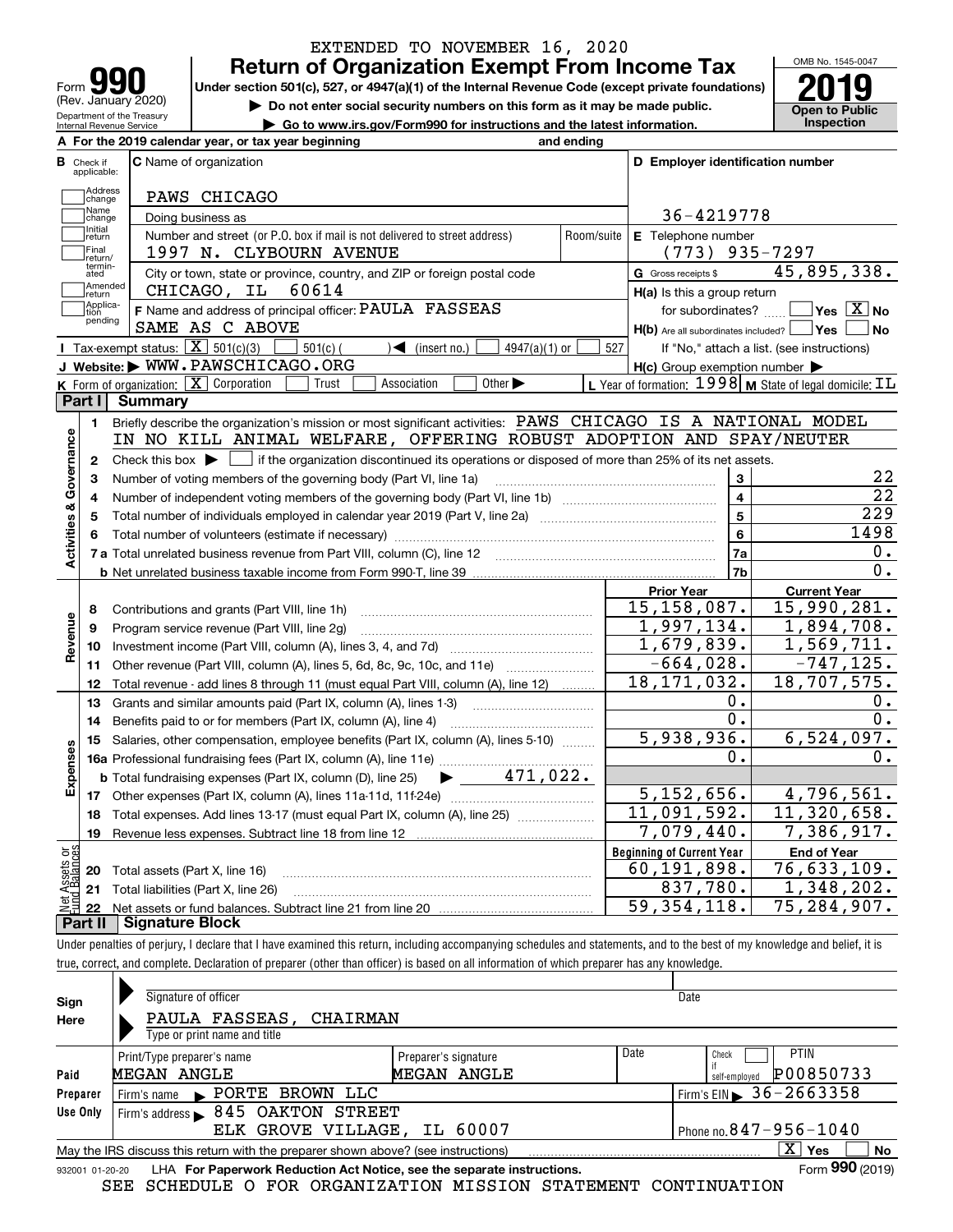|              | 36-4219778<br>PAWS CHICAGO<br>$_{\text{Page}}$ 2<br>Form 990 (2019)                                                                                             |  |
|--------------|-----------------------------------------------------------------------------------------------------------------------------------------------------------------|--|
| Part III     | <b>Statement of Program Service Accomplishments</b>                                                                                                             |  |
|              | $\boxed{\text{X}}$                                                                                                                                              |  |
| 1            | Briefly describe the organization's mission:                                                                                                                    |  |
|              | PAWS CHICAGO'S MISSION IS TO BUILD NO KILL COMMUNITIES, STARTING WITH                                                                                           |  |
|              | A NO KILL CHICAGO; TO END PET OVERPOPULATION; AND TO TRANSFORM ANIMAL                                                                                           |  |
|              | WELFARE BY SETTING HIGHER STANDARDS. SINCE ITS FOUNDING, THE NUMBER OF                                                                                          |  |
|              | PETS KILLED EACH YEAR IN CHICAGO HAS BEEN REDUCED BY 91 PERCENT.                                                                                                |  |
|              |                                                                                                                                                                 |  |
| $\mathbf{2}$ | Did the organization undertake any significant program services during the year which were not listed on the<br>$\overline{\ }$ Yes $\overline{\phantom{X}}$ No |  |
|              | prior Form 990 or 990-EZ?                                                                                                                                       |  |
|              | If "Yes," describe these new services on Schedule O.<br>$\Box$ Yes $\Box$ No                                                                                    |  |
| 3            | Did the organization cease conducting, or make significant changes in how it conducts, any program services?                                                    |  |
|              | If "Yes," describe these changes on Schedule O.                                                                                                                 |  |
| 4            | Describe the organization's program service accomplishments for each of its three largest program services, as measured by expenses.                            |  |
|              | Section 501(c)(3) and 501(c)(4) organizations are required to report the amount of grants and allocations to others, the total expenses, and                    |  |
|              | revenue, if any, for each program service reported.                                                                                                             |  |
| 4a           | 178,483.<br>$4,358,138$ . including grants of \$<br>(Expenses \$<br>) (Revenue \$<br>(Code:                                                                     |  |
|              | COMMITTING TO THE LIFE OF EACH TREATABLE PET<br>ANIMAL HEALTH & BEHAVIOR:                                                                                       |  |
|              | AND PROVIDING ALL MEDICAL TREATMENT AND BEHAVIORAL ENRICHMENT NEEDED TO                                                                                         |  |
|              | OPTIMIZE HEALTH AND WELL BEING ARE TWO OF THE MOST CRITICAL ELEMENTS OF                                                                                         |  |
|              | NO KILL. DUE TO OUR EXPERT VETERINARY AND BEHAVIOR TEAMS, PAWS CHICAGO                                                                                          |  |
|              | IS ONE OF THE FEW SHELTERS IN THE COUNTRY THAT CAN TREAT AND                                                                                                    |  |
|              | REHABILITATE A LARGE VOLUME OF SICK, INJURED AND BEHAVIORALLY                                                                                                   |  |
|              | CHALLENGED ANIMALS. IN 2019, PAWS CHICAGO HAD A 97.9 PERCENT SAVE RATE,                                                                                         |  |
|              | EVEN WHILE TAKING IN A VULNERABLE POPULATION OF ANIMALS. THE MEDICAL                                                                                            |  |
|              | CENTER IS THE FIRST STOP FOR HOMELESS ANIMALS WHEN THEY ARRIVE AT PAWS,                                                                                         |  |
|              | WHERE A WORLD CLASS VETERINARY TEAM TREATS THE MOST SERIOUS CASES ON                                                                                            |  |
|              | SITE. A ROBUST FOSTER NETWORK CARES FOR PETS WHEN THEY ARE STABLE AND                                                                                           |  |
|              | READY TO RECOVER IN A HOME ENVIRONMENT. 3,003 ANIMALS WENT INTO FOSTER                                                                                          |  |
|              | 774, 160.<br>2,375,885. including grants of \$                                                                                                                  |  |
| 4b           | (Expenses \$<br>) (Revenue \$<br>(Code:<br>PAWS CHICAGO PERFORMED 15,174 SPAY/NEUTER<br>PREVENTION & SPAY/NEUTER:                                               |  |
|              |                                                                                                                                                                 |  |
|              | SURGERIES IN 2019. THE MAJORITY OF STRAY, FERAL AND UNWANTED PETS                                                                                               |  |
|              | ORIGINATE IN LOW-INCOME, UNDER-RESOURCED COMMUNITIES. WITH THE PAWS                                                                                             |  |
|              | CHICAGO LURIE CLINIC LOCATED IN LITTLE VILLAGE AND THE GUSMOBILE                                                                                                |  |
|              | SPAY/NEUTER VAN, WHICH BRINGS LIFE-SAVING SOLUTIONS DIRECTLY TO                                                                                                 |  |
|              | NEIGHBORHOODS MOST IN NEED, PAWS OFFERS SPAY/NEUTER SERVICES WHERE THEY                                                                                         |  |
|              | ARE NEEDED MOST AND WHERE THEY MAKE THE MOST IMPACT. IN 2019,<br>PAWS                                                                                           |  |
|              | CHICAGO OPENED ITS ENGLEWOOD OUTREACH CENTER, A NEW HOME FOR THE PAWS                                                                                           |  |
|              | FOR LIFE OUTREACH PROGRAM WHICH GOES DOOR-TO-DOOR, HELPING PEOPLE IN                                                                                            |  |
|              | CHICAGO'S MOST UNDERSERVED COMMUNITIES. SINCE 2014, THE PRIMARY                                                                                                 |  |
|              | NEIGHBORHOOD OF FOCUS HAS BEEN ENGLEWOOD, WHERE MORE THAN 49 PERCENT OF                                                                                         |  |
|              | THE POPULATION LIVES BELOW THE POVERTY LINE. THIS IMPORTANT NEW SPACE                                                                                           |  |
|              | $2,037,665$ and including grants of \$<br>942,065.<br>) (Expenses \$<br>) (Revenue \$<br>4c (Code:                                                              |  |
|              | RESCUING HOMELESS PETS AND UNITING THEM WITH THEIR NEW<br>ADOPTION:                                                                                             |  |
|              | FAMILIES IS AT THE FOREFRONT OF WHAT PAWS CHICAGO DOES DAILY. THROUGH                                                                                           |  |
|              | PAWS CHICAGO'S ADOPTION CENTERS, OFFSITE EVENTS AND INNOVATIVE                                                                                                  |  |
|              | PROGRAMMING, 5,271 ANIMALS FOUND LOVING HOMES IN 2019. THE PIPPEN                                                                                               |  |
|              | FASSEAS ADOPTION CENTER IN LINCOLN PARK, WHICH OPENED IN 2007,                                                                                                  |  |
|              | REDEFINED ANIMAL SHELTERING AS THE FIRST CAGELESS, STATE-OF-THE-ART, NO                                                                                         |  |
|              | KILL SHELTER IN THE MIDWEST. PAWS CHICAGO'S FIRST SATELLITE ADOPTION                                                                                            |  |
|              | FACILITY, THE GLENN L. FELNER ADOPTION CENTER, LOCATED INSIDE A PETCO                                                                                           |  |
|              | IN THE CHICAGO SUBURB OF HIGHLAND PARK, WAS RESPONSIBLE FOR 452                                                                                                 |  |
|              | ADOPTIONS IN 2019. CRITICAL TO ADOPTION IS RAISING AWARENESS AND                                                                                                |  |
|              | BRINGING IN THE COMMUNITY. PAWS HOSTS INNOVATIVE ON-SITE ADOPTION                                                                                               |  |
|              | EVENTS, LIKE A MULTI-DAY ADOPT-A-THON IN THE SPRING AND FALL, TO RAISE                                                                                          |  |
|              |                                                                                                                                                                 |  |
|              | 4d Other program services (Describe on Schedule O.)                                                                                                             |  |
|              | $1, 291, 503$ . including grants of \$<br>(Expenses \$<br>(Revenue \$                                                                                           |  |
|              | 10,063,191.<br>4e Total program service expenses                                                                                                                |  |
|              | Form 990 (2019)                                                                                                                                                 |  |
|              | SEE SCHEDULE O FOR CONTINUATION(S)<br>932002 01-20-20                                                                                                           |  |

2<br>2019.05000 PAWS CHICAGO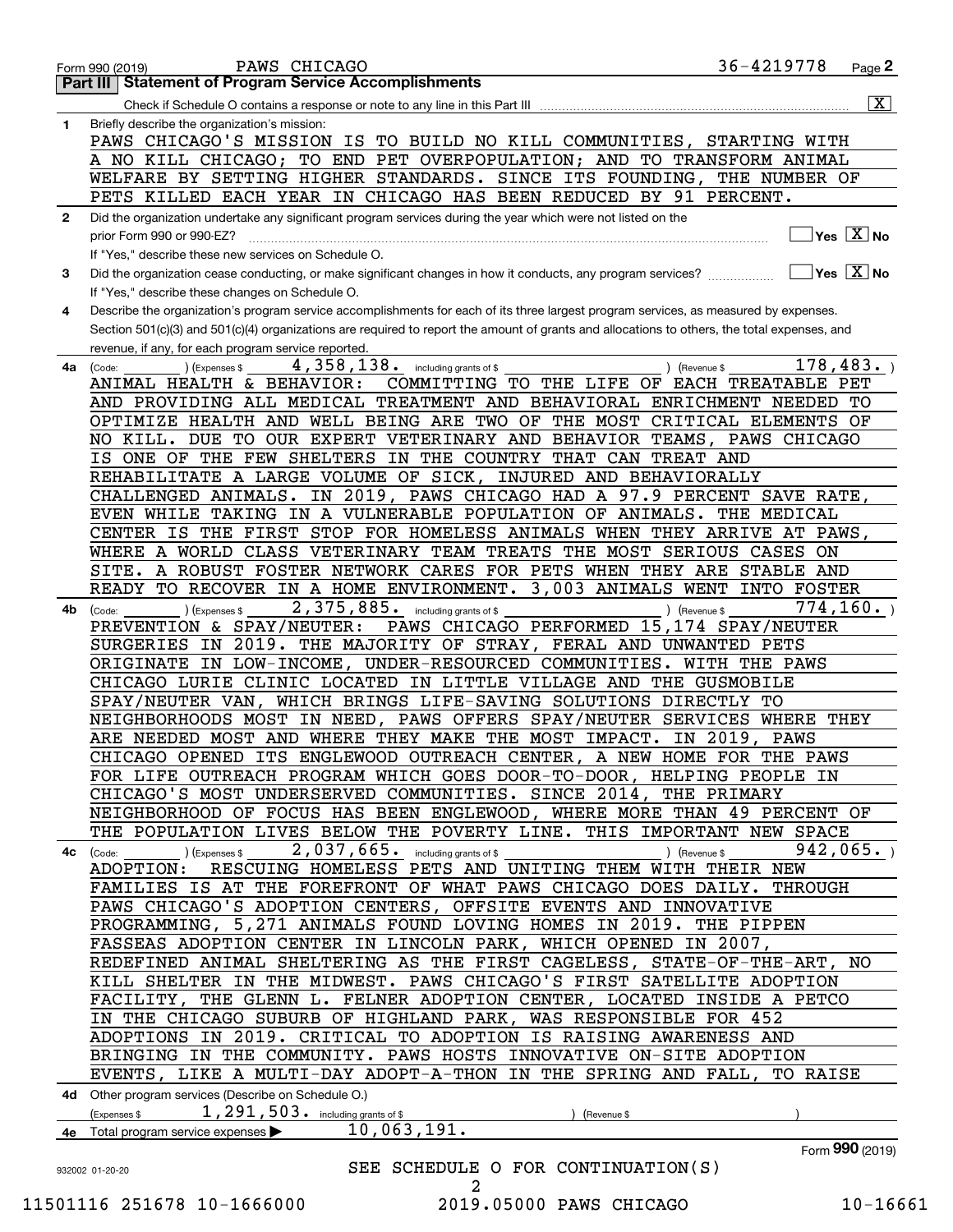|  | Form 990 (2019) |
|--|-----------------|

Form 990 (2019) Page **3Part IV Checklist of Required Schedules** PAWS CHICAGO 36-4219778

|    |                                                                                                                                       |                 | Yes         | No              |
|----|---------------------------------------------------------------------------------------------------------------------------------------|-----------------|-------------|-----------------|
| 1. | Is the organization described in section $501(c)(3)$ or $4947(a)(1)$ (other than a private foundation)?                               |                 |             |                 |
|    |                                                                                                                                       | 1               | х           |                 |
| 2  |                                                                                                                                       | $\mathbf{2}$    | $\mathbf X$ |                 |
| 3  | Did the organization engage in direct or indirect political campaign activities on behalf of or in opposition to candidates for       |                 |             |                 |
|    |                                                                                                                                       | 3               |             | x               |
| 4  | Section 501(c)(3) organizations. Did the organization engage in lobbying activities, or have a section 501(h) election in effect      |                 |             |                 |
|    |                                                                                                                                       | 4               |             | х               |
| 5  | Is the organization a section 501(c)(4), 501(c)(5), or 501(c)(6) organization that receives membership dues, assessments, or          |                 |             |                 |
|    |                                                                                                                                       | 5               |             | x               |
| 6  | Did the organization maintain any donor advised funds or any similar funds or accounts for which donors have the right to             |                 |             |                 |
|    | provide advice on the distribution or investment of amounts in such funds or accounts? If "Yes," complete Schedule D, Part I          | 6               |             | x               |
| 7  | Did the organization receive or hold a conservation easement, including easements to preserve open space,                             |                 |             |                 |
|    |                                                                                                                                       | 7               |             | x               |
| 8  | Did the organization maintain collections of works of art, historical treasures, or other similar assets? If "Yes," complete          |                 |             |                 |
|    |                                                                                                                                       | 8               |             | x               |
| 9  | Did the organization report an amount in Part X, line 21, for escrow or custodial account liability, serve as a custodian for         |                 |             |                 |
|    | amounts not listed in Part X; or provide credit counseling, debt management, credit repair, or debt negotiation services?             |                 |             | x               |
|    |                                                                                                                                       | 9               |             |                 |
| 10 | Did the organization, directly or through a related organization, hold assets in donor-restricted endowments                          |                 | х           |                 |
|    |                                                                                                                                       | 10              |             |                 |
| 11 | If the organization's answer to any of the following questions is "Yes," then complete Schedule D, Parts VI, VII, VIII, IX, or X      |                 |             |                 |
|    | as applicable.                                                                                                                        |                 |             |                 |
|    | a Did the organization report an amount for land, buildings, and equipment in Part X, line 10? If "Yes," complete Schedule D,         |                 | Х           |                 |
|    | <b>b</b> Did the organization report an amount for investments - other securities in Part X, line 12, that is 5% or more of its total | 11a             |             |                 |
|    |                                                                                                                                       | 11b             |             | х               |
|    | c Did the organization report an amount for investments - program related in Part X, line 13, that is 5% or more of its total         |                 |             |                 |
|    |                                                                                                                                       | 11c             |             | x               |
|    | d Did the organization report an amount for other assets in Part X, line 15, that is 5% or more of its total assets reported in       |                 |             |                 |
|    |                                                                                                                                       | 11d             |             | х               |
|    |                                                                                                                                       | <b>11e</b>      |             | X               |
| f  | Did the organization's separate or consolidated financial statements for the tax year include a footnote that addresses               |                 |             |                 |
|    | the organization's liability for uncertain tax positions under FIN 48 (ASC 740)? If "Yes," complete Schedule D, Part X                | 11f             | х           |                 |
|    | 12a Did the organization obtain separate, independent audited financial statements for the tax year? If "Yes," complete               |                 |             |                 |
|    |                                                                                                                                       | 12a             | Х           |                 |
|    | <b>b</b> Was the organization included in consolidated, independent audited financial statements for the tax year?                    |                 |             |                 |
|    | If "Yes," and if the organization answered "No" to line 12a, then completing Schedule D, Parts XI and XII is optional                 | 12 <sub>b</sub> |             | х               |
| 13 |                                                                                                                                       | 13              |             | $\mathbf X$     |
|    | 14a Did the organization maintain an office, employees, or agents outside of the United States?                                       | 14a             |             | x               |
|    | <b>b</b> Did the organization have aggregate revenues or expenses of more than \$10,000 from grantmaking, fundraising, business,      |                 |             |                 |
|    | investment, and program service activities outside the United States, or aggregate foreign investments valued at \$100,000            |                 |             |                 |
|    |                                                                                                                                       | 14b             |             | x               |
| 15 | Did the organization report on Part IX, column (A), line 3, more than \$5,000 of grants or other assistance to or for any             |                 |             |                 |
|    |                                                                                                                                       | 15              |             | х               |
| 16 | Did the organization report on Part IX, column (A), line 3, more than \$5,000 of aggregate grants or other assistance to              |                 |             |                 |
|    |                                                                                                                                       | 16              |             | X               |
| 17 | Did the organization report a total of more than \$15,000 of expenses for professional fundraising services on Part IX,               |                 |             |                 |
|    |                                                                                                                                       | 17              |             | х               |
| 18 | Did the organization report more than \$15,000 total of fundraising event gross income and contributions on Part VIII, lines          |                 |             |                 |
|    |                                                                                                                                       | 18              | х           |                 |
| 19 | Did the organization report more than \$15,000 of gross income from gaming activities on Part VIII, line 9a? If "Yes."                |                 |             |                 |
|    |                                                                                                                                       | 19              | х           |                 |
|    |                                                                                                                                       | 20a             |             | х               |
|    | b If "Yes" to line 20a, did the organization attach a copy of its audited financial statements to this return?                        | 20 <sub>b</sub> |             |                 |
| 21 | Did the organization report more than \$5,000 of grants or other assistance to any domestic organization or                           |                 |             |                 |
|    |                                                                                                                                       | 21              |             | х               |
|    | 932003 01-20-20                                                                                                                       |                 |             | Form 990 (2019) |

932003 01-20-20

3 11501116 251678 10-1666000 2019.05000 PAWS CHICAGO 10-16661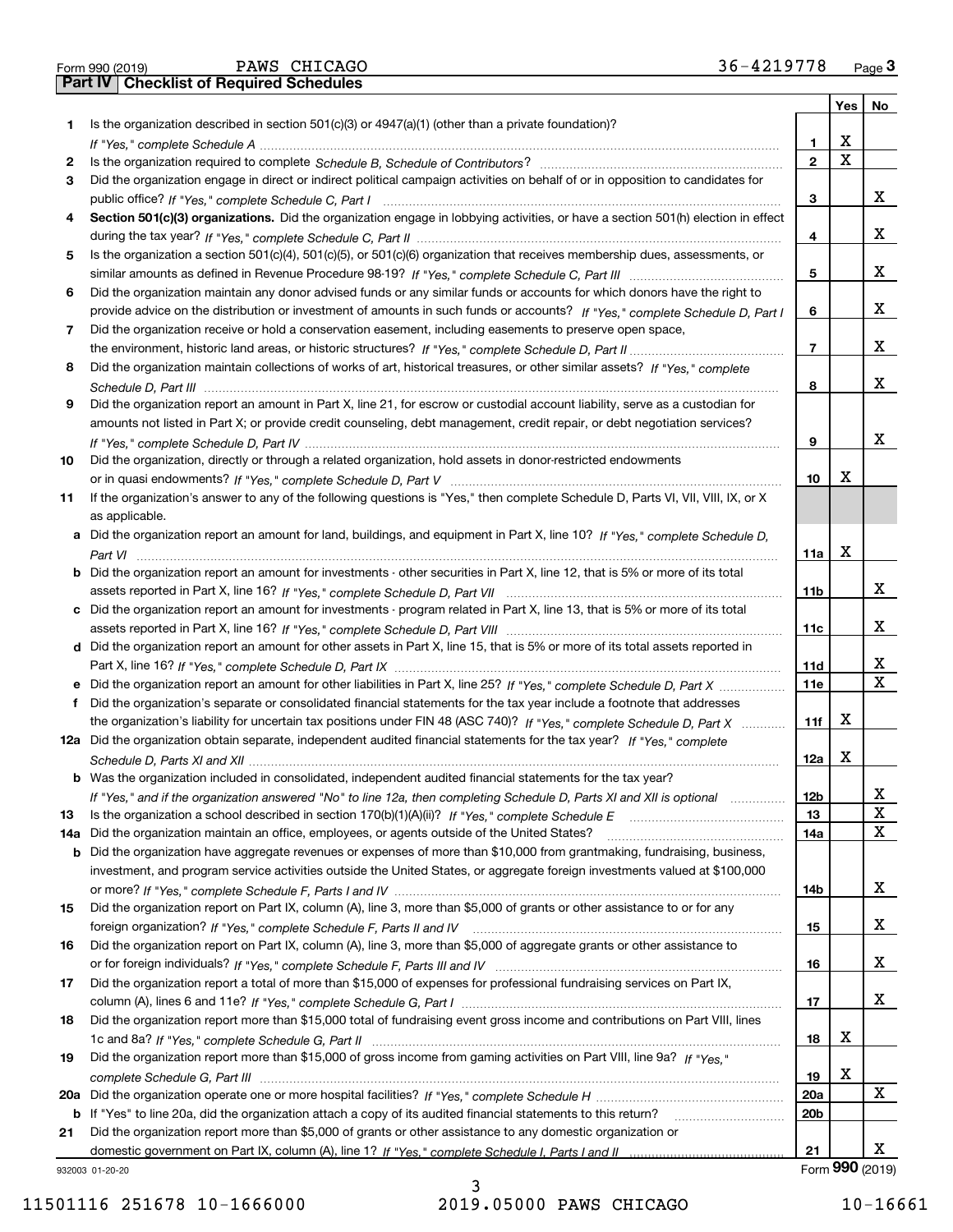|  | Form 990 (2019) |  |
|--|-----------------|--|
|  |                 |  |

*(continued)*

|               |                                                                                                                                                                                                    |                 | Yes | No              |
|---------------|----------------------------------------------------------------------------------------------------------------------------------------------------------------------------------------------------|-----------------|-----|-----------------|
| 22            | Did the organization report more than \$5,000 of grants or other assistance to or for domestic individuals on                                                                                      |                 |     |                 |
|               |                                                                                                                                                                                                    | 22              |     | х               |
| 23            | Did the organization answer "Yes" to Part VII, Section A, line 3, 4, or 5 about compensation of the organization's current                                                                         |                 |     |                 |
|               | and former officers, directors, trustees, key employees, and highest compensated employees? If "Yes," complete                                                                                     |                 |     |                 |
|               |                                                                                                                                                                                                    | 23              | X   |                 |
|               | 24a Did the organization have a tax-exempt bond issue with an outstanding principal amount of more than \$100,000 as of the                                                                        |                 |     |                 |
|               | last day of the year, that was issued after December 31, 2002? If "Yes," answer lines 24b through 24d and complete                                                                                 |                 |     |                 |
|               |                                                                                                                                                                                                    | 24a             |     | х               |
|               | b Did the organization invest any proceeds of tax-exempt bonds beyond a temporary period exception?                                                                                                | 24b             |     |                 |
|               | c Did the organization maintain an escrow account other than a refunding escrow at any time during the year to defease                                                                             |                 |     |                 |
|               |                                                                                                                                                                                                    | 24c             |     |                 |
|               |                                                                                                                                                                                                    | 24d             |     |                 |
|               | 25a Section 501(c)(3), 501(c)(4), and 501(c)(29) organizations. Did the organization engage in an excess benefit                                                                                   |                 |     |                 |
|               |                                                                                                                                                                                                    | 25a             |     | х               |
|               | b Is the organization aware that it engaged in an excess benefit transaction with a disqualified person in a prior year, and                                                                       |                 |     |                 |
|               | that the transaction has not been reported on any of the organization's prior Forms 990 or 990-EZ? If "Yes," complete                                                                              |                 |     |                 |
|               | Schedule L, Part I                                                                                                                                                                                 | 25 <sub>b</sub> |     | х               |
| 26            | Did the organization report any amount on Part X, line 5 or 22, for receivables from or payables to any current                                                                                    |                 |     |                 |
|               | or former officer, director, trustee, key employee, creator or founder, substantial contributor, or 35%                                                                                            |                 |     | х               |
|               |                                                                                                                                                                                                    | 26              |     |                 |
| 27            | Did the organization provide a grant or other assistance to any current or former officer, director, trustee, key employee,                                                                        |                 |     |                 |
|               | creator or founder, substantial contributor or employee thereof, a grant selection committee member, or to a 35% controlled                                                                        |                 |     | x               |
|               | entity (including an employee thereof) or family member of any of these persons? If "Yes," complete Schedule L, Part III                                                                           | 27              |     |                 |
| 28            | Was the organization a party to a business transaction with one of the following parties (see Schedule L, Part IV                                                                                  |                 |     |                 |
|               | instructions, for applicable filing thresholds, conditions, and exceptions):<br>a A current or former officer, director, trustee, key employee, creator or founder, or substantial contributor? If |                 |     |                 |
|               |                                                                                                                                                                                                    | 28a             |     | х               |
|               |                                                                                                                                                                                                    | 28b             |     | $\mathbf x$     |
|               | c A 35% controlled entity of one or more individuals and/or organizations described in lines 28a or 28b? If                                                                                        |                 |     |                 |
|               |                                                                                                                                                                                                    | 28c             |     | х               |
| 29            |                                                                                                                                                                                                    | 29              | X   |                 |
| 30            | Did the organization receive contributions of art, historical treasures, or other similar assets, or qualified conservation                                                                        |                 |     |                 |
|               |                                                                                                                                                                                                    | 30              |     | х               |
| 31            | Did the organization liquidate, terminate, or dissolve and cease operations? If "Yes," complete Schedule N, Part I                                                                                 | 31              |     | $\mathbf X$     |
| 32            | Did the organization sell, exchange, dispose of, or transfer more than 25% of its net assets? If "Yes," complete                                                                                   |                 |     |                 |
|               |                                                                                                                                                                                                    | 32              |     | х               |
| 33            | Did the organization own 100% of an entity disregarded as separate from the organization under Regulations                                                                                         |                 |     |                 |
|               |                                                                                                                                                                                                    | 33              |     | х               |
| 34            | Was the organization related to any tax-exempt or taxable entity? If "Yes," complete Schedule R, Part II, III, or IV, and                                                                          |                 |     |                 |
|               |                                                                                                                                                                                                    | 34              |     | х               |
|               | 35a Did the organization have a controlled entity within the meaning of section 512(b)(13)?                                                                                                        | <b>35a</b>      |     | X               |
|               | <b>b</b> If "Yes" to line 35a, did the organization receive any payment from or engage in any transaction with a controlled entity                                                                 |                 |     |                 |
|               |                                                                                                                                                                                                    | 35b             |     |                 |
| 36            | Section 501(c)(3) organizations. Did the organization make any transfers to an exempt non-charitable related organization?                                                                         |                 |     |                 |
|               |                                                                                                                                                                                                    | 36              |     | x               |
| 37            | Did the organization conduct more than 5% of its activities through an entity that is not a related organization                                                                                   |                 |     |                 |
|               | and that is treated as a partnership for federal income tax purposes? If "Yes," complete Schedule R, Part VI                                                                                       | 37              |     | x               |
| 38            | Did the organization complete Schedule O and provide explanations in Schedule O for Part VI, lines 11b and 19?                                                                                     |                 |     |                 |
|               | Note: All Form 990 filers are required to complete Schedule O                                                                                                                                      | 38              | х   |                 |
| <b>Part V</b> | <b>Statements Regarding Other IRS Filings and Tax Compliance</b>                                                                                                                                   |                 |     |                 |
|               | Check if Schedule O contains a response or note to any line in this Part V                                                                                                                         |                 |     |                 |
|               |                                                                                                                                                                                                    |                 | Yes | No              |
|               | 31<br>1a Enter the number reported in Box 3 of Form 1096. Enter -0- if not applicable<br>1a                                                                                                        |                 |     |                 |
|               | 0<br>1b                                                                                                                                                                                            |                 |     |                 |
|               | c Did the organization comply with backup withholding rules for reportable payments to vendors and reportable gaming                                                                               |                 |     |                 |
|               |                                                                                                                                                                                                    | 1c              | X   |                 |
|               | 932004 01-20-20                                                                                                                                                                                    |                 |     | Form 990 (2019) |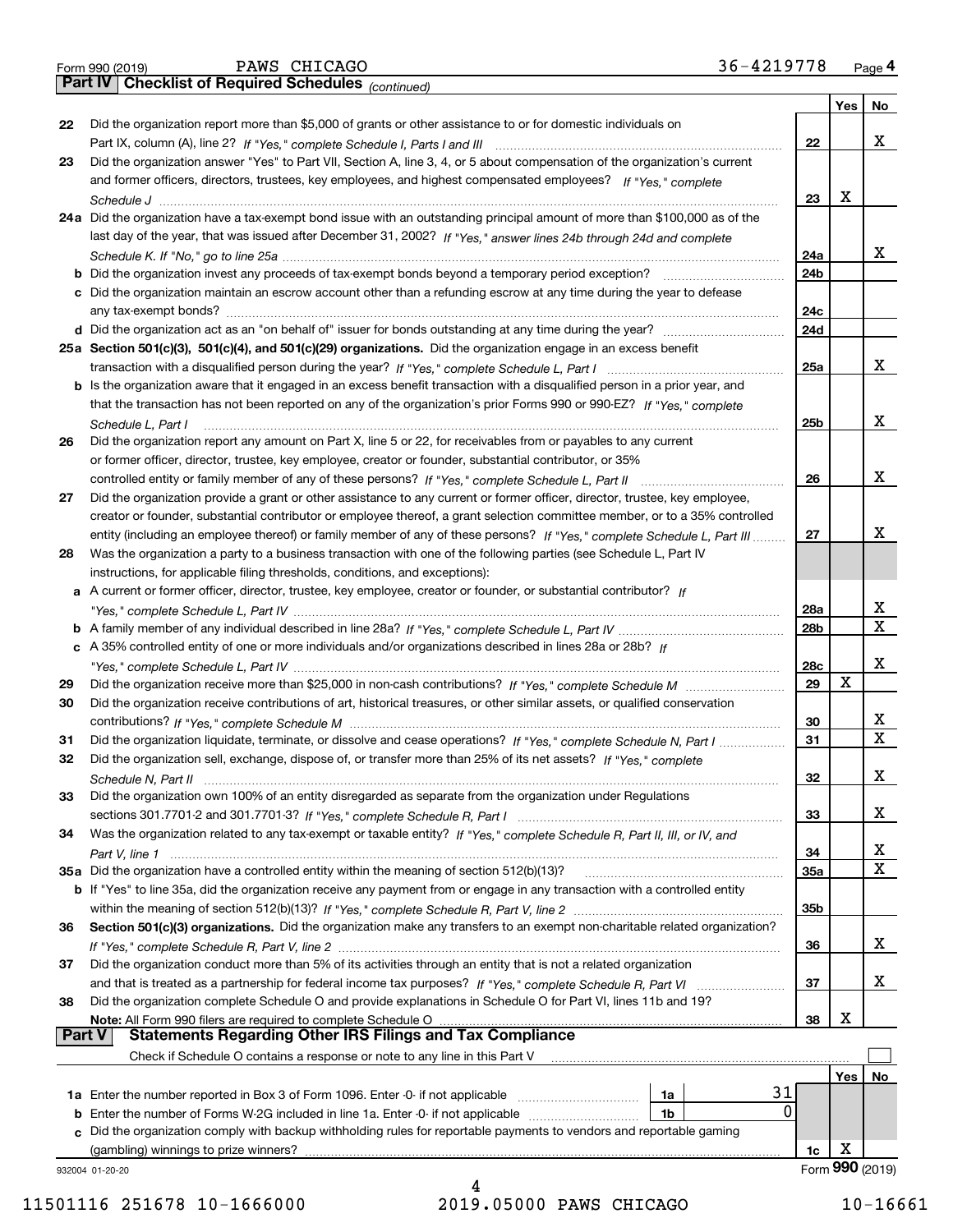| <b>Part V</b><br>Yes   No<br>2a Enter the number of employees reported on Form W-3, Transmittal of Wage and Tax Statements,<br>229<br>filed for the calendar year ending with or within the year covered by this return <i>manumumumum</i><br>2a<br>х<br>2 <sub>b</sub><br>3a<br>Did the organization have unrelated business gross income of \$1,000 or more during the year?<br>За<br>3 <sub>b</sub><br>4a At any time during the calendar year, did the organization have an interest in, or a signature or other authority over, a<br>4a<br><b>b</b> If "Yes," enter the name of the foreign country $\blacktriangleright$<br>See instructions for filing requirements for FinCEN Form 114, Report of Foreign Bank and Financial Accounts (FBAR).<br>5a<br>5b<br>b<br>5c<br>6a Does the organization have annual gross receipts that are normally greater than \$100,000, and did the organization solicit<br>any contributions that were not tax deductible as charitable contributions?<br>6a<br><b>b</b> If "Yes," did the organization include with every solicitation an express statement that such contributions or gifts<br>were not tax deductible?<br>6b<br>Organizations that may receive deductible contributions under section 170(c).<br>7<br>х<br>Did the organization receive a payment in excess of \$75 made partly as a contribution and partly for goods and services provided to the payor?<br>7a<br>a<br><b>b</b> If "Yes," did the organization notify the donor of the value of the goods or services provided?<br>7b<br>c Did the organization sell, exchange, or otherwise dispose of tangible personal property for which it was required<br>x<br>7c<br>7d<br>d If "Yes," indicate the number of Forms 8282 filed during the year [11] [11] The S, The Indicate the number of Forms 8282 filed during the year<br>7e<br>Did the organization receive any funds, directly or indirectly, to pay premiums on a personal benefit contract?<br>е<br>7f<br>Did the organization, during the year, pay premiums, directly or indirectly, on a personal benefit contract?<br>f<br>If the organization received a contribution of qualified intellectual property, did the organization file Form 8899 as required?<br>7g<br>g<br>If the organization received a contribution of cars, boats, airplanes, or other vehicles, did the organization file a Form 1098-C?<br>7h<br>h.<br>Sponsoring organizations maintaining donor advised funds. Did a donor advised fund maintained by the<br>8<br>8<br>sponsoring organization have excess business holdings at any time during the year?<br>Sponsoring organizations maintaining donor advised funds.<br>9<br>Did the sponsoring organization make any taxable distributions under section 4966?<br>9а<br>а<br>9b<br><b>b</b> Did the sponsoring organization make a distribution to a donor, donor advisor, or related person?<br>Section 501(c)(7) organizations. Enter:<br>10<br>10a<br> 10b <br>Gross receipts, included on Form 990, Part VIII, line 12, for public use of club facilities<br>Section 501(c)(12) organizations. Enter:<br>11<br>11a<br>b Gross income from other sources (Do not net amounts due or paid to other sources against<br>11b<br>12a Section 4947(a)(1) non-exempt charitable trusts. Is the organization filing Form 990 in lieu of Form 1041?<br>12a<br>12b<br><b>b</b> If "Yes," enter the amount of tax-exempt interest received or accrued during the year <i>manument</i><br>Section 501(c)(29) qualified nonprofit health insurance issuers.<br>13<br><b>a</b> Is the organization licensed to issue qualified health plans in more than one state?<br>13а<br>Note: See the instructions for additional information the organization must report on Schedule O.<br><b>b</b> Enter the amount of reserves the organization is required to maintain by the states in which the<br>13b<br>13с<br>Did the organization receive any payments for indoor tanning services during the tax year?<br>14a<br>14a<br><b>b</b> If "Yes," has it filed a Form 720 to report these payments? If "No," provide an explanation on Schedule O<br>14b<br>Is the organization subject to the section 4960 tax on payment(s) of more than \$1,000,000 in remuneration or<br>15<br>15<br>If "Yes," see instructions and file Form 4720, Schedule N.<br>Is the organization an educational institution subject to the section 4968 excise tax on net investment income?<br>16<br>16<br>If "Yes," complete Form 4720, Schedule O. | 36-4219778<br>PAWS CHICAGO<br>Form 990 (2019)                         |  | Page <sub>5</sub> |
|--------------------------------------------------------------------------------------------------------------------------------------------------------------------------------------------------------------------------------------------------------------------------------------------------------------------------------------------------------------------------------------------------------------------------------------------------------------------------------------------------------------------------------------------------------------------------------------------------------------------------------------------------------------------------------------------------------------------------------------------------------------------------------------------------------------------------------------------------------------------------------------------------------------------------------------------------------------------------------------------------------------------------------------------------------------------------------------------------------------------------------------------------------------------------------------------------------------------------------------------------------------------------------------------------------------------------------------------------------------------------------------------------------------------------------------------------------------------------------------------------------------------------------------------------------------------------------------------------------------------------------------------------------------------------------------------------------------------------------------------------------------------------------------------------------------------------------------------------------------------------------------------------------------------------------------------------------------------------------------------------------------------------------------------------------------------------------------------------------------------------------------------------------------------------------------------------------------------------------------------------------------------------------------------------------------------------------------------------------------------------------------------------------------------------------------------------------------------------------------------------------------------------------------------------------------------------------------------------------------------------------------------------------------------------------------------------------------------------------------------------------------------------------------------------------------------------------------------------------------------------------------------------------------------------------------------------------------------------------------------------------------------------------------------------------------------------------------------------------------------------------------------------------------------------------------------------------------------------------------------------------------------------------------------------------------------------------------------------------------------------------------------------------------------------------------------------------------------------------------------------------------------------------------------------------------------------------------------------------------------------------------------------------------------------------------------------------------------------------------------------------------------------------------------------------------------------------------------------------------------------------------------------------------------------------------------------------------------------------------------------------------------------------------------------------------------------------------------------------------------------------------------------------------------------------------------------------------------------------------------------------------------------------------------------------------------------------------------------------------------------------------------------------------------------------------------------------------------------------------------------------------------------|-----------------------------------------------------------------------|--|-------------------|
|                                                                                                                                                                                                                                                                                                                                                                                                                                                                                                                                                                                                                                                                                                                                                                                                                                                                                                                                                                                                                                                                                                                                                                                                                                                                                                                                                                                                                                                                                                                                                                                                                                                                                                                                                                                                                                                                                                                                                                                                                                                                                                                                                                                                                                                                                                                                                                                                                                                                                                                                                                                                                                                                                                                                                                                                                                                                                                                                                                                                                                                                                                                                                                                                                                                                                                                                                                                                                                                                                                                                                                                                                                                                                                                                                                                                                                                                                                                                                                                                                                                                                                                                                                                                                                                                                                                                                                                                                                                                                                                          | Statements Regarding Other IRS Filings and Tax Compliance (continued) |  |                   |
|                                                                                                                                                                                                                                                                                                                                                                                                                                                                                                                                                                                                                                                                                                                                                                                                                                                                                                                                                                                                                                                                                                                                                                                                                                                                                                                                                                                                                                                                                                                                                                                                                                                                                                                                                                                                                                                                                                                                                                                                                                                                                                                                                                                                                                                                                                                                                                                                                                                                                                                                                                                                                                                                                                                                                                                                                                                                                                                                                                                                                                                                                                                                                                                                                                                                                                                                                                                                                                                                                                                                                                                                                                                                                                                                                                                                                                                                                                                                                                                                                                                                                                                                                                                                                                                                                                                                                                                                                                                                                                                          |                                                                       |  |                   |
|                                                                                                                                                                                                                                                                                                                                                                                                                                                                                                                                                                                                                                                                                                                                                                                                                                                                                                                                                                                                                                                                                                                                                                                                                                                                                                                                                                                                                                                                                                                                                                                                                                                                                                                                                                                                                                                                                                                                                                                                                                                                                                                                                                                                                                                                                                                                                                                                                                                                                                                                                                                                                                                                                                                                                                                                                                                                                                                                                                                                                                                                                                                                                                                                                                                                                                                                                                                                                                                                                                                                                                                                                                                                                                                                                                                                                                                                                                                                                                                                                                                                                                                                                                                                                                                                                                                                                                                                                                                                                                                          |                                                                       |  |                   |
|                                                                                                                                                                                                                                                                                                                                                                                                                                                                                                                                                                                                                                                                                                                                                                                                                                                                                                                                                                                                                                                                                                                                                                                                                                                                                                                                                                                                                                                                                                                                                                                                                                                                                                                                                                                                                                                                                                                                                                                                                                                                                                                                                                                                                                                                                                                                                                                                                                                                                                                                                                                                                                                                                                                                                                                                                                                                                                                                                                                                                                                                                                                                                                                                                                                                                                                                                                                                                                                                                                                                                                                                                                                                                                                                                                                                                                                                                                                                                                                                                                                                                                                                                                                                                                                                                                                                                                                                                                                                                                                          |                                                                       |  |                   |
|                                                                                                                                                                                                                                                                                                                                                                                                                                                                                                                                                                                                                                                                                                                                                                                                                                                                                                                                                                                                                                                                                                                                                                                                                                                                                                                                                                                                                                                                                                                                                                                                                                                                                                                                                                                                                                                                                                                                                                                                                                                                                                                                                                                                                                                                                                                                                                                                                                                                                                                                                                                                                                                                                                                                                                                                                                                                                                                                                                                                                                                                                                                                                                                                                                                                                                                                                                                                                                                                                                                                                                                                                                                                                                                                                                                                                                                                                                                                                                                                                                                                                                                                                                                                                                                                                                                                                                                                                                                                                                                          |                                                                       |  |                   |
|                                                                                                                                                                                                                                                                                                                                                                                                                                                                                                                                                                                                                                                                                                                                                                                                                                                                                                                                                                                                                                                                                                                                                                                                                                                                                                                                                                                                                                                                                                                                                                                                                                                                                                                                                                                                                                                                                                                                                                                                                                                                                                                                                                                                                                                                                                                                                                                                                                                                                                                                                                                                                                                                                                                                                                                                                                                                                                                                                                                                                                                                                                                                                                                                                                                                                                                                                                                                                                                                                                                                                                                                                                                                                                                                                                                                                                                                                                                                                                                                                                                                                                                                                                                                                                                                                                                                                                                                                                                                                                                          |                                                                       |  |                   |
|                                                                                                                                                                                                                                                                                                                                                                                                                                                                                                                                                                                                                                                                                                                                                                                                                                                                                                                                                                                                                                                                                                                                                                                                                                                                                                                                                                                                                                                                                                                                                                                                                                                                                                                                                                                                                                                                                                                                                                                                                                                                                                                                                                                                                                                                                                                                                                                                                                                                                                                                                                                                                                                                                                                                                                                                                                                                                                                                                                                                                                                                                                                                                                                                                                                                                                                                                                                                                                                                                                                                                                                                                                                                                                                                                                                                                                                                                                                                                                                                                                                                                                                                                                                                                                                                                                                                                                                                                                                                                                                          |                                                                       |  | x                 |
|                                                                                                                                                                                                                                                                                                                                                                                                                                                                                                                                                                                                                                                                                                                                                                                                                                                                                                                                                                                                                                                                                                                                                                                                                                                                                                                                                                                                                                                                                                                                                                                                                                                                                                                                                                                                                                                                                                                                                                                                                                                                                                                                                                                                                                                                                                                                                                                                                                                                                                                                                                                                                                                                                                                                                                                                                                                                                                                                                                                                                                                                                                                                                                                                                                                                                                                                                                                                                                                                                                                                                                                                                                                                                                                                                                                                                                                                                                                                                                                                                                                                                                                                                                                                                                                                                                                                                                                                                                                                                                                          |                                                                       |  |                   |
|                                                                                                                                                                                                                                                                                                                                                                                                                                                                                                                                                                                                                                                                                                                                                                                                                                                                                                                                                                                                                                                                                                                                                                                                                                                                                                                                                                                                                                                                                                                                                                                                                                                                                                                                                                                                                                                                                                                                                                                                                                                                                                                                                                                                                                                                                                                                                                                                                                                                                                                                                                                                                                                                                                                                                                                                                                                                                                                                                                                                                                                                                                                                                                                                                                                                                                                                                                                                                                                                                                                                                                                                                                                                                                                                                                                                                                                                                                                                                                                                                                                                                                                                                                                                                                                                                                                                                                                                                                                                                                                          |                                                                       |  |                   |
|                                                                                                                                                                                                                                                                                                                                                                                                                                                                                                                                                                                                                                                                                                                                                                                                                                                                                                                                                                                                                                                                                                                                                                                                                                                                                                                                                                                                                                                                                                                                                                                                                                                                                                                                                                                                                                                                                                                                                                                                                                                                                                                                                                                                                                                                                                                                                                                                                                                                                                                                                                                                                                                                                                                                                                                                                                                                                                                                                                                                                                                                                                                                                                                                                                                                                                                                                                                                                                                                                                                                                                                                                                                                                                                                                                                                                                                                                                                                                                                                                                                                                                                                                                                                                                                                                                                                                                                                                                                                                                                          |                                                                       |  | х                 |
|                                                                                                                                                                                                                                                                                                                                                                                                                                                                                                                                                                                                                                                                                                                                                                                                                                                                                                                                                                                                                                                                                                                                                                                                                                                                                                                                                                                                                                                                                                                                                                                                                                                                                                                                                                                                                                                                                                                                                                                                                                                                                                                                                                                                                                                                                                                                                                                                                                                                                                                                                                                                                                                                                                                                                                                                                                                                                                                                                                                                                                                                                                                                                                                                                                                                                                                                                                                                                                                                                                                                                                                                                                                                                                                                                                                                                                                                                                                                                                                                                                                                                                                                                                                                                                                                                                                                                                                                                                                                                                                          |                                                                       |  |                   |
|                                                                                                                                                                                                                                                                                                                                                                                                                                                                                                                                                                                                                                                                                                                                                                                                                                                                                                                                                                                                                                                                                                                                                                                                                                                                                                                                                                                                                                                                                                                                                                                                                                                                                                                                                                                                                                                                                                                                                                                                                                                                                                                                                                                                                                                                                                                                                                                                                                                                                                                                                                                                                                                                                                                                                                                                                                                                                                                                                                                                                                                                                                                                                                                                                                                                                                                                                                                                                                                                                                                                                                                                                                                                                                                                                                                                                                                                                                                                                                                                                                                                                                                                                                                                                                                                                                                                                                                                                                                                                                                          |                                                                       |  |                   |
|                                                                                                                                                                                                                                                                                                                                                                                                                                                                                                                                                                                                                                                                                                                                                                                                                                                                                                                                                                                                                                                                                                                                                                                                                                                                                                                                                                                                                                                                                                                                                                                                                                                                                                                                                                                                                                                                                                                                                                                                                                                                                                                                                                                                                                                                                                                                                                                                                                                                                                                                                                                                                                                                                                                                                                                                                                                                                                                                                                                                                                                                                                                                                                                                                                                                                                                                                                                                                                                                                                                                                                                                                                                                                                                                                                                                                                                                                                                                                                                                                                                                                                                                                                                                                                                                                                                                                                                                                                                                                                                          |                                                                       |  | x                 |
|                                                                                                                                                                                                                                                                                                                                                                                                                                                                                                                                                                                                                                                                                                                                                                                                                                                                                                                                                                                                                                                                                                                                                                                                                                                                                                                                                                                                                                                                                                                                                                                                                                                                                                                                                                                                                                                                                                                                                                                                                                                                                                                                                                                                                                                                                                                                                                                                                                                                                                                                                                                                                                                                                                                                                                                                                                                                                                                                                                                                                                                                                                                                                                                                                                                                                                                                                                                                                                                                                                                                                                                                                                                                                                                                                                                                                                                                                                                                                                                                                                                                                                                                                                                                                                                                                                                                                                                                                                                                                                                          |                                                                       |  | х                 |
|                                                                                                                                                                                                                                                                                                                                                                                                                                                                                                                                                                                                                                                                                                                                                                                                                                                                                                                                                                                                                                                                                                                                                                                                                                                                                                                                                                                                                                                                                                                                                                                                                                                                                                                                                                                                                                                                                                                                                                                                                                                                                                                                                                                                                                                                                                                                                                                                                                                                                                                                                                                                                                                                                                                                                                                                                                                                                                                                                                                                                                                                                                                                                                                                                                                                                                                                                                                                                                                                                                                                                                                                                                                                                                                                                                                                                                                                                                                                                                                                                                                                                                                                                                                                                                                                                                                                                                                                                                                                                                                          |                                                                       |  |                   |
|                                                                                                                                                                                                                                                                                                                                                                                                                                                                                                                                                                                                                                                                                                                                                                                                                                                                                                                                                                                                                                                                                                                                                                                                                                                                                                                                                                                                                                                                                                                                                                                                                                                                                                                                                                                                                                                                                                                                                                                                                                                                                                                                                                                                                                                                                                                                                                                                                                                                                                                                                                                                                                                                                                                                                                                                                                                                                                                                                                                                                                                                                                                                                                                                                                                                                                                                                                                                                                                                                                                                                                                                                                                                                                                                                                                                                                                                                                                                                                                                                                                                                                                                                                                                                                                                                                                                                                                                                                                                                                                          |                                                                       |  |                   |
|                                                                                                                                                                                                                                                                                                                                                                                                                                                                                                                                                                                                                                                                                                                                                                                                                                                                                                                                                                                                                                                                                                                                                                                                                                                                                                                                                                                                                                                                                                                                                                                                                                                                                                                                                                                                                                                                                                                                                                                                                                                                                                                                                                                                                                                                                                                                                                                                                                                                                                                                                                                                                                                                                                                                                                                                                                                                                                                                                                                                                                                                                                                                                                                                                                                                                                                                                                                                                                                                                                                                                                                                                                                                                                                                                                                                                                                                                                                                                                                                                                                                                                                                                                                                                                                                                                                                                                                                                                                                                                                          |                                                                       |  | x                 |
|                                                                                                                                                                                                                                                                                                                                                                                                                                                                                                                                                                                                                                                                                                                                                                                                                                                                                                                                                                                                                                                                                                                                                                                                                                                                                                                                                                                                                                                                                                                                                                                                                                                                                                                                                                                                                                                                                                                                                                                                                                                                                                                                                                                                                                                                                                                                                                                                                                                                                                                                                                                                                                                                                                                                                                                                                                                                                                                                                                                                                                                                                                                                                                                                                                                                                                                                                                                                                                                                                                                                                                                                                                                                                                                                                                                                                                                                                                                                                                                                                                                                                                                                                                                                                                                                                                                                                                                                                                                                                                                          |                                                                       |  |                   |
|                                                                                                                                                                                                                                                                                                                                                                                                                                                                                                                                                                                                                                                                                                                                                                                                                                                                                                                                                                                                                                                                                                                                                                                                                                                                                                                                                                                                                                                                                                                                                                                                                                                                                                                                                                                                                                                                                                                                                                                                                                                                                                                                                                                                                                                                                                                                                                                                                                                                                                                                                                                                                                                                                                                                                                                                                                                                                                                                                                                                                                                                                                                                                                                                                                                                                                                                                                                                                                                                                                                                                                                                                                                                                                                                                                                                                                                                                                                                                                                                                                                                                                                                                                                                                                                                                                                                                                                                                                                                                                                          |                                                                       |  |                   |
|                                                                                                                                                                                                                                                                                                                                                                                                                                                                                                                                                                                                                                                                                                                                                                                                                                                                                                                                                                                                                                                                                                                                                                                                                                                                                                                                                                                                                                                                                                                                                                                                                                                                                                                                                                                                                                                                                                                                                                                                                                                                                                                                                                                                                                                                                                                                                                                                                                                                                                                                                                                                                                                                                                                                                                                                                                                                                                                                                                                                                                                                                                                                                                                                                                                                                                                                                                                                                                                                                                                                                                                                                                                                                                                                                                                                                                                                                                                                                                                                                                                                                                                                                                                                                                                                                                                                                                                                                                                                                                                          |                                                                       |  |                   |
|                                                                                                                                                                                                                                                                                                                                                                                                                                                                                                                                                                                                                                                                                                                                                                                                                                                                                                                                                                                                                                                                                                                                                                                                                                                                                                                                                                                                                                                                                                                                                                                                                                                                                                                                                                                                                                                                                                                                                                                                                                                                                                                                                                                                                                                                                                                                                                                                                                                                                                                                                                                                                                                                                                                                                                                                                                                                                                                                                                                                                                                                                                                                                                                                                                                                                                                                                                                                                                                                                                                                                                                                                                                                                                                                                                                                                                                                                                                                                                                                                                                                                                                                                                                                                                                                                                                                                                                                                                                                                                                          |                                                                       |  |                   |
|                                                                                                                                                                                                                                                                                                                                                                                                                                                                                                                                                                                                                                                                                                                                                                                                                                                                                                                                                                                                                                                                                                                                                                                                                                                                                                                                                                                                                                                                                                                                                                                                                                                                                                                                                                                                                                                                                                                                                                                                                                                                                                                                                                                                                                                                                                                                                                                                                                                                                                                                                                                                                                                                                                                                                                                                                                                                                                                                                                                                                                                                                                                                                                                                                                                                                                                                                                                                                                                                                                                                                                                                                                                                                                                                                                                                                                                                                                                                                                                                                                                                                                                                                                                                                                                                                                                                                                                                                                                                                                                          |                                                                       |  |                   |
|                                                                                                                                                                                                                                                                                                                                                                                                                                                                                                                                                                                                                                                                                                                                                                                                                                                                                                                                                                                                                                                                                                                                                                                                                                                                                                                                                                                                                                                                                                                                                                                                                                                                                                                                                                                                                                                                                                                                                                                                                                                                                                                                                                                                                                                                                                                                                                                                                                                                                                                                                                                                                                                                                                                                                                                                                                                                                                                                                                                                                                                                                                                                                                                                                                                                                                                                                                                                                                                                                                                                                                                                                                                                                                                                                                                                                                                                                                                                                                                                                                                                                                                                                                                                                                                                                                                                                                                                                                                                                                                          |                                                                       |  |                   |
|                                                                                                                                                                                                                                                                                                                                                                                                                                                                                                                                                                                                                                                                                                                                                                                                                                                                                                                                                                                                                                                                                                                                                                                                                                                                                                                                                                                                                                                                                                                                                                                                                                                                                                                                                                                                                                                                                                                                                                                                                                                                                                                                                                                                                                                                                                                                                                                                                                                                                                                                                                                                                                                                                                                                                                                                                                                                                                                                                                                                                                                                                                                                                                                                                                                                                                                                                                                                                                                                                                                                                                                                                                                                                                                                                                                                                                                                                                                                                                                                                                                                                                                                                                                                                                                                                                                                                                                                                                                                                                                          |                                                                       |  |                   |
|                                                                                                                                                                                                                                                                                                                                                                                                                                                                                                                                                                                                                                                                                                                                                                                                                                                                                                                                                                                                                                                                                                                                                                                                                                                                                                                                                                                                                                                                                                                                                                                                                                                                                                                                                                                                                                                                                                                                                                                                                                                                                                                                                                                                                                                                                                                                                                                                                                                                                                                                                                                                                                                                                                                                                                                                                                                                                                                                                                                                                                                                                                                                                                                                                                                                                                                                                                                                                                                                                                                                                                                                                                                                                                                                                                                                                                                                                                                                                                                                                                                                                                                                                                                                                                                                                                                                                                                                                                                                                                                          |                                                                       |  |                   |
|                                                                                                                                                                                                                                                                                                                                                                                                                                                                                                                                                                                                                                                                                                                                                                                                                                                                                                                                                                                                                                                                                                                                                                                                                                                                                                                                                                                                                                                                                                                                                                                                                                                                                                                                                                                                                                                                                                                                                                                                                                                                                                                                                                                                                                                                                                                                                                                                                                                                                                                                                                                                                                                                                                                                                                                                                                                                                                                                                                                                                                                                                                                                                                                                                                                                                                                                                                                                                                                                                                                                                                                                                                                                                                                                                                                                                                                                                                                                                                                                                                                                                                                                                                                                                                                                                                                                                                                                                                                                                                                          |                                                                       |  |                   |
|                                                                                                                                                                                                                                                                                                                                                                                                                                                                                                                                                                                                                                                                                                                                                                                                                                                                                                                                                                                                                                                                                                                                                                                                                                                                                                                                                                                                                                                                                                                                                                                                                                                                                                                                                                                                                                                                                                                                                                                                                                                                                                                                                                                                                                                                                                                                                                                                                                                                                                                                                                                                                                                                                                                                                                                                                                                                                                                                                                                                                                                                                                                                                                                                                                                                                                                                                                                                                                                                                                                                                                                                                                                                                                                                                                                                                                                                                                                                                                                                                                                                                                                                                                                                                                                                                                                                                                                                                                                                                                                          |                                                                       |  |                   |
|                                                                                                                                                                                                                                                                                                                                                                                                                                                                                                                                                                                                                                                                                                                                                                                                                                                                                                                                                                                                                                                                                                                                                                                                                                                                                                                                                                                                                                                                                                                                                                                                                                                                                                                                                                                                                                                                                                                                                                                                                                                                                                                                                                                                                                                                                                                                                                                                                                                                                                                                                                                                                                                                                                                                                                                                                                                                                                                                                                                                                                                                                                                                                                                                                                                                                                                                                                                                                                                                                                                                                                                                                                                                                                                                                                                                                                                                                                                                                                                                                                                                                                                                                                                                                                                                                                                                                                                                                                                                                                                          |                                                                       |  |                   |
|                                                                                                                                                                                                                                                                                                                                                                                                                                                                                                                                                                                                                                                                                                                                                                                                                                                                                                                                                                                                                                                                                                                                                                                                                                                                                                                                                                                                                                                                                                                                                                                                                                                                                                                                                                                                                                                                                                                                                                                                                                                                                                                                                                                                                                                                                                                                                                                                                                                                                                                                                                                                                                                                                                                                                                                                                                                                                                                                                                                                                                                                                                                                                                                                                                                                                                                                                                                                                                                                                                                                                                                                                                                                                                                                                                                                                                                                                                                                                                                                                                                                                                                                                                                                                                                                                                                                                                                                                                                                                                                          |                                                                       |  |                   |
|                                                                                                                                                                                                                                                                                                                                                                                                                                                                                                                                                                                                                                                                                                                                                                                                                                                                                                                                                                                                                                                                                                                                                                                                                                                                                                                                                                                                                                                                                                                                                                                                                                                                                                                                                                                                                                                                                                                                                                                                                                                                                                                                                                                                                                                                                                                                                                                                                                                                                                                                                                                                                                                                                                                                                                                                                                                                                                                                                                                                                                                                                                                                                                                                                                                                                                                                                                                                                                                                                                                                                                                                                                                                                                                                                                                                                                                                                                                                                                                                                                                                                                                                                                                                                                                                                                                                                                                                                                                                                                                          |                                                                       |  |                   |
|                                                                                                                                                                                                                                                                                                                                                                                                                                                                                                                                                                                                                                                                                                                                                                                                                                                                                                                                                                                                                                                                                                                                                                                                                                                                                                                                                                                                                                                                                                                                                                                                                                                                                                                                                                                                                                                                                                                                                                                                                                                                                                                                                                                                                                                                                                                                                                                                                                                                                                                                                                                                                                                                                                                                                                                                                                                                                                                                                                                                                                                                                                                                                                                                                                                                                                                                                                                                                                                                                                                                                                                                                                                                                                                                                                                                                                                                                                                                                                                                                                                                                                                                                                                                                                                                                                                                                                                                                                                                                                                          |                                                                       |  |                   |
|                                                                                                                                                                                                                                                                                                                                                                                                                                                                                                                                                                                                                                                                                                                                                                                                                                                                                                                                                                                                                                                                                                                                                                                                                                                                                                                                                                                                                                                                                                                                                                                                                                                                                                                                                                                                                                                                                                                                                                                                                                                                                                                                                                                                                                                                                                                                                                                                                                                                                                                                                                                                                                                                                                                                                                                                                                                                                                                                                                                                                                                                                                                                                                                                                                                                                                                                                                                                                                                                                                                                                                                                                                                                                                                                                                                                                                                                                                                                                                                                                                                                                                                                                                                                                                                                                                                                                                                                                                                                                                                          |                                                                       |  |                   |
|                                                                                                                                                                                                                                                                                                                                                                                                                                                                                                                                                                                                                                                                                                                                                                                                                                                                                                                                                                                                                                                                                                                                                                                                                                                                                                                                                                                                                                                                                                                                                                                                                                                                                                                                                                                                                                                                                                                                                                                                                                                                                                                                                                                                                                                                                                                                                                                                                                                                                                                                                                                                                                                                                                                                                                                                                                                                                                                                                                                                                                                                                                                                                                                                                                                                                                                                                                                                                                                                                                                                                                                                                                                                                                                                                                                                                                                                                                                                                                                                                                                                                                                                                                                                                                                                                                                                                                                                                                                                                                                          |                                                                       |  |                   |
|                                                                                                                                                                                                                                                                                                                                                                                                                                                                                                                                                                                                                                                                                                                                                                                                                                                                                                                                                                                                                                                                                                                                                                                                                                                                                                                                                                                                                                                                                                                                                                                                                                                                                                                                                                                                                                                                                                                                                                                                                                                                                                                                                                                                                                                                                                                                                                                                                                                                                                                                                                                                                                                                                                                                                                                                                                                                                                                                                                                                                                                                                                                                                                                                                                                                                                                                                                                                                                                                                                                                                                                                                                                                                                                                                                                                                                                                                                                                                                                                                                                                                                                                                                                                                                                                                                                                                                                                                                                                                                                          |                                                                       |  |                   |
|                                                                                                                                                                                                                                                                                                                                                                                                                                                                                                                                                                                                                                                                                                                                                                                                                                                                                                                                                                                                                                                                                                                                                                                                                                                                                                                                                                                                                                                                                                                                                                                                                                                                                                                                                                                                                                                                                                                                                                                                                                                                                                                                                                                                                                                                                                                                                                                                                                                                                                                                                                                                                                                                                                                                                                                                                                                                                                                                                                                                                                                                                                                                                                                                                                                                                                                                                                                                                                                                                                                                                                                                                                                                                                                                                                                                                                                                                                                                                                                                                                                                                                                                                                                                                                                                                                                                                                                                                                                                                                                          |                                                                       |  |                   |
|                                                                                                                                                                                                                                                                                                                                                                                                                                                                                                                                                                                                                                                                                                                                                                                                                                                                                                                                                                                                                                                                                                                                                                                                                                                                                                                                                                                                                                                                                                                                                                                                                                                                                                                                                                                                                                                                                                                                                                                                                                                                                                                                                                                                                                                                                                                                                                                                                                                                                                                                                                                                                                                                                                                                                                                                                                                                                                                                                                                                                                                                                                                                                                                                                                                                                                                                                                                                                                                                                                                                                                                                                                                                                                                                                                                                                                                                                                                                                                                                                                                                                                                                                                                                                                                                                                                                                                                                                                                                                                                          |                                                                       |  |                   |
|                                                                                                                                                                                                                                                                                                                                                                                                                                                                                                                                                                                                                                                                                                                                                                                                                                                                                                                                                                                                                                                                                                                                                                                                                                                                                                                                                                                                                                                                                                                                                                                                                                                                                                                                                                                                                                                                                                                                                                                                                                                                                                                                                                                                                                                                                                                                                                                                                                                                                                                                                                                                                                                                                                                                                                                                                                                                                                                                                                                                                                                                                                                                                                                                                                                                                                                                                                                                                                                                                                                                                                                                                                                                                                                                                                                                                                                                                                                                                                                                                                                                                                                                                                                                                                                                                                                                                                                                                                                                                                                          |                                                                       |  |                   |
|                                                                                                                                                                                                                                                                                                                                                                                                                                                                                                                                                                                                                                                                                                                                                                                                                                                                                                                                                                                                                                                                                                                                                                                                                                                                                                                                                                                                                                                                                                                                                                                                                                                                                                                                                                                                                                                                                                                                                                                                                                                                                                                                                                                                                                                                                                                                                                                                                                                                                                                                                                                                                                                                                                                                                                                                                                                                                                                                                                                                                                                                                                                                                                                                                                                                                                                                                                                                                                                                                                                                                                                                                                                                                                                                                                                                                                                                                                                                                                                                                                                                                                                                                                                                                                                                                                                                                                                                                                                                                                                          |                                                                       |  |                   |
|                                                                                                                                                                                                                                                                                                                                                                                                                                                                                                                                                                                                                                                                                                                                                                                                                                                                                                                                                                                                                                                                                                                                                                                                                                                                                                                                                                                                                                                                                                                                                                                                                                                                                                                                                                                                                                                                                                                                                                                                                                                                                                                                                                                                                                                                                                                                                                                                                                                                                                                                                                                                                                                                                                                                                                                                                                                                                                                                                                                                                                                                                                                                                                                                                                                                                                                                                                                                                                                                                                                                                                                                                                                                                                                                                                                                                                                                                                                                                                                                                                                                                                                                                                                                                                                                                                                                                                                                                                                                                                                          |                                                                       |  |                   |
|                                                                                                                                                                                                                                                                                                                                                                                                                                                                                                                                                                                                                                                                                                                                                                                                                                                                                                                                                                                                                                                                                                                                                                                                                                                                                                                                                                                                                                                                                                                                                                                                                                                                                                                                                                                                                                                                                                                                                                                                                                                                                                                                                                                                                                                                                                                                                                                                                                                                                                                                                                                                                                                                                                                                                                                                                                                                                                                                                                                                                                                                                                                                                                                                                                                                                                                                                                                                                                                                                                                                                                                                                                                                                                                                                                                                                                                                                                                                                                                                                                                                                                                                                                                                                                                                                                                                                                                                                                                                                                                          |                                                                       |  |                   |
|                                                                                                                                                                                                                                                                                                                                                                                                                                                                                                                                                                                                                                                                                                                                                                                                                                                                                                                                                                                                                                                                                                                                                                                                                                                                                                                                                                                                                                                                                                                                                                                                                                                                                                                                                                                                                                                                                                                                                                                                                                                                                                                                                                                                                                                                                                                                                                                                                                                                                                                                                                                                                                                                                                                                                                                                                                                                                                                                                                                                                                                                                                                                                                                                                                                                                                                                                                                                                                                                                                                                                                                                                                                                                                                                                                                                                                                                                                                                                                                                                                                                                                                                                                                                                                                                                                                                                                                                                                                                                                                          |                                                                       |  |                   |
|                                                                                                                                                                                                                                                                                                                                                                                                                                                                                                                                                                                                                                                                                                                                                                                                                                                                                                                                                                                                                                                                                                                                                                                                                                                                                                                                                                                                                                                                                                                                                                                                                                                                                                                                                                                                                                                                                                                                                                                                                                                                                                                                                                                                                                                                                                                                                                                                                                                                                                                                                                                                                                                                                                                                                                                                                                                                                                                                                                                                                                                                                                                                                                                                                                                                                                                                                                                                                                                                                                                                                                                                                                                                                                                                                                                                                                                                                                                                                                                                                                                                                                                                                                                                                                                                                                                                                                                                                                                                                                                          |                                                                       |  |                   |
|                                                                                                                                                                                                                                                                                                                                                                                                                                                                                                                                                                                                                                                                                                                                                                                                                                                                                                                                                                                                                                                                                                                                                                                                                                                                                                                                                                                                                                                                                                                                                                                                                                                                                                                                                                                                                                                                                                                                                                                                                                                                                                                                                                                                                                                                                                                                                                                                                                                                                                                                                                                                                                                                                                                                                                                                                                                                                                                                                                                                                                                                                                                                                                                                                                                                                                                                                                                                                                                                                                                                                                                                                                                                                                                                                                                                                                                                                                                                                                                                                                                                                                                                                                                                                                                                                                                                                                                                                                                                                                                          |                                                                       |  |                   |
|                                                                                                                                                                                                                                                                                                                                                                                                                                                                                                                                                                                                                                                                                                                                                                                                                                                                                                                                                                                                                                                                                                                                                                                                                                                                                                                                                                                                                                                                                                                                                                                                                                                                                                                                                                                                                                                                                                                                                                                                                                                                                                                                                                                                                                                                                                                                                                                                                                                                                                                                                                                                                                                                                                                                                                                                                                                                                                                                                                                                                                                                                                                                                                                                                                                                                                                                                                                                                                                                                                                                                                                                                                                                                                                                                                                                                                                                                                                                                                                                                                                                                                                                                                                                                                                                                                                                                                                                                                                                                                                          |                                                                       |  |                   |
|                                                                                                                                                                                                                                                                                                                                                                                                                                                                                                                                                                                                                                                                                                                                                                                                                                                                                                                                                                                                                                                                                                                                                                                                                                                                                                                                                                                                                                                                                                                                                                                                                                                                                                                                                                                                                                                                                                                                                                                                                                                                                                                                                                                                                                                                                                                                                                                                                                                                                                                                                                                                                                                                                                                                                                                                                                                                                                                                                                                                                                                                                                                                                                                                                                                                                                                                                                                                                                                                                                                                                                                                                                                                                                                                                                                                                                                                                                                                                                                                                                                                                                                                                                                                                                                                                                                                                                                                                                                                                                                          |                                                                       |  |                   |
|                                                                                                                                                                                                                                                                                                                                                                                                                                                                                                                                                                                                                                                                                                                                                                                                                                                                                                                                                                                                                                                                                                                                                                                                                                                                                                                                                                                                                                                                                                                                                                                                                                                                                                                                                                                                                                                                                                                                                                                                                                                                                                                                                                                                                                                                                                                                                                                                                                                                                                                                                                                                                                                                                                                                                                                                                                                                                                                                                                                                                                                                                                                                                                                                                                                                                                                                                                                                                                                                                                                                                                                                                                                                                                                                                                                                                                                                                                                                                                                                                                                                                                                                                                                                                                                                                                                                                                                                                                                                                                                          |                                                                       |  |                   |
|                                                                                                                                                                                                                                                                                                                                                                                                                                                                                                                                                                                                                                                                                                                                                                                                                                                                                                                                                                                                                                                                                                                                                                                                                                                                                                                                                                                                                                                                                                                                                                                                                                                                                                                                                                                                                                                                                                                                                                                                                                                                                                                                                                                                                                                                                                                                                                                                                                                                                                                                                                                                                                                                                                                                                                                                                                                                                                                                                                                                                                                                                                                                                                                                                                                                                                                                                                                                                                                                                                                                                                                                                                                                                                                                                                                                                                                                                                                                                                                                                                                                                                                                                                                                                                                                                                                                                                                                                                                                                                                          |                                                                       |  |                   |
|                                                                                                                                                                                                                                                                                                                                                                                                                                                                                                                                                                                                                                                                                                                                                                                                                                                                                                                                                                                                                                                                                                                                                                                                                                                                                                                                                                                                                                                                                                                                                                                                                                                                                                                                                                                                                                                                                                                                                                                                                                                                                                                                                                                                                                                                                                                                                                                                                                                                                                                                                                                                                                                                                                                                                                                                                                                                                                                                                                                                                                                                                                                                                                                                                                                                                                                                                                                                                                                                                                                                                                                                                                                                                                                                                                                                                                                                                                                                                                                                                                                                                                                                                                                                                                                                                                                                                                                                                                                                                                                          |                                                                       |  |                   |
|                                                                                                                                                                                                                                                                                                                                                                                                                                                                                                                                                                                                                                                                                                                                                                                                                                                                                                                                                                                                                                                                                                                                                                                                                                                                                                                                                                                                                                                                                                                                                                                                                                                                                                                                                                                                                                                                                                                                                                                                                                                                                                                                                                                                                                                                                                                                                                                                                                                                                                                                                                                                                                                                                                                                                                                                                                                                                                                                                                                                                                                                                                                                                                                                                                                                                                                                                                                                                                                                                                                                                                                                                                                                                                                                                                                                                                                                                                                                                                                                                                                                                                                                                                                                                                                                                                                                                                                                                                                                                                                          |                                                                       |  | x                 |
|                                                                                                                                                                                                                                                                                                                                                                                                                                                                                                                                                                                                                                                                                                                                                                                                                                                                                                                                                                                                                                                                                                                                                                                                                                                                                                                                                                                                                                                                                                                                                                                                                                                                                                                                                                                                                                                                                                                                                                                                                                                                                                                                                                                                                                                                                                                                                                                                                                                                                                                                                                                                                                                                                                                                                                                                                                                                                                                                                                                                                                                                                                                                                                                                                                                                                                                                                                                                                                                                                                                                                                                                                                                                                                                                                                                                                                                                                                                                                                                                                                                                                                                                                                                                                                                                                                                                                                                                                                                                                                                          |                                                                       |  |                   |
|                                                                                                                                                                                                                                                                                                                                                                                                                                                                                                                                                                                                                                                                                                                                                                                                                                                                                                                                                                                                                                                                                                                                                                                                                                                                                                                                                                                                                                                                                                                                                                                                                                                                                                                                                                                                                                                                                                                                                                                                                                                                                                                                                                                                                                                                                                                                                                                                                                                                                                                                                                                                                                                                                                                                                                                                                                                                                                                                                                                                                                                                                                                                                                                                                                                                                                                                                                                                                                                                                                                                                                                                                                                                                                                                                                                                                                                                                                                                                                                                                                                                                                                                                                                                                                                                                                                                                                                                                                                                                                                          |                                                                       |  |                   |
|                                                                                                                                                                                                                                                                                                                                                                                                                                                                                                                                                                                                                                                                                                                                                                                                                                                                                                                                                                                                                                                                                                                                                                                                                                                                                                                                                                                                                                                                                                                                                                                                                                                                                                                                                                                                                                                                                                                                                                                                                                                                                                                                                                                                                                                                                                                                                                                                                                                                                                                                                                                                                                                                                                                                                                                                                                                                                                                                                                                                                                                                                                                                                                                                                                                                                                                                                                                                                                                                                                                                                                                                                                                                                                                                                                                                                                                                                                                                                                                                                                                                                                                                                                                                                                                                                                                                                                                                                                                                                                                          |                                                                       |  | X                 |
|                                                                                                                                                                                                                                                                                                                                                                                                                                                                                                                                                                                                                                                                                                                                                                                                                                                                                                                                                                                                                                                                                                                                                                                                                                                                                                                                                                                                                                                                                                                                                                                                                                                                                                                                                                                                                                                                                                                                                                                                                                                                                                                                                                                                                                                                                                                                                                                                                                                                                                                                                                                                                                                                                                                                                                                                                                                                                                                                                                                                                                                                                                                                                                                                                                                                                                                                                                                                                                                                                                                                                                                                                                                                                                                                                                                                                                                                                                                                                                                                                                                                                                                                                                                                                                                                                                                                                                                                                                                                                                                          |                                                                       |  |                   |
|                                                                                                                                                                                                                                                                                                                                                                                                                                                                                                                                                                                                                                                                                                                                                                                                                                                                                                                                                                                                                                                                                                                                                                                                                                                                                                                                                                                                                                                                                                                                                                                                                                                                                                                                                                                                                                                                                                                                                                                                                                                                                                                                                                                                                                                                                                                                                                                                                                                                                                                                                                                                                                                                                                                                                                                                                                                                                                                                                                                                                                                                                                                                                                                                                                                                                                                                                                                                                                                                                                                                                                                                                                                                                                                                                                                                                                                                                                                                                                                                                                                                                                                                                                                                                                                                                                                                                                                                                                                                                                                          |                                                                       |  | X                 |
|                                                                                                                                                                                                                                                                                                                                                                                                                                                                                                                                                                                                                                                                                                                                                                                                                                                                                                                                                                                                                                                                                                                                                                                                                                                                                                                                                                                                                                                                                                                                                                                                                                                                                                                                                                                                                                                                                                                                                                                                                                                                                                                                                                                                                                                                                                                                                                                                                                                                                                                                                                                                                                                                                                                                                                                                                                                                                                                                                                                                                                                                                                                                                                                                                                                                                                                                                                                                                                                                                                                                                                                                                                                                                                                                                                                                                                                                                                                                                                                                                                                                                                                                                                                                                                                                                                                                                                                                                                                                                                                          |                                                                       |  |                   |

932005 01-20-20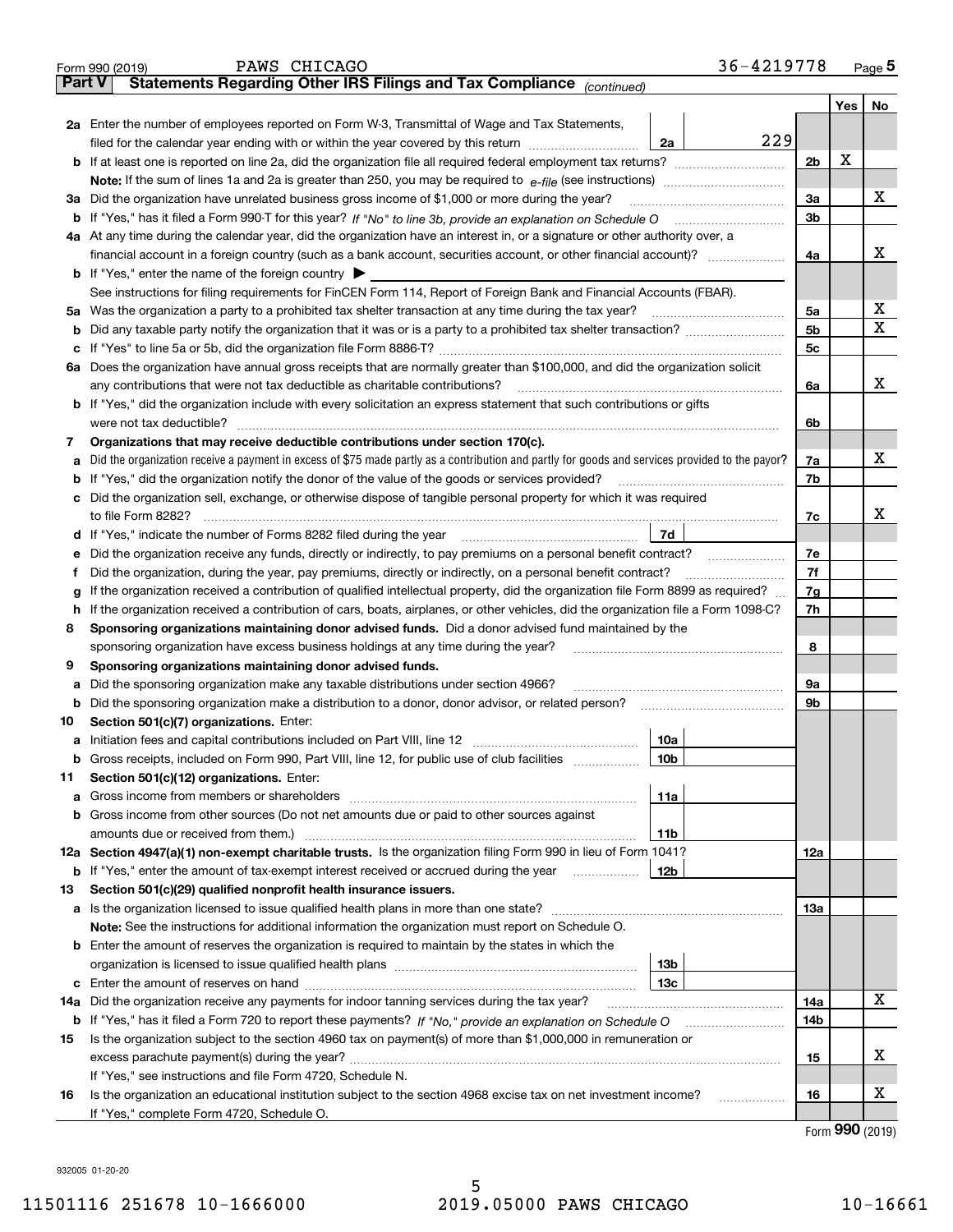|     |                                                                                                                                                                                                                                                  | to line 8a, 8b, or 10b below, describe the circumstances, processes, or changes on Schedule O. See instructions. |                 |                 | $\overline{\mathbf{x}}$ |
|-----|--------------------------------------------------------------------------------------------------------------------------------------------------------------------------------------------------------------------------------------------------|------------------------------------------------------------------------------------------------------------------|-----------------|-----------------|-------------------------|
|     | <b>Section A. Governing Body and Management</b>                                                                                                                                                                                                  |                                                                                                                  |                 |                 |                         |
|     |                                                                                                                                                                                                                                                  |                                                                                                                  |                 | Yes   No        |                         |
|     | 1a<br><b>1a</b> Enter the number of voting members of the governing body at the end of the tax year                                                                                                                                              | 22                                                                                                               |                 |                 |                         |
|     | If there are material differences in voting rights among members of the governing body, or if the governing                                                                                                                                      |                                                                                                                  |                 |                 |                         |
|     | body delegated broad authority to an executive committee or similar committee, explain on Schedule O.                                                                                                                                            |                                                                                                                  |                 |                 |                         |
|     | Enter the number of voting members included on line 1a, above, who are independent<br>1b                                                                                                                                                         | 22                                                                                                               |                 |                 |                         |
| 2   | Did any officer, director, trustee, or key employee have a family relationship or a business relationship with any other                                                                                                                         |                                                                                                                  |                 |                 |                         |
|     | officer, director, trustee, or key employee?                                                                                                                                                                                                     |                                                                                                                  | $\mathbf{2}$    | X               |                         |
| з   | Did the organization delegate control over management duties customarily performed by or under the direct supervision                                                                                                                            |                                                                                                                  |                 |                 |                         |
|     | of officers, directors, trustees, or key employees to a management company or other person?                                                                                                                                                      |                                                                                                                  | 3               |                 | $\overline{\mathbf{X}}$ |
| 4   | Did the organization make any significant changes to its governing documents since the prior Form 990 was filed?                                                                                                                                 |                                                                                                                  | 4               |                 | $\overline{\mathtt{x}}$ |
| 5   |                                                                                                                                                                                                                                                  |                                                                                                                  | 5               |                 | $\mathbf X$             |
| 6   | Did the organization have members or stockholders?                                                                                                                                                                                               |                                                                                                                  | 6               |                 | $\mathbf X$             |
| 7a  | Did the organization have members, stockholders, or other persons who had the power to elect or appoint one or                                                                                                                                   |                                                                                                                  |                 |                 |                         |
|     |                                                                                                                                                                                                                                                  |                                                                                                                  | 7a              |                 | X                       |
|     | <b>b</b> Are any governance decisions of the organization reserved to (or subject to approval by) members, stockholders, or                                                                                                                      |                                                                                                                  |                 |                 |                         |
|     | persons other than the governing body?                                                                                                                                                                                                           |                                                                                                                  | 7b              |                 | х                       |
| 8   | Did the organization contemporaneously document the meetings held or written actions undertaken during the year by the following:                                                                                                                |                                                                                                                  |                 |                 |                         |
| a   |                                                                                                                                                                                                                                                  |                                                                                                                  | 8а              | Х               |                         |
| b   |                                                                                                                                                                                                                                                  |                                                                                                                  | 8b              | X               |                         |
| 9   | Is there any officer, director, trustee, or key employee listed in Part VII, Section A, who cannot be reached at the                                                                                                                             |                                                                                                                  |                 |                 |                         |
|     |                                                                                                                                                                                                                                                  |                                                                                                                  | 9               |                 | x                       |
|     | Section B. Policies (This Section B requests information about policies not required by the Internal Revenue Code.)                                                                                                                              |                                                                                                                  |                 |                 |                         |
|     |                                                                                                                                                                                                                                                  |                                                                                                                  |                 | Yes             | No                      |
|     |                                                                                                                                                                                                                                                  |                                                                                                                  | 10a             |                 | X                       |
|     | b If "Yes," did the organization have written policies and procedures governing the activities of such chapters, affiliates,                                                                                                                     |                                                                                                                  |                 |                 |                         |
|     | and branches to ensure their operations are consistent with the organization's exempt purposes?                                                                                                                                                  |                                                                                                                  | 10 <sub>b</sub> |                 |                         |
|     | 11a Has the organization provided a complete copy of this Form 990 to all members of its governing body before filing the form?                                                                                                                  |                                                                                                                  | 11a             | х               |                         |
|     | <b>b</b> Describe in Schedule O the process, if any, used by the organization to review this Form 990.                                                                                                                                           |                                                                                                                  |                 |                 |                         |
| 12a |                                                                                                                                                                                                                                                  |                                                                                                                  | 12a             | x               |                         |
| b   | Were officers, directors, or trustees, and key employees required to disclose annually interests that could give rise to conflicts?                                                                                                              |                                                                                                                  | 12 <sub>b</sub> | x               |                         |
| с   | Did the organization regularly and consistently monitor and enforce compliance with the policy? If "Yes," describe                                                                                                                               |                                                                                                                  |                 |                 |                         |
|     |                                                                                                                                                                                                                                                  |                                                                                                                  | 12c             | x               |                         |
|     |                                                                                                                                                                                                                                                  |                                                                                                                  | 13              | $\mathbf X$     |                         |
| 14  | Did the organization have a written document retention and destruction policy? [11] manufaction policy?                                                                                                                                          |                                                                                                                  | 14              | X               |                         |
| 15  | Did the process for determining compensation of the following persons include a review and approval by independent                                                                                                                               |                                                                                                                  |                 |                 |                         |
|     | persons, comparability data, and contemporaneous substantiation of the deliberation and decision?                                                                                                                                                |                                                                                                                  |                 |                 |                         |
|     |                                                                                                                                                                                                                                                  |                                                                                                                  |                 | x               |                         |
|     |                                                                                                                                                                                                                                                  |                                                                                                                  | 15a             |                 |                         |
|     | a The organization's CEO, Executive Director, or top management official [111] [11] manument material manument                                                                                                                                   |                                                                                                                  | 15 <sub>b</sub> |                 | X                       |
|     | If "Yes" to line 15a or 15b, describe the process in Schedule O (see instructions).                                                                                                                                                              |                                                                                                                  |                 |                 |                         |
|     | 16a Did the organization invest in, contribute assets to, or participate in a joint venture or similar arrangement with a                                                                                                                        |                                                                                                                  |                 |                 |                         |
|     | taxable entity during the year?                                                                                                                                                                                                                  |                                                                                                                  | 16a             |                 | х                       |
|     |                                                                                                                                                                                                                                                  |                                                                                                                  |                 |                 |                         |
|     | b If "Yes," did the organization follow a written policy or procedure requiring the organization to evaluate its participation<br>in joint venture arrangements under applicable federal tax law, and take steps to safequard the organization's |                                                                                                                  |                 |                 |                         |
|     |                                                                                                                                                                                                                                                  |                                                                                                                  | 16b             |                 |                         |
|     | <b>Section C. Disclosure</b>                                                                                                                                                                                                                     |                                                                                                                  |                 |                 |                         |
| 17  | List the states with which a copy of this Form 990 is required to be filed $\blacktriangleright$ IL                                                                                                                                              |                                                                                                                  |                 |                 |                         |
| 18  | Section 6104 requires an organization to make its Forms 1023 (1024 or 1024-A, if applicable), 990, and 990-T (Section 501(c)(3)s only) available                                                                                                 |                                                                                                                  |                 |                 |                         |
|     | for public inspection. Indicate how you made these available. Check all that apply.                                                                                                                                                              |                                                                                                                  |                 |                 |                         |
|     | $ X $ Own website<br>$X$ Another's website<br>$\lfloor x \rfloor$ Upon request<br>Other (explain on Schedule O)                                                                                                                                  |                                                                                                                  |                 |                 |                         |
| 19  | Describe on Schedule O whether (and if so, how) the organization made its governing documents, conflict of interest policy, and financial                                                                                                        |                                                                                                                  |                 |                 |                         |
|     | statements available to the public during the tax year.                                                                                                                                                                                          |                                                                                                                  |                 |                 |                         |
|     | State the name, address, and telephone number of the person who possesses the organization's books and records                                                                                                                                   |                                                                                                                  |                 |                 |                         |
|     | KENNETH E. MILLER - (773) 475-3301                                                                                                                                                                                                               |                                                                                                                  |                 |                 |                         |
| 20  | 60614<br>1933 N. MARCEY STREET, CHICAGO, IL                                                                                                                                                                                                      |                                                                                                                  |                 | Form 990 (2019) |                         |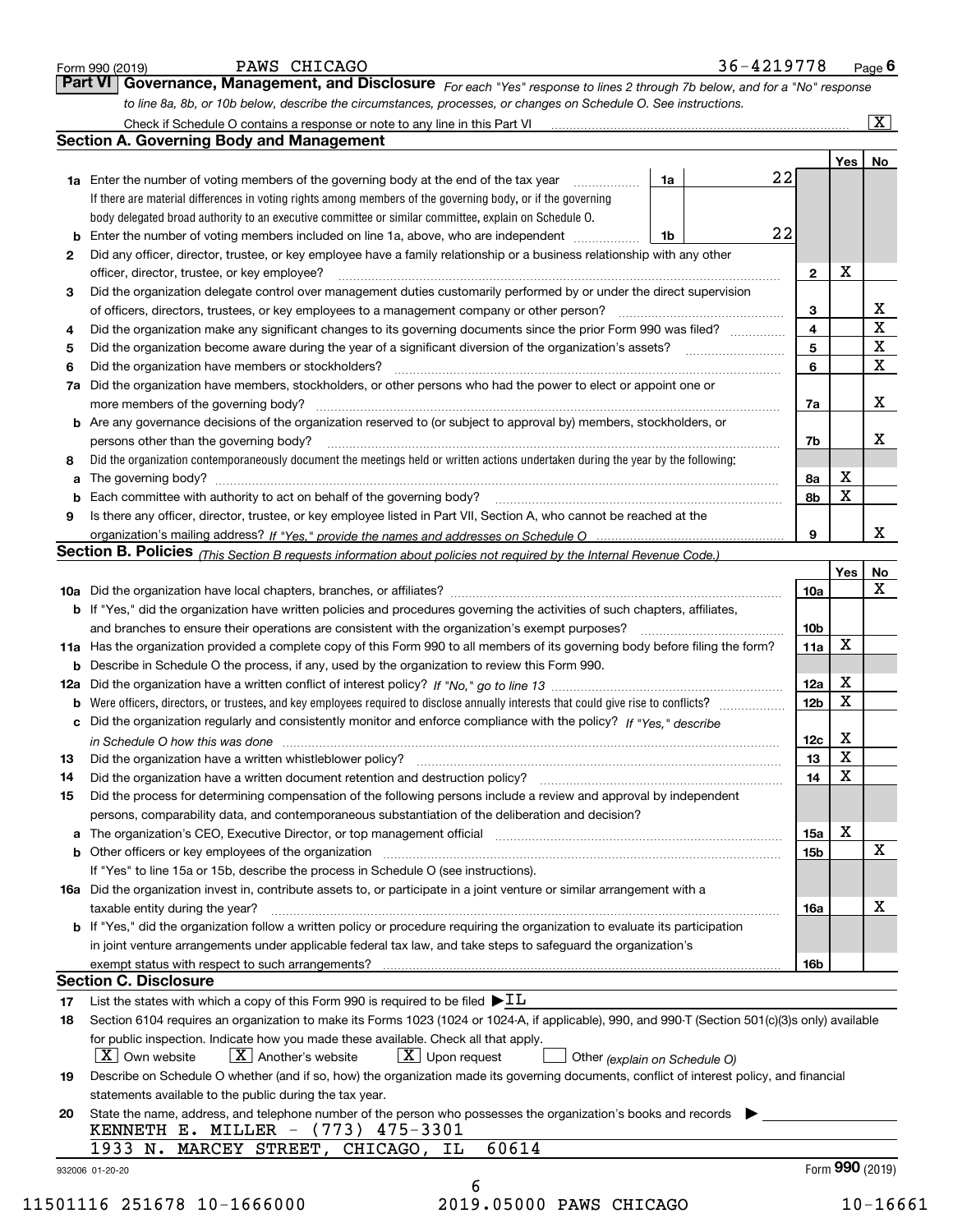$\mathcal{L}^{\text{max}}$ 

# **7Part VII Compensation of Officers, Directors, Trustees, Key Employees, Highest Compensated Employees, and Independent Contractors**

Check if Schedule O contains a response or note to any line in this Part VII

**Section A. Officers, Directors, Trustees, Key Employees, and Highest Compensated Employees**

**1a**  Complete this table for all persons required to be listed. Report compensation for the calendar year ending with or within the organization's tax year. **•** List all of the organization's current officers, directors, trustees (whether individuals or organizations), regardless of amount of compensation.

Enter -0- in columns (D), (E), and (F) if no compensation was paid.

 $\bullet$  List all of the organization's  $\,$ current key employees, if any. See instructions for definition of "key employee."

**•** List the organization's five current highest compensated employees (other than an officer, director, trustee, or key employee) who received reportable compensation (Box 5 of Form W-2 and/or Box 7 of Form 1099-MISC) of more than \$100,000 from the organization and any related organizations.

**•** List all of the organization's former officers, key employees, and highest compensated employees who received more than \$100,000 of reportable compensation from the organization and any related organizations.

**former directors or trustees**  ¥ List all of the organization's that received, in the capacity as a former director or trustee of the organization, more than \$10,000 of reportable compensation from the organization and any related organizations.

See instructions for the order in which to list the persons above.

Check this box if neither the organization nor any related organization compensated any current officer, director, or trustee.  $\mathcal{L}^{\text{max}}$ 

| (A)                           | (B)                      |                                |                       |                                                                                                 | (C)          |                                  |        | (D)             | (E)             | (F)                         |           |
|-------------------------------|--------------------------|--------------------------------|-----------------------|-------------------------------------------------------------------------------------------------|--------------|----------------------------------|--------|-----------------|-----------------|-----------------------------|-----------|
| Name and title                | Average                  |                                |                       | Position                                                                                        |              |                                  |        | Reportable      | Reportable      | Estimated                   |           |
|                               | hours per                |                                |                       | (do not check more than one<br>box, unless person is both an<br>officer and a director/trustee) |              |                                  |        |                 | compensation    | compensation                | amount of |
|                               | week                     |                                |                       |                                                                                                 |              |                                  |        | from            | from related    | other                       |           |
|                               | (list any                |                                |                       |                                                                                                 |              |                                  |        | the             | organizations   | compensation                |           |
|                               | hours for                |                                |                       |                                                                                                 |              |                                  |        | organization    | (W-2/1099-MISC) | from the                    |           |
|                               | related<br>organizations |                                |                       |                                                                                                 |              |                                  |        | (W-2/1099-MISC) |                 | organization<br>and related |           |
|                               | below                    |                                |                       |                                                                                                 |              |                                  |        |                 |                 | organizations               |           |
|                               | line)                    | Individual trustee or director | Institutional trustee | Officer                                                                                         | Key employee | Highest compensated<br> employee | Former |                 |                 |                             |           |
| PAULA FASSEAS<br>(1)          | 30.00                    |                                |                       |                                                                                                 |              |                                  |        |                 |                 |                             |           |
| CHAIRMAN                      |                          | X                              |                       | X                                                                                               |              |                                  |        | 0.              | $\mathbf 0$ .   | 0.                          |           |
| PAM CAREY<br>(2)              | 1.00                     |                                |                       |                                                                                                 |              |                                  |        |                 |                 |                             |           |
| PRESIDENT                     |                          | X                              |                       | X                                                                                               |              |                                  |        | 0.              | $\mathbf 0$ .   | $\mathbf 0$ .               |           |
| (3)<br>ALEXIS FASSEAS         | 30.00                    |                                |                       |                                                                                                 |              |                                  |        |                 |                 |                             |           |
| TREASURER                     |                          | X                              |                       | X                                                                                               |              |                                  |        | 0.              | $\mathbf 0$ .   | $\mathbf 0$ .               |           |
| <b>GEORGE KARCAZES</b><br>(4) | 1.00                     |                                |                       |                                                                                                 |              |                                  |        |                 |                 |                             |           |
| <b>SECRETARY</b>              |                          | X                              |                       | X                                                                                               |              |                                  |        | 0.              | $\mathbf 0$ .   | $\mathbf 0$ .               |           |
| MARK DUGGAN, PROFESSOR<br>(5) | 0.30                     |                                |                       |                                                                                                 |              |                                  |        |                 |                 |                             |           |
| ADVISORY BOARD                |                          | X                              |                       |                                                                                                 |              |                                  |        | 0.              | $\mathbf 0$ .   | $\mathbf 0$ .               |           |
| SUZANNE LEMIGNOT<br>(6)       | 1.00                     |                                |                       |                                                                                                 |              |                                  |        |                 |                 |                             |           |
| ADVISORY BOARD                |                          | X                              |                       |                                                                                                 |              |                                  |        | 0.              | $\mathbf 0$ .   | $\mathbf 0$ .               |           |
| <b>JANICE BECK</b><br>(7)     | 1.00                     |                                |                       |                                                                                                 |              |                                  |        |                 |                 |                             |           |
| <b>BOARD MEMBER</b>           |                          | X                              |                       |                                                                                                 |              |                                  |        | 0.              | $\mathbf 0$ .   | $\mathbf 0$ .               |           |
| BARBARA BRADFORD<br>(8)       | 1.00                     |                                |                       |                                                                                                 |              |                                  |        |                 |                 |                             |           |
| <b>BOARD MEMBER</b>           |                          | X                              |                       |                                                                                                 |              |                                  |        | 0.              | $\mathbf 0$ .   | $\mathbf 0$ .               |           |
| MELISSA CANNING<br>(9)        | 1.00                     |                                |                       |                                                                                                 |              |                                  |        |                 |                 |                             |           |
| BOARD MEMBER                  |                          | X                              |                       |                                                                                                 |              |                                  |        | 0.              | 0.              | $\mathbf 0$ .               |           |
| (10) MICHAEL CANNING          | 1.00                     |                                |                       |                                                                                                 |              |                                  |        |                 |                 |                             |           |
| <b>BOARD MEMBER</b>           |                          | X                              |                       |                                                                                                 |              |                                  |        | 0.              | 0.              | $\mathbf 0$ .               |           |
| (11) BRUCE CROWN              | 1.00                     |                                |                       |                                                                                                 |              |                                  |        |                 |                 |                             |           |
| <b>BOARD MEMBER</b>           |                          | X                              |                       |                                                                                                 |              |                                  |        | 0.              | 0.              | $\mathbf 0$ .               |           |
| (12) CHARLES DAY              | 1.00                     |                                |                       |                                                                                                 |              |                                  |        |                 |                 |                             |           |
| <b>BOARD MEMBER</b>           |                          | X                              |                       |                                                                                                 |              |                                  |        | 0.              | 0.              | 0.                          |           |
| (13) LISA DENT                | 1.00                     |                                |                       |                                                                                                 |              |                                  |        |                 |                 |                             |           |
| BOARD MEMBER                  |                          | X                              |                       |                                                                                                 |              |                                  |        | 0.              | 0.              | 0.                          |           |
| (14) PETER FASSEAS            | 2.00                     |                                |                       |                                                                                                 |              |                                  |        |                 |                 |                             |           |
| BOARD MEMBER                  |                          | X                              |                       |                                                                                                 |              |                                  |        | 0.              | 0.              | 0.                          |           |
| (15) GLENN FELNER             | 1.00                     |                                |                       |                                                                                                 |              |                                  |        |                 |                 |                             |           |
| BOARD MEMBER                  |                          | X                              |                       |                                                                                                 |              |                                  |        | $\mathbf 0$ .   | $\mathbf 0$ .   | 0.                          |           |
| (16) RAJ FERNANDO             | 1.00                     |                                |                       |                                                                                                 |              |                                  |        |                 |                 |                             |           |
| BOARD MEMBER                  |                          | x                              |                       |                                                                                                 |              |                                  |        | 0.              | $\mathbf 0$ .   | $0_{\cdot}$                 |           |
| (17) SONIA FLORIAN            | 1.00                     |                                |                       |                                                                                                 |              |                                  |        |                 |                 |                             |           |
| BOARD MEMBER                  |                          | x                              |                       |                                                                                                 |              |                                  |        | 0.              | $\mathbf 0$ .   | 0.                          |           |
| 932007 01-20-20               |                          |                                |                       |                                                                                                 |              |                                  |        |                 |                 | Form 990 (2019)             |           |

932007 01-20-20

11501116 251678 10-1666000 2019.05000 PAWS CHICAGO 10-16661

7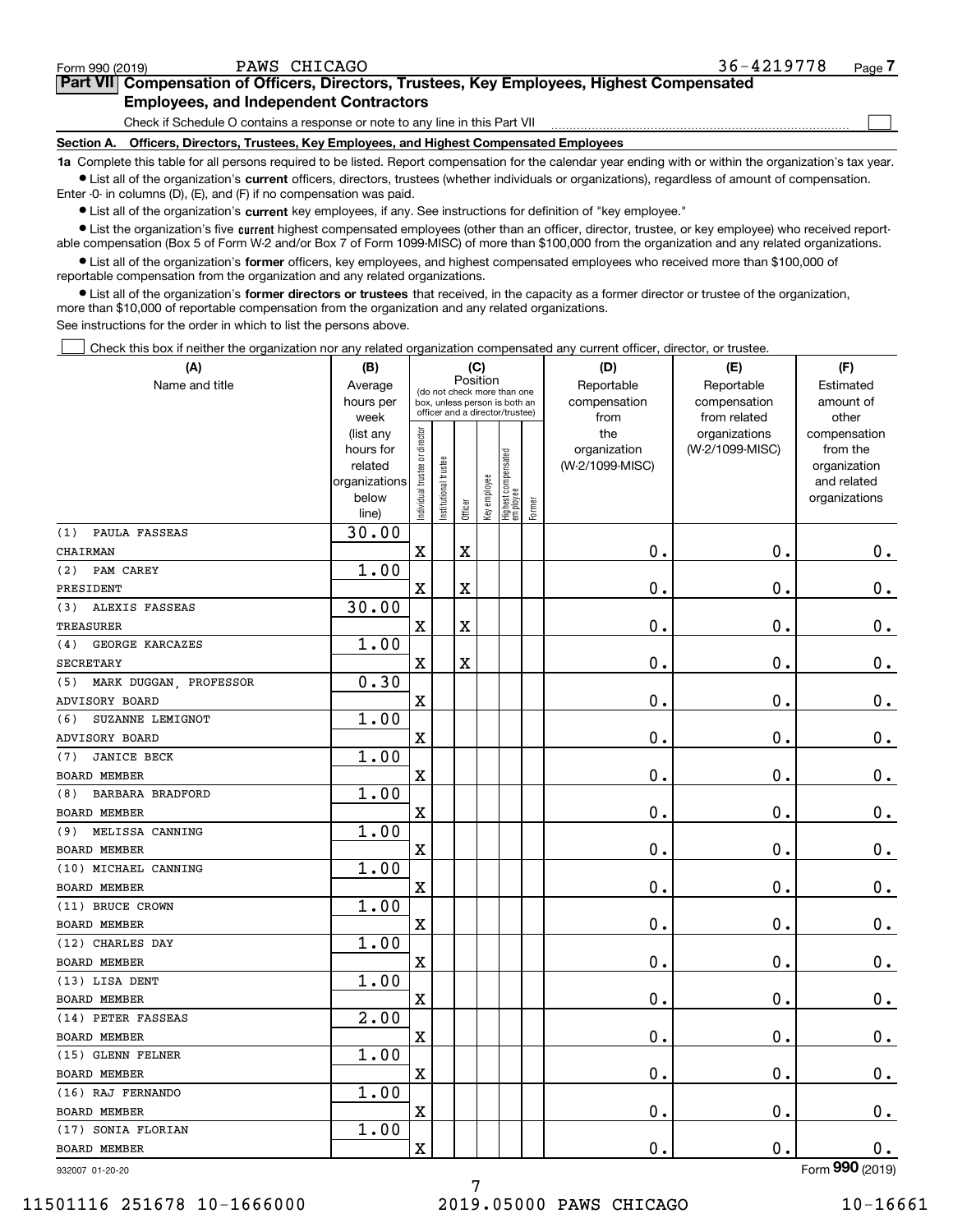| PAWS CHICAGO<br>Form 990 (2019)                                                                                                              |               |                                |                       |                                                              |              |                                         |        |                         | 36-4219778      |               |          |                      | Page 8     |
|----------------------------------------------------------------------------------------------------------------------------------------------|---------------|--------------------------------|-----------------------|--------------------------------------------------------------|--------------|-----------------------------------------|--------|-------------------------|-----------------|---------------|----------|----------------------|------------|
| <b>Part VII</b><br>Section A. Officers, Directors, Trustees, Key Employees, and Highest Compensated Employees (continued)                    |               |                                |                       |                                                              |              |                                         |        |                         |                 |               |          |                      |            |
| (A)                                                                                                                                          | (B)           |                                |                       | (C)                                                          |              |                                         |        | (D)                     | (E)             |               |          | (F)                  |            |
| Name and title                                                                                                                               | Average       |                                |                       | Position                                                     |              |                                         |        | Reportable              | Reportable      |               |          | Estimated            |            |
|                                                                                                                                              | hours per     |                                |                       | (do not check more than one<br>box, unless person is both an |              |                                         |        | compensation            | compensation    |               |          | amount of            |            |
|                                                                                                                                              | week          |                                |                       | officer and a director/trustee)                              |              |                                         |        | from                    | from related    |               |          | other                |            |
|                                                                                                                                              | (list any     |                                |                       |                                                              |              |                                         |        | the                     | organizations   |               |          | compensation         |            |
|                                                                                                                                              | hours for     |                                |                       |                                                              |              |                                         |        | organization            | (W-2/1099-MISC) |               |          | from the             |            |
|                                                                                                                                              | related       |                                |                       |                                                              |              |                                         |        | (W-2/1099-MISC)         |                 |               |          | organization         |            |
|                                                                                                                                              | organizations |                                |                       |                                                              |              |                                         |        |                         |                 |               |          | and related          |            |
|                                                                                                                                              | below         |                                |                       |                                                              |              |                                         |        |                         |                 |               |          | organizations        |            |
|                                                                                                                                              | line)         | Individual trustee or director | Institutional trustee | Officer                                                      | Key employee | <br>  Highest compensated<br>  employee | Former |                         |                 |               |          |                      |            |
| (18) SUZIE GLICKMAN                                                                                                                          | 1.00          |                                |                       |                                                              |              |                                         |        |                         |                 |               |          |                      |            |
| <b>BOARD MEMBER</b>                                                                                                                          |               | X                              |                       |                                                              |              |                                         |        | 0.                      |                 | $\mathbf 0$ . |          |                      | $0$ .      |
| (19) AMY MACK                                                                                                                                | 1.00          |                                |                       |                                                              |              |                                         |        |                         |                 |               |          |                      |            |
|                                                                                                                                              |               |                                |                       |                                                              |              |                                         |        |                         |                 |               |          |                      |            |
| <b>BOARD MEMBER</b>                                                                                                                          |               | X                              |                       |                                                              |              |                                         |        | 0.                      |                 | $\mathbf 0$ . |          |                      | 0.         |
| (20) MAYARI PRITZKER                                                                                                                         | 1.00          |                                |                       |                                                              |              |                                         |        |                         |                 |               |          |                      |            |
| <b>BOARD MEMBER</b>                                                                                                                          |               | X                              |                       |                                                              |              |                                         |        | 0.                      |                 | $\mathbf 0$ . |          |                      | 0.         |
| (21) DR. BARBARA ROYAL                                                                                                                       | 1.00          |                                |                       |                                                              |              |                                         |        |                         |                 |               |          |                      |            |
| <b>BOARD MEMBER</b>                                                                                                                          |               | X                              |                       |                                                              |              |                                         |        | 0.                      |                 | $\mathbf 0$ . |          |                      | 0.         |
| (22) ROBERT SHERMAN                                                                                                                          | 1.00          |                                |                       |                                                              |              |                                         |        |                         |                 |               |          |                      |            |
| <b>BOARD MEMBER</b>                                                                                                                          |               | X                              |                       |                                                              |              |                                         |        | 0.                      |                 | $\mathbf 0$ . |          |                      | 0.         |
| (23) MARIA SMITHBURG                                                                                                                         | 1.00          |                                |                       |                                                              |              |                                         |        |                         |                 |               |          |                      |            |
|                                                                                                                                              |               |                                |                       |                                                              |              |                                         |        |                         |                 |               |          |                      |            |
| BOARD MEMBER                                                                                                                                 |               | X                              |                       |                                                              |              |                                         |        | 0.                      |                 | $\mathbf 0$ . |          |                      | 0.         |
| (24) MICHAEL SWEIG                                                                                                                           | 1.00          |                                |                       |                                                              |              |                                         |        |                         |                 |               |          |                      |            |
| <b>BOARD MEMBER</b>                                                                                                                          |               | X                              |                       |                                                              |              |                                         |        | 0.                      |                 | $\mathbf 0$ . |          |                      | 0.         |
| (25) MURRAY PERETZ                                                                                                                           | 1.00          |                                |                       |                                                              |              |                                         |        |                         |                 |               |          |                      |            |
| <b>BOARD MEMBER</b>                                                                                                                          |               | X                              |                       |                                                              |              |                                         |        | 0.                      |                 | $\mathbf 0$ . |          |                      | 0.         |
| (26) KURT SEIDENSTICKER                                                                                                                      | 1.00          |                                |                       |                                                              |              |                                         |        |                         |                 |               |          |                      |            |
| <b>BOARD MEMBER</b>                                                                                                                          |               | X                              |                       |                                                              |              |                                         |        | 0.                      |                 | 0.            |          |                      | 0.         |
|                                                                                                                                              |               |                                |                       |                                                              |              |                                         |        | $\overline{0}$ .        |                 | 0.            |          |                      | 0.         |
| 1b Subtotal                                                                                                                                  |               |                                |                       |                                                              |              |                                         |        | 808,504.                |                 |               |          |                      | 5,445.     |
| c Total from continuation sheets to Part VII, Section A manufactured by                                                                      |               |                                |                       |                                                              |              |                                         |        |                         |                 | 0.            |          |                      |            |
|                                                                                                                                              |               |                                |                       |                                                              |              |                                         |        | 808,504.                |                 | 0.            |          | $\overline{5,445}$ . |            |
| Total number of individuals (including but not limited to those listed above) who received more than \$100,000 of reportable<br>$\mathbf{2}$ |               |                                |                       |                                                              |              |                                         |        |                         |                 |               |          |                      |            |
| compensation from the organization $\blacktriangleright$                                                                                     |               |                                |                       |                                                              |              |                                         |        |                         |                 |               |          |                      | 8          |
|                                                                                                                                              |               |                                |                       |                                                              |              |                                         |        |                         |                 |               |          | Yes                  | No         |
| Did the organization list any former officer, director, trustee, key employee, or highest compensated employee on<br>3                       |               |                                |                       |                                                              |              |                                         |        |                         |                 |               |          |                      |            |
| line 1a? If "Yes," complete Schedule J for such individual manufactured contained and the Ves," complete Schedule J for such individual      |               |                                |                       |                                                              |              |                                         |        |                         |                 |               | 3        |                      | X          |
| For any individual listed on line 1a, is the sum of reportable compensation and other compensation from the organization                     |               |                                |                       |                                                              |              |                                         |        |                         |                 |               |          |                      |            |
|                                                                                                                                              |               |                                |                       |                                                              |              |                                         |        |                         |                 |               |          | X                    |            |
|                                                                                                                                              |               |                                |                       |                                                              |              |                                         |        |                         |                 |               | 4        |                      |            |
| Did any person listed on line 1a receive or accrue compensation from any unrelated organization or individual for services<br>5              |               |                                |                       |                                                              |              |                                         |        |                         |                 |               |          |                      |            |
| rendered to the organization? If "Yes." complete Schedule J for such person                                                                  |               |                                |                       |                                                              |              |                                         |        |                         |                 |               | 5        |                      | X          |
| <b>Section B. Independent Contractors</b>                                                                                                    |               |                                |                       |                                                              |              |                                         |        |                         |                 |               |          |                      |            |
| Complete this table for your five highest compensated independent contractors that received more than \$100,000 of compensation from<br>1    |               |                                |                       |                                                              |              |                                         |        |                         |                 |               |          |                      |            |
| the organization. Report compensation for the calendar year ending with or within the organization's tax year.                               |               |                                |                       |                                                              |              |                                         |        |                         |                 |               |          |                      |            |
| (A)                                                                                                                                          |               |                                |                       |                                                              |              |                                         |        | (B)                     |                 |               | (C)      |                      |            |
| Name and business address                                                                                                                    |               |                                |                       |                                                              |              |                                         |        | Description of services |                 |               |          | Compensation         |            |
| RWE MANAGEMENT, 16W361 S FRONTAGE RD,                                                                                                        |               |                                |                       |                                                              |              |                                         |        |                         |                 |               |          |                      |            |
| SUITE 106, BURR RIDGE, IL 60527                                                                                                              |               |                                |                       |                                                              |              |                                         |        | CONSTRUCTION            |                 |               |          |                      | 4,284,249. |
| NEWPORT ONE, INC.                                                                                                                            |               |                                |                       |                                                              |              |                                         |        |                         |                 |               |          |                      |            |
|                                                                                                                                              |               |                                |                       |                                                              |              |                                         |        |                         |                 |               |          |                      |            |
| 21 RAILROAD AVE, DUXBURY, MA 02332                                                                                                           |               |                                |                       |                                                              |              | STRATEGY/FUNDRAISING                    |        |                         |                 |               | 335,460. |                      |            |
| BRIAN ALLENDORFER CO., INC., 1240 N. NORTH                                                                                                   |               |                                |                       |                                                              |              |                                         |        |                         |                 |               |          |                      |            |
| CENTRAL AVE, CHICAGO, IL 60651                                                                                                               |               |                                |                       |                                                              |              | CONSTRUCTION                            |        |                         |                 | 231,144.      |          |                      |            |
| KADLEC ARCHITECTURE DESIGN, 110 W KINZIE                                                                                                     |               |                                |                       |                                                              |              |                                         |        |                         |                 |               |          |                      |            |
| STREET, 4TH FLOOR, CHICAGO, IL 60654<br>DESIGN                                                                                               |               |                                |                       |                                                              |              |                                         |        |                         |                 | 221,905.      |          |                      |            |
| CROSSREALMS, INC., 20 W KINZE STREET,                                                                                                        |               |                                |                       |                                                              |              |                                         |        |                         |                 |               |          |                      |            |
| FLOOR 17, CHICAGO, IL 60654<br><b>INFORMATION SYSTEMS</b>                                                                                    |               |                                |                       |                                                              |              |                                         |        | 168,381.                |                 |               |          |                      |            |
| Total number of independent contractors (including but not limited to those listed above) who received more than                             |               |                                |                       |                                                              |              |                                         |        |                         |                 |               |          |                      |            |
| 2                                                                                                                                            |               |                                |                       |                                                              |              |                                         |        |                         |                 |               |          |                      |            |
| \$100,000 of compensation from the organization                                                                                              |               |                                |                       |                                                              | 7            |                                         |        |                         |                 |               |          |                      |            |

SEE PART VII, SECTION A CONTINUATION SHEETS

Form (2019) **990**

932008 01-20-20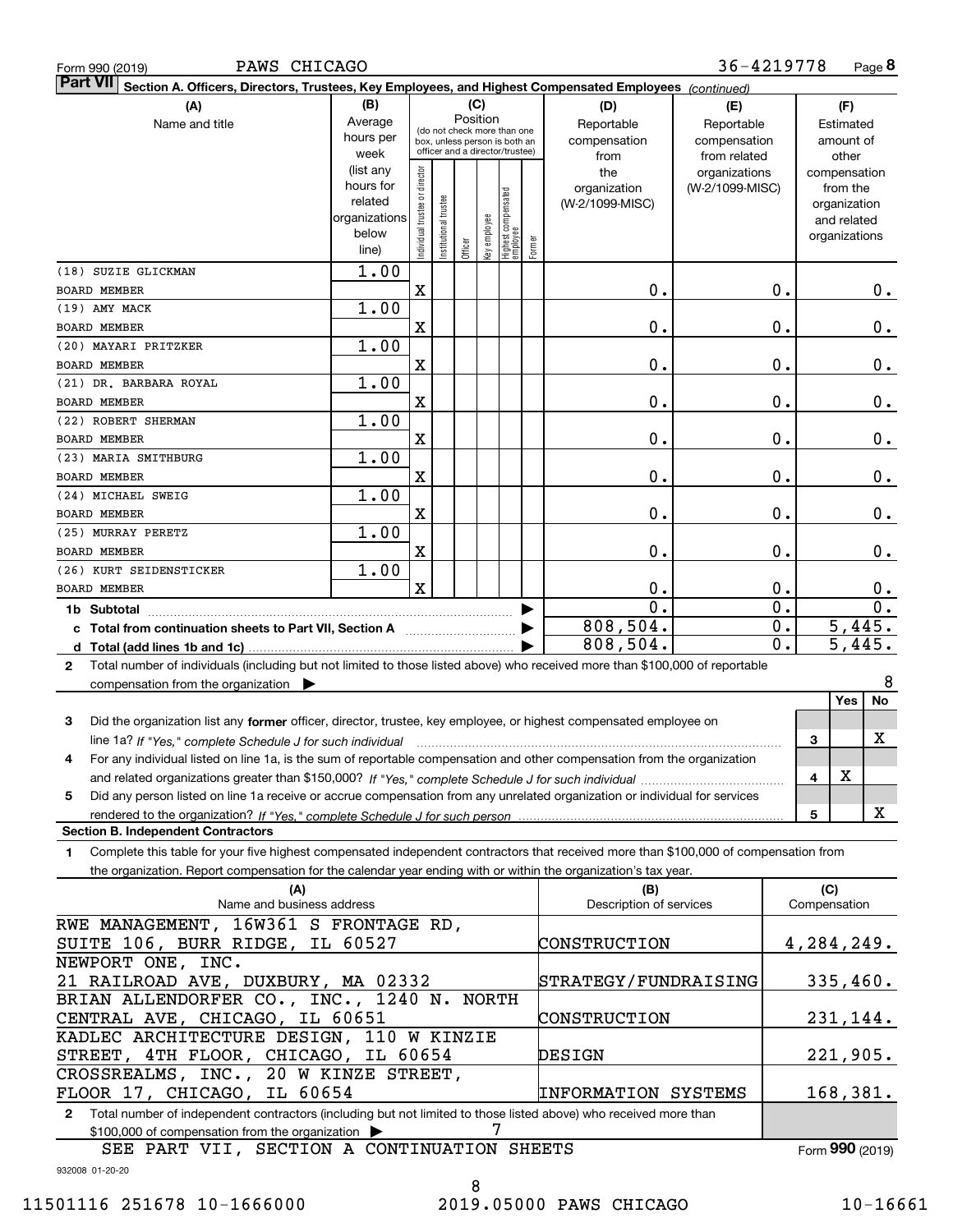| PAWS CHICAGO<br>Form 990                                                                                        |                   |                                |                        |             |              |                              |        | 36-4219778      |                                  |                          |  |  |  |
|-----------------------------------------------------------------------------------------------------------------|-------------------|--------------------------------|------------------------|-------------|--------------|------------------------------|--------|-----------------|----------------------------------|--------------------------|--|--|--|
| Part VII Section A. Officers, Directors, Trustees, Key Employees, and Highest Compensated Employees (continued) |                   |                                |                        |             |              |                              |        |                 |                                  |                          |  |  |  |
| (A)                                                                                                             | (B)               |                                |                        |             | (C)          |                              |        | (D)             | (E)                              | (F)                      |  |  |  |
| Name and title                                                                                                  | Average           |                                |                        | Position    |              |                              |        | Reportable      | Reportable                       | Estimated                |  |  |  |
|                                                                                                                 | hours             |                                | (check all that apply) |             |              |                              |        | compensation    | compensation                     | amount of                |  |  |  |
|                                                                                                                 | per               |                                |                        |             |              |                              |        | from<br>the     | from related                     | other                    |  |  |  |
|                                                                                                                 | week<br>(list any |                                |                        |             |              |                              |        | organization    | organizations<br>(W-2/1099-MISC) | compensation<br>from the |  |  |  |
|                                                                                                                 | hours for         |                                |                        |             |              |                              |        | (W-2/1099-MISC) |                                  | organization             |  |  |  |
|                                                                                                                 | related           |                                |                        |             |              |                              |        |                 |                                  | and related              |  |  |  |
|                                                                                                                 | organizations     | Individual trustee or director | Institutional trustee  |             | Key employee | Highest compensated employee |        |                 |                                  | organizations            |  |  |  |
|                                                                                                                 | below             |                                |                        | Officer     |              |                              | Former |                 |                                  |                          |  |  |  |
|                                                                                                                 | line)             |                                |                        |             |              |                              |        |                 |                                  |                          |  |  |  |
| (27) ALISA BRILL<br>CFO/VP OF MED CENTER OPS                                                                    | 40.00             |                                |                        | $\mathbf X$ |              |                              |        |                 | 0.                               |                          |  |  |  |
| (28) BARBARA KOMPARE                                                                                            | 40.00             |                                |                        |             |              |                              |        | <u>153,239.</u> |                                  | 0.                       |  |  |  |
| VETERINARIAN                                                                                                    |                   |                                |                        |             |              | $\mathbf X$                  |        | <u>146,489.</u> | 0.                               | $0_{.}$                  |  |  |  |
| (29) JESSICA VON WALDAU                                                                                         | 40.00             |                                |                        |             |              |                              |        |                 |                                  |                          |  |  |  |
| VETERINARIAN                                                                                                    |                   |                                |                        |             |              | $\mathbf X$                  |        | <u>160,307.</u> | 0.                               | 0.                       |  |  |  |
| (30) JENNIFER BARYL                                                                                             | 40.00             |                                |                        |             |              |                              |        |                 |                                  |                          |  |  |  |
| CHIEF DEVELOPMENT OFFICER                                                                                       |                   |                                |                        |             |              | $\mathbf X$                  |        | <u>133,446.</u> | 0.                               | <u>1,872.</u>            |  |  |  |
| (31) JOAN HARRIS                                                                                                | 40.00             |                                |                        |             |              |                              |        |                 |                                  |                          |  |  |  |
| DIRECTOR OF TRAINING & CANINE BEHAVI                                                                            |                   |                                |                        |             |              | $\mathbf X$                  |        | 107,838.        | 0.                               | 2,034.                   |  |  |  |
| (32) RACHEL WOOTEN                                                                                              | 40.00             |                                |                        |             |              |                              |        |                 |                                  |                          |  |  |  |
| VETERINARIAN                                                                                                    |                   |                                |                        |             |              | $\mathbf X$                  |        | <u>107,185.</u> | 0.                               | 1,539.                   |  |  |  |
|                                                                                                                 |                   |                                |                        |             |              |                              |        |                 |                                  |                          |  |  |  |
|                                                                                                                 |                   |                                |                        |             |              |                              |        |                 |                                  |                          |  |  |  |
|                                                                                                                 |                   |                                |                        |             |              |                              |        |                 |                                  |                          |  |  |  |
|                                                                                                                 |                   |                                |                        |             |              |                              |        |                 |                                  |                          |  |  |  |
|                                                                                                                 |                   |                                |                        |             |              |                              |        |                 |                                  |                          |  |  |  |
|                                                                                                                 |                   |                                |                        |             |              |                              |        |                 |                                  |                          |  |  |  |
|                                                                                                                 |                   |                                |                        |             |              |                              |        |                 |                                  |                          |  |  |  |
|                                                                                                                 |                   |                                |                        |             |              |                              |        |                 |                                  |                          |  |  |  |
|                                                                                                                 |                   |                                |                        |             |              |                              |        |                 |                                  |                          |  |  |  |
|                                                                                                                 |                   |                                |                        |             |              |                              |        |                 |                                  |                          |  |  |  |
|                                                                                                                 |                   |                                |                        |             |              |                              |        |                 |                                  |                          |  |  |  |
|                                                                                                                 |                   |                                |                        |             |              |                              |        |                 |                                  |                          |  |  |  |
|                                                                                                                 |                   |                                |                        |             |              |                              |        |                 |                                  |                          |  |  |  |
|                                                                                                                 |                   |                                |                        |             |              |                              |        |                 |                                  |                          |  |  |  |
|                                                                                                                 |                   |                                |                        |             |              |                              |        |                 |                                  |                          |  |  |  |
|                                                                                                                 |                   |                                |                        |             |              |                              |        |                 |                                  |                          |  |  |  |
|                                                                                                                 |                   |                                |                        |             |              |                              |        |                 |                                  |                          |  |  |  |
|                                                                                                                 |                   |                                |                        |             |              |                              |        |                 |                                  |                          |  |  |  |
|                                                                                                                 |                   |                                |                        |             |              |                              |        |                 |                                  |                          |  |  |  |
|                                                                                                                 |                   |                                |                        |             |              |                              |        |                 |                                  |                          |  |  |  |
|                                                                                                                 |                   |                                |                        |             |              |                              |        |                 |                                  |                          |  |  |  |
|                                                                                                                 |                   |                                |                        |             |              |                              |        |                 |                                  |                          |  |  |  |
|                                                                                                                 |                   |                                |                        |             |              |                              |        |                 |                                  |                          |  |  |  |
|                                                                                                                 |                   |                                |                        |             |              |                              |        |                 |                                  |                          |  |  |  |
|                                                                                                                 |                   |                                |                        |             |              |                              |        |                 |                                  |                          |  |  |  |
|                                                                                                                 |                   |                                |                        |             |              |                              |        |                 |                                  |                          |  |  |  |
|                                                                                                                 |                   |                                |                        |             |              |                              |        |                 |                                  |                          |  |  |  |
| Total to Part VII, Section A, line 1c                                                                           |                   |                                |                        |             |              |                              |        | 808,504.        |                                  | 5,445.                   |  |  |  |

932201 04-01-19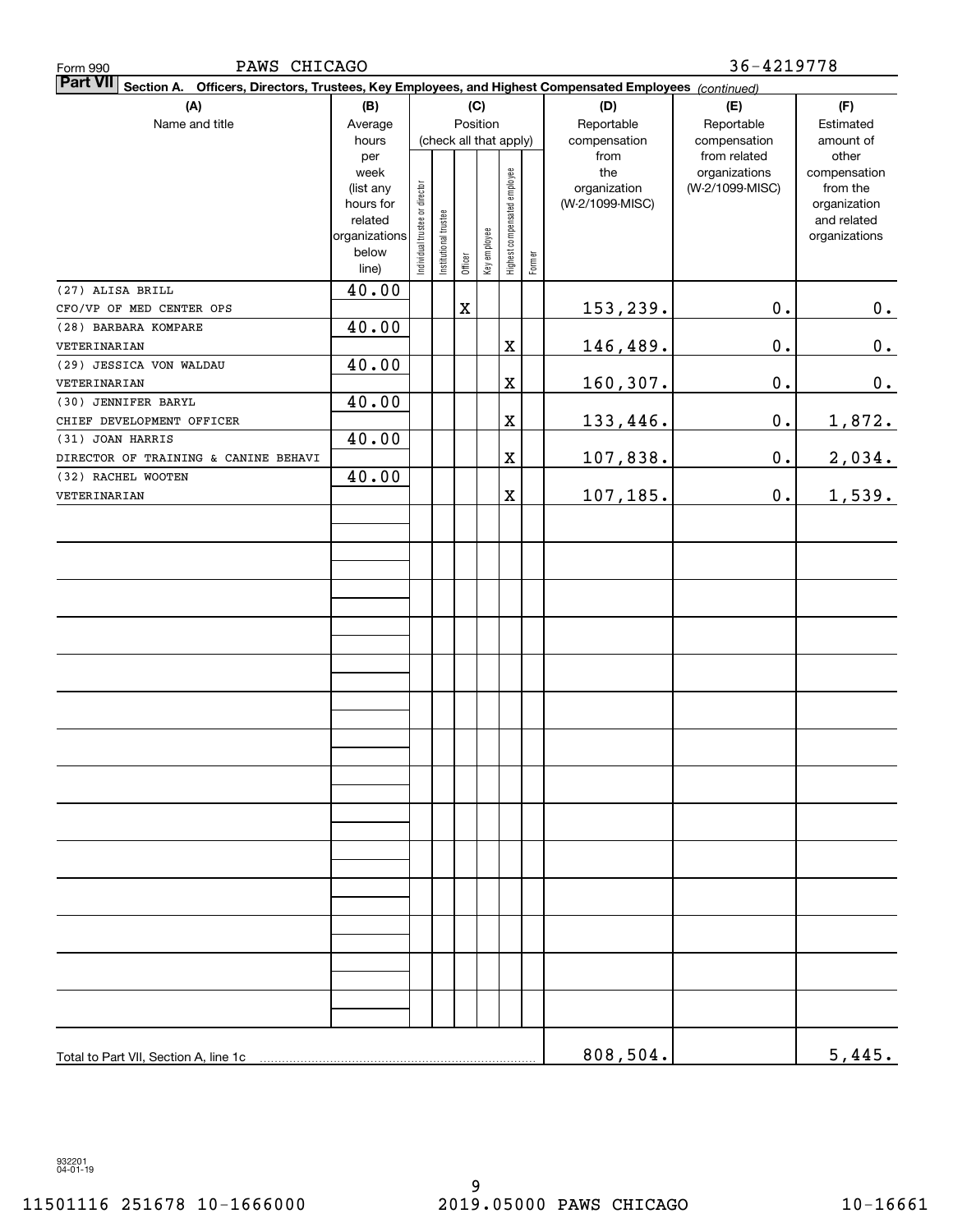| <b>Part VIII</b>                                          |    |     | <b>Statement of Revenue</b><br>Check if Schedule O contains a response or note to any line in this Part VIII |    |                                            |                |                      |                      |                                              |                                                 |                                                                 |
|-----------------------------------------------------------|----|-----|--------------------------------------------------------------------------------------------------------------|----|--------------------------------------------|----------------|----------------------|----------------------|----------------------------------------------|-------------------------------------------------|-----------------------------------------------------------------|
|                                                           |    |     |                                                                                                              |    |                                            |                |                      | (A)<br>Total revenue | (B)<br>Related or exempt<br>function revenue | $\overline{C}$<br>Unrelated<br>business revenue | (D)<br>Revenue excluded<br>from tax under<br>sections 512 - 514 |
|                                                           |    |     | 1 a Federated campaigns                                                                                      |    | 1a                                         |                |                      |                      |                                              |                                                 |                                                                 |
|                                                           |    |     | <b>b</b> Membership dues                                                                                     |    | 1 <sub>b</sub>                             |                |                      |                      |                                              |                                                 |                                                                 |
|                                                           |    |     | c Fundraising events                                                                                         |    | 1 <sub>c</sub>                             |                | 2,768,403.           |                      |                                              |                                                 |                                                                 |
| Contributions, Gifts, Grants<br>and Other Similar Amounts |    |     | d Related organizations                                                                                      |    | 1 <sub>d</sub><br>$\overline{\phantom{a}}$ |                |                      |                      |                                              |                                                 |                                                                 |
|                                                           |    |     | e Government grants (contributions)                                                                          |    | 1e                                         |                |                      |                      |                                              |                                                 |                                                                 |
|                                                           |    |     | f All other contributions, gifts, grants, and                                                                |    |                                            |                |                      |                      |                                              |                                                 |                                                                 |
|                                                           |    |     | similar amounts not included above                                                                           |    | 1f                                         |                | 13, 221, 878.        |                      |                                              |                                                 |                                                                 |
|                                                           |    |     | Noncash contributions included in lines 1a-1f                                                                |    | $1g$ $\frac{1}{3}$                         |                | 1,100,980.           |                      |                                              |                                                 |                                                                 |
|                                                           |    |     |                                                                                                              |    |                                            |                |                      | 15,990,281.          |                                              |                                                 |                                                                 |
|                                                           |    |     |                                                                                                              |    |                                            |                | <b>Business Code</b> |                      |                                              |                                                 |                                                                 |
|                                                           |    | 2 a | <b>ADOPTION FEES</b>                                                                                         |    |                                            |                | 812900               | 941,605.             | 941,605.                                     |                                                 |                                                                 |
|                                                           |    | b   | LURIE CLINIC INCOME                                                                                          |    |                                            |                | 541990               | 774,160.             | 774,160.                                     |                                                 |                                                                 |
|                                                           |    |     | TRAINING CENTER                                                                                              |    |                                            |                | 812900               | 178,483.             | 178,483.                                     |                                                 |                                                                 |
| Program Service<br>Revenue                                |    | d   | ADMISSION CENTER                                                                                             |    |                                            |                | 812900               | 460                  | 460.                                         |                                                 |                                                                 |
|                                                           |    | е   |                                                                                                              |    |                                            |                |                      |                      |                                              |                                                 |                                                                 |
|                                                           |    | f   | All other program service revenue                                                                            |    |                                            |                |                      |                      |                                              |                                                 |                                                                 |
|                                                           |    |     |                                                                                                              |    |                                            |                |                      | 1,894,708.           |                                              |                                                 |                                                                 |
|                                                           | 3  |     | Investment income (including dividends, interest, and                                                        |    |                                            |                |                      |                      |                                              |                                                 |                                                                 |
|                                                           |    |     |                                                                                                              |    |                                            |                |                      | 1,712,253.           |                                              |                                                 | 1,712,253.                                                      |
|                                                           | 4  |     | Income from investment of tax-exempt bond proceeds                                                           |    |                                            |                |                      |                      |                                              |                                                 |                                                                 |
|                                                           | 5  |     |                                                                                                              |    |                                            |                |                      |                      |                                              |                                                 |                                                                 |
|                                                           |    |     |                                                                                                              |    | (i) Real                                   |                | (ii) Personal        |                      |                                              |                                                 |                                                                 |
|                                                           |    | 6а  | Gross rents<br>.                                                                                             | 6a |                                            |                |                      |                      |                                              |                                                 |                                                                 |
|                                                           |    |     | <b>b</b> Less: rental expenses                                                                               | 6b |                                            |                |                      |                      |                                              |                                                 |                                                                 |
|                                                           |    | c   | Rental income or (loss)                                                                                      | 6с |                                            |                |                      |                      |                                              |                                                 |                                                                 |
|                                                           |    |     | d Net rental income or (loss)                                                                                |    |                                            |                |                      |                      |                                              |                                                 |                                                                 |
|                                                           |    |     | 7 a Gross amount from sales of                                                                               |    | (i) Securities                             |                | (ii) Other           |                      |                                              |                                                 |                                                                 |
|                                                           |    |     | assets other than inventory                                                                                  |    | $7a$ 25, 139, 175.                         |                |                      |                      |                                              |                                                 |                                                                 |
|                                                           |    |     | <b>b</b> Less: cost or other basis                                                                           |    |                                            |                |                      |                      |                                              |                                                 |                                                                 |
|                                                           |    |     | and sales expenses                                                                                           |    | $ 7b $ 25, 281, 717.                       |                |                      |                      |                                              |                                                 |                                                                 |
|                                                           |    |     | <b>c</b> Gain or (loss) $\ldots$                                                                             |    | $ 7c $ -142,542.                           |                |                      |                      |                                              |                                                 |                                                                 |
|                                                           |    |     |                                                                                                              |    |                                            |                |                      | $-142,542.$          |                                              |                                                 | $-142,542.$                                                     |
| <b>Othe</b>                                               |    |     | 8 a Gross income from fundraising events (not                                                                |    |                                            |                |                      |                      |                                              |                                                 |                                                                 |
|                                                           |    |     | 2,768,403. of<br>including $$$                                                                               |    |                                            |                |                      |                      |                                              |                                                 |                                                                 |
|                                                           |    |     | contributions reported on line 1c). See                                                                      |    |                                            |                |                      |                      |                                              |                                                 |                                                                 |
|                                                           |    |     |                                                                                                              |    |                                            |                | $ 8a $ 1,070,409.    |                      |                                              |                                                 |                                                                 |
|                                                           |    |     | <b>b</b> Less: direct expenses                                                                               |    |                                            | 8b             | 1,858,815.           |                      |                                              |                                                 |                                                                 |
|                                                           |    |     | c Net income or (loss) from fundraising events                                                               |    |                                            |                | ▶                    | $-788,406.$          |                                              |                                                 | $-788,406.$                                                     |
|                                                           |    |     | 9 a Gross income from gaming activities. See                                                                 |    |                                            |                | 30,195.              |                      |                                              |                                                 |                                                                 |
|                                                           |    |     |                                                                                                              |    |                                            | 9a             | 20,000.              |                      |                                              |                                                 |                                                                 |
|                                                           |    |     | <b>b</b> Less: direct expenses                                                                               |    |                                            | 9 <sub>b</sub> |                      | 10,195.              |                                              |                                                 | 10, 195.                                                        |
|                                                           |    |     | c Net income or (loss) from gaming activities                                                                |    |                                            |                | ▶<br>.               |                      |                                              |                                                 |                                                                 |
|                                                           |    |     | 10 a Gross sales of inventory, less returns                                                                  |    |                                            |                | 20,087.              |                      |                                              |                                                 |                                                                 |
|                                                           |    |     |                                                                                                              |    |                                            | 10a<br>l10bl   | 27,231.              |                      |                                              |                                                 |                                                                 |
|                                                           |    |     | <b>b</b> Less: cost of goods sold                                                                            |    |                                            |                |                      | $-7, 144.$           |                                              |                                                 | $-7, 144.$                                                      |
|                                                           |    |     | c Net income or (loss) from sales of inventory                                                               |    |                                            |                | <b>Business Code</b> |                      |                                              |                                                 |                                                                 |
|                                                           |    |     | 11 a OTHER MISC REVENUE                                                                                      |    |                                            |                | 900099               | 38,230.              |                                              |                                                 | 38,230.                                                         |
|                                                           |    |     |                                                                                                              |    |                                            |                |                      |                      |                                              |                                                 |                                                                 |
|                                                           |    | b   |                                                                                                              |    |                                            |                |                      |                      |                                              |                                                 |                                                                 |
| Revenue                                                   |    | c   |                                                                                                              |    |                                            |                |                      |                      |                                              |                                                 |                                                                 |
|                                                           |    |     |                                                                                                              |    |                                            |                | ▶                    | 38,230.              |                                              |                                                 |                                                                 |
|                                                           | 12 |     |                                                                                                              |    |                                            |                |                      | 18,707,575.          | 1,894,708.                                   | 0.                                              | 822,586.                                                        |
|                                                           |    |     |                                                                                                              |    |                                            |                |                      |                      |                                              |                                                 | Form 990 (2019)                                                 |
| 932009 01-20-20                                           |    |     |                                                                                                              |    |                                            |                |                      |                      |                                              |                                                 |                                                                 |

PAWS CHICAGO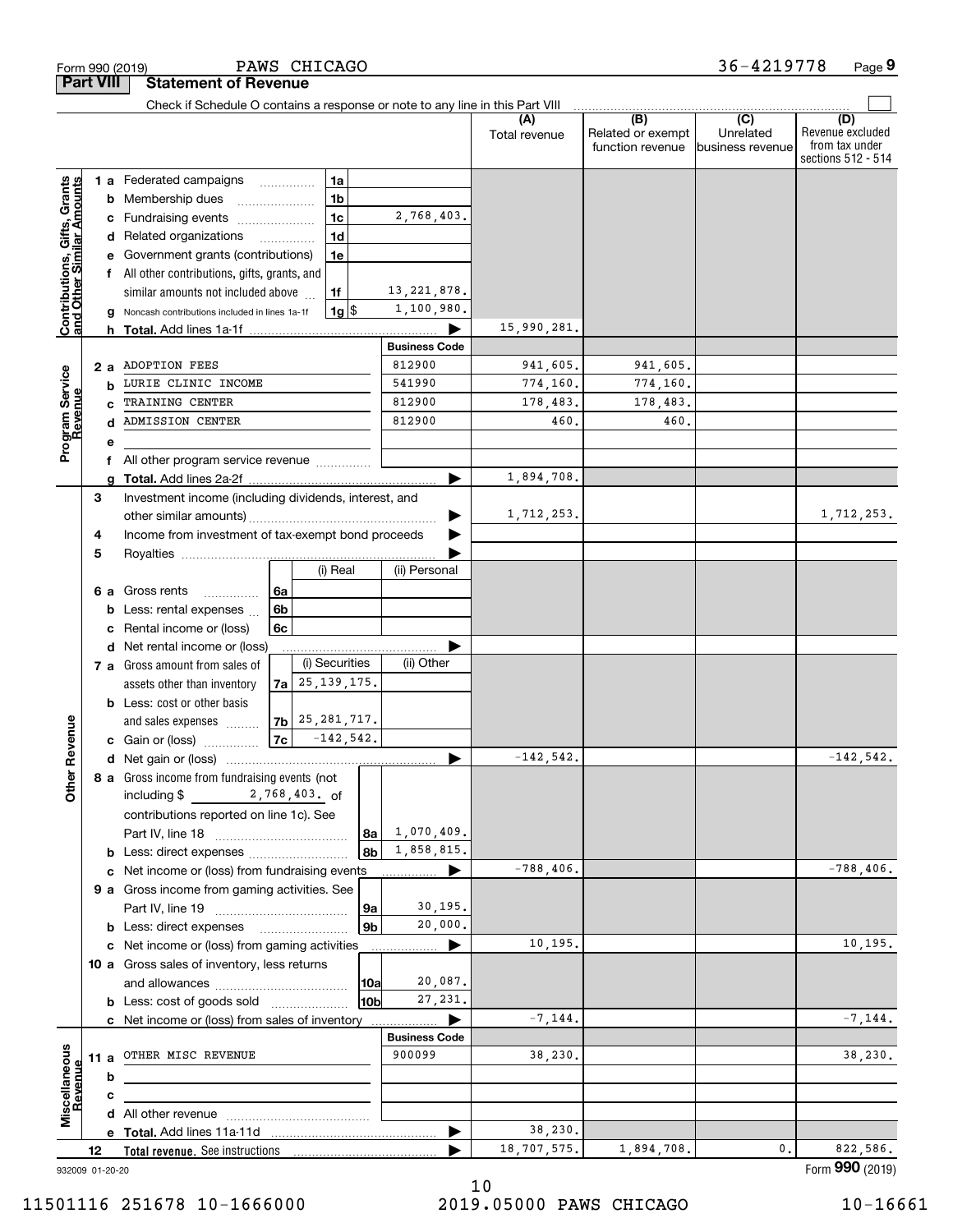Form 990 (2019) Page **Part IX Statement of Functional Expenses** PAWS CHICAGO 36-4219778

*Section 501(c)(3) and 501(c)(4) organizations must complete all columns. All other organizations must complete column (A).*

|              | Do not include amounts reported on lines 6b,<br>7b, 8b, 9b, and 10b of Part VIII.                                                                        | (A)<br>Total expenses | (B)<br>Program service<br>expenses | $\overline{C}$<br>Management and<br>general expenses | (D)<br>Fundraising<br>expenses |
|--------------|----------------------------------------------------------------------------------------------------------------------------------------------------------|-----------------------|------------------------------------|------------------------------------------------------|--------------------------------|
| 1.           | Grants and other assistance to domestic organizations                                                                                                    |                       |                                    |                                                      |                                |
|              | and domestic governments. See Part IV, line 21                                                                                                           |                       |                                    |                                                      |                                |
| $\mathbf{2}$ | Grants and other assistance to domestic                                                                                                                  |                       |                                    |                                                      |                                |
|              | individuals. See Part IV, line 22                                                                                                                        |                       |                                    |                                                      |                                |
| 3            | Grants and other assistance to foreign                                                                                                                   |                       |                                    |                                                      |                                |
|              | organizations, foreign governments, and foreign                                                                                                          |                       |                                    |                                                      |                                |
|              | individuals. See Part IV, lines 15 and 16                                                                                                                |                       |                                    |                                                      |                                |
| 4            | Benefits paid to or for members                                                                                                                          |                       |                                    |                                                      |                                |
| 5            | Compensation of current officers, directors,                                                                                                             |                       |                                    |                                                      |                                |
|              | trustees, and key employees                                                                                                                              | 153,239.              | 99,605.                            | 53,634.                                              |                                |
| 6            | Compensation not included above to disqualified                                                                                                          |                       |                                    |                                                      |                                |
|              | persons (as defined under section 4958(f)(1)) and                                                                                                        |                       |                                    |                                                      |                                |
|              | persons described in section 4958(c)(3)(B)                                                                                                               |                       |                                    |                                                      |                                |
| 7            |                                                                                                                                                          | 5,534,021.            | 5, 153, 474.                       | 300, 903.                                            | 79,644.                        |
| 8            | Pension plan accruals and contributions (include                                                                                                         |                       |                                    |                                                      |                                |
|              | section 401(k) and 403(b) employer contributions)                                                                                                        |                       |                                    |                                                      |                                |
| 9            |                                                                                                                                                          | 454,877.              | 413,595.                           | 36, 173.                                             | 5,109.                         |
| 10           |                                                                                                                                                          | 381,960.              | 347, 295.                          | 30, 375.                                             | 4,290.                         |
| 11           | Fees for services (nonemployees):                                                                                                                        |                       |                                    |                                                      |                                |
| a            |                                                                                                                                                          |                       |                                    |                                                      |                                |
| b            |                                                                                                                                                          |                       |                                    |                                                      |                                |
| c            |                                                                                                                                                          |                       |                                    |                                                      |                                |
| d            |                                                                                                                                                          |                       |                                    |                                                      |                                |
| e            | Professional fundraising services. See Part IV, line 17                                                                                                  |                       |                                    |                                                      |                                |
| f            | Investment management fees                                                                                                                               |                       |                                    |                                                      |                                |
| $\mathbf{q}$ | Other. (If line 11g amount exceeds 10% of line 25,<br>column (A) amount, list line 11g expenses on Sch 0.)                                               | 854,487.              | 516, 504.                          | 126,635.                                             |                                |
|              |                                                                                                                                                          | 52,748.               | 50, 104.                           |                                                      | $\frac{211,348.}{2,644.}$      |
| 12<br>13     |                                                                                                                                                          | 364,766.              | 254,898.                           | 105,607.                                             | 4,261.                         |
| 14           |                                                                                                                                                          |                       |                                    |                                                      |                                |
| 15           |                                                                                                                                                          |                       |                                    |                                                      |                                |
| 16           |                                                                                                                                                          | 180,753.              | 175,105.                           | 4,817.                                               | 831.                           |
| 17           | Travel                                                                                                                                                   | 78,196.               | 69, 210.                           | $\overline{5,199}$ .                                 | 3,787.                         |
| 18           | Payments of travel or entertainment expenses                                                                                                             |                       |                                    |                                                      |                                |
|              | for any federal, state, or local public officials                                                                                                        |                       |                                    |                                                      |                                |
| 19           | Conferences, conventions, and meetings                                                                                                                   | 7,998.                | 7,585.                             | $\overline{294}$ .                                   | 119.                           |
| 20           | Interest                                                                                                                                                 |                       |                                    |                                                      |                                |
| 21           |                                                                                                                                                          |                       |                                    |                                                      |                                |
| 22           | Depreciation, depletion, and amortization                                                                                                                | 582, 176.             | 547,042.                           | 32,696.                                              | 2,438.                         |
| 23           | Insurance                                                                                                                                                | 74,912.               | 65,487.                            | 6,504.                                               | 2,921.                         |
| 24           | Other expenses. Itemize expenses not covered<br>above (List miscellaneous expenses on line 24e. If<br>line 24e amount exceeds 10% of line 25, column (A) |                       |                                    |                                                      |                                |
|              | amount, list line 24e expenses on Schedule O.)<br>a MEDICAL SUPPLIES                                                                                     | 835,774.              | 835,774.                           |                                                      |                                |
|              |                                                                                                                                                          | 578, 147.             | 578, 147.                          |                                                      |                                |
| b            | ANIMAL CARE SUPPLIES<br>TECHNOLOGY EXPENSE                                                                                                               | 368,399.              | 282,551.                           | 60,783.                                              | 25,065.                        |
| c.           | PRINTING AND PRODUCTION                                                                                                                                  | 275,643.              | 170,480.                           | 7,923.                                               | 97, 240.                       |
| d            |                                                                                                                                                          | 542,562.              | 496,335.                           | 14,902.                                              | 31, 325.                       |
| 25           | e All other expenses<br>Total functional expenses. Add lines 1 through 24e                                                                               | 11,320,658.           | 10,063,191.                        | 786,445.                                             | 471,022.                       |
| 26           | Joint costs. Complete this line only if the organization                                                                                                 |                       |                                    |                                                      |                                |
|              | reported in column (B) joint costs from a combined                                                                                                       |                       |                                    |                                                      |                                |
|              | educational campaign and fundraising solicitation.                                                                                                       |                       |                                    |                                                      |                                |
|              | Check here $\blacktriangleright$<br>if following SOP 98-2 (ASC 958-720)                                                                                  |                       |                                    |                                                      |                                |

932010 01-20-20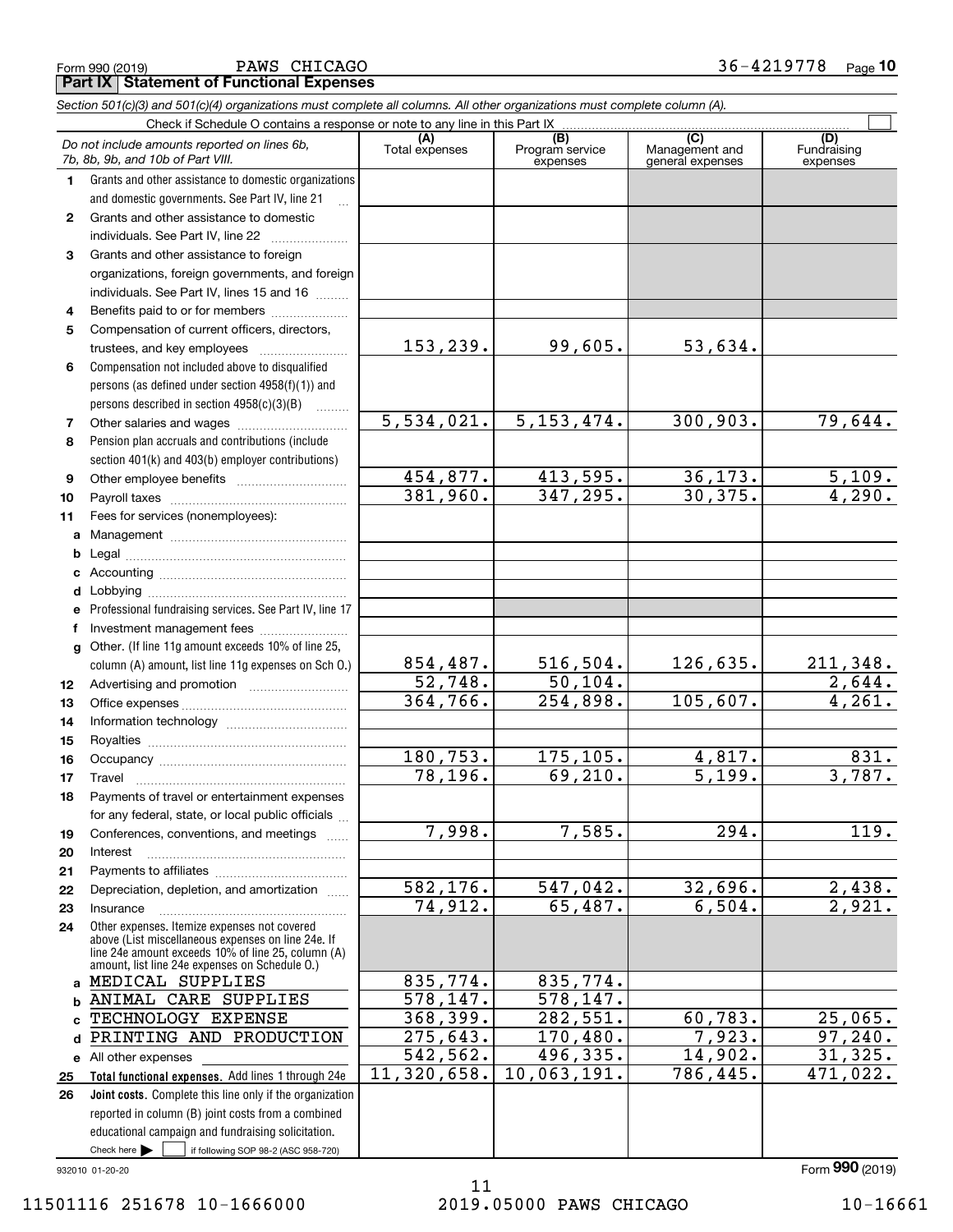|                             | Part X | <b>Balance Sheet</b>                                                                                                                                                                                                          |                           |                 |                    |
|-----------------------------|--------|-------------------------------------------------------------------------------------------------------------------------------------------------------------------------------------------------------------------------------|---------------------------|-----------------|--------------------|
|                             |        |                                                                                                                                                                                                                               |                           |                 |                    |
|                             |        |                                                                                                                                                                                                                               | (A)<br>Beginning of year  |                 | (B)<br>End of year |
|                             | 1      |                                                                                                                                                                                                                               | 3,951,166.                | $\mathbf{1}$    | 2,867,789.         |
|                             | 2      |                                                                                                                                                                                                                               | 2,734,619.                | $\mathbf{2}$    | 3,074,331.         |
|                             | з      |                                                                                                                                                                                                                               | 2,147,003.                | 3               | 3,846,113.         |
|                             | 4      |                                                                                                                                                                                                                               | 381,244.                  | $\overline{4}$  | 280,581.           |
|                             | 5      | Loans and other receivables from any current or former officer, director,                                                                                                                                                     |                           |                 |                    |
|                             |        | trustee, key employee, creator or founder, substantial contributor, or 35%                                                                                                                                                    |                           |                 |                    |
|                             |        | controlled entity or family member of any of these persons                                                                                                                                                                    |                           | 5               |                    |
|                             | 6      | Loans and other receivables from other disqualified persons (as defined                                                                                                                                                       |                           |                 |                    |
|                             |        | under section $4958(f)(1)$ , and persons described in section $4958(c)(3)(B)$                                                                                                                                                 |                           | 6               |                    |
|                             | 7      |                                                                                                                                                                                                                               |                           | $\overline{7}$  |                    |
| Assets                      | 8      |                                                                                                                                                                                                                               | 90, 615.                  | 8               | 82,068.            |
|                             | 9      | Prepaid expenses and deferred charges                                                                                                                                                                                         | 334,639.                  | 9               | 330,639.           |
|                             |        | <b>10a</b> Land, buildings, and equipment: cost or other                                                                                                                                                                      |                           |                 |                    |
|                             |        | basis. Complete Part VI of Schedule D    10a   22,841,176.                                                                                                                                                                    |                           |                 |                    |
|                             |        | $\frac{10b}{5,440,297}.$<br><b>b</b> Less: accumulated depreciation                                                                                                                                                           | 12,455,598.               | 10 <sub>c</sub> | <u>17,400,879.</u> |
|                             | 11     |                                                                                                                                                                                                                               | 38,097,014.               | 11              | 48,750,709.        |
|                             | 12     |                                                                                                                                                                                                                               |                           | 12              |                    |
|                             | 13     |                                                                                                                                                                                                                               |                           | 13              |                    |
|                             | 14     |                                                                                                                                                                                                                               |                           | 14              |                    |
|                             | 15     |                                                                                                                                                                                                                               |                           | 15              |                    |
|                             | 16     |                                                                                                                                                                                                                               | 60,191,898.               | 16              | 76,633,109.        |
|                             | 17     |                                                                                                                                                                                                                               | 631, 275.                 | 17              | 1, 180, 953.       |
|                             | 18     |                                                                                                                                                                                                                               | 206, 505.                 | 18              | 167,249.           |
|                             | 19     | Deferred revenue manual contracts and contracts are all the manual contracts and contracts are all the contracts of the contracts of the contracts of the contracts of the contracts of the contracts of the contracts of the |                           | 19              |                    |
|                             | 20     |                                                                                                                                                                                                                               |                           | 20              |                    |
|                             | 21     | Escrow or custodial account liability. Complete Part IV of Schedule D<br>$\cdots$                                                                                                                                             |                           | 21              |                    |
|                             | 22     | Loans and other payables to any current or former officer, director,                                                                                                                                                          |                           |                 |                    |
| Liabilities                 |        | trustee, key employee, creator or founder, substantial contributor, or 35%<br>controlled entity or family member of any of these persons                                                                                      |                           | 22              |                    |
|                             | 23     | Secured mortgages and notes payable to unrelated third parties                                                                                                                                                                |                           | 23              |                    |
|                             | 24     | Unsecured notes and loans payable to unrelated third parties                                                                                                                                                                  |                           | 24              |                    |
|                             | 25     | Other liabilities (including federal income tax, payables to related third                                                                                                                                                    |                           |                 |                    |
|                             |        | parties, and other liabilities not included on lines 17-24). Complete Part X                                                                                                                                                  |                           |                 |                    |
|                             |        | of Schedule D                                                                                                                                                                                                                 |                           | 25              |                    |
|                             | 26     | Total liabilities. Add lines 17 through 25                                                                                                                                                                                    | 837,780.                  | 26              | 1,348,202.         |
|                             |        | Organizations that follow FASB ASC 958, check here $\blacktriangleright \boxed{X}$                                                                                                                                            |                           |                 |                    |
|                             |        | and complete lines 27, 28, 32, and 33.                                                                                                                                                                                        |                           |                 |                    |
|                             | 27     |                                                                                                                                                                                                                               | 42,480,547.               | 27              | 58, 793, 439.      |
|                             | 28     | Net assets with donor restrictions                                                                                                                                                                                            | 16,873,571.               | 28              | 16,491,468.        |
|                             |        | Organizations that do not follow FASB ASC 958, check here $\blacktriangleright$                                                                                                                                               |                           |                 |                    |
|                             |        | and complete lines 29 through 33.                                                                                                                                                                                             |                           |                 |                    |
|                             | 29     |                                                                                                                                                                                                                               |                           | 29              |                    |
|                             | 30     | Paid-in or capital surplus, or land, building, or equipment fund                                                                                                                                                              |                           | 30              |                    |
| Net Assets or Fund Balances | 31     | Retained earnings, endowment, accumulated income, or other funds<br>.                                                                                                                                                         |                           | 31              |                    |
|                             | 32     |                                                                                                                                                                                                                               | $\overline{59,354,118}$ . | 32              | 75, 284, 907.      |
|                             | 33     |                                                                                                                                                                                                                               | 60,191,898.               | 33              | 76,633,109.        |

Form (2019) **990**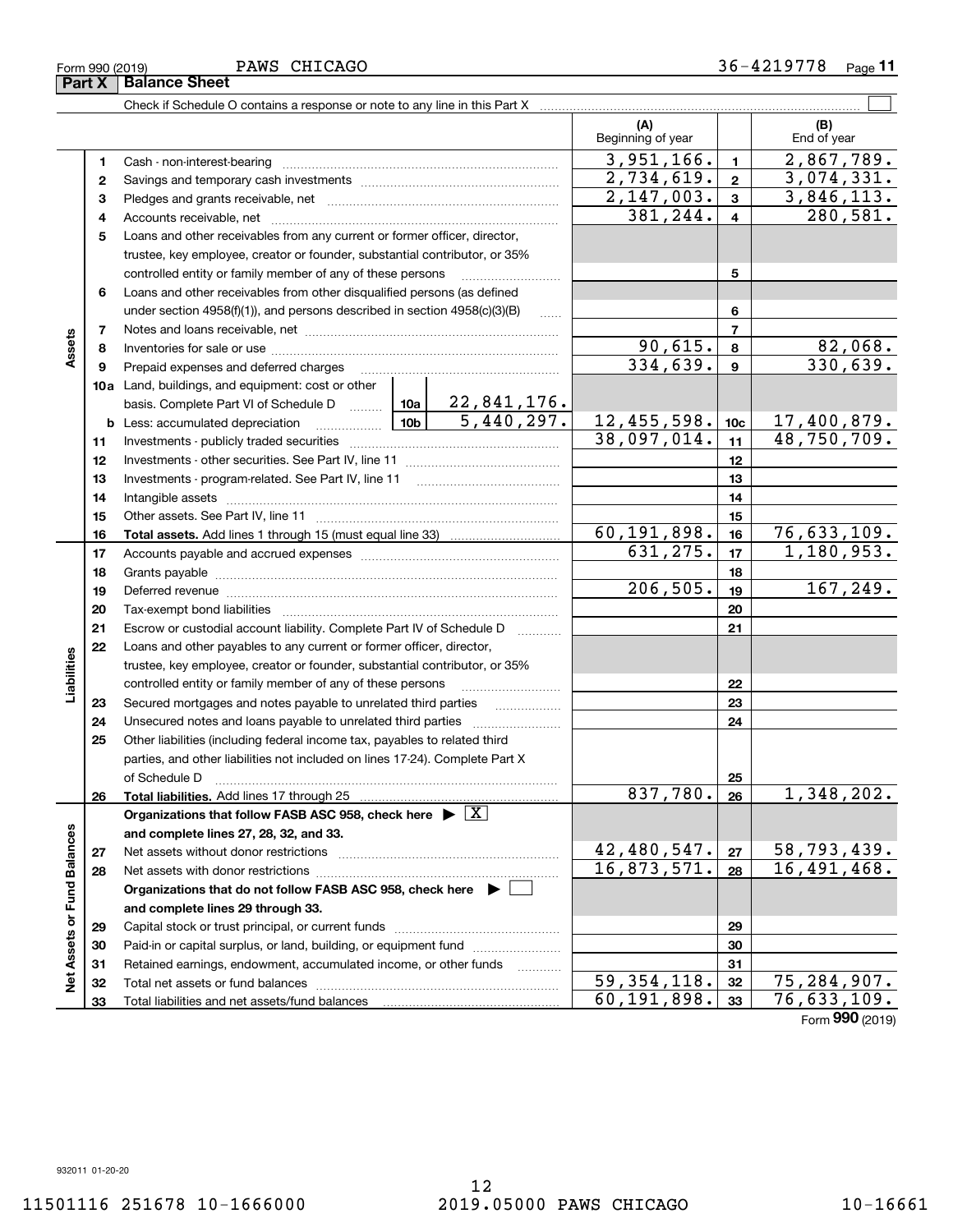|    | PAWS CHICAGO<br>Form 990 (2019)                                                                                                 |                | 36-4219778                |            | Page 12 |
|----|---------------------------------------------------------------------------------------------------------------------------------|----------------|---------------------------|------------|---------|
|    | Part XI<br><b>Reconciliation of Net Assets</b>                                                                                  |                |                           |            |         |
|    |                                                                                                                                 |                |                           |            |         |
|    |                                                                                                                                 |                |                           |            |         |
| 1  | Total revenue (must equal Part VIII, column (A), line 12)                                                                       | 1              | 18,707,575.               |            |         |
| 2  | Total expenses (must equal Part IX, column (A), line 25)                                                                        | $\mathbf{2}$   | $\overline{11,320,658}$ . |            |         |
| з  | Revenue less expenses. Subtract line 2 from line 1                                                                              | 3              | 7,386,917.                |            |         |
| 4  |                                                                                                                                 | 4              | $\overline{59,354,118.}$  |            |         |
| 5  |                                                                                                                                 | 5              | 8,543,872.                |            |         |
| 6  |                                                                                                                                 | 6              |                           |            |         |
| 7  | Investment expenses www.communication.com/www.communication.com/www.communication.com/www.com                                   | $\overline{7}$ |                           |            |         |
| 8  | Prior period adjustments                                                                                                        | 8              |                           |            |         |
| 9  | Other changes in net assets or fund balances (explain on Schedule O)                                                            | 9              |                           |            | 0.      |
| 10 | Net assets or fund balances at end of year. Combine lines 3 through 9 (must equal Part X, line 32,                              |                |                           |            |         |
|    |                                                                                                                                 | 10             | 75,284,907.               |            |         |
|    | Part XII Financial Statements and Reporting                                                                                     |                |                           |            |         |
|    |                                                                                                                                 |                |                           |            |         |
|    |                                                                                                                                 |                |                           | <b>Yes</b> | No      |
| 1  | $\boxed{\mathbf{X}}$ Accrual<br>Accounting method used to prepare the Form 990: <u>[</u> Cash<br>Other                          |                |                           |            |         |
|    | If the organization changed its method of accounting from a prior year or checked "Other," explain in Schedule O.               |                |                           |            |         |
|    | 2a Were the organization's financial statements compiled or reviewed by an independent accountant?                              |                | 2a                        |            | х       |
|    | If "Yes," check a box below to indicate whether the financial statements for the year were compiled or reviewed on a            |                |                           |            |         |
|    | separate basis, consolidated basis, or both:                                                                                    |                |                           |            |         |
|    | Both consolidated and separate basis<br>Separate basis<br>Consolidated basis                                                    |                |                           |            |         |
|    | <b>b</b> Were the organization's financial statements audited by an independent accountant?                                     |                | 2 <sub>b</sub>            | х          |         |
|    | If "Yes," check a box below to indicate whether the financial statements for the year were audited on a separate basis,         |                |                           |            |         |
|    | consolidated basis, or both:                                                                                                    |                |                           |            |         |
|    | $\vert$ X $\vert$ Separate basis<br>Consolidated basis<br>Both consolidated and separate basis                                  |                |                           |            |         |
|    | c If "Yes" to line 2a or 2b, does the organization have a committee that assumes responsibility for oversight of the audit,     |                |                           |            |         |
|    |                                                                                                                                 |                | 2c                        | х          |         |
|    | If the organization changed either its oversight process or selection process during the tax year, explain on Schedule O.       |                |                           |            |         |
|    | 3a As a result of a federal award, was the organization required to undergo an audit or audits as set forth in the Single Audit |                |                           |            |         |
|    |                                                                                                                                 |                | За                        |            | X       |
|    | b If "Yes," did the organization undergo the required audit or audits? If the organization did not undergo the required audit   |                |                           |            |         |
|    |                                                                                                                                 |                | 3b                        | nnn.       |         |

Form (2019) **990**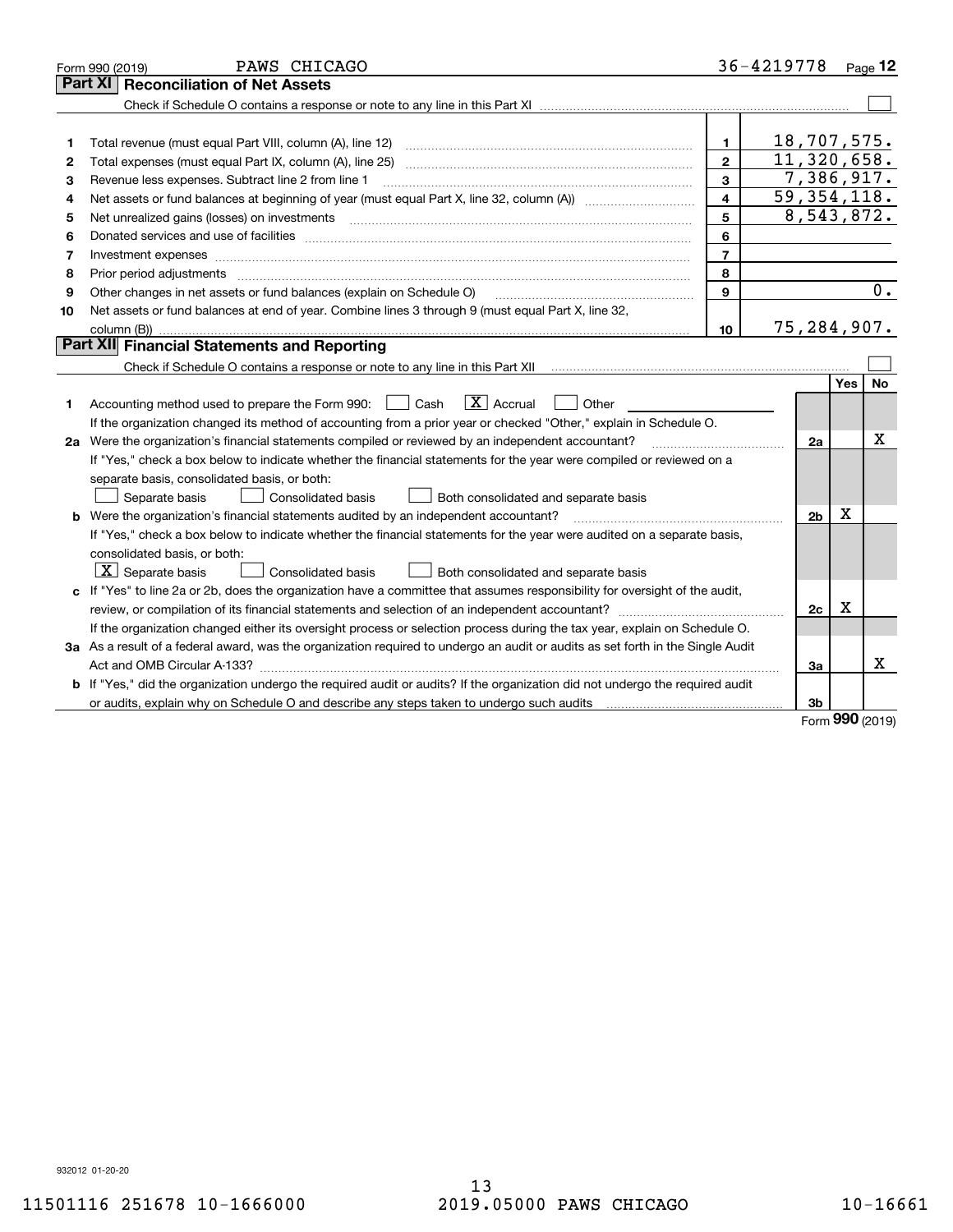| <b>SCHEDULE A</b> |  |
|-------------------|--|
|-------------------|--|

**(Form 990 or 990-EZ)**

# **Public Charity Status and Public Support**

**Complete if the organization is a section 501(c)(3) organization or a section 4947(a)(1) nonexempt charitable trust. | Attach to Form 990 or Form 990-EZ.** 

| ⋅ Go to www.irs.gov/Form990 for instructions and the latest information. |  |
|--------------------------------------------------------------------------|--|
|--------------------------------------------------------------------------|--|

| OMB No. 1545-0047     |
|-----------------------|
| 2019                  |
| <b>Open to Public</b> |

|        |                     | Department of the Treasury<br>Internal Revenue Service |                                             |                                                                        | ▶ Attach to Form 990 or Form 990-EZ.<br>Go to www.irs.gov/Form990 for instructions and the latest information.                                |     |                                                                |                            | <b>Open to Public</b><br><b>Inspection</b> |
|--------|---------------------|--------------------------------------------------------|---------------------------------------------|------------------------------------------------------------------------|-----------------------------------------------------------------------------------------------------------------------------------------------|-----|----------------------------------------------------------------|----------------------------|--------------------------------------------|
|        |                     | Name of the organization                               |                                             |                                                                        |                                                                                                                                               |     |                                                                |                            | <b>Employer identification number</b>      |
|        |                     |                                                        |                                             | PAWS CHICAGO                                                           |                                                                                                                                               |     |                                                                |                            | 36-4219778                                 |
| Part I |                     |                                                        |                                             |                                                                        | Reason for Public Charity Status (All organizations must complete this part.) See instructions.                                               |     |                                                                |                            |                                            |
|        |                     |                                                        |                                             |                                                                        | The organization is not a private foundation because it is: (For lines 1 through 12, check only one box.)                                     |     |                                                                |                            |                                            |
| 1      |                     |                                                        |                                             |                                                                        | A church, convention of churches, or association of churches described in section 170(b)(1)(A)(i).                                            |     |                                                                |                            |                                            |
| 2      |                     |                                                        |                                             |                                                                        | A school described in section 170(b)(1)(A)(ii). (Attach Schedule E (Form 990 or 990-EZ).)                                                     |     |                                                                |                            |                                            |
| з      |                     |                                                        |                                             |                                                                        |                                                                                                                                               |     |                                                                |                            |                                            |
|        |                     |                                                        |                                             |                                                                        | A hospital or a cooperative hospital service organization described in section 170(b)(1)(A)(iii).                                             |     |                                                                |                            |                                            |
| 4      |                     |                                                        |                                             |                                                                        | A medical research organization operated in conjunction with a hospital described in section 170(b)(1)(A)(iii). Enter the hospital's name,    |     |                                                                |                            |                                            |
|        |                     | city, and state:                                       |                                             |                                                                        | An organization operated for the benefit of a college or university owned or operated by a governmental unit described in                     |     |                                                                |                            |                                            |
| 5      |                     |                                                        |                                             | section 170(b)(1)(A)(iv). (Complete Part II.)                          |                                                                                                                                               |     |                                                                |                            |                                            |
| 6      |                     |                                                        |                                             |                                                                        | A federal, state, or local government or governmental unit described in section 170(b)(1)(A)(v).                                              |     |                                                                |                            |                                            |
|        | $\lfloor x \rfloor$ |                                                        |                                             |                                                                        |                                                                                                                                               |     |                                                                |                            |                                            |
| 7      |                     |                                                        |                                             |                                                                        | An organization that normally receives a substantial part of its support from a governmental unit or from the general public described in     |     |                                                                |                            |                                            |
|        |                     |                                                        |                                             | section 170(b)(1)(A)(vi). (Complete Part II.)                          |                                                                                                                                               |     |                                                                |                            |                                            |
| 8      |                     |                                                        |                                             |                                                                        | A community trust described in section 170(b)(1)(A)(vi). (Complete Part II.)                                                                  |     |                                                                |                            |                                            |
| 9      |                     |                                                        |                                             |                                                                        | An agricultural research organization described in section 170(b)(1)(A)(ix) operated in conjunction with a land-grant college                 |     |                                                                |                            |                                            |
|        |                     |                                                        |                                             |                                                                        | or university or a non-land-grant college of agriculture (see instructions). Enter the name, city, and state of the college or                |     |                                                                |                            |                                            |
| 10     |                     | university:                                            |                                             |                                                                        | An organization that normally receives: (1) more than 33 1/3% of its support from contributions, membership fees, and gross receipts from     |     |                                                                |                            |                                            |
|        |                     |                                                        |                                             |                                                                        | activities related to its exempt functions - subject to certain exceptions, and (2) no more than 33 1/3% of its support from gross investment |     |                                                                |                            |                                            |
|        |                     |                                                        |                                             |                                                                        | income and unrelated business taxable income (less section 511 tax) from businesses acquired by the organization after June 30, 1975.         |     |                                                                |                            |                                            |
|        |                     |                                                        |                                             | See section 509(a)(2). (Complete Part III.)                            |                                                                                                                                               |     |                                                                |                            |                                            |
| 11     |                     |                                                        |                                             |                                                                        | An organization organized and operated exclusively to test for public safety. See section 509(a)(4).                                          |     |                                                                |                            |                                            |
| 12     |                     |                                                        |                                             |                                                                        | An organization organized and operated exclusively for the benefit of, to perform the functions of, or to carry out the purposes of one or    |     |                                                                |                            |                                            |
|        |                     |                                                        |                                             |                                                                        | more publicly supported organizations described in section 509(a)(1) or section 509(a)(2). See section 509(a)(3). Check the box in            |     |                                                                |                            |                                            |
|        |                     |                                                        |                                             |                                                                        | lines 12a through 12d that describes the type of supporting organization and complete lines 12e, 12f, and 12g.                                |     |                                                                |                            |                                            |
| а      |                     |                                                        |                                             |                                                                        | Type I. A supporting organization operated, supervised, or controlled by its supported organization(s), typically by giving                   |     |                                                                |                            |                                            |
|        |                     |                                                        |                                             |                                                                        | the supported organization(s) the power to regularly appoint or elect a majority of the directors or trustees of the supporting               |     |                                                                |                            |                                            |
|        |                     |                                                        |                                             | organization. You must complete Part IV, Sections A and B.             |                                                                                                                                               |     |                                                                |                            |                                            |
| b      |                     |                                                        |                                             |                                                                        | Type II. A supporting organization supervised or controlled in connection with its supported organization(s), by having                       |     |                                                                |                            |                                            |
|        |                     |                                                        |                                             |                                                                        | control or management of the supporting organization vested in the same persons that control or manage the supported                          |     |                                                                |                            |                                            |
|        |                     |                                                        |                                             | organization(s). You must complete Part IV, Sections A and C.          |                                                                                                                                               |     |                                                                |                            |                                            |
| с      |                     |                                                        |                                             |                                                                        | Type III functionally integrated. A supporting organization operated in connection with, and functionally integrated with,                    |     |                                                                |                            |                                            |
|        |                     |                                                        |                                             |                                                                        | its supported organization(s) (see instructions). You must complete Part IV, Sections A, D, and E.                                            |     |                                                                |                            |                                            |
| d      |                     |                                                        |                                             |                                                                        | Type III non-functionally integrated. A supporting organization operated in connection with its supported organization(s)                     |     |                                                                |                            |                                            |
|        |                     |                                                        |                                             |                                                                        | that is not functionally integrated. The organization generally must satisfy a distribution requirement and an attentiveness                  |     |                                                                |                            |                                            |
|        |                     |                                                        |                                             |                                                                        | requirement (see instructions). You must complete Part IV, Sections A and D, and Part V.                                                      |     |                                                                |                            |                                            |
| е      |                     |                                                        |                                             |                                                                        | Check this box if the organization received a written determination from the IRS that it is a Type I, Type II, Type III                       |     |                                                                |                            |                                            |
|        |                     |                                                        |                                             |                                                                        | functionally integrated, or Type III non-functionally integrated supporting organization.                                                     |     |                                                                |                            |                                            |
| f.     |                     |                                                        | Enter the number of supported organizations |                                                                        |                                                                                                                                               |     |                                                                |                            |                                            |
|        |                     |                                                        |                                             | Provide the following information about the supported organization(s). |                                                                                                                                               |     |                                                                |                            |                                            |
|        |                     | (i) Name of supported                                  |                                             | (ii) EIN                                                               | (iii) Type of organization                                                                                                                    |     | (iv) Is the organization listed<br>in your governing document? | (v) Amount of monetary     | (vi) Amount of other                       |
|        |                     | organization                                           |                                             |                                                                        | (described on lines 1-10<br>above (see instructions))                                                                                         | Yes | No                                                             | support (see instructions) | support (see instructions)                 |
|        |                     |                                                        |                                             |                                                                        |                                                                                                                                               |     |                                                                |                            |                                            |
|        |                     |                                                        |                                             |                                                                        |                                                                                                                                               |     |                                                                |                            |                                            |
|        |                     |                                                        |                                             |                                                                        |                                                                                                                                               |     |                                                                |                            |                                            |
|        |                     |                                                        |                                             |                                                                        |                                                                                                                                               |     |                                                                |                            |                                            |
|        |                     |                                                        |                                             |                                                                        |                                                                                                                                               |     |                                                                |                            |                                            |
|        |                     |                                                        |                                             |                                                                        |                                                                                                                                               |     |                                                                |                            |                                            |
|        |                     |                                                        |                                             |                                                                        |                                                                                                                                               |     |                                                                |                            |                                            |
|        |                     |                                                        |                                             |                                                                        |                                                                                                                                               |     |                                                                |                            |                                            |
|        |                     |                                                        |                                             |                                                                        |                                                                                                                                               |     |                                                                |                            |                                            |
|        |                     |                                                        |                                             |                                                                        |                                                                                                                                               |     |                                                                |                            |                                            |

LHA For Paperwork Reduction Act Notice, see the Instructions for Form 990 or 990-EZ. 932021 09-25-19 Schedule A (Form 990 or 990-EZ) 2019 14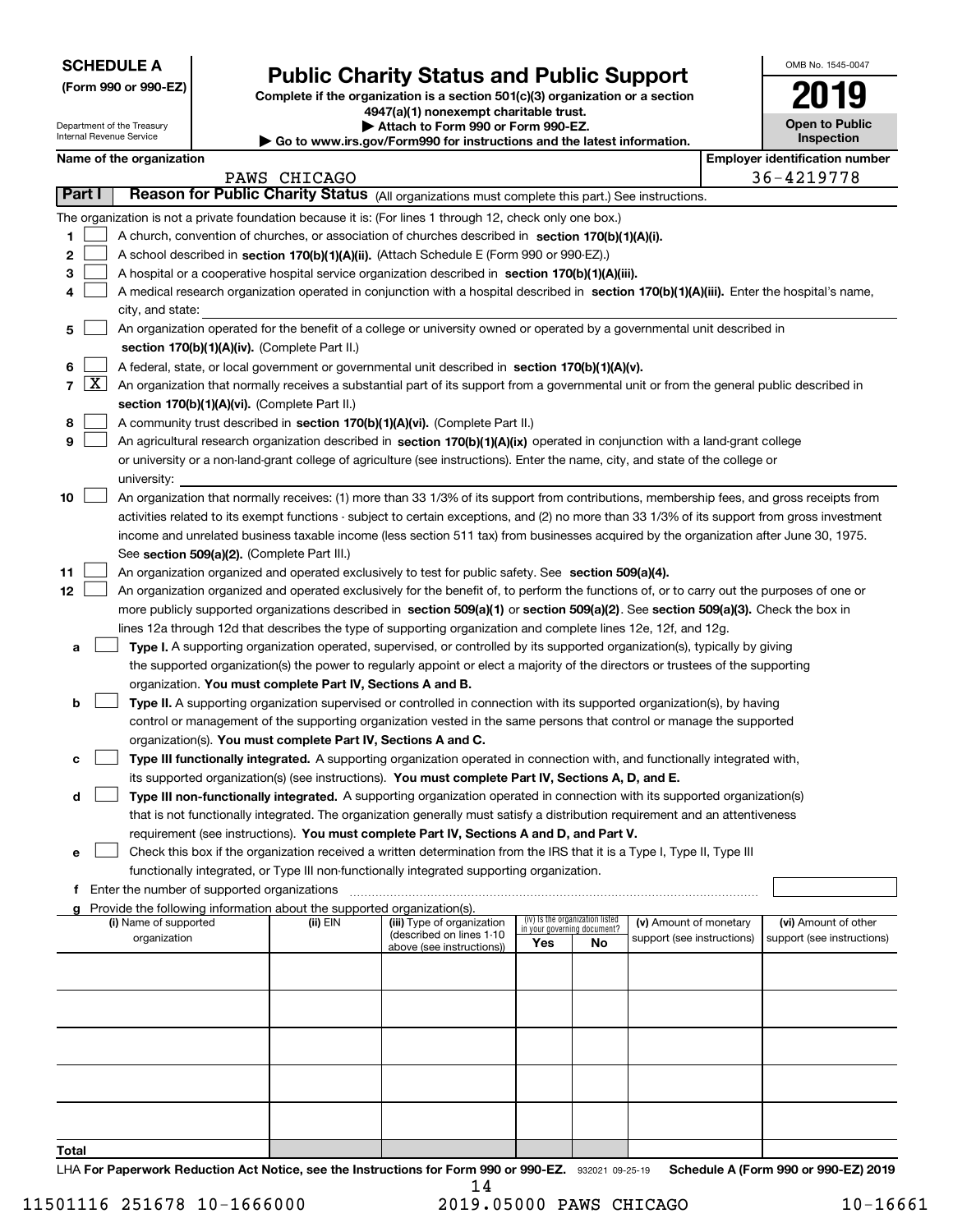#### Schedule A (Form 990 or 990-EZ) 2019 Page PAWS CHICAGO 36-4219778

36-4219778 Page 2

(Complete only if you checked the box on line 5, 7, or 8 of Part I or if the organization failed to qualify under Part III. If the organization fails to qualify under the tests listed below, please complete Part III.) **Part II Support Schedule for Organizations Described in Sections 170(b)(1)(A)(iv) and 170(b)(1)(A)(vi)**

| Calendar year (or fiscal year beginning in)<br>(a) 2015<br>(b) 2016<br>$(c)$ 2017<br>$(d)$ 2018<br>(e) 2019<br>(f) Total<br>1 Gifts, grants, contributions, and<br>membership fees received. (Do not<br>14979923.10334265.12759996.15158087.15990281.69222552.<br>include any "unusual grants.")<br>2 Tax revenues levied for the organ-<br>ization's benefit and either paid to<br>or expended on its behalf<br>3 The value of services or facilities<br>furnished by a governmental unit to<br>the organization without charge<br>14979923.10334265.12759996.15158087.15990281.69222552.<br>4 Total. Add lines 1 through 3<br>The portion of total contributions<br>by each person (other than a<br>governmental unit or publicly<br>supported organization) included<br>on line 1 that exceeds 2% of the<br>amount shown on line 11,<br>7509492.<br>column (f)<br>61713060.<br>6 Public support. Subtract line 5 from line 4.<br><b>Section B. Total Support</b><br>Calendar year (or fiscal year beginning in)<br>(a) 2015<br>(b) 2016<br>$(c)$ 2017<br>$(d)$ 2018<br>(e) 2019<br>(f) Total<br>14979923.10334265.12759996.15158087.15990281.69222552.<br><b>7</b> Amounts from line 4<br>Gross income from interest,<br>8<br>dividends, payments received on<br>securities loans, rents, royalties,<br>605, 225.<br>1194814.<br>1637804.<br>1712253.<br>5561554.<br>411,458.<br>and income from similar sources<br>Net income from unrelated business<br>9<br>activities, whether or not the<br>business is regularly carried on<br><b>10</b> Other income. Do not include gain<br>or loss from the sale of capital<br>70,223.<br>$38, 230.$   108,453.<br>assets (Explain in Part VI.)<br>74892559.<br>11 Total support. Add lines 7 through 10<br>10, 177, 630.<br>12<br>12 Gross receipts from related activities, etc. (see instructions)<br>13 First five years. If the Form 990 is for the organization's first, second, third, fourth, or fifth tax year as a section 501(c)(3)<br>organization, check this box and stop here<br><b>Section C. Computation of Public Support Percentage</b><br>82.40<br>14<br>$\frac{9}{6}$<br>14 Public support percentage for 2019 (line 6, column (f) divided by line 11, column (f) <i>mummumumum</i><br>84.52<br>15<br>$\frac{9}{6}$<br>16a 33 1/3% support test - 2019. If the organization did not check the box on line 13, and line 14 is 33 1/3% or more, check this box and<br>$\blacktriangleright$ $\boxed{\text{X}}$<br>stop here. The organization qualifies as a publicly supported organization<br>b 33 1/3% support test - 2018. If the organization did not check a box on line 13 or 16a, and line 15 is 33 1/3% or more, check this box<br>and stop here. The organization qualifies as a publicly supported organization<br>17a 10% -facts-and-circumstances test - 2019. If the organization did not check a box on line 13, 16a, or 16b, and line 14 is 10% or more,<br>and if the organization meets the "facts-and-circumstances" test, check this box and stop here. Explain in Part VI how the organization<br>meets the "facts-and-circumstances" test. The organization qualifies as a publicly supported organization<br><b>b 10% -facts-and-circumstances test - 2018.</b> If the organization did not check a box on line 13, 16a, 16b, or 17a, and line 15 is 10% or<br>more, and if the organization meets the "facts-and-circumstances" test, check this box and stop here. Explain in Part VI how the<br>organization meets the "facts-and-circumstances" test. The organization qualifies as a publicly supported organization<br>18 Private foundation. If the organization did not check a box on line 13, 16a, 16b, 17a, or 17b, check this box and see instructions | <b>Section A. Public Support</b> |  |  |  |
|----------------------------------------------------------------------------------------------------------------------------------------------------------------------------------------------------------------------------------------------------------------------------------------------------------------------------------------------------------------------------------------------------------------------------------------------------------------------------------------------------------------------------------------------------------------------------------------------------------------------------------------------------------------------------------------------------------------------------------------------------------------------------------------------------------------------------------------------------------------------------------------------------------------------------------------------------------------------------------------------------------------------------------------------------------------------------------------------------------------------------------------------------------------------------------------------------------------------------------------------------------------------------------------------------------------------------------------------------------------------------------------------------------------------------------------------------------------------------------------------------------------------------------------------------------------------------------------------------------------------------------------------------------------------------------------------------------------------------------------------------------------------------------------------------------------------------------------------------------------------------------------------------------------------------------------------------------------------------------------------------------------------------------------------------------------------------------------------------------------------------------------------------------------------------------------------------------------------------------------------------------------------------------------------------------------------------------------------------------------------------------------------------------------------------------------------------------------------------------------------------------------------------------------------------------------------------------------------------------------------------------------------------------------------------------------------------------------------------------------------------------------------------------------------------------------------------------------------------------------------------------------------------------------------------------------------------------------------------------------------------------------------------------------------------------------------------------------------------------------------------------------------------------------------------------------------------------------------------------------------------------------------------------------------------------------------------------------------------------------------------------------------------------------------------------------------------------------------------------------------------------------------------------------------------------------------------------------------------------------------------------------------------------------------------------------------------------------------------------------------------------|----------------------------------|--|--|--|
|                                                                                                                                                                                                                                                                                                                                                                                                                                                                                                                                                                                                                                                                                                                                                                                                                                                                                                                                                                                                                                                                                                                                                                                                                                                                                                                                                                                                                                                                                                                                                                                                                                                                                                                                                                                                                                                                                                                                                                                                                                                                                                                                                                                                                                                                                                                                                                                                                                                                                                                                                                                                                                                                                                                                                                                                                                                                                                                                                                                                                                                                                                                                                                                                                                                                                                                                                                                                                                                                                                                                                                                                                                                                                                                                                          |                                  |  |  |  |
|                                                                                                                                                                                                                                                                                                                                                                                                                                                                                                                                                                                                                                                                                                                                                                                                                                                                                                                                                                                                                                                                                                                                                                                                                                                                                                                                                                                                                                                                                                                                                                                                                                                                                                                                                                                                                                                                                                                                                                                                                                                                                                                                                                                                                                                                                                                                                                                                                                                                                                                                                                                                                                                                                                                                                                                                                                                                                                                                                                                                                                                                                                                                                                                                                                                                                                                                                                                                                                                                                                                                                                                                                                                                                                                                                          |                                  |  |  |  |
|                                                                                                                                                                                                                                                                                                                                                                                                                                                                                                                                                                                                                                                                                                                                                                                                                                                                                                                                                                                                                                                                                                                                                                                                                                                                                                                                                                                                                                                                                                                                                                                                                                                                                                                                                                                                                                                                                                                                                                                                                                                                                                                                                                                                                                                                                                                                                                                                                                                                                                                                                                                                                                                                                                                                                                                                                                                                                                                                                                                                                                                                                                                                                                                                                                                                                                                                                                                                                                                                                                                                                                                                                                                                                                                                                          |                                  |  |  |  |
|                                                                                                                                                                                                                                                                                                                                                                                                                                                                                                                                                                                                                                                                                                                                                                                                                                                                                                                                                                                                                                                                                                                                                                                                                                                                                                                                                                                                                                                                                                                                                                                                                                                                                                                                                                                                                                                                                                                                                                                                                                                                                                                                                                                                                                                                                                                                                                                                                                                                                                                                                                                                                                                                                                                                                                                                                                                                                                                                                                                                                                                                                                                                                                                                                                                                                                                                                                                                                                                                                                                                                                                                                                                                                                                                                          |                                  |  |  |  |
|                                                                                                                                                                                                                                                                                                                                                                                                                                                                                                                                                                                                                                                                                                                                                                                                                                                                                                                                                                                                                                                                                                                                                                                                                                                                                                                                                                                                                                                                                                                                                                                                                                                                                                                                                                                                                                                                                                                                                                                                                                                                                                                                                                                                                                                                                                                                                                                                                                                                                                                                                                                                                                                                                                                                                                                                                                                                                                                                                                                                                                                                                                                                                                                                                                                                                                                                                                                                                                                                                                                                                                                                                                                                                                                                                          |                                  |  |  |  |
|                                                                                                                                                                                                                                                                                                                                                                                                                                                                                                                                                                                                                                                                                                                                                                                                                                                                                                                                                                                                                                                                                                                                                                                                                                                                                                                                                                                                                                                                                                                                                                                                                                                                                                                                                                                                                                                                                                                                                                                                                                                                                                                                                                                                                                                                                                                                                                                                                                                                                                                                                                                                                                                                                                                                                                                                                                                                                                                                                                                                                                                                                                                                                                                                                                                                                                                                                                                                                                                                                                                                                                                                                                                                                                                                                          |                                  |  |  |  |
|                                                                                                                                                                                                                                                                                                                                                                                                                                                                                                                                                                                                                                                                                                                                                                                                                                                                                                                                                                                                                                                                                                                                                                                                                                                                                                                                                                                                                                                                                                                                                                                                                                                                                                                                                                                                                                                                                                                                                                                                                                                                                                                                                                                                                                                                                                                                                                                                                                                                                                                                                                                                                                                                                                                                                                                                                                                                                                                                                                                                                                                                                                                                                                                                                                                                                                                                                                                                                                                                                                                                                                                                                                                                                                                                                          |                                  |  |  |  |
|                                                                                                                                                                                                                                                                                                                                                                                                                                                                                                                                                                                                                                                                                                                                                                                                                                                                                                                                                                                                                                                                                                                                                                                                                                                                                                                                                                                                                                                                                                                                                                                                                                                                                                                                                                                                                                                                                                                                                                                                                                                                                                                                                                                                                                                                                                                                                                                                                                                                                                                                                                                                                                                                                                                                                                                                                                                                                                                                                                                                                                                                                                                                                                                                                                                                                                                                                                                                                                                                                                                                                                                                                                                                                                                                                          |                                  |  |  |  |
|                                                                                                                                                                                                                                                                                                                                                                                                                                                                                                                                                                                                                                                                                                                                                                                                                                                                                                                                                                                                                                                                                                                                                                                                                                                                                                                                                                                                                                                                                                                                                                                                                                                                                                                                                                                                                                                                                                                                                                                                                                                                                                                                                                                                                                                                                                                                                                                                                                                                                                                                                                                                                                                                                                                                                                                                                                                                                                                                                                                                                                                                                                                                                                                                                                                                                                                                                                                                                                                                                                                                                                                                                                                                                                                                                          |                                  |  |  |  |
|                                                                                                                                                                                                                                                                                                                                                                                                                                                                                                                                                                                                                                                                                                                                                                                                                                                                                                                                                                                                                                                                                                                                                                                                                                                                                                                                                                                                                                                                                                                                                                                                                                                                                                                                                                                                                                                                                                                                                                                                                                                                                                                                                                                                                                                                                                                                                                                                                                                                                                                                                                                                                                                                                                                                                                                                                                                                                                                                                                                                                                                                                                                                                                                                                                                                                                                                                                                                                                                                                                                                                                                                                                                                                                                                                          |                                  |  |  |  |
|                                                                                                                                                                                                                                                                                                                                                                                                                                                                                                                                                                                                                                                                                                                                                                                                                                                                                                                                                                                                                                                                                                                                                                                                                                                                                                                                                                                                                                                                                                                                                                                                                                                                                                                                                                                                                                                                                                                                                                                                                                                                                                                                                                                                                                                                                                                                                                                                                                                                                                                                                                                                                                                                                                                                                                                                                                                                                                                                                                                                                                                                                                                                                                                                                                                                                                                                                                                                                                                                                                                                                                                                                                                                                                                                                          |                                  |  |  |  |
|                                                                                                                                                                                                                                                                                                                                                                                                                                                                                                                                                                                                                                                                                                                                                                                                                                                                                                                                                                                                                                                                                                                                                                                                                                                                                                                                                                                                                                                                                                                                                                                                                                                                                                                                                                                                                                                                                                                                                                                                                                                                                                                                                                                                                                                                                                                                                                                                                                                                                                                                                                                                                                                                                                                                                                                                                                                                                                                                                                                                                                                                                                                                                                                                                                                                                                                                                                                                                                                                                                                                                                                                                                                                                                                                                          |                                  |  |  |  |
|                                                                                                                                                                                                                                                                                                                                                                                                                                                                                                                                                                                                                                                                                                                                                                                                                                                                                                                                                                                                                                                                                                                                                                                                                                                                                                                                                                                                                                                                                                                                                                                                                                                                                                                                                                                                                                                                                                                                                                                                                                                                                                                                                                                                                                                                                                                                                                                                                                                                                                                                                                                                                                                                                                                                                                                                                                                                                                                                                                                                                                                                                                                                                                                                                                                                                                                                                                                                                                                                                                                                                                                                                                                                                                                                                          |                                  |  |  |  |
|                                                                                                                                                                                                                                                                                                                                                                                                                                                                                                                                                                                                                                                                                                                                                                                                                                                                                                                                                                                                                                                                                                                                                                                                                                                                                                                                                                                                                                                                                                                                                                                                                                                                                                                                                                                                                                                                                                                                                                                                                                                                                                                                                                                                                                                                                                                                                                                                                                                                                                                                                                                                                                                                                                                                                                                                                                                                                                                                                                                                                                                                                                                                                                                                                                                                                                                                                                                                                                                                                                                                                                                                                                                                                                                                                          |                                  |  |  |  |
|                                                                                                                                                                                                                                                                                                                                                                                                                                                                                                                                                                                                                                                                                                                                                                                                                                                                                                                                                                                                                                                                                                                                                                                                                                                                                                                                                                                                                                                                                                                                                                                                                                                                                                                                                                                                                                                                                                                                                                                                                                                                                                                                                                                                                                                                                                                                                                                                                                                                                                                                                                                                                                                                                                                                                                                                                                                                                                                                                                                                                                                                                                                                                                                                                                                                                                                                                                                                                                                                                                                                                                                                                                                                                                                                                          |                                  |  |  |  |
|                                                                                                                                                                                                                                                                                                                                                                                                                                                                                                                                                                                                                                                                                                                                                                                                                                                                                                                                                                                                                                                                                                                                                                                                                                                                                                                                                                                                                                                                                                                                                                                                                                                                                                                                                                                                                                                                                                                                                                                                                                                                                                                                                                                                                                                                                                                                                                                                                                                                                                                                                                                                                                                                                                                                                                                                                                                                                                                                                                                                                                                                                                                                                                                                                                                                                                                                                                                                                                                                                                                                                                                                                                                                                                                                                          |                                  |  |  |  |
|                                                                                                                                                                                                                                                                                                                                                                                                                                                                                                                                                                                                                                                                                                                                                                                                                                                                                                                                                                                                                                                                                                                                                                                                                                                                                                                                                                                                                                                                                                                                                                                                                                                                                                                                                                                                                                                                                                                                                                                                                                                                                                                                                                                                                                                                                                                                                                                                                                                                                                                                                                                                                                                                                                                                                                                                                                                                                                                                                                                                                                                                                                                                                                                                                                                                                                                                                                                                                                                                                                                                                                                                                                                                                                                                                          |                                  |  |  |  |
|                                                                                                                                                                                                                                                                                                                                                                                                                                                                                                                                                                                                                                                                                                                                                                                                                                                                                                                                                                                                                                                                                                                                                                                                                                                                                                                                                                                                                                                                                                                                                                                                                                                                                                                                                                                                                                                                                                                                                                                                                                                                                                                                                                                                                                                                                                                                                                                                                                                                                                                                                                                                                                                                                                                                                                                                                                                                                                                                                                                                                                                                                                                                                                                                                                                                                                                                                                                                                                                                                                                                                                                                                                                                                                                                                          |                                  |  |  |  |
|                                                                                                                                                                                                                                                                                                                                                                                                                                                                                                                                                                                                                                                                                                                                                                                                                                                                                                                                                                                                                                                                                                                                                                                                                                                                                                                                                                                                                                                                                                                                                                                                                                                                                                                                                                                                                                                                                                                                                                                                                                                                                                                                                                                                                                                                                                                                                                                                                                                                                                                                                                                                                                                                                                                                                                                                                                                                                                                                                                                                                                                                                                                                                                                                                                                                                                                                                                                                                                                                                                                                                                                                                                                                                                                                                          |                                  |  |  |  |
|                                                                                                                                                                                                                                                                                                                                                                                                                                                                                                                                                                                                                                                                                                                                                                                                                                                                                                                                                                                                                                                                                                                                                                                                                                                                                                                                                                                                                                                                                                                                                                                                                                                                                                                                                                                                                                                                                                                                                                                                                                                                                                                                                                                                                                                                                                                                                                                                                                                                                                                                                                                                                                                                                                                                                                                                                                                                                                                                                                                                                                                                                                                                                                                                                                                                                                                                                                                                                                                                                                                                                                                                                                                                                                                                                          |                                  |  |  |  |
|                                                                                                                                                                                                                                                                                                                                                                                                                                                                                                                                                                                                                                                                                                                                                                                                                                                                                                                                                                                                                                                                                                                                                                                                                                                                                                                                                                                                                                                                                                                                                                                                                                                                                                                                                                                                                                                                                                                                                                                                                                                                                                                                                                                                                                                                                                                                                                                                                                                                                                                                                                                                                                                                                                                                                                                                                                                                                                                                                                                                                                                                                                                                                                                                                                                                                                                                                                                                                                                                                                                                                                                                                                                                                                                                                          |                                  |  |  |  |
|                                                                                                                                                                                                                                                                                                                                                                                                                                                                                                                                                                                                                                                                                                                                                                                                                                                                                                                                                                                                                                                                                                                                                                                                                                                                                                                                                                                                                                                                                                                                                                                                                                                                                                                                                                                                                                                                                                                                                                                                                                                                                                                                                                                                                                                                                                                                                                                                                                                                                                                                                                                                                                                                                                                                                                                                                                                                                                                                                                                                                                                                                                                                                                                                                                                                                                                                                                                                                                                                                                                                                                                                                                                                                                                                                          |                                  |  |  |  |
|                                                                                                                                                                                                                                                                                                                                                                                                                                                                                                                                                                                                                                                                                                                                                                                                                                                                                                                                                                                                                                                                                                                                                                                                                                                                                                                                                                                                                                                                                                                                                                                                                                                                                                                                                                                                                                                                                                                                                                                                                                                                                                                                                                                                                                                                                                                                                                                                                                                                                                                                                                                                                                                                                                                                                                                                                                                                                                                                                                                                                                                                                                                                                                                                                                                                                                                                                                                                                                                                                                                                                                                                                                                                                                                                                          |                                  |  |  |  |
|                                                                                                                                                                                                                                                                                                                                                                                                                                                                                                                                                                                                                                                                                                                                                                                                                                                                                                                                                                                                                                                                                                                                                                                                                                                                                                                                                                                                                                                                                                                                                                                                                                                                                                                                                                                                                                                                                                                                                                                                                                                                                                                                                                                                                                                                                                                                                                                                                                                                                                                                                                                                                                                                                                                                                                                                                                                                                                                                                                                                                                                                                                                                                                                                                                                                                                                                                                                                                                                                                                                                                                                                                                                                                                                                                          |                                  |  |  |  |
|                                                                                                                                                                                                                                                                                                                                                                                                                                                                                                                                                                                                                                                                                                                                                                                                                                                                                                                                                                                                                                                                                                                                                                                                                                                                                                                                                                                                                                                                                                                                                                                                                                                                                                                                                                                                                                                                                                                                                                                                                                                                                                                                                                                                                                                                                                                                                                                                                                                                                                                                                                                                                                                                                                                                                                                                                                                                                                                                                                                                                                                                                                                                                                                                                                                                                                                                                                                                                                                                                                                                                                                                                                                                                                                                                          |                                  |  |  |  |
|                                                                                                                                                                                                                                                                                                                                                                                                                                                                                                                                                                                                                                                                                                                                                                                                                                                                                                                                                                                                                                                                                                                                                                                                                                                                                                                                                                                                                                                                                                                                                                                                                                                                                                                                                                                                                                                                                                                                                                                                                                                                                                                                                                                                                                                                                                                                                                                                                                                                                                                                                                                                                                                                                                                                                                                                                                                                                                                                                                                                                                                                                                                                                                                                                                                                                                                                                                                                                                                                                                                                                                                                                                                                                                                                                          |                                  |  |  |  |
|                                                                                                                                                                                                                                                                                                                                                                                                                                                                                                                                                                                                                                                                                                                                                                                                                                                                                                                                                                                                                                                                                                                                                                                                                                                                                                                                                                                                                                                                                                                                                                                                                                                                                                                                                                                                                                                                                                                                                                                                                                                                                                                                                                                                                                                                                                                                                                                                                                                                                                                                                                                                                                                                                                                                                                                                                                                                                                                                                                                                                                                                                                                                                                                                                                                                                                                                                                                                                                                                                                                                                                                                                                                                                                                                                          |                                  |  |  |  |
|                                                                                                                                                                                                                                                                                                                                                                                                                                                                                                                                                                                                                                                                                                                                                                                                                                                                                                                                                                                                                                                                                                                                                                                                                                                                                                                                                                                                                                                                                                                                                                                                                                                                                                                                                                                                                                                                                                                                                                                                                                                                                                                                                                                                                                                                                                                                                                                                                                                                                                                                                                                                                                                                                                                                                                                                                                                                                                                                                                                                                                                                                                                                                                                                                                                                                                                                                                                                                                                                                                                                                                                                                                                                                                                                                          |                                  |  |  |  |
|                                                                                                                                                                                                                                                                                                                                                                                                                                                                                                                                                                                                                                                                                                                                                                                                                                                                                                                                                                                                                                                                                                                                                                                                                                                                                                                                                                                                                                                                                                                                                                                                                                                                                                                                                                                                                                                                                                                                                                                                                                                                                                                                                                                                                                                                                                                                                                                                                                                                                                                                                                                                                                                                                                                                                                                                                                                                                                                                                                                                                                                                                                                                                                                                                                                                                                                                                                                                                                                                                                                                                                                                                                                                                                                                                          |                                  |  |  |  |
|                                                                                                                                                                                                                                                                                                                                                                                                                                                                                                                                                                                                                                                                                                                                                                                                                                                                                                                                                                                                                                                                                                                                                                                                                                                                                                                                                                                                                                                                                                                                                                                                                                                                                                                                                                                                                                                                                                                                                                                                                                                                                                                                                                                                                                                                                                                                                                                                                                                                                                                                                                                                                                                                                                                                                                                                                                                                                                                                                                                                                                                                                                                                                                                                                                                                                                                                                                                                                                                                                                                                                                                                                                                                                                                                                          |                                  |  |  |  |
|                                                                                                                                                                                                                                                                                                                                                                                                                                                                                                                                                                                                                                                                                                                                                                                                                                                                                                                                                                                                                                                                                                                                                                                                                                                                                                                                                                                                                                                                                                                                                                                                                                                                                                                                                                                                                                                                                                                                                                                                                                                                                                                                                                                                                                                                                                                                                                                                                                                                                                                                                                                                                                                                                                                                                                                                                                                                                                                                                                                                                                                                                                                                                                                                                                                                                                                                                                                                                                                                                                                                                                                                                                                                                                                                                          |                                  |  |  |  |
|                                                                                                                                                                                                                                                                                                                                                                                                                                                                                                                                                                                                                                                                                                                                                                                                                                                                                                                                                                                                                                                                                                                                                                                                                                                                                                                                                                                                                                                                                                                                                                                                                                                                                                                                                                                                                                                                                                                                                                                                                                                                                                                                                                                                                                                                                                                                                                                                                                                                                                                                                                                                                                                                                                                                                                                                                                                                                                                                                                                                                                                                                                                                                                                                                                                                                                                                                                                                                                                                                                                                                                                                                                                                                                                                                          |                                  |  |  |  |
|                                                                                                                                                                                                                                                                                                                                                                                                                                                                                                                                                                                                                                                                                                                                                                                                                                                                                                                                                                                                                                                                                                                                                                                                                                                                                                                                                                                                                                                                                                                                                                                                                                                                                                                                                                                                                                                                                                                                                                                                                                                                                                                                                                                                                                                                                                                                                                                                                                                                                                                                                                                                                                                                                                                                                                                                                                                                                                                                                                                                                                                                                                                                                                                                                                                                                                                                                                                                                                                                                                                                                                                                                                                                                                                                                          |                                  |  |  |  |
|                                                                                                                                                                                                                                                                                                                                                                                                                                                                                                                                                                                                                                                                                                                                                                                                                                                                                                                                                                                                                                                                                                                                                                                                                                                                                                                                                                                                                                                                                                                                                                                                                                                                                                                                                                                                                                                                                                                                                                                                                                                                                                                                                                                                                                                                                                                                                                                                                                                                                                                                                                                                                                                                                                                                                                                                                                                                                                                                                                                                                                                                                                                                                                                                                                                                                                                                                                                                                                                                                                                                                                                                                                                                                                                                                          |                                  |  |  |  |
|                                                                                                                                                                                                                                                                                                                                                                                                                                                                                                                                                                                                                                                                                                                                                                                                                                                                                                                                                                                                                                                                                                                                                                                                                                                                                                                                                                                                                                                                                                                                                                                                                                                                                                                                                                                                                                                                                                                                                                                                                                                                                                                                                                                                                                                                                                                                                                                                                                                                                                                                                                                                                                                                                                                                                                                                                                                                                                                                                                                                                                                                                                                                                                                                                                                                                                                                                                                                                                                                                                                                                                                                                                                                                                                                                          |                                  |  |  |  |
|                                                                                                                                                                                                                                                                                                                                                                                                                                                                                                                                                                                                                                                                                                                                                                                                                                                                                                                                                                                                                                                                                                                                                                                                                                                                                                                                                                                                                                                                                                                                                                                                                                                                                                                                                                                                                                                                                                                                                                                                                                                                                                                                                                                                                                                                                                                                                                                                                                                                                                                                                                                                                                                                                                                                                                                                                                                                                                                                                                                                                                                                                                                                                                                                                                                                                                                                                                                                                                                                                                                                                                                                                                                                                                                                                          |                                  |  |  |  |
|                                                                                                                                                                                                                                                                                                                                                                                                                                                                                                                                                                                                                                                                                                                                                                                                                                                                                                                                                                                                                                                                                                                                                                                                                                                                                                                                                                                                                                                                                                                                                                                                                                                                                                                                                                                                                                                                                                                                                                                                                                                                                                                                                                                                                                                                                                                                                                                                                                                                                                                                                                                                                                                                                                                                                                                                                                                                                                                                                                                                                                                                                                                                                                                                                                                                                                                                                                                                                                                                                                                                                                                                                                                                                                                                                          |                                  |  |  |  |
|                                                                                                                                                                                                                                                                                                                                                                                                                                                                                                                                                                                                                                                                                                                                                                                                                                                                                                                                                                                                                                                                                                                                                                                                                                                                                                                                                                                                                                                                                                                                                                                                                                                                                                                                                                                                                                                                                                                                                                                                                                                                                                                                                                                                                                                                                                                                                                                                                                                                                                                                                                                                                                                                                                                                                                                                                                                                                                                                                                                                                                                                                                                                                                                                                                                                                                                                                                                                                                                                                                                                                                                                                                                                                                                                                          |                                  |  |  |  |
|                                                                                                                                                                                                                                                                                                                                                                                                                                                                                                                                                                                                                                                                                                                                                                                                                                                                                                                                                                                                                                                                                                                                                                                                                                                                                                                                                                                                                                                                                                                                                                                                                                                                                                                                                                                                                                                                                                                                                                                                                                                                                                                                                                                                                                                                                                                                                                                                                                                                                                                                                                                                                                                                                                                                                                                                                                                                                                                                                                                                                                                                                                                                                                                                                                                                                                                                                                                                                                                                                                                                                                                                                                                                                                                                                          |                                  |  |  |  |
|                                                                                                                                                                                                                                                                                                                                                                                                                                                                                                                                                                                                                                                                                                                                                                                                                                                                                                                                                                                                                                                                                                                                                                                                                                                                                                                                                                                                                                                                                                                                                                                                                                                                                                                                                                                                                                                                                                                                                                                                                                                                                                                                                                                                                                                                                                                                                                                                                                                                                                                                                                                                                                                                                                                                                                                                                                                                                                                                                                                                                                                                                                                                                                                                                                                                                                                                                                                                                                                                                                                                                                                                                                                                                                                                                          |                                  |  |  |  |
|                                                                                                                                                                                                                                                                                                                                                                                                                                                                                                                                                                                                                                                                                                                                                                                                                                                                                                                                                                                                                                                                                                                                                                                                                                                                                                                                                                                                                                                                                                                                                                                                                                                                                                                                                                                                                                                                                                                                                                                                                                                                                                                                                                                                                                                                                                                                                                                                                                                                                                                                                                                                                                                                                                                                                                                                                                                                                                                                                                                                                                                                                                                                                                                                                                                                                                                                                                                                                                                                                                                                                                                                                                                                                                                                                          |                                  |  |  |  |
|                                                                                                                                                                                                                                                                                                                                                                                                                                                                                                                                                                                                                                                                                                                                                                                                                                                                                                                                                                                                                                                                                                                                                                                                                                                                                                                                                                                                                                                                                                                                                                                                                                                                                                                                                                                                                                                                                                                                                                                                                                                                                                                                                                                                                                                                                                                                                                                                                                                                                                                                                                                                                                                                                                                                                                                                                                                                                                                                                                                                                                                                                                                                                                                                                                                                                                                                                                                                                                                                                                                                                                                                                                                                                                                                                          |                                  |  |  |  |
|                                                                                                                                                                                                                                                                                                                                                                                                                                                                                                                                                                                                                                                                                                                                                                                                                                                                                                                                                                                                                                                                                                                                                                                                                                                                                                                                                                                                                                                                                                                                                                                                                                                                                                                                                                                                                                                                                                                                                                                                                                                                                                                                                                                                                                                                                                                                                                                                                                                                                                                                                                                                                                                                                                                                                                                                                                                                                                                                                                                                                                                                                                                                                                                                                                                                                                                                                                                                                                                                                                                                                                                                                                                                                                                                                          |                                  |  |  |  |
|                                                                                                                                                                                                                                                                                                                                                                                                                                                                                                                                                                                                                                                                                                                                                                                                                                                                                                                                                                                                                                                                                                                                                                                                                                                                                                                                                                                                                                                                                                                                                                                                                                                                                                                                                                                                                                                                                                                                                                                                                                                                                                                                                                                                                                                                                                                                                                                                                                                                                                                                                                                                                                                                                                                                                                                                                                                                                                                                                                                                                                                                                                                                                                                                                                                                                                                                                                                                                                                                                                                                                                                                                                                                                                                                                          |                                  |  |  |  |
|                                                                                                                                                                                                                                                                                                                                                                                                                                                                                                                                                                                                                                                                                                                                                                                                                                                                                                                                                                                                                                                                                                                                                                                                                                                                                                                                                                                                                                                                                                                                                                                                                                                                                                                                                                                                                                                                                                                                                                                                                                                                                                                                                                                                                                                                                                                                                                                                                                                                                                                                                                                                                                                                                                                                                                                                                                                                                                                                                                                                                                                                                                                                                                                                                                                                                                                                                                                                                                                                                                                                                                                                                                                                                                                                                          |                                  |  |  |  |
|                                                                                                                                                                                                                                                                                                                                                                                                                                                                                                                                                                                                                                                                                                                                                                                                                                                                                                                                                                                                                                                                                                                                                                                                                                                                                                                                                                                                                                                                                                                                                                                                                                                                                                                                                                                                                                                                                                                                                                                                                                                                                                                                                                                                                                                                                                                                                                                                                                                                                                                                                                                                                                                                                                                                                                                                                                                                                                                                                                                                                                                                                                                                                                                                                                                                                                                                                                                                                                                                                                                                                                                                                                                                                                                                                          |                                  |  |  |  |
|                                                                                                                                                                                                                                                                                                                                                                                                                                                                                                                                                                                                                                                                                                                                                                                                                                                                                                                                                                                                                                                                                                                                                                                                                                                                                                                                                                                                                                                                                                                                                                                                                                                                                                                                                                                                                                                                                                                                                                                                                                                                                                                                                                                                                                                                                                                                                                                                                                                                                                                                                                                                                                                                                                                                                                                                                                                                                                                                                                                                                                                                                                                                                                                                                                                                                                                                                                                                                                                                                                                                                                                                                                                                                                                                                          |                                  |  |  |  |
|                                                                                                                                                                                                                                                                                                                                                                                                                                                                                                                                                                                                                                                                                                                                                                                                                                                                                                                                                                                                                                                                                                                                                                                                                                                                                                                                                                                                                                                                                                                                                                                                                                                                                                                                                                                                                                                                                                                                                                                                                                                                                                                                                                                                                                                                                                                                                                                                                                                                                                                                                                                                                                                                                                                                                                                                                                                                                                                                                                                                                                                                                                                                                                                                                                                                                                                                                                                                                                                                                                                                                                                                                                                                                                                                                          |                                  |  |  |  |
|                                                                                                                                                                                                                                                                                                                                                                                                                                                                                                                                                                                                                                                                                                                                                                                                                                                                                                                                                                                                                                                                                                                                                                                                                                                                                                                                                                                                                                                                                                                                                                                                                                                                                                                                                                                                                                                                                                                                                                                                                                                                                                                                                                                                                                                                                                                                                                                                                                                                                                                                                                                                                                                                                                                                                                                                                                                                                                                                                                                                                                                                                                                                                                                                                                                                                                                                                                                                                                                                                                                                                                                                                                                                                                                                                          |                                  |  |  |  |
|                                                                                                                                                                                                                                                                                                                                                                                                                                                                                                                                                                                                                                                                                                                                                                                                                                                                                                                                                                                                                                                                                                                                                                                                                                                                                                                                                                                                                                                                                                                                                                                                                                                                                                                                                                                                                                                                                                                                                                                                                                                                                                                                                                                                                                                                                                                                                                                                                                                                                                                                                                                                                                                                                                                                                                                                                                                                                                                                                                                                                                                                                                                                                                                                                                                                                                                                                                                                                                                                                                                                                                                                                                                                                                                                                          |                                  |  |  |  |
|                                                                                                                                                                                                                                                                                                                                                                                                                                                                                                                                                                                                                                                                                                                                                                                                                                                                                                                                                                                                                                                                                                                                                                                                                                                                                                                                                                                                                                                                                                                                                                                                                                                                                                                                                                                                                                                                                                                                                                                                                                                                                                                                                                                                                                                                                                                                                                                                                                                                                                                                                                                                                                                                                                                                                                                                                                                                                                                                                                                                                                                                                                                                                                                                                                                                                                                                                                                                                                                                                                                                                                                                                                                                                                                                                          |                                  |  |  |  |
| 000 F7004                                                                                                                                                                                                                                                                                                                                                                                                                                                                                                                                                                                                                                                                                                                                                                                                                                                                                                                                                                                                                                                                                                                                                                                                                                                                                                                                                                                                                                                                                                                                                                                                                                                                                                                                                                                                                                                                                                                                                                                                                                                                                                                                                                                                                                                                                                                                                                                                                                                                                                                                                                                                                                                                                                                                                                                                                                                                                                                                                                                                                                                                                                                                                                                                                                                                                                                                                                                                                                                                                                                                                                                                                                                                                                                                                |                                  |  |  |  |

**Schedule A (Form 990 or 990-EZ) 2019**

932022 09-25-19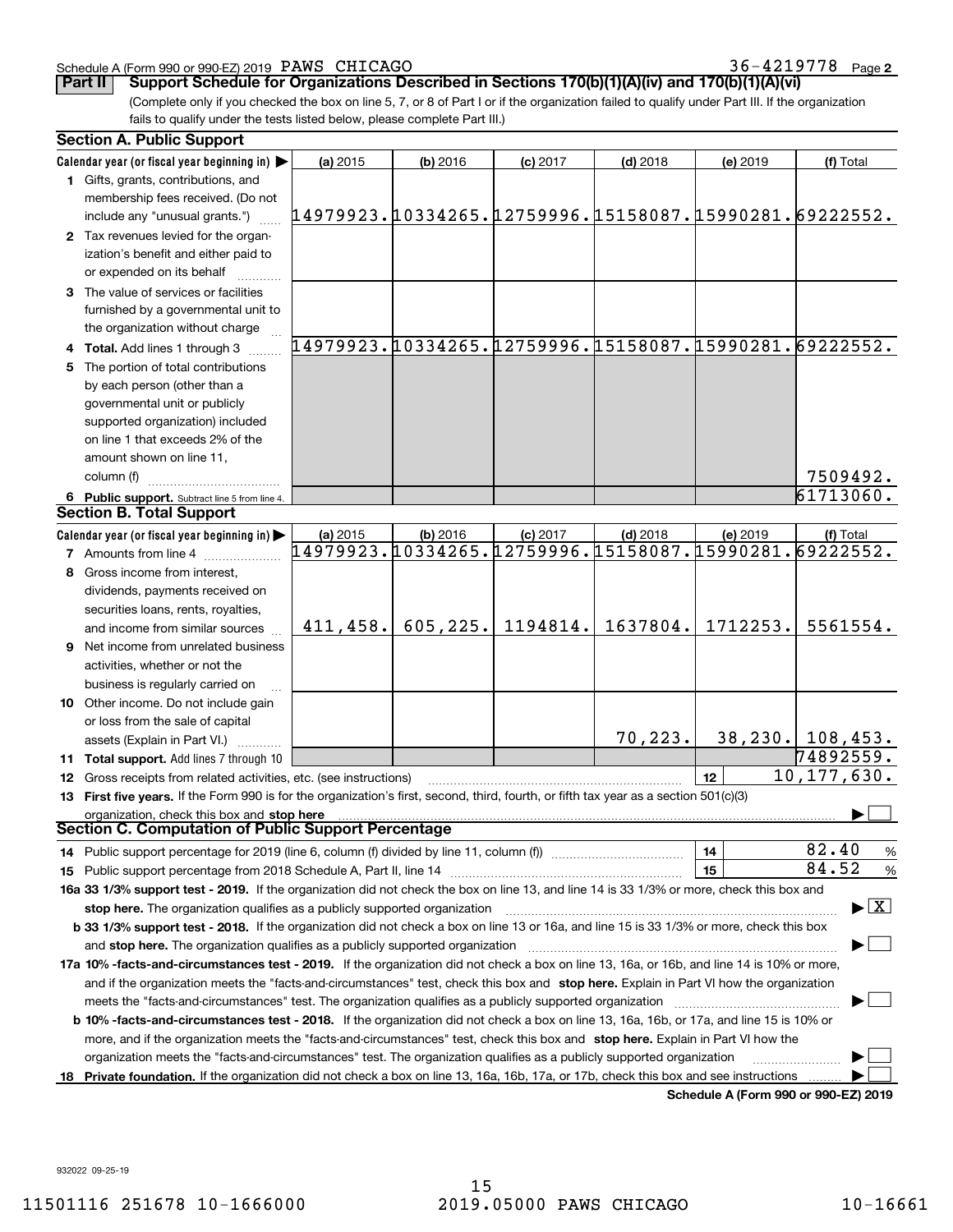#### Schedule A (Form 990 or 990-EZ) 2019 Page PAWS CHICAGO 36-4219778

#### **Part III Support Schedule for Organizations Described in Section 509(a)(2)**

(Complete only if you checked the box on line 10 of Part I or if the organization failed to qualify under Part II. If the organization fails to qualify under the tests listed below, please complete Part II.)

|     | <b>Section A. Public Support</b>                                                                                                                                                                                               |            |          |                 |            |          |                                      |
|-----|--------------------------------------------------------------------------------------------------------------------------------------------------------------------------------------------------------------------------------|------------|----------|-----------------|------------|----------|--------------------------------------|
|     | Calendar year (or fiscal year beginning in) $\blacktriangleright$                                                                                                                                                              | (a) 2015   | (b) 2016 | <b>(c)</b> 2017 | $(d)$ 2018 | (e) 2019 | (f) Total                            |
|     | 1 Gifts, grants, contributions, and                                                                                                                                                                                            |            |          |                 |            |          |                                      |
|     | membership fees received. (Do not                                                                                                                                                                                              |            |          |                 |            |          |                                      |
|     | include any "unusual grants.")                                                                                                                                                                                                 |            |          |                 |            |          |                                      |
|     | <b>2</b> Gross receipts from admissions,<br>merchandise sold or services per-<br>formed, or facilities furnished in<br>any activity that is related to the<br>organization's tax-exempt purpose                                |            |          |                 |            |          |                                      |
|     | 3 Gross receipts from activities that<br>are not an unrelated trade or bus-                                                                                                                                                    |            |          |                 |            |          |                                      |
|     | iness under section 513                                                                                                                                                                                                        |            |          |                 |            |          |                                      |
|     | 4 Tax revenues levied for the organ-<br>ization's benefit and either paid to                                                                                                                                                   |            |          |                 |            |          |                                      |
|     | or expended on its behalf<br>.                                                                                                                                                                                                 |            |          |                 |            |          |                                      |
|     | 5 The value of services or facilities<br>furnished by a governmental unit to<br>the organization without charge                                                                                                                |            |          |                 |            |          |                                      |
|     | <b>6 Total.</b> Add lines 1 through 5                                                                                                                                                                                          |            |          |                 |            |          |                                      |
|     | 7a Amounts included on lines 1, 2, and<br>3 received from disqualified persons                                                                                                                                                 |            |          |                 |            |          |                                      |
|     | <b>b</b> Amounts included on lines 2 and 3 received<br>from other than disqualified persons that<br>exceed the greater of \$5,000 or 1% of the<br>amount on line 13 for the year                                               |            |          |                 |            |          |                                      |
|     | c Add lines 7a and 7b                                                                                                                                                                                                          |            |          |                 |            |          |                                      |
|     | 8 Public support. (Subtract line 7c from line 6.)<br><b>Section B. Total Support</b>                                                                                                                                           |            |          |                 |            |          |                                      |
|     | Calendar year (or fiscal year beginning in)                                                                                                                                                                                    | (a) $2015$ | (b) 2016 | <b>(c)</b> 2017 | $(d)$ 2018 | (e) 2019 | (f) Total                            |
|     | 9 Amounts from line 6                                                                                                                                                                                                          |            |          |                 |            |          |                                      |
|     | 10a Gross income from interest,<br>dividends, payments received on<br>securities loans, rents, royalties,<br>and income from similar sources                                                                                   |            |          |                 |            |          |                                      |
|     | <b>b</b> Unrelated business taxable income<br>(less section 511 taxes) from businesses<br>acquired after June 30, 1975 [10001]                                                                                                 |            |          |                 |            |          |                                      |
|     | c Add lines 10a and 10b                                                                                                                                                                                                        |            |          |                 |            |          |                                      |
|     | 11 Net income from unrelated business<br>activities not included in line 10b,<br>whether or not the business is<br>regularly carried on                                                                                        |            |          |                 |            |          |                                      |
|     | <b>12</b> Other income. Do not include gain<br>or loss from the sale of capital<br>assets (Explain in Part VI.)                                                                                                                |            |          |                 |            |          |                                      |
|     | 13 Total support. (Add lines 9, 10c, 11, and 12.)                                                                                                                                                                              |            |          |                 |            |          |                                      |
|     | 14 First five years. If the Form 990 is for the organization's first, second, third, fourth, or fifth tax year as a section 501(c)(3) organization,                                                                            |            |          |                 |            |          |                                      |
|     | check this box and stop here communication and content to the state of the state of the state of the state of the state of the state of the state of the state of the state of the state of the state of the state of the stat |            |          |                 |            |          |                                      |
|     | <b>Section C. Computation of Public Support Percentage</b>                                                                                                                                                                     |            |          |                 |            |          |                                      |
|     |                                                                                                                                                                                                                                |            |          |                 |            | 15       | %                                    |
| 16. | Public support percentage from 2018 Schedule A, Part III, line 15                                                                                                                                                              |            |          |                 |            | 16       | %                                    |
|     | <b>Section D. Computation of Investment Income Percentage</b>                                                                                                                                                                  |            |          |                 |            |          |                                      |
|     | 17 Investment income percentage for 2019 (line 10c, column (f), divided by line 13, column (f))                                                                                                                                |            |          |                 |            | 17       | %                                    |
|     | 18 Investment income percentage from 2018 Schedule A, Part III, line 17                                                                                                                                                        |            |          |                 |            | 18       | %                                    |
|     | 19a 33 1/3% support tests - 2019. If the organization did not check the box on line 14, and line 15 is more than 33 1/3%, and line 17 is not                                                                                   |            |          |                 |            |          |                                      |
|     | more than 33 1/3%, check this box and stop here. The organization qualifies as a publicly supported organization                                                                                                               |            |          |                 |            |          | $\sim$ 1                             |
|     | b 33 1/3% support tests - 2018. If the organization did not check a box on line 14 or line 19a, and line 16 is more than 33 1/3%, and                                                                                          |            |          |                 |            |          |                                      |
|     | line 18 is not more than 33 1/3%, check this box and stop here. The organization qualifies as a publicly supported organization                                                                                                |            |          |                 |            |          |                                      |
| 20  | Private foundation. If the organization did not check a box on line 14, 19a, or 19b, check this box and see instructions                                                                                                       |            |          |                 |            |          | Schedule A (Form 990 or 990-EZ) 2019 |
|     | 932023 09-25-19                                                                                                                                                                                                                |            | 16       |                 |            |          |                                      |

 <sup>11501116 251678 10-1666000 2019.05000</sup> PAWS CHICAGO 10-16661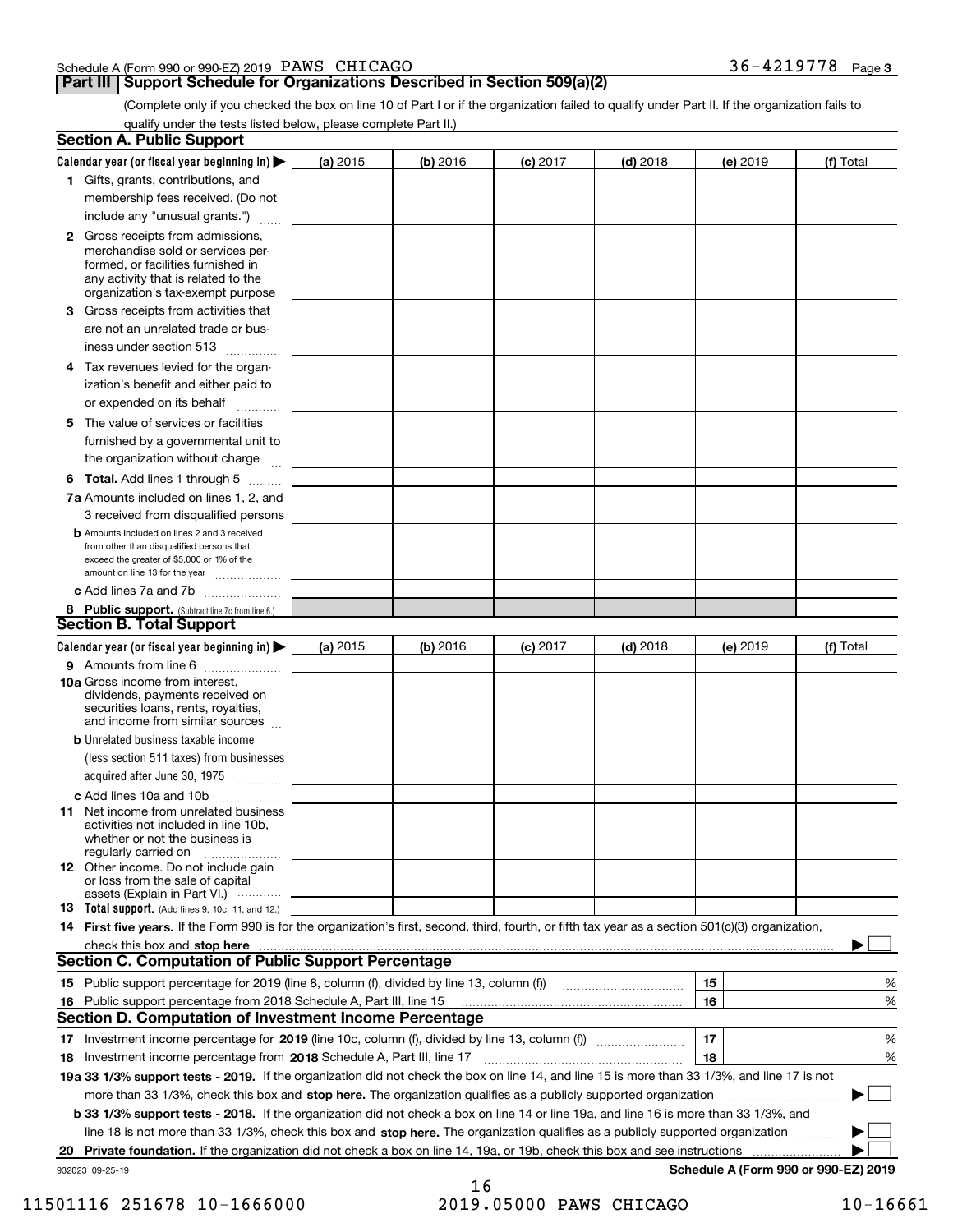**1**

**YesNo**

### **Part IV Supporting Organizations**

(Complete only if you checked a box in line 12 on Part I. If you checked 12a of Part I, complete Sections A and B. If you checked 12b of Part I, complete Sections A and C. If you checked 12c of Part I, complete Sections A, D, and E. If you checked 12d of Part I, complete Sections A and D, and complete Part V.)

#### **Section A. All Supporting Organizations**

- **1** Are all of the organization's supported organizations listed by name in the organization's governing documents? If "No," describe in **Part VI** how the supported organizations are designated. If designated by *class or purpose, describe the designation. If historic and continuing relationship, explain.*
- **2** Did the organization have any supported organization that does not have an IRS determination of status under section 509(a)(1) or (2)? If "Yes," explain in Part VI how the organization determined that the supported *organization was described in section 509(a)(1) or (2).*
- **3a** Did the organization have a supported organization described in section 501(c)(4), (5), or (6)? If "Yes," answer *(b) and (c) below.*
- **b** Did the organization confirm that each supported organization qualified under section 501(c)(4), (5), or (6) and satisfied the public support tests under section 509(a)(2)? If "Yes," describe in **Part VI** when and how the *organization made the determination.*
- **c**Did the organization ensure that all support to such organizations was used exclusively for section 170(c)(2)(B) purposes? If "Yes," explain in **Part VI** what controls the organization put in place to ensure such use.
- **4a***If* Was any supported organization not organized in the United States ("foreign supported organization")? *"Yes," and if you checked 12a or 12b in Part I, answer (b) and (c) below.*
- **b** Did the organization have ultimate control and discretion in deciding whether to make grants to the foreign supported organization? If "Yes," describe in **Part VI** how the organization had such control and discretion *despite being controlled or supervised by or in connection with its supported organizations.*
- **c** Did the organization support any foreign supported organization that does not have an IRS determination under sections 501(c)(3) and 509(a)(1) or (2)? If "Yes," explain in **Part VI** what controls the organization used *to ensure that all support to the foreign supported organization was used exclusively for section 170(c)(2)(B) purposes.*
- **5a** Did the organization add, substitute, or remove any supported organizations during the tax year? If "Yes," answer (b) and (c) below (if applicable). Also, provide detail in **Part VI,** including (i) the names and EIN *numbers of the supported organizations added, substituted, or removed; (ii) the reasons for each such action; (iii) the authority under the organization's organizing document authorizing such action; and (iv) how the action was accomplished (such as by amendment to the organizing document).*
- **b** Type I or Type II only. Was any added or substituted supported organization part of a class already designated in the organization's organizing document?
- **cSubstitutions only.**  Was the substitution the result of an event beyond the organization's control?
- **6** Did the organization provide support (whether in the form of grants or the provision of services or facilities) to **Part VI.** *If "Yes," provide detail in* support or benefit one or more of the filing organization's supported organizations? anyone other than (i) its supported organizations, (ii) individuals that are part of the charitable class benefited by one or more of its supported organizations, or (iii) other supporting organizations that also
- **7**Did the organization provide a grant, loan, compensation, or other similar payment to a substantial contributor *If "Yes," complete Part I of Schedule L (Form 990 or 990-EZ).* regard to a substantial contributor? (as defined in section 4958(c)(3)(C)), a family member of a substantial contributor, or a 35% controlled entity with
- **8** Did the organization make a loan to a disqualified person (as defined in section 4958) not described in line 7? *If "Yes," complete Part I of Schedule L (Form 990 or 990-EZ).*
- **9a** Was the organization controlled directly or indirectly at any time during the tax year by one or more in section 509(a)(1) or (2))? If "Yes," *provide detail in* <code>Part VI.</code> disqualified persons as defined in section 4946 (other than foundation managers and organizations described
- **b** Did one or more disqualified persons (as defined in line 9a) hold a controlling interest in any entity in which the supporting organization had an interest? If "Yes," provide detail in P**art VI**.
- **c**Did a disqualified person (as defined in line 9a) have an ownership interest in, or derive any personal benefit from, assets in which the supporting organization also had an interest? If "Yes," provide detail in P**art VI.**
- **10a** Was the organization subject to the excess business holdings rules of section 4943 because of section supporting organizations)? If "Yes," answer 10b below. 4943(f) (regarding certain Type II supporting organizations, and all Type III non-functionally integrated
- **b** Did the organization have any excess business holdings in the tax year? (Use Schedule C, Form 4720, to *determine whether the organization had excess business holdings.)*

932024 09-25-19



**Schedule A (Form 990 or 990-EZ) 2019**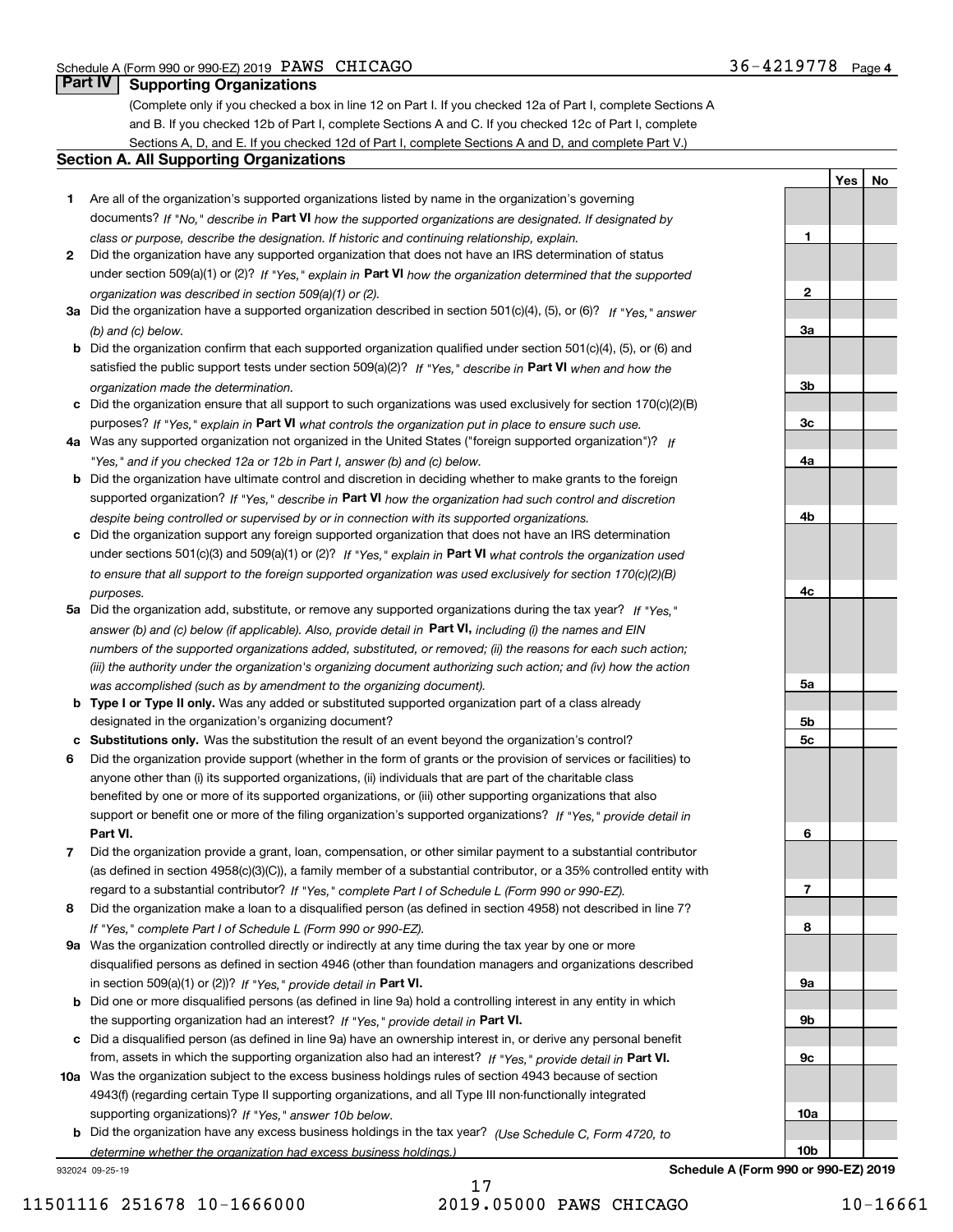|    |                                                                                                                                   |                 | Yes | No |
|----|-----------------------------------------------------------------------------------------------------------------------------------|-----------------|-----|----|
| 11 | Has the organization accepted a gift or contribution from any of the following persons?                                           |                 |     |    |
|    | a A person who directly or indirectly controls, either alone or together with persons described in (b) and (c)                    |                 |     |    |
|    | below, the governing body of a supported organization?                                                                            | 11a             |     |    |
|    | <b>b</b> A family member of a person described in (a) above?                                                                      | 11 <sub>b</sub> |     |    |
|    | c A 35% controlled entity of a person described in (a) or (b) above? If "Yes" to a, b, or c, provide detail in Part VI.           | 11c             |     |    |
|    | <b>Section B. Type I Supporting Organizations</b>                                                                                 |                 |     |    |
|    |                                                                                                                                   |                 | Yes | No |
| 1  | Did the directors, trustees, or membership of one or more supported organizations have the power to                               |                 |     |    |
|    | regularly appoint or elect at least a majority of the organization's directors or trustees at all times during the                |                 |     |    |
|    | tax year? If "No," describe in Part VI how the supported organization(s) effectively operated, supervised, or                     |                 |     |    |
|    | controlled the organization's activities. If the organization had more than one supported organization,                           |                 |     |    |
|    | describe how the powers to appoint and/or remove directors or trustees were allocated among the supported                         |                 |     |    |
|    | organizations and what conditions or restrictions, if any, applied to such powers during the tax year.                            | 1               |     |    |
| 2  | Did the organization operate for the benefit of any supported organization other than the supported                               |                 |     |    |
|    | organization(s) that operated, supervised, or controlled the supporting organization? If "Yes," explain in                        |                 |     |    |
|    | Part VI how providing such benefit carried out the purposes of the supported organization(s) that operated,                       |                 |     |    |
|    | supervised, or controlled the supporting organization.                                                                            | 2               |     |    |
|    | <b>Section C. Type II Supporting Organizations</b>                                                                                |                 |     |    |
|    |                                                                                                                                   |                 | Yes | No |
| 1  | Were a majority of the organization's directors or trustees during the tax year also a majority of the directors                  |                 |     |    |
|    | or trustees of each of the organization's supported organization(s)? If "No," describe in Part VI how control                     |                 |     |    |
|    | or management of the supporting organization was vested in the same persons that controlled or managed                            |                 |     |    |
|    | the supported organization(s).                                                                                                    | 1               |     |    |
|    | Section D. All Type III Supporting Organizations                                                                                  |                 |     |    |
|    |                                                                                                                                   |                 | Yes | No |
| 1  | Did the organization provide to each of its supported organizations, by the last day of the fifth month of the                    |                 |     |    |
|    | organization's tax year, (i) a written notice describing the type and amount of support provided during the prior tax             |                 |     |    |
|    | year, (ii) a copy of the Form 990 that was most recently filed as of the date of notification, and (iii) copies of the            |                 |     |    |
|    | organization's governing documents in effect on the date of notification, to the extent not previously provided?                  | 1               |     |    |
| 2  | Were any of the organization's officers, directors, or trustees either (i) appointed or elected by the supported                  |                 |     |    |
|    | organization(s) or (ii) serving on the governing body of a supported organization? If "No," explain in Part VI how                |                 |     |    |
|    | the organization maintained a close and continuous working relationship with the supported organization(s).                       | 2               |     |    |
| 3  | By reason of the relationship described in (2), did the organization's supported organizations have a                             |                 |     |    |
|    | significant voice in the organization's investment policies and in directing the use of the organization's                        |                 |     |    |
|    | income or assets at all times during the tax year? If "Yes," describe in Part VI the role the organization's                      |                 |     |    |
|    | supported organizations played in this regard.                                                                                    | з               |     |    |
|    | Section E. Type III Functionally Integrated Supporting Organizations                                                              |                 |     |    |
| 1  | Check the box next to the method that the organization used to satisfy the Integral Part Test during the year (see instructions). |                 |     |    |
| a  | The organization satisfied the Activities Test. Complete line 2 below.                                                            |                 |     |    |
| b  | The organization is the parent of each of its supported organizations. Complete line 3 below.                                     |                 |     |    |
| c  | The organization supported a governmental entity. Describe in Part VI how you supported a government entity (see instructions),   |                 |     |    |
| 2  | Activities Test. Answer (a) and (b) below.                                                                                        |                 | Yes | No |
| a  | Did substantially all of the organization's activities during the tax year directly further the exempt purposes of                |                 |     |    |
|    | the supported organization(s) to which the organization was responsive? If "Yes." then in Part VI identify                        |                 |     |    |
|    | those supported organizations and explain how these activities directly furthered their exempt purposes,                          |                 |     |    |
|    | how the organization was responsive to those supported organizations, and how the organization determined                         |                 |     |    |
|    | that these activities constituted substantially all of its activities.                                                            | 2a              |     |    |
|    | <b>b</b> Did the activities described in (a) constitute activities that, but for the organization's involvement, one or more      |                 |     |    |
|    | of the organization's supported organization(s) would have been engaged in? If "Yes," explain in Part VI the                      |                 |     |    |
|    | reasons for the organization's position that its supported organization(s) would have engaged in these                            |                 |     |    |
|    | activities but for the organization's involvement.                                                                                | 2b              |     |    |
| з  | Parent of Supported Organizations. Answer (a) and (b) below.                                                                      |                 |     |    |
| а  | Did the organization have the power to regularly appoint or elect a majority of the officers, directors, or                       |                 |     |    |
|    | trustees of each of the supported organizations? Provide details in Part VI.                                                      | За              |     |    |
|    | <b>b</b> Did the organization exercise a substantial degree of direction over the policies, programs, and activities of each      |                 |     |    |
|    | of its supported organizations? If "Yes," describe in Part VI the role played by the organization in this regard                  | 3b              |     |    |
|    | Schedule A (Form 990 or 990-EZ) 2019<br>932025 09-25-19                                                                           |                 |     |    |

11501116 251678 10-1666000 2019.05000 PAWS CHICAGO 10-16661

18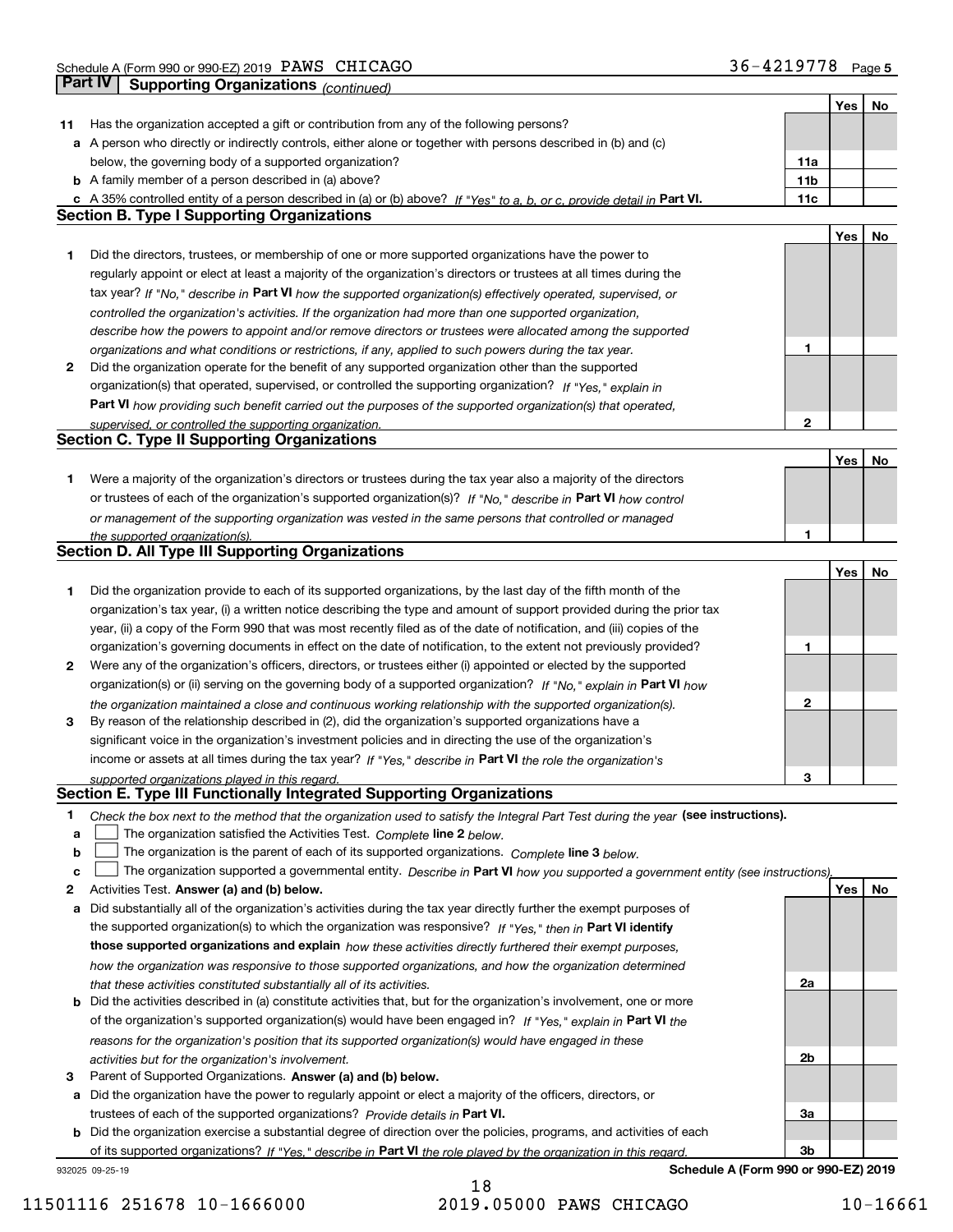| Schedule A (Form 990 or 990-EZ) 2019 PAWS CHICAGO |                                                                                       | $36 - 4219778$ Page 6 |  |
|---------------------------------------------------|---------------------------------------------------------------------------------------|-----------------------|--|
|                                                   | <b>Part V</b> Type III Non-Functionally Integrated 509(a)(3) Supporting Organizations |                       |  |

| 1              | Check here if the organization satisfied the Integral Part Test as a qualifying trust on Nov. 20, 1970 (explain in Part VI). See instructions. All |                |                |                                |
|----------------|----------------------------------------------------------------------------------------------------------------------------------------------------|----------------|----------------|--------------------------------|
|                | other Type III non-functionally integrated supporting organizations must complete Sections A through E.                                            |                |                |                                |
|                | Section A - Adjusted Net Income                                                                                                                    |                | (A) Prior Year | (B) Current Year<br>(optional) |
| 1              | Net short-term capital gain                                                                                                                        | 1              |                |                                |
| 2              | Recoveries of prior-year distributions                                                                                                             | $\mathbf{2}$   |                |                                |
| З              | Other gross income (see instructions)                                                                                                              | 3              |                |                                |
| 4              | Add lines 1 through 3.                                                                                                                             | 4              |                |                                |
| 5              | Depreciation and depletion                                                                                                                         | 5              |                |                                |
| 6              | Portion of operating expenses paid or incurred for production or                                                                                   |                |                |                                |
|                | collection of gross income or for management, conservation, or                                                                                     |                |                |                                |
|                | maintenance of property held for production of income (see instructions)                                                                           | 6              |                |                                |
| 7              | Other expenses (see instructions)                                                                                                                  | $\overline{7}$ |                |                                |
| 8              | Adjusted Net Income (subtract lines 5, 6, and 7 from line 4)                                                                                       | 8              |                |                                |
|                | <b>Section B - Minimum Asset Amount</b>                                                                                                            |                | (A) Prior Year | (B) Current Year<br>(optional) |
| 1              | Aggregate fair market value of all non-exempt-use assets (see                                                                                      |                |                |                                |
|                | instructions for short tax year or assets held for part of year):                                                                                  |                |                |                                |
|                | a Average monthly value of securities                                                                                                              | 1a             |                |                                |
|                | <b>b</b> Average monthly cash balances                                                                                                             | 1 <sub>b</sub> |                |                                |
|                | c Fair market value of other non-exempt-use assets                                                                                                 | 1 <sub>c</sub> |                |                                |
|                | d Total (add lines 1a, 1b, and 1c)                                                                                                                 | 1d             |                |                                |
|                | e Discount claimed for blockage or other                                                                                                           |                |                |                                |
|                | factors (explain in detail in Part VI):                                                                                                            |                |                |                                |
| $\overline{2}$ | Acquisition indebtedness applicable to non-exempt-use assets                                                                                       | $\mathbf{2}$   |                |                                |
| 3              | Subtract line 2 from line 1d.                                                                                                                      | 3              |                |                                |
| 4              | Cash deemed held for exempt use. Enter 1-1/2% of line 3 (for greater amount,                                                                       |                |                |                                |
|                | see instructions)                                                                                                                                  | 4              |                |                                |
| 5              | Net value of non-exempt-use assets (subtract line 4 from line 3)                                                                                   | 5              |                |                                |
| 6              | Multiply line 5 by .035.                                                                                                                           | 6              |                |                                |
| 7              | Recoveries of prior-year distributions                                                                                                             | $\overline{7}$ |                |                                |
| 8              | Minimum Asset Amount (add line 7 to line 6)                                                                                                        | 8              |                |                                |
|                | Section C - Distributable Amount                                                                                                                   |                |                | <b>Current Year</b>            |
| 1              | Adjusted net income for prior year (from Section A, line 8, Column A)                                                                              | 1              |                |                                |
| $\overline{2}$ | Enter 85% of line 1.                                                                                                                               | $\mathbf{2}$   |                |                                |
| 3              | Minimum asset amount for prior year (from Section B, line 8, Column A)                                                                             | 3              |                |                                |
| 4              | Enter greater of line 2 or line 3.                                                                                                                 | 4              |                |                                |
| 5              | Income tax imposed in prior year                                                                                                                   | 5              |                |                                |
| 6              | <b>Distributable Amount.</b> Subtract line 5 from line 4, unless subject to                                                                        |                |                |                                |
|                | emergency temporary reduction (see instructions).                                                                                                  | 6              |                |                                |

**7** Check here if the current year is the organization's first as a non-functionally integrated Type III supporting organization (see instructions).

**Schedule A (Form 990 or 990-EZ) 2019**

932026 09-25-19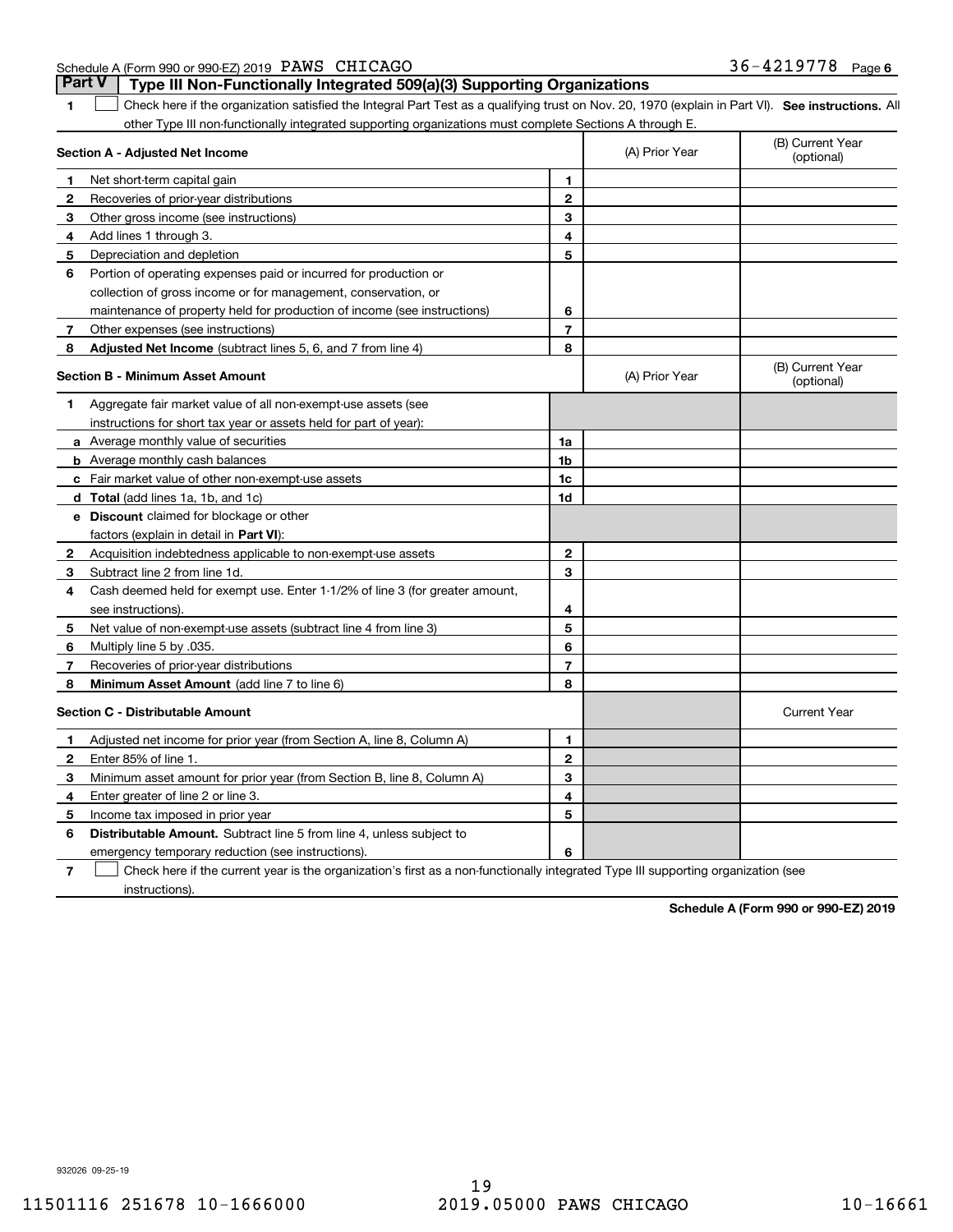| Part V | Type III Non-Functionally Integrated 509(a)(3) Supporting Organizations                    |                             | (continued)                           |                                         |
|--------|--------------------------------------------------------------------------------------------|-----------------------------|---------------------------------------|-----------------------------------------|
|        | Section D - Distributions                                                                  |                             |                                       | <b>Current Year</b>                     |
| 1      | Amounts paid to supported organizations to accomplish exempt purposes                      |                             |                                       |                                         |
| 2      | Amounts paid to perform activity that directly furthers exempt purposes of supported       |                             |                                       |                                         |
|        | organizations, in excess of income from activity                                           |                             |                                       |                                         |
| 3      | Administrative expenses paid to accomplish exempt purposes of supported organizations      |                             |                                       |                                         |
| 4      | Amounts paid to acquire exempt-use assets                                                  |                             |                                       |                                         |
| 5      | Qualified set-aside amounts (prior IRS approval required)                                  |                             |                                       |                                         |
| 6      | Other distributions (describe in Part VI). See instructions.                               |                             |                                       |                                         |
| 7      | Total annual distributions. Add lines 1 through 6.                                         |                             |                                       |                                         |
| 8      | Distributions to attentive supported organizations to which the organization is responsive |                             |                                       |                                         |
|        | (provide details in Part VI). See instructions.                                            |                             |                                       |                                         |
| 9      | Distributable amount for 2019 from Section C, line 6                                       |                             |                                       |                                         |
| 10     | Line 8 amount divided by line 9 amount                                                     |                             |                                       |                                         |
|        |                                                                                            | (i)                         | (ii)                                  | (iii)                                   |
|        | Section E - Distribution Allocations (see instructions)                                    | <b>Excess Distributions</b> | <b>Underdistributions</b><br>Pre-2019 | <b>Distributable</b><br>Amount for 2019 |
| 1      | Distributable amount for 2019 from Section C, line 6                                       |                             |                                       |                                         |
| 2      | Underdistributions, if any, for years prior to 2019 (reason-                               |                             |                                       |                                         |
|        | able cause required- explain in Part VI). See instructions.                                |                             |                                       |                                         |
| з      | Excess distributions carryover, if any, to 2019                                            |                             |                                       |                                         |
|        | <b>a</b> From 2014                                                                         |                             |                                       |                                         |
|        | <b>b</b> From $2015$                                                                       |                             |                                       |                                         |
|        | c From 2016                                                                                |                             |                                       |                                         |
|        | <b>d</b> From 2017                                                                         |                             |                                       |                                         |
|        | e From 2018                                                                                |                             |                                       |                                         |
|        | <b>Total</b> of lines 3a through e                                                         |                             |                                       |                                         |
|        | <b>g</b> Applied to underdistributions of prior years                                      |                             |                                       |                                         |
|        | <b>h</b> Applied to 2019 distributable amount                                              |                             |                                       |                                         |
|        | Carryover from 2014 not applied (see instructions)                                         |                             |                                       |                                         |
|        | Remainder. Subtract lines 3g, 3h, and 3i from 3f.                                          |                             |                                       |                                         |
| 4      | Distributions for 2019 from Section D,                                                     |                             |                                       |                                         |
|        | line $7:$                                                                                  |                             |                                       |                                         |
|        | <b>a</b> Applied to underdistributions of prior years                                      |                             |                                       |                                         |
|        | <b>b</b> Applied to 2019 distributable amount                                              |                             |                                       |                                         |
| c      | Remainder. Subtract lines 4a and 4b from 4.                                                |                             |                                       |                                         |
| 5      | Remaining underdistributions for years prior to 2019, if                                   |                             |                                       |                                         |
|        | any. Subtract lines 3g and 4a from line 2. For result greater                              |                             |                                       |                                         |
|        | than zero, explain in Part VI. See instructions.                                           |                             |                                       |                                         |
| 6      | Remaining underdistributions for 2019. Subtract lines 3h                                   |                             |                                       |                                         |
|        | and 4b from line 1. For result greater than zero, explain in                               |                             |                                       |                                         |
|        | <b>Part VI.</b> See instructions.                                                          |                             |                                       |                                         |
|        | Excess distributions carryover to 2020. Add lines 3j                                       |                             |                                       |                                         |
| 7      |                                                                                            |                             |                                       |                                         |
|        | and 4c.                                                                                    |                             |                                       |                                         |
| 8      | Breakdown of line 7:                                                                       |                             |                                       |                                         |
|        | a Excess from 2015                                                                         |                             |                                       |                                         |
|        | <b>b</b> Excess from 2016                                                                  |                             |                                       |                                         |
|        | c Excess from 2017                                                                         |                             |                                       |                                         |
|        | d Excess from 2018                                                                         |                             |                                       |                                         |
|        | e Excess from 2019                                                                         |                             |                                       |                                         |

**Schedule A (Form 990 or 990-EZ) 2019**

932027 09-25-19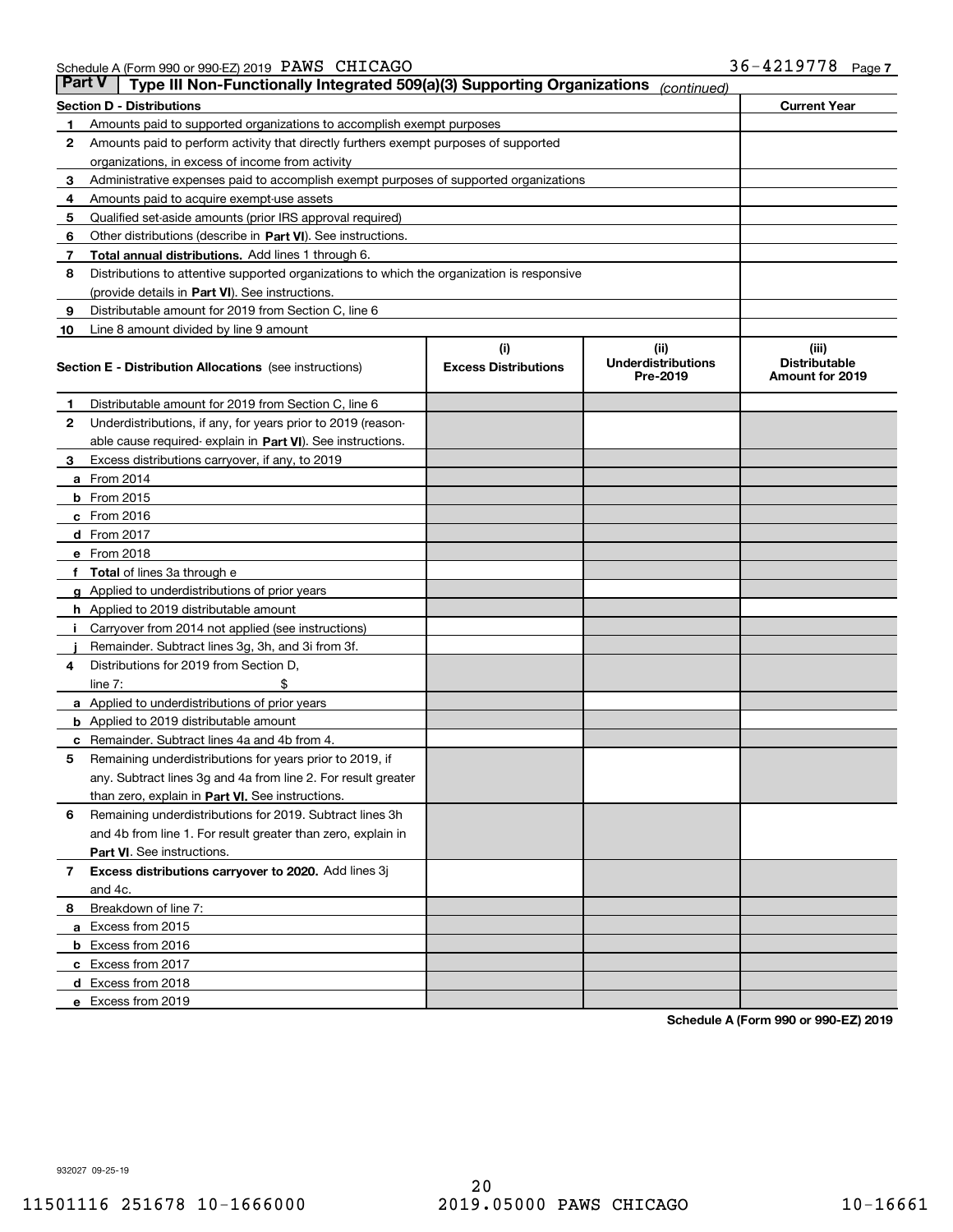#### Schedule A (Form 990 or 990-EZ) 2019 Page PAWS CHICAGO 36-4219778

| Part VI         | Supplemental Information. Provide the explanations required by Part II, line 10; Part II, line 17a or 17b; Part III, line 12;<br>Part IV, Section A, lines 1, 2, 3b, 3c, 4b, 4c, 5a, 6, 9a, 9b, 9c, 11a, 11b, and 11c; Part IV, Section B, lines 1 and 2; Part IV, Section C,<br>line 1; Part IV, Section D, lines 2 and 3; Part IV, Section E, lines 1c, 2a, 2b, 3a, and 3b; Part V, line 1; Part V, Section B, line 1e; Part V,<br>Section D, lines 5, 6, and 8; and Part V, Section E, lines 2, 5, and 6. Also complete this part for any additional information.<br>(See instructions.) |                                      |
|-----------------|---------------------------------------------------------------------------------------------------------------------------------------------------------------------------------------------------------------------------------------------------------------------------------------------------------------------------------------------------------------------------------------------------------------------------------------------------------------------------------------------------------------------------------------------------------------------------------------------|--------------------------------------|
|                 |                                                                                                                                                                                                                                                                                                                                                                                                                                                                                                                                                                                             |                                      |
|                 |                                                                                                                                                                                                                                                                                                                                                                                                                                                                                                                                                                                             |                                      |
|                 |                                                                                                                                                                                                                                                                                                                                                                                                                                                                                                                                                                                             |                                      |
|                 |                                                                                                                                                                                                                                                                                                                                                                                                                                                                                                                                                                                             |                                      |
|                 |                                                                                                                                                                                                                                                                                                                                                                                                                                                                                                                                                                                             |                                      |
|                 |                                                                                                                                                                                                                                                                                                                                                                                                                                                                                                                                                                                             |                                      |
|                 |                                                                                                                                                                                                                                                                                                                                                                                                                                                                                                                                                                                             |                                      |
|                 |                                                                                                                                                                                                                                                                                                                                                                                                                                                                                                                                                                                             |                                      |
|                 |                                                                                                                                                                                                                                                                                                                                                                                                                                                                                                                                                                                             |                                      |
|                 |                                                                                                                                                                                                                                                                                                                                                                                                                                                                                                                                                                                             |                                      |
|                 |                                                                                                                                                                                                                                                                                                                                                                                                                                                                                                                                                                                             |                                      |
|                 |                                                                                                                                                                                                                                                                                                                                                                                                                                                                                                                                                                                             |                                      |
|                 |                                                                                                                                                                                                                                                                                                                                                                                                                                                                                                                                                                                             |                                      |
|                 |                                                                                                                                                                                                                                                                                                                                                                                                                                                                                                                                                                                             |                                      |
|                 |                                                                                                                                                                                                                                                                                                                                                                                                                                                                                                                                                                                             |                                      |
|                 |                                                                                                                                                                                                                                                                                                                                                                                                                                                                                                                                                                                             |                                      |
|                 |                                                                                                                                                                                                                                                                                                                                                                                                                                                                                                                                                                                             |                                      |
|                 |                                                                                                                                                                                                                                                                                                                                                                                                                                                                                                                                                                                             |                                      |
|                 |                                                                                                                                                                                                                                                                                                                                                                                                                                                                                                                                                                                             |                                      |
|                 |                                                                                                                                                                                                                                                                                                                                                                                                                                                                                                                                                                                             |                                      |
|                 |                                                                                                                                                                                                                                                                                                                                                                                                                                                                                                                                                                                             |                                      |
|                 |                                                                                                                                                                                                                                                                                                                                                                                                                                                                                                                                                                                             |                                      |
|                 |                                                                                                                                                                                                                                                                                                                                                                                                                                                                                                                                                                                             |                                      |
|                 |                                                                                                                                                                                                                                                                                                                                                                                                                                                                                                                                                                                             |                                      |
|                 |                                                                                                                                                                                                                                                                                                                                                                                                                                                                                                                                                                                             |                                      |
|                 |                                                                                                                                                                                                                                                                                                                                                                                                                                                                                                                                                                                             |                                      |
|                 |                                                                                                                                                                                                                                                                                                                                                                                                                                                                                                                                                                                             |                                      |
|                 |                                                                                                                                                                                                                                                                                                                                                                                                                                                                                                                                                                                             |                                      |
|                 |                                                                                                                                                                                                                                                                                                                                                                                                                                                                                                                                                                                             |                                      |
|                 |                                                                                                                                                                                                                                                                                                                                                                                                                                                                                                                                                                                             |                                      |
|                 |                                                                                                                                                                                                                                                                                                                                                                                                                                                                                                                                                                                             |                                      |
|                 |                                                                                                                                                                                                                                                                                                                                                                                                                                                                                                                                                                                             |                                      |
|                 |                                                                                                                                                                                                                                                                                                                                                                                                                                                                                                                                                                                             |                                      |
|                 |                                                                                                                                                                                                                                                                                                                                                                                                                                                                                                                                                                                             |                                      |
|                 |                                                                                                                                                                                                                                                                                                                                                                                                                                                                                                                                                                                             |                                      |
| 932028 09-25-19 |                                                                                                                                                                                                                                                                                                                                                                                                                                                                                                                                                                                             | Schedule A (Form 990 or 990-EZ) 2019 |
|                 | 21                                                                                                                                                                                                                                                                                                                                                                                                                                                                                                                                                                                          |                                      |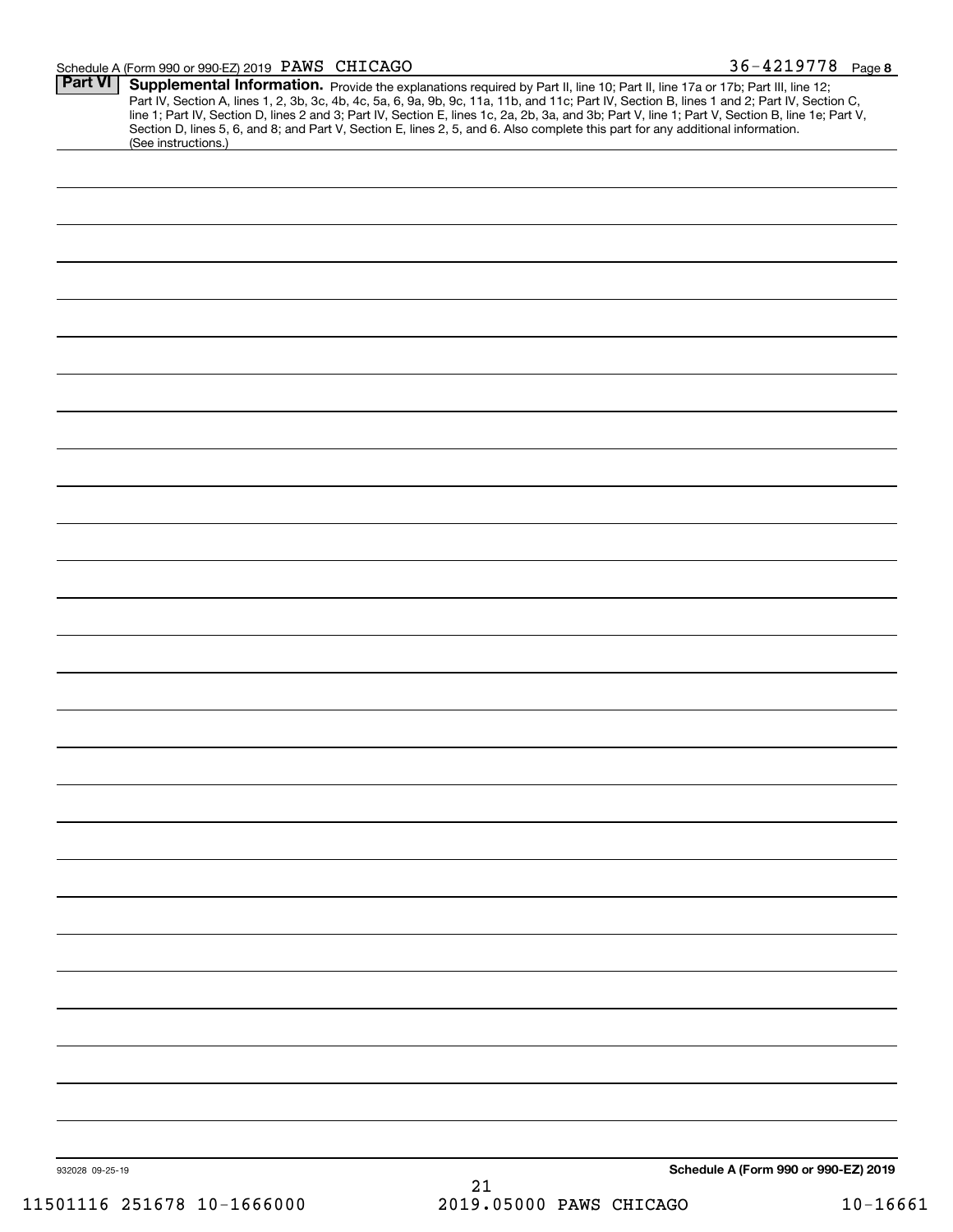| <b>SCHEDULE D</b> |  |
|-------------------|--|
|-------------------|--|

Department of the Treasury Internal Revenue Service

| (Form 990) |  |
|------------|--|
|------------|--|

## **SCHEDULE D Supplemental Financial Statements**

(Form 990)<br>
Pepartment of the Treasury<br>
Department of the Treasury<br>
Department of the Treasury<br>
Department of the Treasury<br> **Co to www.irs.gov/Form990 for instructions and the latest information.**<br> **Co to www.irs.gov/Form9** 



| Name of the organization |  |  |  |
|--------------------------|--|--|--|
|--------------------------|--|--|--|

| Name of the organization | <b>Emplover identification number</b> |
|--------------------------|---------------------------------------|
|                          |                                       |

| Organizations Maintaining Donor Advised Funds or Other Similar Funds or Accounts. Complete if the<br>Part I<br>organization answered "Yes" on Form 990, Part IV, line 6.<br>(a) Donor advised funds<br>(b) Funds and other accounts<br>1<br>Aggregate value of contributions to (during year)<br>2<br>з<br>4<br>Did the organization inform all donors and donor advisors in writing that the assets held in donor advised funds<br>5<br>Yes<br>No<br>Did the organization inform all grantees, donors, and donor advisors in writing that grant funds can be used only<br>6<br>for charitable purposes and not for the benefit of the donor or donor advisor, or for any other purpose conferring<br>Yes<br>No<br>Part II<br>Conservation Easements. Complete if the organization answered "Yes" on Form 990, Part IV, line 7.<br>Purpose(s) of conservation easements held by the organization (check all that apply).<br>1.<br>Preservation of land for public use (for example, recreation or education)<br>Preservation of a historically important land area<br>Protection of natural habitat<br>Preservation of a certified historic structure<br>Preservation of open space<br>Complete lines 2a through 2d if the organization held a qualified conservation contribution in the form of a conservation easement on the last<br>2<br>Held at the End of the Tax Year<br>day of the tax year.<br>2a<br>2b<br>Total acreage restricted by conservation easements<br>2c<br>Number of conservation easements on a certified historic structure included in (a) manufacture included in (a)<br>Number of conservation easements included in (c) acquired after 7/25/06, and not on a historic structure<br>d<br>2d<br>listed in the National Register [111] increases and the National Property of the National Register [11] increases and the National Register [11] increases and the National Register [11] increases and the National Register<br>Number of conservation easements modified, transferred, released, extinguished, or terminated by the organization during the tax<br>3<br>year<br>Number of states where property subject to conservation easement is located ><br>4<br>Does the organization have a written policy regarding the periodic monitoring, inspection, handling of<br>5<br>Yes<br>No<br>violations, and enforcement of the conservation easements it holds?<br>Staff and volunteer hours devoted to monitoring, inspecting, handling of violations, and enforcing conservation easements during the year<br>6<br>Amount of expenses incurred in monitoring, inspecting, handling of violations, and enforcing conservation easements during the year<br>7<br>$\blacktriangleright$ S<br>Does each conservation easement reported on line 2(d) above satisfy the requirements of section 170(h)(4)(B)(i)<br>8<br>Yes<br>No<br>In Part XIII, describe how the organization reports conservation easements in its revenue and expense statement and<br>9<br>balance sheet, and include, if applicable, the text of the footnote to the organization's financial statements that describes the<br>organization's accounting for conservation easements.<br>Organizations Maintaining Collections of Art, Historical Treasures, or Other Similar Assets.<br>Part III<br>Complete if the organization answered "Yes" on Form 990, Part IV, line 8.<br>1a If the organization elected, as permitted under FASB ASC 958, not to report in its revenue statement and balance sheet works<br>of art, historical treasures, or other similar assets held for public exhibition, education, or research in furtherance of public<br>service, provide in Part XIII the text of the footnote to its financial statements that describes these items.<br>b If the organization elected, as permitted under FASB ASC 958, to report in its revenue statement and balance sheet works of<br>art, historical treasures, or other similar assets held for public exhibition, education, or research in furtherance of public service,<br>provide the following amounts relating to these items:<br>$\frac{1}{2}$<br>$\sqrt{3}$<br>(ii) Assets included in Form 990, Part X<br>If the organization received or held works of art, historical treasures, or other similar assets for financial gain, provide<br>$\mathbf{2}$<br>the following amounts required to be reported under FASB ASC 958 relating to these items:<br>\$<br>а<br>\$<br>LHA For Paperwork Reduction Act Notice, see the Instructions for Form 990.<br>Schedule D (Form 990) 2019 | PAWS CHICAGO |  | 36-4219778 |
|-------------------------------------------------------------------------------------------------------------------------------------------------------------------------------------------------------------------------------------------------------------------------------------------------------------------------------------------------------------------------------------------------------------------------------------------------------------------------------------------------------------------------------------------------------------------------------------------------------------------------------------------------------------------------------------------------------------------------------------------------------------------------------------------------------------------------------------------------------------------------------------------------------------------------------------------------------------------------------------------------------------------------------------------------------------------------------------------------------------------------------------------------------------------------------------------------------------------------------------------------------------------------------------------------------------------------------------------------------------------------------------------------------------------------------------------------------------------------------------------------------------------------------------------------------------------------------------------------------------------------------------------------------------------------------------------------------------------------------------------------------------------------------------------------------------------------------------------------------------------------------------------------------------------------------------------------------------------------------------------------------------------------------------------------------------------------------------------------------------------------------------------------------------------------------------------------------------------------------------------------------------------------------------------------------------------------------------------------------------------------------------------------------------------------------------------------------------------------------------------------------------------------------------------------------------------------------------------------------------------------------------------------------------------------------------------------------------------------------------------------------------------------------------------------------------------------------------------------------------------------------------------------------------------------------------------------------------------------------------------------------------------------------------------------------------------------------------------------------------------------------------------------------------------------------------------------------------------------------------------------------------------------------------------------------------------------------------------------------------------------------------------------------------------------------------------------------------------------------------------------------------------------------------------------------------------------------------------------------------------------------------------------------------------------------------------------------------------------------------------------------------------------------------------------------------------------------------------------------------------------------------------------------------------------------------------------------------------------------------------------------------------------------------------------------------------------------------------------------------------------------------------------------------------------------------------------------------------------------------------------------------------------------------------------------------------------------------------------------------------------------------------------------------------------------------------------------------------------------------------------------------------------------------------------------------------------|--------------|--|------------|
|                                                                                                                                                                                                                                                                                                                                                                                                                                                                                                                                                                                                                                                                                                                                                                                                                                                                                                                                                                                                                                                                                                                                                                                                                                                                                                                                                                                                                                                                                                                                                                                                                                                                                                                                                                                                                                                                                                                                                                                                                                                                                                                                                                                                                                                                                                                                                                                                                                                                                                                                                                                                                                                                                                                                                                                                                                                                                                                                                                                                                                                                                                                                                                                                                                                                                                                                                                                                                                                                                                                                                                                                                                                                                                                                                                                                                                                                                                                                                                                                                                                                                                                                                                                                                                                                                                                                                                                                                                                                                                                                                                         |              |  |            |
|                                                                                                                                                                                                                                                                                                                                                                                                                                                                                                                                                                                                                                                                                                                                                                                                                                                                                                                                                                                                                                                                                                                                                                                                                                                                                                                                                                                                                                                                                                                                                                                                                                                                                                                                                                                                                                                                                                                                                                                                                                                                                                                                                                                                                                                                                                                                                                                                                                                                                                                                                                                                                                                                                                                                                                                                                                                                                                                                                                                                                                                                                                                                                                                                                                                                                                                                                                                                                                                                                                                                                                                                                                                                                                                                                                                                                                                                                                                                                                                                                                                                                                                                                                                                                                                                                                                                                                                                                                                                                                                                                                         |              |  |            |
|                                                                                                                                                                                                                                                                                                                                                                                                                                                                                                                                                                                                                                                                                                                                                                                                                                                                                                                                                                                                                                                                                                                                                                                                                                                                                                                                                                                                                                                                                                                                                                                                                                                                                                                                                                                                                                                                                                                                                                                                                                                                                                                                                                                                                                                                                                                                                                                                                                                                                                                                                                                                                                                                                                                                                                                                                                                                                                                                                                                                                                                                                                                                                                                                                                                                                                                                                                                                                                                                                                                                                                                                                                                                                                                                                                                                                                                                                                                                                                                                                                                                                                                                                                                                                                                                                                                                                                                                                                                                                                                                                                         |              |  |            |
|                                                                                                                                                                                                                                                                                                                                                                                                                                                                                                                                                                                                                                                                                                                                                                                                                                                                                                                                                                                                                                                                                                                                                                                                                                                                                                                                                                                                                                                                                                                                                                                                                                                                                                                                                                                                                                                                                                                                                                                                                                                                                                                                                                                                                                                                                                                                                                                                                                                                                                                                                                                                                                                                                                                                                                                                                                                                                                                                                                                                                                                                                                                                                                                                                                                                                                                                                                                                                                                                                                                                                                                                                                                                                                                                                                                                                                                                                                                                                                                                                                                                                                                                                                                                                                                                                                                                                                                                                                                                                                                                                                         |              |  |            |
|                                                                                                                                                                                                                                                                                                                                                                                                                                                                                                                                                                                                                                                                                                                                                                                                                                                                                                                                                                                                                                                                                                                                                                                                                                                                                                                                                                                                                                                                                                                                                                                                                                                                                                                                                                                                                                                                                                                                                                                                                                                                                                                                                                                                                                                                                                                                                                                                                                                                                                                                                                                                                                                                                                                                                                                                                                                                                                                                                                                                                                                                                                                                                                                                                                                                                                                                                                                                                                                                                                                                                                                                                                                                                                                                                                                                                                                                                                                                                                                                                                                                                                                                                                                                                                                                                                                                                                                                                                                                                                                                                                         |              |  |            |
|                                                                                                                                                                                                                                                                                                                                                                                                                                                                                                                                                                                                                                                                                                                                                                                                                                                                                                                                                                                                                                                                                                                                                                                                                                                                                                                                                                                                                                                                                                                                                                                                                                                                                                                                                                                                                                                                                                                                                                                                                                                                                                                                                                                                                                                                                                                                                                                                                                                                                                                                                                                                                                                                                                                                                                                                                                                                                                                                                                                                                                                                                                                                                                                                                                                                                                                                                                                                                                                                                                                                                                                                                                                                                                                                                                                                                                                                                                                                                                                                                                                                                                                                                                                                                                                                                                                                                                                                                                                                                                                                                                         |              |  |            |
|                                                                                                                                                                                                                                                                                                                                                                                                                                                                                                                                                                                                                                                                                                                                                                                                                                                                                                                                                                                                                                                                                                                                                                                                                                                                                                                                                                                                                                                                                                                                                                                                                                                                                                                                                                                                                                                                                                                                                                                                                                                                                                                                                                                                                                                                                                                                                                                                                                                                                                                                                                                                                                                                                                                                                                                                                                                                                                                                                                                                                                                                                                                                                                                                                                                                                                                                                                                                                                                                                                                                                                                                                                                                                                                                                                                                                                                                                                                                                                                                                                                                                                                                                                                                                                                                                                                                                                                                                                                                                                                                                                         |              |  |            |
|                                                                                                                                                                                                                                                                                                                                                                                                                                                                                                                                                                                                                                                                                                                                                                                                                                                                                                                                                                                                                                                                                                                                                                                                                                                                                                                                                                                                                                                                                                                                                                                                                                                                                                                                                                                                                                                                                                                                                                                                                                                                                                                                                                                                                                                                                                                                                                                                                                                                                                                                                                                                                                                                                                                                                                                                                                                                                                                                                                                                                                                                                                                                                                                                                                                                                                                                                                                                                                                                                                                                                                                                                                                                                                                                                                                                                                                                                                                                                                                                                                                                                                                                                                                                                                                                                                                                                                                                                                                                                                                                                                         |              |  |            |
|                                                                                                                                                                                                                                                                                                                                                                                                                                                                                                                                                                                                                                                                                                                                                                                                                                                                                                                                                                                                                                                                                                                                                                                                                                                                                                                                                                                                                                                                                                                                                                                                                                                                                                                                                                                                                                                                                                                                                                                                                                                                                                                                                                                                                                                                                                                                                                                                                                                                                                                                                                                                                                                                                                                                                                                                                                                                                                                                                                                                                                                                                                                                                                                                                                                                                                                                                                                                                                                                                                                                                                                                                                                                                                                                                                                                                                                                                                                                                                                                                                                                                                                                                                                                                                                                                                                                                                                                                                                                                                                                                                         |              |  |            |
|                                                                                                                                                                                                                                                                                                                                                                                                                                                                                                                                                                                                                                                                                                                                                                                                                                                                                                                                                                                                                                                                                                                                                                                                                                                                                                                                                                                                                                                                                                                                                                                                                                                                                                                                                                                                                                                                                                                                                                                                                                                                                                                                                                                                                                                                                                                                                                                                                                                                                                                                                                                                                                                                                                                                                                                                                                                                                                                                                                                                                                                                                                                                                                                                                                                                                                                                                                                                                                                                                                                                                                                                                                                                                                                                                                                                                                                                                                                                                                                                                                                                                                                                                                                                                                                                                                                                                                                                                                                                                                                                                                         |              |  |            |
|                                                                                                                                                                                                                                                                                                                                                                                                                                                                                                                                                                                                                                                                                                                                                                                                                                                                                                                                                                                                                                                                                                                                                                                                                                                                                                                                                                                                                                                                                                                                                                                                                                                                                                                                                                                                                                                                                                                                                                                                                                                                                                                                                                                                                                                                                                                                                                                                                                                                                                                                                                                                                                                                                                                                                                                                                                                                                                                                                                                                                                                                                                                                                                                                                                                                                                                                                                                                                                                                                                                                                                                                                                                                                                                                                                                                                                                                                                                                                                                                                                                                                                                                                                                                                                                                                                                                                                                                                                                                                                                                                                         |              |  |            |
|                                                                                                                                                                                                                                                                                                                                                                                                                                                                                                                                                                                                                                                                                                                                                                                                                                                                                                                                                                                                                                                                                                                                                                                                                                                                                                                                                                                                                                                                                                                                                                                                                                                                                                                                                                                                                                                                                                                                                                                                                                                                                                                                                                                                                                                                                                                                                                                                                                                                                                                                                                                                                                                                                                                                                                                                                                                                                                                                                                                                                                                                                                                                                                                                                                                                                                                                                                                                                                                                                                                                                                                                                                                                                                                                                                                                                                                                                                                                                                                                                                                                                                                                                                                                                                                                                                                                                                                                                                                                                                                                                                         |              |  |            |
|                                                                                                                                                                                                                                                                                                                                                                                                                                                                                                                                                                                                                                                                                                                                                                                                                                                                                                                                                                                                                                                                                                                                                                                                                                                                                                                                                                                                                                                                                                                                                                                                                                                                                                                                                                                                                                                                                                                                                                                                                                                                                                                                                                                                                                                                                                                                                                                                                                                                                                                                                                                                                                                                                                                                                                                                                                                                                                                                                                                                                                                                                                                                                                                                                                                                                                                                                                                                                                                                                                                                                                                                                                                                                                                                                                                                                                                                                                                                                                                                                                                                                                                                                                                                                                                                                                                                                                                                                                                                                                                                                                         |              |  |            |
|                                                                                                                                                                                                                                                                                                                                                                                                                                                                                                                                                                                                                                                                                                                                                                                                                                                                                                                                                                                                                                                                                                                                                                                                                                                                                                                                                                                                                                                                                                                                                                                                                                                                                                                                                                                                                                                                                                                                                                                                                                                                                                                                                                                                                                                                                                                                                                                                                                                                                                                                                                                                                                                                                                                                                                                                                                                                                                                                                                                                                                                                                                                                                                                                                                                                                                                                                                                                                                                                                                                                                                                                                                                                                                                                                                                                                                                                                                                                                                                                                                                                                                                                                                                                                                                                                                                                                                                                                                                                                                                                                                         |              |  |            |
|                                                                                                                                                                                                                                                                                                                                                                                                                                                                                                                                                                                                                                                                                                                                                                                                                                                                                                                                                                                                                                                                                                                                                                                                                                                                                                                                                                                                                                                                                                                                                                                                                                                                                                                                                                                                                                                                                                                                                                                                                                                                                                                                                                                                                                                                                                                                                                                                                                                                                                                                                                                                                                                                                                                                                                                                                                                                                                                                                                                                                                                                                                                                                                                                                                                                                                                                                                                                                                                                                                                                                                                                                                                                                                                                                                                                                                                                                                                                                                                                                                                                                                                                                                                                                                                                                                                                                                                                                                                                                                                                                                         |              |  |            |
|                                                                                                                                                                                                                                                                                                                                                                                                                                                                                                                                                                                                                                                                                                                                                                                                                                                                                                                                                                                                                                                                                                                                                                                                                                                                                                                                                                                                                                                                                                                                                                                                                                                                                                                                                                                                                                                                                                                                                                                                                                                                                                                                                                                                                                                                                                                                                                                                                                                                                                                                                                                                                                                                                                                                                                                                                                                                                                                                                                                                                                                                                                                                                                                                                                                                                                                                                                                                                                                                                                                                                                                                                                                                                                                                                                                                                                                                                                                                                                                                                                                                                                                                                                                                                                                                                                                                                                                                                                                                                                                                                                         |              |  |            |
|                                                                                                                                                                                                                                                                                                                                                                                                                                                                                                                                                                                                                                                                                                                                                                                                                                                                                                                                                                                                                                                                                                                                                                                                                                                                                                                                                                                                                                                                                                                                                                                                                                                                                                                                                                                                                                                                                                                                                                                                                                                                                                                                                                                                                                                                                                                                                                                                                                                                                                                                                                                                                                                                                                                                                                                                                                                                                                                                                                                                                                                                                                                                                                                                                                                                                                                                                                                                                                                                                                                                                                                                                                                                                                                                                                                                                                                                                                                                                                                                                                                                                                                                                                                                                                                                                                                                                                                                                                                                                                                                                                         |              |  |            |
|                                                                                                                                                                                                                                                                                                                                                                                                                                                                                                                                                                                                                                                                                                                                                                                                                                                                                                                                                                                                                                                                                                                                                                                                                                                                                                                                                                                                                                                                                                                                                                                                                                                                                                                                                                                                                                                                                                                                                                                                                                                                                                                                                                                                                                                                                                                                                                                                                                                                                                                                                                                                                                                                                                                                                                                                                                                                                                                                                                                                                                                                                                                                                                                                                                                                                                                                                                                                                                                                                                                                                                                                                                                                                                                                                                                                                                                                                                                                                                                                                                                                                                                                                                                                                                                                                                                                                                                                                                                                                                                                                                         |              |  |            |
|                                                                                                                                                                                                                                                                                                                                                                                                                                                                                                                                                                                                                                                                                                                                                                                                                                                                                                                                                                                                                                                                                                                                                                                                                                                                                                                                                                                                                                                                                                                                                                                                                                                                                                                                                                                                                                                                                                                                                                                                                                                                                                                                                                                                                                                                                                                                                                                                                                                                                                                                                                                                                                                                                                                                                                                                                                                                                                                                                                                                                                                                                                                                                                                                                                                                                                                                                                                                                                                                                                                                                                                                                                                                                                                                                                                                                                                                                                                                                                                                                                                                                                                                                                                                                                                                                                                                                                                                                                                                                                                                                                         |              |  |            |
|                                                                                                                                                                                                                                                                                                                                                                                                                                                                                                                                                                                                                                                                                                                                                                                                                                                                                                                                                                                                                                                                                                                                                                                                                                                                                                                                                                                                                                                                                                                                                                                                                                                                                                                                                                                                                                                                                                                                                                                                                                                                                                                                                                                                                                                                                                                                                                                                                                                                                                                                                                                                                                                                                                                                                                                                                                                                                                                                                                                                                                                                                                                                                                                                                                                                                                                                                                                                                                                                                                                                                                                                                                                                                                                                                                                                                                                                                                                                                                                                                                                                                                                                                                                                                                                                                                                                                                                                                                                                                                                                                                         |              |  |            |
|                                                                                                                                                                                                                                                                                                                                                                                                                                                                                                                                                                                                                                                                                                                                                                                                                                                                                                                                                                                                                                                                                                                                                                                                                                                                                                                                                                                                                                                                                                                                                                                                                                                                                                                                                                                                                                                                                                                                                                                                                                                                                                                                                                                                                                                                                                                                                                                                                                                                                                                                                                                                                                                                                                                                                                                                                                                                                                                                                                                                                                                                                                                                                                                                                                                                                                                                                                                                                                                                                                                                                                                                                                                                                                                                                                                                                                                                                                                                                                                                                                                                                                                                                                                                                                                                                                                                                                                                                                                                                                                                                                         |              |  |            |
|                                                                                                                                                                                                                                                                                                                                                                                                                                                                                                                                                                                                                                                                                                                                                                                                                                                                                                                                                                                                                                                                                                                                                                                                                                                                                                                                                                                                                                                                                                                                                                                                                                                                                                                                                                                                                                                                                                                                                                                                                                                                                                                                                                                                                                                                                                                                                                                                                                                                                                                                                                                                                                                                                                                                                                                                                                                                                                                                                                                                                                                                                                                                                                                                                                                                                                                                                                                                                                                                                                                                                                                                                                                                                                                                                                                                                                                                                                                                                                                                                                                                                                                                                                                                                                                                                                                                                                                                                                                                                                                                                                         |              |  |            |
|                                                                                                                                                                                                                                                                                                                                                                                                                                                                                                                                                                                                                                                                                                                                                                                                                                                                                                                                                                                                                                                                                                                                                                                                                                                                                                                                                                                                                                                                                                                                                                                                                                                                                                                                                                                                                                                                                                                                                                                                                                                                                                                                                                                                                                                                                                                                                                                                                                                                                                                                                                                                                                                                                                                                                                                                                                                                                                                                                                                                                                                                                                                                                                                                                                                                                                                                                                                                                                                                                                                                                                                                                                                                                                                                                                                                                                                                                                                                                                                                                                                                                                                                                                                                                                                                                                                                                                                                                                                                                                                                                                         |              |  |            |
|                                                                                                                                                                                                                                                                                                                                                                                                                                                                                                                                                                                                                                                                                                                                                                                                                                                                                                                                                                                                                                                                                                                                                                                                                                                                                                                                                                                                                                                                                                                                                                                                                                                                                                                                                                                                                                                                                                                                                                                                                                                                                                                                                                                                                                                                                                                                                                                                                                                                                                                                                                                                                                                                                                                                                                                                                                                                                                                                                                                                                                                                                                                                                                                                                                                                                                                                                                                                                                                                                                                                                                                                                                                                                                                                                                                                                                                                                                                                                                                                                                                                                                                                                                                                                                                                                                                                                                                                                                                                                                                                                                         |              |  |            |
|                                                                                                                                                                                                                                                                                                                                                                                                                                                                                                                                                                                                                                                                                                                                                                                                                                                                                                                                                                                                                                                                                                                                                                                                                                                                                                                                                                                                                                                                                                                                                                                                                                                                                                                                                                                                                                                                                                                                                                                                                                                                                                                                                                                                                                                                                                                                                                                                                                                                                                                                                                                                                                                                                                                                                                                                                                                                                                                                                                                                                                                                                                                                                                                                                                                                                                                                                                                                                                                                                                                                                                                                                                                                                                                                                                                                                                                                                                                                                                                                                                                                                                                                                                                                                                                                                                                                                                                                                                                                                                                                                                         |              |  |            |
|                                                                                                                                                                                                                                                                                                                                                                                                                                                                                                                                                                                                                                                                                                                                                                                                                                                                                                                                                                                                                                                                                                                                                                                                                                                                                                                                                                                                                                                                                                                                                                                                                                                                                                                                                                                                                                                                                                                                                                                                                                                                                                                                                                                                                                                                                                                                                                                                                                                                                                                                                                                                                                                                                                                                                                                                                                                                                                                                                                                                                                                                                                                                                                                                                                                                                                                                                                                                                                                                                                                                                                                                                                                                                                                                                                                                                                                                                                                                                                                                                                                                                                                                                                                                                                                                                                                                                                                                                                                                                                                                                                         |              |  |            |
|                                                                                                                                                                                                                                                                                                                                                                                                                                                                                                                                                                                                                                                                                                                                                                                                                                                                                                                                                                                                                                                                                                                                                                                                                                                                                                                                                                                                                                                                                                                                                                                                                                                                                                                                                                                                                                                                                                                                                                                                                                                                                                                                                                                                                                                                                                                                                                                                                                                                                                                                                                                                                                                                                                                                                                                                                                                                                                                                                                                                                                                                                                                                                                                                                                                                                                                                                                                                                                                                                                                                                                                                                                                                                                                                                                                                                                                                                                                                                                                                                                                                                                                                                                                                                                                                                                                                                                                                                                                                                                                                                                         |              |  |            |
|                                                                                                                                                                                                                                                                                                                                                                                                                                                                                                                                                                                                                                                                                                                                                                                                                                                                                                                                                                                                                                                                                                                                                                                                                                                                                                                                                                                                                                                                                                                                                                                                                                                                                                                                                                                                                                                                                                                                                                                                                                                                                                                                                                                                                                                                                                                                                                                                                                                                                                                                                                                                                                                                                                                                                                                                                                                                                                                                                                                                                                                                                                                                                                                                                                                                                                                                                                                                                                                                                                                                                                                                                                                                                                                                                                                                                                                                                                                                                                                                                                                                                                                                                                                                                                                                                                                                                                                                                                                                                                                                                                         |              |  |            |
|                                                                                                                                                                                                                                                                                                                                                                                                                                                                                                                                                                                                                                                                                                                                                                                                                                                                                                                                                                                                                                                                                                                                                                                                                                                                                                                                                                                                                                                                                                                                                                                                                                                                                                                                                                                                                                                                                                                                                                                                                                                                                                                                                                                                                                                                                                                                                                                                                                                                                                                                                                                                                                                                                                                                                                                                                                                                                                                                                                                                                                                                                                                                                                                                                                                                                                                                                                                                                                                                                                                                                                                                                                                                                                                                                                                                                                                                                                                                                                                                                                                                                                                                                                                                                                                                                                                                                                                                                                                                                                                                                                         |              |  |            |
|                                                                                                                                                                                                                                                                                                                                                                                                                                                                                                                                                                                                                                                                                                                                                                                                                                                                                                                                                                                                                                                                                                                                                                                                                                                                                                                                                                                                                                                                                                                                                                                                                                                                                                                                                                                                                                                                                                                                                                                                                                                                                                                                                                                                                                                                                                                                                                                                                                                                                                                                                                                                                                                                                                                                                                                                                                                                                                                                                                                                                                                                                                                                                                                                                                                                                                                                                                                                                                                                                                                                                                                                                                                                                                                                                                                                                                                                                                                                                                                                                                                                                                                                                                                                                                                                                                                                                                                                                                                                                                                                                                         |              |  |            |
|                                                                                                                                                                                                                                                                                                                                                                                                                                                                                                                                                                                                                                                                                                                                                                                                                                                                                                                                                                                                                                                                                                                                                                                                                                                                                                                                                                                                                                                                                                                                                                                                                                                                                                                                                                                                                                                                                                                                                                                                                                                                                                                                                                                                                                                                                                                                                                                                                                                                                                                                                                                                                                                                                                                                                                                                                                                                                                                                                                                                                                                                                                                                                                                                                                                                                                                                                                                                                                                                                                                                                                                                                                                                                                                                                                                                                                                                                                                                                                                                                                                                                                                                                                                                                                                                                                                                                                                                                                                                                                                                                                         |              |  |            |
|                                                                                                                                                                                                                                                                                                                                                                                                                                                                                                                                                                                                                                                                                                                                                                                                                                                                                                                                                                                                                                                                                                                                                                                                                                                                                                                                                                                                                                                                                                                                                                                                                                                                                                                                                                                                                                                                                                                                                                                                                                                                                                                                                                                                                                                                                                                                                                                                                                                                                                                                                                                                                                                                                                                                                                                                                                                                                                                                                                                                                                                                                                                                                                                                                                                                                                                                                                                                                                                                                                                                                                                                                                                                                                                                                                                                                                                                                                                                                                                                                                                                                                                                                                                                                                                                                                                                                                                                                                                                                                                                                                         |              |  |            |
|                                                                                                                                                                                                                                                                                                                                                                                                                                                                                                                                                                                                                                                                                                                                                                                                                                                                                                                                                                                                                                                                                                                                                                                                                                                                                                                                                                                                                                                                                                                                                                                                                                                                                                                                                                                                                                                                                                                                                                                                                                                                                                                                                                                                                                                                                                                                                                                                                                                                                                                                                                                                                                                                                                                                                                                                                                                                                                                                                                                                                                                                                                                                                                                                                                                                                                                                                                                                                                                                                                                                                                                                                                                                                                                                                                                                                                                                                                                                                                                                                                                                                                                                                                                                                                                                                                                                                                                                                                                                                                                                                                         |              |  |            |
|                                                                                                                                                                                                                                                                                                                                                                                                                                                                                                                                                                                                                                                                                                                                                                                                                                                                                                                                                                                                                                                                                                                                                                                                                                                                                                                                                                                                                                                                                                                                                                                                                                                                                                                                                                                                                                                                                                                                                                                                                                                                                                                                                                                                                                                                                                                                                                                                                                                                                                                                                                                                                                                                                                                                                                                                                                                                                                                                                                                                                                                                                                                                                                                                                                                                                                                                                                                                                                                                                                                                                                                                                                                                                                                                                                                                                                                                                                                                                                                                                                                                                                                                                                                                                                                                                                                                                                                                                                                                                                                                                                         |              |  |            |
|                                                                                                                                                                                                                                                                                                                                                                                                                                                                                                                                                                                                                                                                                                                                                                                                                                                                                                                                                                                                                                                                                                                                                                                                                                                                                                                                                                                                                                                                                                                                                                                                                                                                                                                                                                                                                                                                                                                                                                                                                                                                                                                                                                                                                                                                                                                                                                                                                                                                                                                                                                                                                                                                                                                                                                                                                                                                                                                                                                                                                                                                                                                                                                                                                                                                                                                                                                                                                                                                                                                                                                                                                                                                                                                                                                                                                                                                                                                                                                                                                                                                                                                                                                                                                                                                                                                                                                                                                                                                                                                                                                         |              |  |            |
|                                                                                                                                                                                                                                                                                                                                                                                                                                                                                                                                                                                                                                                                                                                                                                                                                                                                                                                                                                                                                                                                                                                                                                                                                                                                                                                                                                                                                                                                                                                                                                                                                                                                                                                                                                                                                                                                                                                                                                                                                                                                                                                                                                                                                                                                                                                                                                                                                                                                                                                                                                                                                                                                                                                                                                                                                                                                                                                                                                                                                                                                                                                                                                                                                                                                                                                                                                                                                                                                                                                                                                                                                                                                                                                                                                                                                                                                                                                                                                                                                                                                                                                                                                                                                                                                                                                                                                                                                                                                                                                                                                         |              |  |            |
|                                                                                                                                                                                                                                                                                                                                                                                                                                                                                                                                                                                                                                                                                                                                                                                                                                                                                                                                                                                                                                                                                                                                                                                                                                                                                                                                                                                                                                                                                                                                                                                                                                                                                                                                                                                                                                                                                                                                                                                                                                                                                                                                                                                                                                                                                                                                                                                                                                                                                                                                                                                                                                                                                                                                                                                                                                                                                                                                                                                                                                                                                                                                                                                                                                                                                                                                                                                                                                                                                                                                                                                                                                                                                                                                                                                                                                                                                                                                                                                                                                                                                                                                                                                                                                                                                                                                                                                                                                                                                                                                                                         |              |  |            |
|                                                                                                                                                                                                                                                                                                                                                                                                                                                                                                                                                                                                                                                                                                                                                                                                                                                                                                                                                                                                                                                                                                                                                                                                                                                                                                                                                                                                                                                                                                                                                                                                                                                                                                                                                                                                                                                                                                                                                                                                                                                                                                                                                                                                                                                                                                                                                                                                                                                                                                                                                                                                                                                                                                                                                                                                                                                                                                                                                                                                                                                                                                                                                                                                                                                                                                                                                                                                                                                                                                                                                                                                                                                                                                                                                                                                                                                                                                                                                                                                                                                                                                                                                                                                                                                                                                                                                                                                                                                                                                                                                                         |              |  |            |
|                                                                                                                                                                                                                                                                                                                                                                                                                                                                                                                                                                                                                                                                                                                                                                                                                                                                                                                                                                                                                                                                                                                                                                                                                                                                                                                                                                                                                                                                                                                                                                                                                                                                                                                                                                                                                                                                                                                                                                                                                                                                                                                                                                                                                                                                                                                                                                                                                                                                                                                                                                                                                                                                                                                                                                                                                                                                                                                                                                                                                                                                                                                                                                                                                                                                                                                                                                                                                                                                                                                                                                                                                                                                                                                                                                                                                                                                                                                                                                                                                                                                                                                                                                                                                                                                                                                                                                                                                                                                                                                                                                         |              |  |            |
|                                                                                                                                                                                                                                                                                                                                                                                                                                                                                                                                                                                                                                                                                                                                                                                                                                                                                                                                                                                                                                                                                                                                                                                                                                                                                                                                                                                                                                                                                                                                                                                                                                                                                                                                                                                                                                                                                                                                                                                                                                                                                                                                                                                                                                                                                                                                                                                                                                                                                                                                                                                                                                                                                                                                                                                                                                                                                                                                                                                                                                                                                                                                                                                                                                                                                                                                                                                                                                                                                                                                                                                                                                                                                                                                                                                                                                                                                                                                                                                                                                                                                                                                                                                                                                                                                                                                                                                                                                                                                                                                                                         |              |  |            |
|                                                                                                                                                                                                                                                                                                                                                                                                                                                                                                                                                                                                                                                                                                                                                                                                                                                                                                                                                                                                                                                                                                                                                                                                                                                                                                                                                                                                                                                                                                                                                                                                                                                                                                                                                                                                                                                                                                                                                                                                                                                                                                                                                                                                                                                                                                                                                                                                                                                                                                                                                                                                                                                                                                                                                                                                                                                                                                                                                                                                                                                                                                                                                                                                                                                                                                                                                                                                                                                                                                                                                                                                                                                                                                                                                                                                                                                                                                                                                                                                                                                                                                                                                                                                                                                                                                                                                                                                                                                                                                                                                                         |              |  |            |
|                                                                                                                                                                                                                                                                                                                                                                                                                                                                                                                                                                                                                                                                                                                                                                                                                                                                                                                                                                                                                                                                                                                                                                                                                                                                                                                                                                                                                                                                                                                                                                                                                                                                                                                                                                                                                                                                                                                                                                                                                                                                                                                                                                                                                                                                                                                                                                                                                                                                                                                                                                                                                                                                                                                                                                                                                                                                                                                                                                                                                                                                                                                                                                                                                                                                                                                                                                                                                                                                                                                                                                                                                                                                                                                                                                                                                                                                                                                                                                                                                                                                                                                                                                                                                                                                                                                                                                                                                                                                                                                                                                         |              |  |            |
|                                                                                                                                                                                                                                                                                                                                                                                                                                                                                                                                                                                                                                                                                                                                                                                                                                                                                                                                                                                                                                                                                                                                                                                                                                                                                                                                                                                                                                                                                                                                                                                                                                                                                                                                                                                                                                                                                                                                                                                                                                                                                                                                                                                                                                                                                                                                                                                                                                                                                                                                                                                                                                                                                                                                                                                                                                                                                                                                                                                                                                                                                                                                                                                                                                                                                                                                                                                                                                                                                                                                                                                                                                                                                                                                                                                                                                                                                                                                                                                                                                                                                                                                                                                                                                                                                                                                                                                                                                                                                                                                                                         |              |  |            |
|                                                                                                                                                                                                                                                                                                                                                                                                                                                                                                                                                                                                                                                                                                                                                                                                                                                                                                                                                                                                                                                                                                                                                                                                                                                                                                                                                                                                                                                                                                                                                                                                                                                                                                                                                                                                                                                                                                                                                                                                                                                                                                                                                                                                                                                                                                                                                                                                                                                                                                                                                                                                                                                                                                                                                                                                                                                                                                                                                                                                                                                                                                                                                                                                                                                                                                                                                                                                                                                                                                                                                                                                                                                                                                                                                                                                                                                                                                                                                                                                                                                                                                                                                                                                                                                                                                                                                                                                                                                                                                                                                                         |              |  |            |
|                                                                                                                                                                                                                                                                                                                                                                                                                                                                                                                                                                                                                                                                                                                                                                                                                                                                                                                                                                                                                                                                                                                                                                                                                                                                                                                                                                                                                                                                                                                                                                                                                                                                                                                                                                                                                                                                                                                                                                                                                                                                                                                                                                                                                                                                                                                                                                                                                                                                                                                                                                                                                                                                                                                                                                                                                                                                                                                                                                                                                                                                                                                                                                                                                                                                                                                                                                                                                                                                                                                                                                                                                                                                                                                                                                                                                                                                                                                                                                                                                                                                                                                                                                                                                                                                                                                                                                                                                                                                                                                                                                         |              |  |            |
|                                                                                                                                                                                                                                                                                                                                                                                                                                                                                                                                                                                                                                                                                                                                                                                                                                                                                                                                                                                                                                                                                                                                                                                                                                                                                                                                                                                                                                                                                                                                                                                                                                                                                                                                                                                                                                                                                                                                                                                                                                                                                                                                                                                                                                                                                                                                                                                                                                                                                                                                                                                                                                                                                                                                                                                                                                                                                                                                                                                                                                                                                                                                                                                                                                                                                                                                                                                                                                                                                                                                                                                                                                                                                                                                                                                                                                                                                                                                                                                                                                                                                                                                                                                                                                                                                                                                                                                                                                                                                                                                                                         |              |  |            |
|                                                                                                                                                                                                                                                                                                                                                                                                                                                                                                                                                                                                                                                                                                                                                                                                                                                                                                                                                                                                                                                                                                                                                                                                                                                                                                                                                                                                                                                                                                                                                                                                                                                                                                                                                                                                                                                                                                                                                                                                                                                                                                                                                                                                                                                                                                                                                                                                                                                                                                                                                                                                                                                                                                                                                                                                                                                                                                                                                                                                                                                                                                                                                                                                                                                                                                                                                                                                                                                                                                                                                                                                                                                                                                                                                                                                                                                                                                                                                                                                                                                                                                                                                                                                                                                                                                                                                                                                                                                                                                                                                                         |              |  |            |
|                                                                                                                                                                                                                                                                                                                                                                                                                                                                                                                                                                                                                                                                                                                                                                                                                                                                                                                                                                                                                                                                                                                                                                                                                                                                                                                                                                                                                                                                                                                                                                                                                                                                                                                                                                                                                                                                                                                                                                                                                                                                                                                                                                                                                                                                                                                                                                                                                                                                                                                                                                                                                                                                                                                                                                                                                                                                                                                                                                                                                                                                                                                                                                                                                                                                                                                                                                                                                                                                                                                                                                                                                                                                                                                                                                                                                                                                                                                                                                                                                                                                                                                                                                                                                                                                                                                                                                                                                                                                                                                                                                         |              |  |            |
|                                                                                                                                                                                                                                                                                                                                                                                                                                                                                                                                                                                                                                                                                                                                                                                                                                                                                                                                                                                                                                                                                                                                                                                                                                                                                                                                                                                                                                                                                                                                                                                                                                                                                                                                                                                                                                                                                                                                                                                                                                                                                                                                                                                                                                                                                                                                                                                                                                                                                                                                                                                                                                                                                                                                                                                                                                                                                                                                                                                                                                                                                                                                                                                                                                                                                                                                                                                                                                                                                                                                                                                                                                                                                                                                                                                                                                                                                                                                                                                                                                                                                                                                                                                                                                                                                                                                                                                                                                                                                                                                                                         |              |  |            |
|                                                                                                                                                                                                                                                                                                                                                                                                                                                                                                                                                                                                                                                                                                                                                                                                                                                                                                                                                                                                                                                                                                                                                                                                                                                                                                                                                                                                                                                                                                                                                                                                                                                                                                                                                                                                                                                                                                                                                                                                                                                                                                                                                                                                                                                                                                                                                                                                                                                                                                                                                                                                                                                                                                                                                                                                                                                                                                                                                                                                                                                                                                                                                                                                                                                                                                                                                                                                                                                                                                                                                                                                                                                                                                                                                                                                                                                                                                                                                                                                                                                                                                                                                                                                                                                                                                                                                                                                                                                                                                                                                                         |              |  |            |
|                                                                                                                                                                                                                                                                                                                                                                                                                                                                                                                                                                                                                                                                                                                                                                                                                                                                                                                                                                                                                                                                                                                                                                                                                                                                                                                                                                                                                                                                                                                                                                                                                                                                                                                                                                                                                                                                                                                                                                                                                                                                                                                                                                                                                                                                                                                                                                                                                                                                                                                                                                                                                                                                                                                                                                                                                                                                                                                                                                                                                                                                                                                                                                                                                                                                                                                                                                                                                                                                                                                                                                                                                                                                                                                                                                                                                                                                                                                                                                                                                                                                                                                                                                                                                                                                                                                                                                                                                                                                                                                                                                         |              |  |            |
|                                                                                                                                                                                                                                                                                                                                                                                                                                                                                                                                                                                                                                                                                                                                                                                                                                                                                                                                                                                                                                                                                                                                                                                                                                                                                                                                                                                                                                                                                                                                                                                                                                                                                                                                                                                                                                                                                                                                                                                                                                                                                                                                                                                                                                                                                                                                                                                                                                                                                                                                                                                                                                                                                                                                                                                                                                                                                                                                                                                                                                                                                                                                                                                                                                                                                                                                                                                                                                                                                                                                                                                                                                                                                                                                                                                                                                                                                                                                                                                                                                                                                                                                                                                                                                                                                                                                                                                                                                                                                                                                                                         |              |  |            |
|                                                                                                                                                                                                                                                                                                                                                                                                                                                                                                                                                                                                                                                                                                                                                                                                                                                                                                                                                                                                                                                                                                                                                                                                                                                                                                                                                                                                                                                                                                                                                                                                                                                                                                                                                                                                                                                                                                                                                                                                                                                                                                                                                                                                                                                                                                                                                                                                                                                                                                                                                                                                                                                                                                                                                                                                                                                                                                                                                                                                                                                                                                                                                                                                                                                                                                                                                                                                                                                                                                                                                                                                                                                                                                                                                                                                                                                                                                                                                                                                                                                                                                                                                                                                                                                                                                                                                                                                                                                                                                                                                                         |              |  |            |
|                                                                                                                                                                                                                                                                                                                                                                                                                                                                                                                                                                                                                                                                                                                                                                                                                                                                                                                                                                                                                                                                                                                                                                                                                                                                                                                                                                                                                                                                                                                                                                                                                                                                                                                                                                                                                                                                                                                                                                                                                                                                                                                                                                                                                                                                                                                                                                                                                                                                                                                                                                                                                                                                                                                                                                                                                                                                                                                                                                                                                                                                                                                                                                                                                                                                                                                                                                                                                                                                                                                                                                                                                                                                                                                                                                                                                                                                                                                                                                                                                                                                                                                                                                                                                                                                                                                                                                                                                                                                                                                                                                         |              |  |            |

932051 10-02-19

27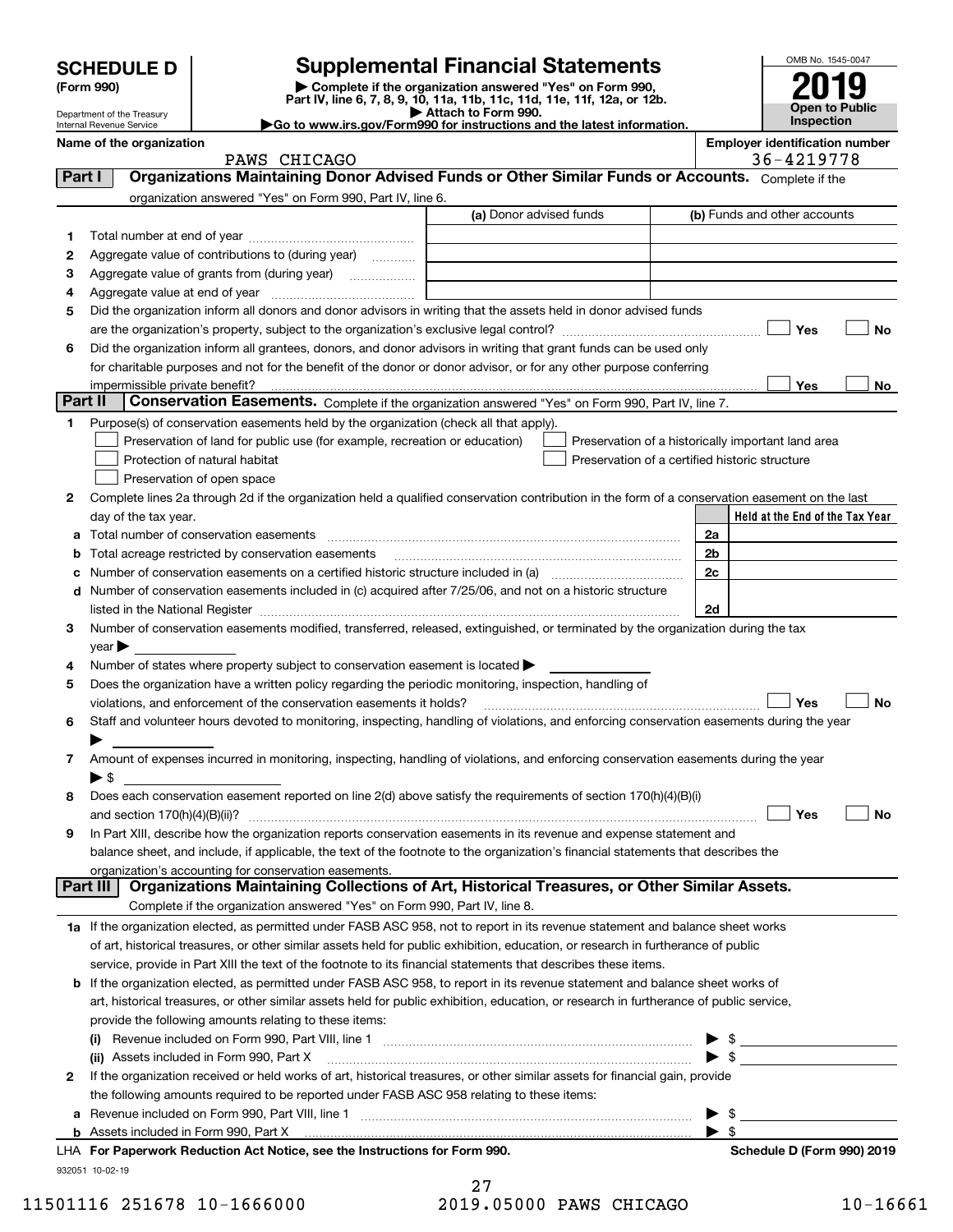|        | PAWS CHICAGO<br>Schedule D (Form 990) 2019                                                                                                                                                                                                  |                                         |                |                                                                                                                                                                                                                                |                                 | 36-4219778 Page 2    |                     |             |             |
|--------|---------------------------------------------------------------------------------------------------------------------------------------------------------------------------------------------------------------------------------------------|-----------------------------------------|----------------|--------------------------------------------------------------------------------------------------------------------------------------------------------------------------------------------------------------------------------|---------------------------------|----------------------|---------------------|-------------|-------------|
|        | Part III<br>Organizations Maintaining Collections of Art, Historical Treasures, or Other Similar Assets (continued)                                                                                                                         |                                         |                |                                                                                                                                                                                                                                |                                 |                      |                     |             |             |
| з      | Using the organization's acquisition, accession, and other records, check any of the following that make significant use of its                                                                                                             |                                         |                |                                                                                                                                                                                                                                |                                 |                      |                     |             |             |
|        | collection items (check all that apply):                                                                                                                                                                                                    |                                         |                |                                                                                                                                                                                                                                |                                 |                      |                     |             |             |
| a      | Public exhibition                                                                                                                                                                                                                           |                                         |                | Loan or exchange program                                                                                                                                                                                                       |                                 |                      |                     |             |             |
| b      | Scholarly research                                                                                                                                                                                                                          | е                                       |                | Other and the control of the control of the control of the control of the control of the control of the control of the control of the control of the control of the control of the control of the control of the control of th |                                 |                      |                     |             |             |
| c      | Preservation for future generations                                                                                                                                                                                                         |                                         |                |                                                                                                                                                                                                                                |                                 |                      |                     |             |             |
| 4      | Provide a description of the organization's collections and explain how they further the organization's exempt purpose in Part XIII.                                                                                                        |                                         |                |                                                                                                                                                                                                                                |                                 |                      |                     |             |             |
| 5      | During the year, did the organization solicit or receive donations of art, historical treasures, or other similar assets                                                                                                                    |                                         |                |                                                                                                                                                                                                                                |                                 |                      |                     |             |             |
|        | to be sold to raise funds rather than to be maintained as part of the organization's collection?                                                                                                                                            |                                         |                |                                                                                                                                                                                                                                |                                 |                      | Yes                 |             | No          |
|        | <b>Part IV</b><br>Escrow and Custodial Arrangements. Complete if the organization answered "Yes" on Form 990, Part IV, line 9, or                                                                                                           |                                         |                |                                                                                                                                                                                                                                |                                 |                      |                     |             |             |
|        | reported an amount on Form 990, Part X, line 21.                                                                                                                                                                                            |                                         |                |                                                                                                                                                                                                                                |                                 |                      |                     |             |             |
|        | 1a Is the organization an agent, trustee, custodian or other intermediary for contributions or other assets not included                                                                                                                    |                                         |                |                                                                                                                                                                                                                                |                                 |                      |                     |             |             |
|        |                                                                                                                                                                                                                                             |                                         |                |                                                                                                                                                                                                                                |                                 |                      | Yes                 |             | No          |
|        | b If "Yes," explain the arrangement in Part XIII and complete the following table:                                                                                                                                                          |                                         |                |                                                                                                                                                                                                                                |                                 |                      |                     |             |             |
|        |                                                                                                                                                                                                                                             |                                         |                |                                                                                                                                                                                                                                |                                 |                      | Amount              |             |             |
| c      |                                                                                                                                                                                                                                             |                                         |                |                                                                                                                                                                                                                                | 1c                              |                      |                     |             |             |
|        |                                                                                                                                                                                                                                             |                                         |                |                                                                                                                                                                                                                                | 1d                              |                      |                     |             |             |
| е      | Distributions during the year manufactured and an account of the state of the state of the state of the state o                                                                                                                             |                                         |                |                                                                                                                                                                                                                                | 1e                              |                      |                     |             |             |
| Ť.     | Ending balance manufacture contracts and the contracts of the contracts of the contracts of the contracts of the contracts of the contracts of the contracts of the contracts of the contracts of the contracts of the contrac              |                                         |                |                                                                                                                                                                                                                                | 1f                              |                      | Yes                 |             | No          |
|        | 2a Did the organization include an amount on Form 990, Part X, line 21, for escrow or custodial account liability?<br><b>b</b> If "Yes," explain the arrangement in Part XIII. Check here if the explanation has been provided on Part XIII |                                         |                |                                                                                                                                                                                                                                |                                 |                      |                     |             |             |
| Part V | Endowment Funds. Complete if the organization answered "Yes" on Form 990, Part IV, line 10.                                                                                                                                                 |                                         |                |                                                                                                                                                                                                                                |                                 |                      |                     |             |             |
|        |                                                                                                                                                                                                                                             | (a) Current year                        | (b) Prior year | (c) Two years back                                                                                                                                                                                                             |                                 | (d) Three years back | (e) Four years back |             |             |
| 1a     | Beginning of year balance                                                                                                                                                                                                                   | 38,076,519.                             | 33,021,011.    | 25,296,830.                                                                                                                                                                                                                    |                                 | 17,510,716.          |                     | 13,478,832. |             |
| b      |                                                                                                                                                                                                                                             | 3,733,713.                              | 5,055,508.     | 7,724,181.                                                                                                                                                                                                                     |                                 | 7,786,114.           |                     | 4,031,884.  |             |
|        | Net investment earnings, gains, and losses                                                                                                                                                                                                  |                                         |                |                                                                                                                                                                                                                                |                                 |                      |                     |             |             |
| d      |                                                                                                                                                                                                                                             |                                         |                |                                                                                                                                                                                                                                |                                 |                      |                     |             |             |
|        | e Other expenditures for facilities                                                                                                                                                                                                         |                                         |                |                                                                                                                                                                                                                                |                                 |                      |                     |             |             |
|        | and programs                                                                                                                                                                                                                                |                                         |                |                                                                                                                                                                                                                                |                                 |                      |                     |             |             |
|        |                                                                                                                                                                                                                                             |                                         |                |                                                                                                                                                                                                                                |                                 |                      |                     |             |             |
| g      | End of year balance                                                                                                                                                                                                                         | 41,810,232.                             | 38,076,519.    | 33,021,011.                                                                                                                                                                                                                    |                                 | 25, 296, 830.        |                     | 17,510,716. |             |
| 2      | Provide the estimated percentage of the current year end balance (line 1g, column (a)) held as:                                                                                                                                             |                                         |                |                                                                                                                                                                                                                                |                                 |                      |                     |             |             |
| а      | Board designated or quasi-endowment >                                                                                                                                                                                                       | 75.00                                   | %              |                                                                                                                                                                                                                                |                                 |                      |                     |             |             |
|        | Permanent endowment $\blacktriangleright$ $\underline{\hspace{1em}}$ 25.00                                                                                                                                                                  | $\%$                                    |                |                                                                                                                                                                                                                                |                                 |                      |                     |             |             |
| c      | Term endowment $\blacktriangleright$                                                                                                                                                                                                        | %                                       |                |                                                                                                                                                                                                                                |                                 |                      |                     |             |             |
|        | The percentages on lines 2a, 2b, and 2c should equal 100%.                                                                                                                                                                                  |                                         |                |                                                                                                                                                                                                                                |                                 |                      |                     |             |             |
|        | 3a Are there endowment funds not in the possession of the organization that are held and administered for the organization                                                                                                                  |                                         |                |                                                                                                                                                                                                                                |                                 |                      |                     |             |             |
|        | by:                                                                                                                                                                                                                                         |                                         |                |                                                                                                                                                                                                                                |                                 |                      |                     | Yes         | No          |
|        | (i)                                                                                                                                                                                                                                         |                                         |                |                                                                                                                                                                                                                                |                                 |                      | 3a(i)               |             | X           |
|        |                                                                                                                                                                                                                                             |                                         |                |                                                                                                                                                                                                                                |                                 |                      | 3a(ii)              |             | $\mathbf X$ |
|        |                                                                                                                                                                                                                                             |                                         |                |                                                                                                                                                                                                                                |                                 |                      | 3b                  |             |             |
| 4      | Describe in Part XIII the intended uses of the organization's endowment funds.                                                                                                                                                              |                                         |                |                                                                                                                                                                                                                                |                                 |                      |                     |             |             |
|        | Land, Buildings, and Equipment.<br>Part VI                                                                                                                                                                                                  |                                         |                |                                                                                                                                                                                                                                |                                 |                      |                     |             |             |
|        | Complete if the organization answered "Yes" on Form 990, Part IV, line 11a. See Form 990, Part X, line 10.                                                                                                                                  |                                         |                |                                                                                                                                                                                                                                |                                 |                      |                     |             |             |
|        | Description of property                                                                                                                                                                                                                     | (a) Cost or other<br>basis (investment) |                | (b) Cost or other<br>basis (other)                                                                                                                                                                                             | (c) Accumulated<br>depreciation |                      | (d) Book value      |             |             |
|        |                                                                                                                                                                                                                                             |                                         |                | 3,874,619.                                                                                                                                                                                                                     |                                 |                      | 3,874,619.          |             |             |
|        |                                                                                                                                                                                                                                             |                                         |                | 9,271,951.                                                                                                                                                                                                                     | 2,910,037.                      |                      | 6,361,914.          |             |             |
| b      |                                                                                                                                                                                                                                             |                                         |                | 7,779,344.                                                                                                                                                                                                                     | 967,349.                        |                      | 6,811,995.          |             |             |
|        |                                                                                                                                                                                                                                             |                                         |                | 1,081,473.                                                                                                                                                                                                                     | 897,003.                        |                      |                     | 184,470.    |             |
|        |                                                                                                                                                                                                                                             |                                         |                | 833,789.                                                                                                                                                                                                                       | 665,908.                        |                      |                     | 167,881.    |             |
|        |                                                                                                                                                                                                                                             |                                         |                |                                                                                                                                                                                                                                |                                 |                      | 17,400,879.         |             |             |
|        |                                                                                                                                                                                                                                             |                                         |                |                                                                                                                                                                                                                                |                                 |                      |                     |             |             |

**Schedule D (Form 990) 2019**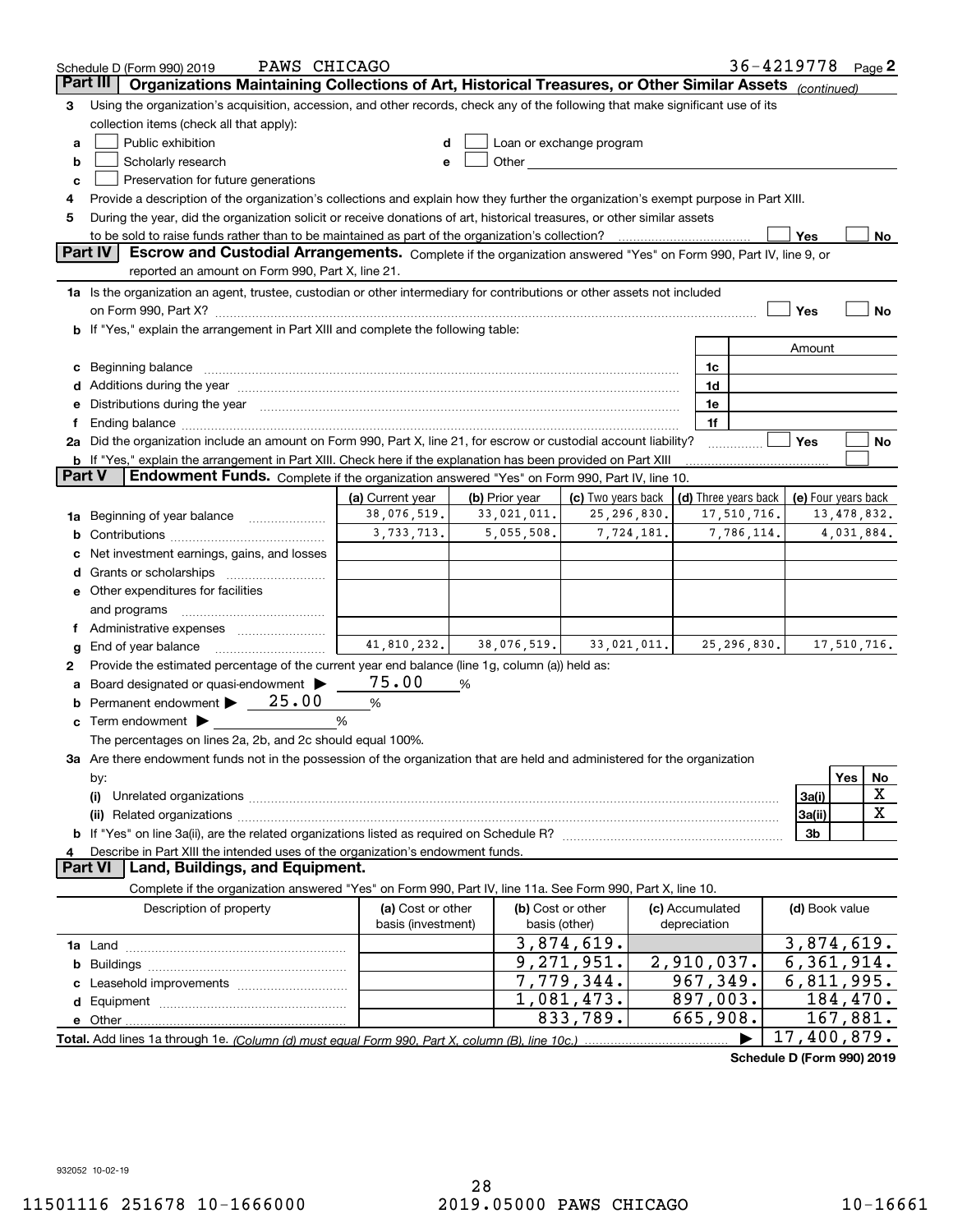| PAWS CHICAGO<br>Schedule D (Form 990) 2019                                                                                                        |                 |                                                           | 36-4219778<br>$_{\text{Page}}$ 3 |
|---------------------------------------------------------------------------------------------------------------------------------------------------|-----------------|-----------------------------------------------------------|----------------------------------|
| Part VII Investments - Other Securities.                                                                                                          |                 |                                                           |                                  |
| Complete if the organization answered "Yes" on Form 990, Part IV, line 11b. See Form 990, Part X, line 12.                                        |                 |                                                           |                                  |
| (a) Description of security or category (including name of security)                                                                              | (b) Book value  | (c) Method of valuation: Cost or end-of-year market value |                                  |
|                                                                                                                                                   |                 |                                                           |                                  |
|                                                                                                                                                   |                 |                                                           |                                  |
| (3) Other                                                                                                                                         |                 |                                                           |                                  |
| (A)                                                                                                                                               |                 |                                                           |                                  |
| (B)                                                                                                                                               |                 |                                                           |                                  |
| (C)                                                                                                                                               |                 |                                                           |                                  |
| (D)                                                                                                                                               |                 |                                                           |                                  |
| (E)<br>(F)                                                                                                                                        |                 |                                                           |                                  |
| (G)                                                                                                                                               |                 |                                                           |                                  |
| (H)                                                                                                                                               |                 |                                                           |                                  |
| Total. (Col. (b) must equal Form 990, Part X, col. (B) line 12.)                                                                                  |                 |                                                           |                                  |
| Part VIII Investments - Program Related.                                                                                                          |                 |                                                           |                                  |
| Complete if the organization answered "Yes" on Form 990, Part IV, line 11c. See Form 990, Part X, line 13.                                        |                 |                                                           |                                  |
| (a) Description of investment                                                                                                                     | (b) Book value  | (c) Method of valuation: Cost or end-of-year market value |                                  |
| (1)                                                                                                                                               |                 |                                                           |                                  |
| (2)                                                                                                                                               |                 |                                                           |                                  |
| (3)                                                                                                                                               |                 |                                                           |                                  |
| (4)                                                                                                                                               |                 |                                                           |                                  |
| (5)                                                                                                                                               |                 |                                                           |                                  |
| (6)                                                                                                                                               |                 |                                                           |                                  |
| (7)                                                                                                                                               |                 |                                                           |                                  |
| (8)                                                                                                                                               |                 |                                                           |                                  |
| (9)                                                                                                                                               |                 |                                                           |                                  |
| Total. (Col. (b) must equal Form 990, Part X, col. (B) line 13.)                                                                                  |                 |                                                           |                                  |
| <b>Other Assets.</b><br>Part IX                                                                                                                   |                 |                                                           |                                  |
| Complete if the organization answered "Yes" on Form 990, Part IV, line 11d. See Form 990, Part X, line 15.                                        |                 |                                                           |                                  |
|                                                                                                                                                   | (a) Description |                                                           | (b) Book value                   |
| (1)                                                                                                                                               |                 |                                                           |                                  |
| (2)                                                                                                                                               |                 |                                                           |                                  |
| (3)                                                                                                                                               |                 |                                                           |                                  |
| (4)                                                                                                                                               |                 |                                                           |                                  |
| (5)                                                                                                                                               |                 |                                                           |                                  |
| (6)                                                                                                                                               |                 |                                                           |                                  |
| (7)                                                                                                                                               |                 |                                                           |                                  |
| (8)                                                                                                                                               |                 |                                                           |                                  |
| (9)                                                                                                                                               |                 |                                                           |                                  |
| Total. (Column (b) must equal Form 990. Part X. col. (B) line 15.)<br><b>Other Liabilities.</b><br>Part X                                         |                 |                                                           |                                  |
|                                                                                                                                                   |                 |                                                           |                                  |
| Complete if the organization answered "Yes" on Form 990, Part IV, line 11e or 11f. See Form 990, Part X, line 25.<br>(a) Description of liability |                 |                                                           | (b) Book value                   |
| 1.                                                                                                                                                |                 |                                                           |                                  |
| (1)<br>Federal income taxes                                                                                                                       |                 |                                                           |                                  |
| (2)                                                                                                                                               |                 |                                                           |                                  |
| (3)                                                                                                                                               |                 |                                                           |                                  |
| (4)                                                                                                                                               |                 |                                                           |                                  |
| (5)                                                                                                                                               |                 |                                                           |                                  |
| (6)                                                                                                                                               |                 |                                                           |                                  |
| (7)                                                                                                                                               |                 |                                                           |                                  |
| (8)                                                                                                                                               |                 |                                                           |                                  |
| (9)                                                                                                                                               |                 |                                                           |                                  |
| Total. (Column (b) must equal Form 990. Part X, col. (B) line 25.)                                                                                |                 |                                                           |                                  |

**2.** Liability for uncertain tax positions. In Part XIII, provide the text of the footnote to the organization's financial statements that reports the organization's liability for uncertain tax positions under FASB ASC 740. Check here if the text of the footnote has been provided in Part XIII

**Schedule D (Form 990) 2019**

932053 10-02-19

 $\boxed{\text{X}}$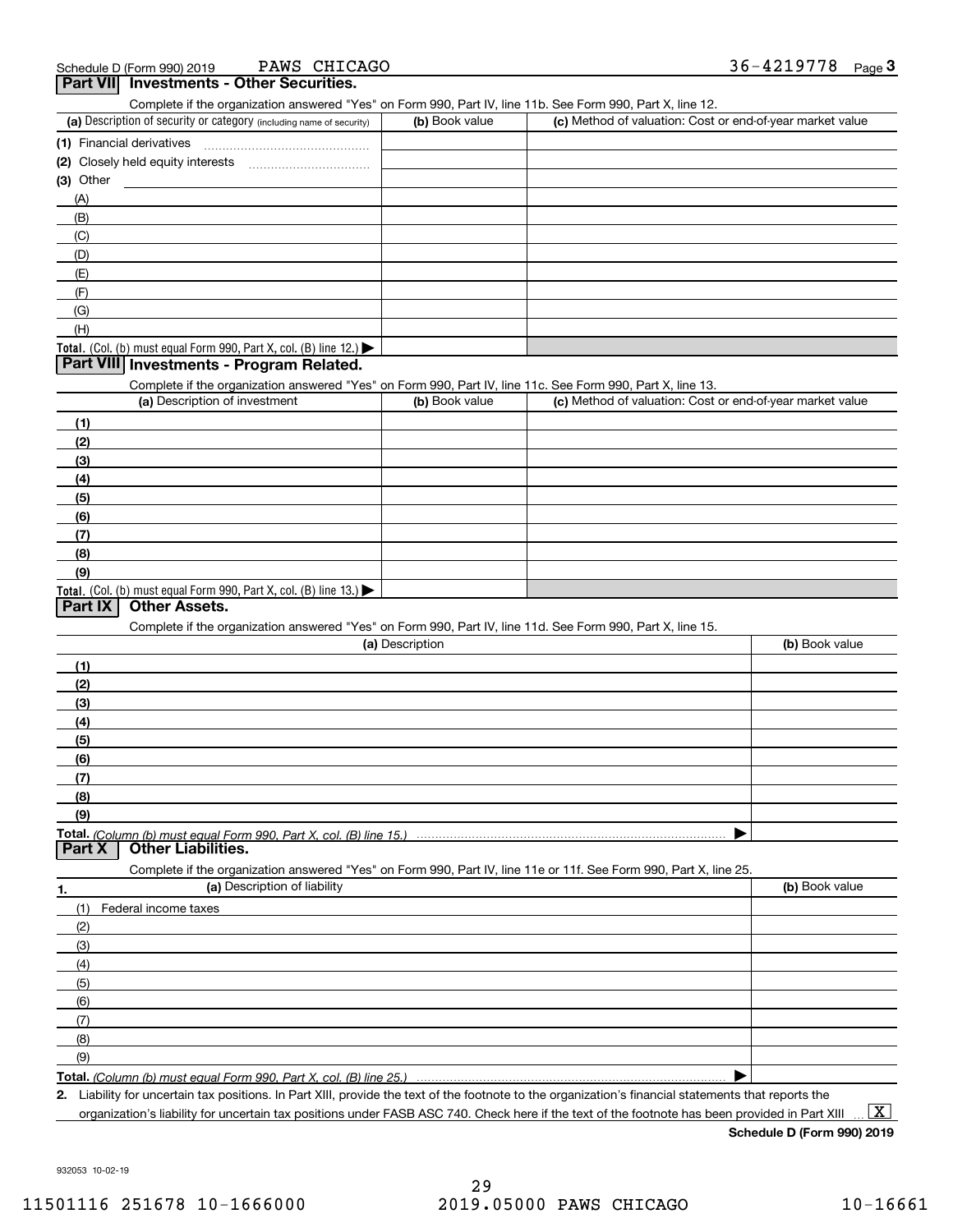|    | PAWS CHICAGO<br>Schedule D (Form 990) 2019                                                                                                                                                                                          |                |               |              | 36-4219778 Page 4           |
|----|-------------------------------------------------------------------------------------------------------------------------------------------------------------------------------------------------------------------------------------|----------------|---------------|--------------|-----------------------------|
|    | Reconciliation of Revenue per Audited Financial Statements With Revenue per Return.<br><b>Part XI</b>                                                                                                                               |                |               |              |                             |
|    | Complete if the organization answered "Yes" on Form 990, Part IV, line 12a.                                                                                                                                                         |                |               |              |                             |
| 1  | Total revenue, gains, and other support per audited financial statements                                                                                                                                                            |                |               | $\mathbf 1$  | 29, 157, 493.               |
| 2  | Amounts included on line 1 but not on Form 990, Part VIII, line 12:                                                                                                                                                                 |                |               |              |                             |
| a  | Net unrealized gains (losses) on investments [11] matter contracts and the unrealized gains (losses) on investments                                                                                                                 | 2a             | 8,543,872.    |              |                             |
| b  |                                                                                                                                                                                                                                     | 2 <sub>b</sub> |               |              |                             |
| c  | Recoveries of prior year grants [11] Recoveries of prior year grants [11] Recoveries of prior year grants                                                                                                                           | 2c             |               |              |                             |
| d  | Other (Describe in Part XIII.)                                                                                                                                                                                                      | 2d             |               |              |                             |
|    | e Add lines 2a through 2d                                                                                                                                                                                                           |                |               | 2e           | 8,543,872.                  |
| 3  |                                                                                                                                                                                                                                     |                |               | $\mathbf{a}$ | 20,613,621.                 |
| 4  | Amounts included on Form 990, Part VIII, line 12, but not on line 1:                                                                                                                                                                |                |               |              |                             |
|    | Investment expenses not included on Form 990, Part VIII, line 7b [100] [100] [100] [100] [100] [100] [100] [10                                                                                                                      | 4a             |               |              |                             |
| b  | Other (Describe in Part XIII.) <b>Construction Contract Construction</b> Chemistry Chemistry Chemistry Chemistry Chemistry                                                                                                          | 4 <sub>b</sub> | $-1,906,046.$ |              |                             |
| C. | Add lines 4a and 4b                                                                                                                                                                                                                 |                |               | 4c           | $-1,906,046.$               |
|    |                                                                                                                                                                                                                                     |                |               | 5            | 18,707,575.                 |
| 5  |                                                                                                                                                                                                                                     |                |               |              |                             |
|    | Part XII   Reconciliation of Expenses per Audited Financial Statements With Expenses per Return.                                                                                                                                    |                |               |              |                             |
|    | Complete if the organization answered "Yes" on Form 990, Part IV, line 12a.                                                                                                                                                         |                |               |              |                             |
| 1  | Total expenses and losses per audited financial statements [11, 11] matter controlled and statements [11] matter controlled and the statements [11] matter controlled and the statements and the statements and statements and      |                |               | $\mathbf{1}$ | 13,226,704.                 |
| 2  | Amounts included on line 1 but not on Form 990, Part IX, line 25:                                                                                                                                                                   |                |               |              |                             |
| a  |                                                                                                                                                                                                                                     | 2a             |               |              |                             |
| b  |                                                                                                                                                                                                                                     | 2 <sub>b</sub> |               |              |                             |
| c  |                                                                                                                                                                                                                                     | 2с             |               |              |                             |
| d  |                                                                                                                                                                                                                                     | 2d             | 1,906,046.    |              |                             |
| е  | Add lines 2a through 2d <b>contained a contained a contained a contained a</b> contained a contact the set of the set of the set of the set of the set of the set of the set of the set of the set of the set of the set of the set |                |               | 2e           | 1,906,046.                  |
| 3  |                                                                                                                                                                                                                                     |                |               | $\mathbf{a}$ | $\overline{11}$ , 320, 658. |
| 4  | Amounts included on Form 990, Part IX, line 25, but not on line 1:                                                                                                                                                                  |                |               |              |                             |
| a  | Investment expenses not included on Form 990, Part VIII, line 7b [100] [100] [100] [100] [100] [100] [100] [10                                                                                                                      | 4a             |               |              |                             |
| b  | Other (Describe in Part XIII.)                                                                                                                                                                                                      | 4h.            |               |              |                             |
| c. | Add lines 4a and 4b                                                                                                                                                                                                                 |                |               | 4c           |                             |
|    | Part XIII Supplemental Information.                                                                                                                                                                                                 |                |               | 5            | 11,320,658.                 |

Provide the descriptions required for Part II, lines 3, 5, and 9; Part III, lines 1a and 4; Part IV, lines 1b and 2b; Part V, line 4; Part X, line 2; Part XI, lines 2d and 4b; and Part XII, lines 2d and 4b. Also complete this part to provide any additional information.

### PART V, LINE 4:

#### THE BOARD HAS DESIGNATED FUNDS FOR LONG-TERM SUSTAINABILITY.

PART X, LINE 2:

THE ORGANIZATION IS A NOT-FOR-PROFIT CORPORATION EXEMPT FROM INCOME TAXES

UNDER SECTION 501(C)(3) OF THE INTERNAL REVENUE CODE EXCEPT FOR INCOME

DERIVED FROM UNRELATED BUSINESS ACTIVITIES, AS DEFINED UNDER THE INTERNAL

REVENUE CODE. THERE WAS NO PROVISION FOR INCOME TAX REQUIRED FOR 2019 OR

2018. THE ORGANIZATION'S FEDERAL FORMS 990 AND 990-T FOR 2019, 2018, AND

2017 ARE SUBJECT TO EXAMINATION BY THE INTERNAL REVENUE SERVICE, GENERALLY

FOR THREE YEARS AFTER THEY ARE FILED. IN ADDITION, THE ORGANIZATION'S

**Schedule D (Form 990) 2019** STATE FORMS AG990-IL AND IL990-T ARE SUBJECT TO EXAMINATION BY THE STATE

30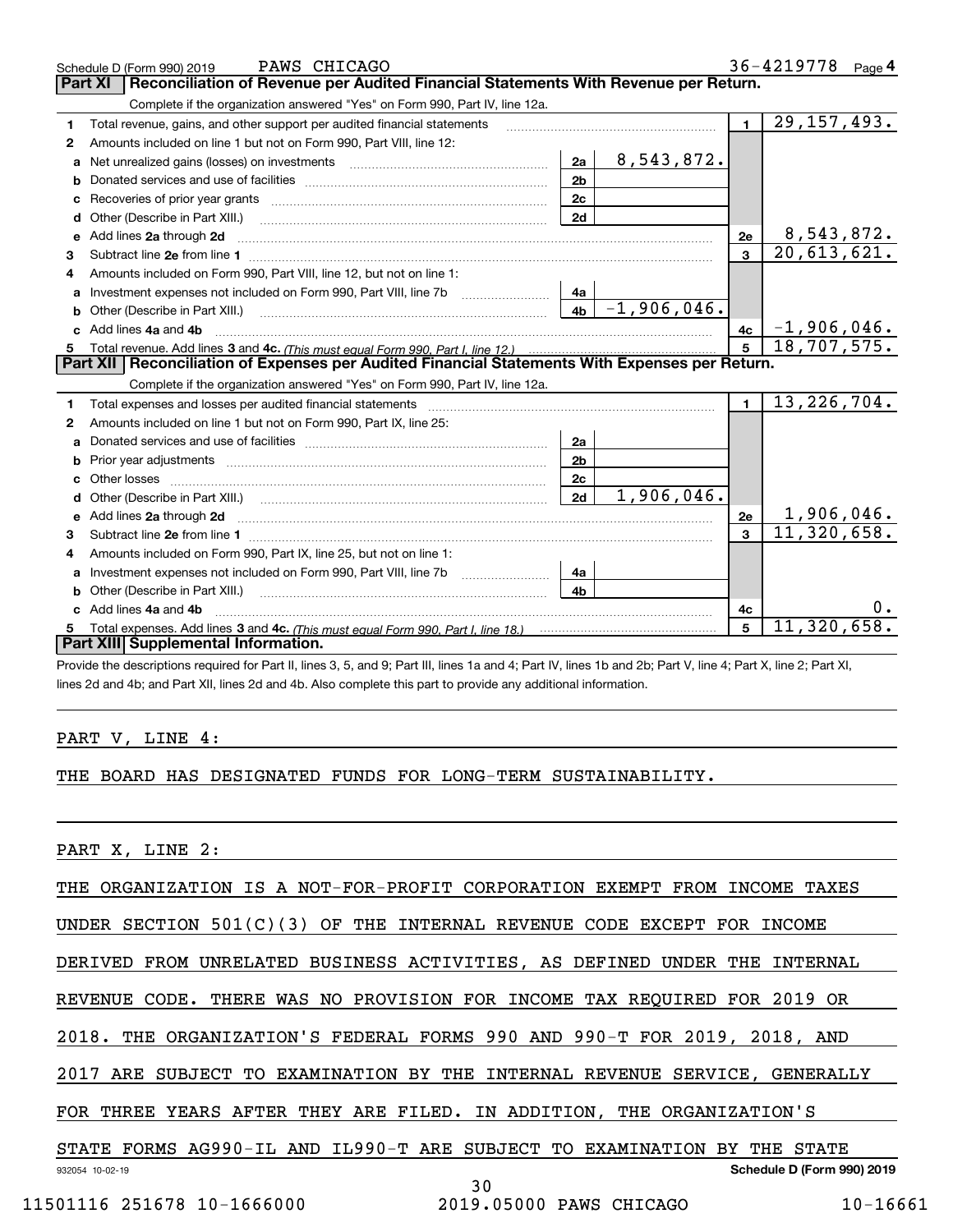| Part XIII Supplemental Information (continued)<br>The Multiple Supplemental Information (continued) |
|-----------------------------------------------------------------------------------------------------|
| TAX AUTHORITY FOR SIMILAR YEARS.                                                                    |
|                                                                                                     |
| PART XI, LINE 4B - OTHER ADJUSTMENTS:                                                               |
| SPECIAL EVENT EXPENSES                                                                              |
| COST OF GOODS SOLD                                                                                  |
| TOTAL TO SCHEDULE D, PART XI, LINE 4B                                                               |
|                                                                                                     |
| PART XII, LINE 2D - OTHER ADJUSTMENTS:                                                              |
| SPECIAL EVENTS EXPENSES                                                                             |
| COST OF GOODS SOLD                                                                                  |
| TOTAL TO SCHEDULE D, PART XII, LINE 2D                                                              |
|                                                                                                     |
|                                                                                                     |
|                                                                                                     |

 $-1,878,815.$ 

 $-1,906,046.$ 

 $1,878,815.$ 

 $1,906,046.$ 

 $27,231.$ 

 $-27,231.$ 

**Schedule D (Form 990) 2019**

932055 10-02-19

31 11501116 251678 10-1666000 2019.05000 PAWS CHICAGO 10-16661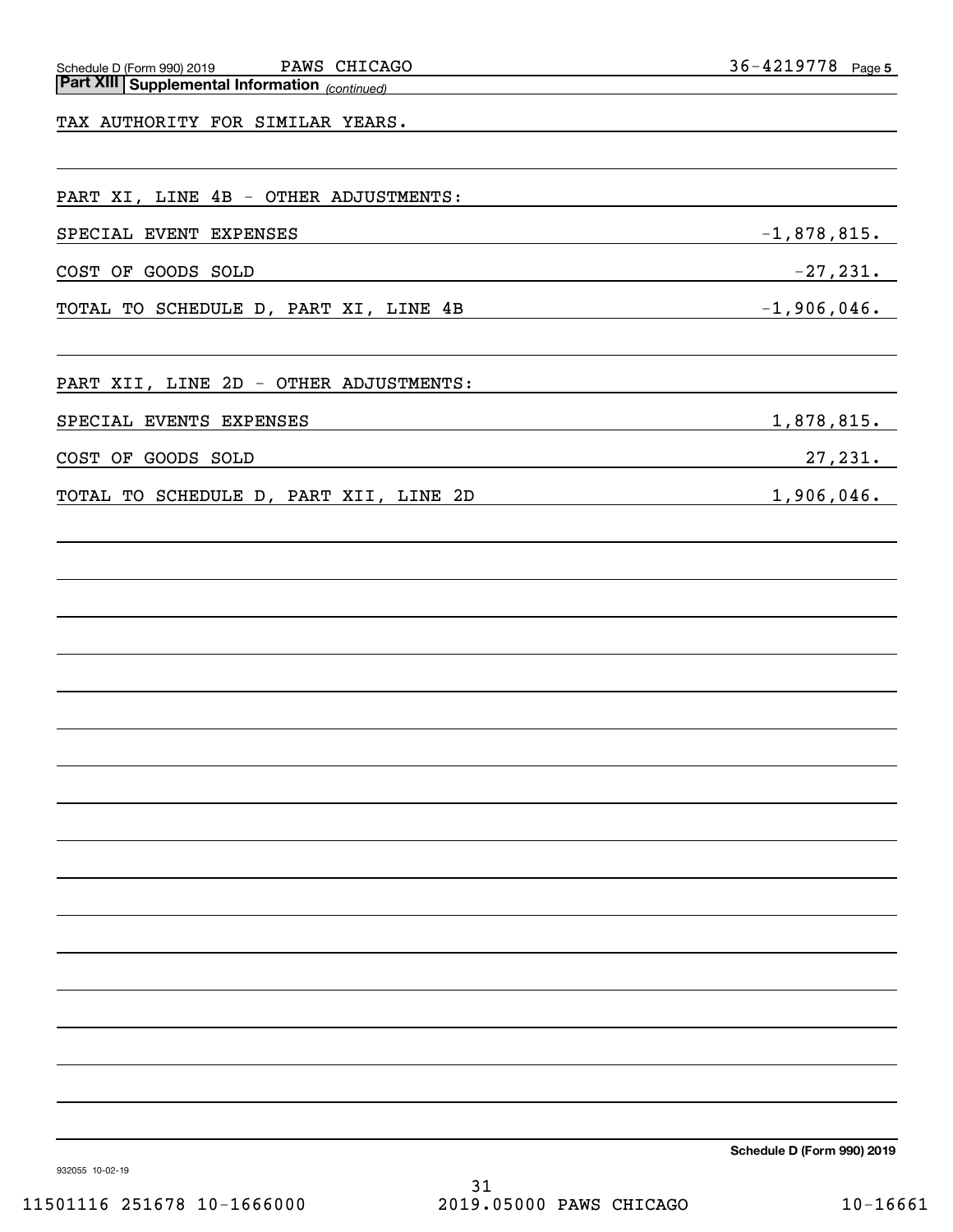| <b>SCHEDULE G</b>                                                                        |                                                                                                                                                                     | <b>Supplemental Information Regarding Fundraising or Gaming Activities</b>                                                                                                                                                                                                                                                                                                                                                             |                                                           |               |                                                                            |  |                                                                            | OMB No. 1545-0047                                       |
|------------------------------------------------------------------------------------------|---------------------------------------------------------------------------------------------------------------------------------------------------------------------|----------------------------------------------------------------------------------------------------------------------------------------------------------------------------------------------------------------------------------------------------------------------------------------------------------------------------------------------------------------------------------------------------------------------------------------|-----------------------------------------------------------|---------------|----------------------------------------------------------------------------|--|----------------------------------------------------------------------------|---------------------------------------------------------|
| (Form 990 or 990-EZ)                                                                     | Complete if the organization answered "Yes" on Form 990, Part IV, line 17, 18, or 19, or if the<br>organization entered more than \$15,000 on Form 990-EZ, line 6a. |                                                                                                                                                                                                                                                                                                                                                                                                                                        |                                                           |               |                                                                            |  |                                                                            |                                                         |
| Department of the Treasury<br>Internal Revenue Service                                   |                                                                                                                                                                     | Attach to Form 990 or Form 990-EZ.                                                                                                                                                                                                                                                                                                                                                                                                     |                                                           |               |                                                                            |  |                                                                            | <b>Open to Public</b><br>Inspection                     |
| Name of the organization                                                                 | PAWS CHICAGO                                                                                                                                                        | ► Go to www.irs.gov/Form990 for instructions and the latest information.                                                                                                                                                                                                                                                                                                                                                               |                                                           |               |                                                                            |  | 36-4219778                                                                 | <b>Employer identification number</b>                   |
| Part I                                                                                   |                                                                                                                                                                     | Fundraising Activities. Complete if the organization answered "Yes" on Form 990, Part IV, line 17. Form 990-EZ filers are not                                                                                                                                                                                                                                                                                                          |                                                           |               |                                                                            |  |                                                                            |                                                         |
|                                                                                          | required to complete this part.                                                                                                                                     | 1 Indicate whether the organization raised funds through any of the following activities. Check all that apply.                                                                                                                                                                                                                                                                                                                        |                                                           |               |                                                                            |  |                                                                            |                                                         |
| Mail solicitations<br>a<br>b<br>Phone solicitations<br>c<br>In-person solicitations<br>d | Internet and email solicitations                                                                                                                                    | е<br>f<br>Special fundraising events<br>g<br>2 a Did the organization have a written or oral agreement with any individual (including officers, directors, trustees, or<br>key employees listed in Form 990, Part VII) or entity in connection with professional fundraising services?<br><b>b</b> If "Yes," list the 10 highest paid individuals or entities (fundraisers) pursuant to agreements under which the fundraiser is to be |                                                           |               | Solicitation of non-government grants<br>Solicitation of government grants |  | Yes                                                                        | No                                                      |
| compensated at least \$5,000 by the organization.                                        |                                                                                                                                                                     |                                                                                                                                                                                                                                                                                                                                                                                                                                        |                                                           |               |                                                                            |  |                                                                            |                                                         |
| (i) Name and address of individual<br>or entity (fundraiser)                             |                                                                                                                                                                     | (ii) Activity                                                                                                                                                                                                                                                                                                                                                                                                                          | (iii) Did<br>fundraiser<br>have custody<br>contributions? | or control of | (iv) Gross receipts<br>from activity                                       |  | (v) Amount paid<br>to (or retained by)<br>fundraiser<br>listed in col. (i) | (vi) Amount paid<br>to (or retained by)<br>organization |
|                                                                                          |                                                                                                                                                                     |                                                                                                                                                                                                                                                                                                                                                                                                                                        | Yes                                                       | No            |                                                                            |  |                                                                            |                                                         |
|                                                                                          |                                                                                                                                                                     |                                                                                                                                                                                                                                                                                                                                                                                                                                        |                                                           |               |                                                                            |  |                                                                            |                                                         |
|                                                                                          |                                                                                                                                                                     |                                                                                                                                                                                                                                                                                                                                                                                                                                        |                                                           |               |                                                                            |  |                                                                            |                                                         |
|                                                                                          |                                                                                                                                                                     |                                                                                                                                                                                                                                                                                                                                                                                                                                        |                                                           |               |                                                                            |  |                                                                            |                                                         |
|                                                                                          |                                                                                                                                                                     |                                                                                                                                                                                                                                                                                                                                                                                                                                        |                                                           |               |                                                                            |  |                                                                            |                                                         |
|                                                                                          |                                                                                                                                                                     |                                                                                                                                                                                                                                                                                                                                                                                                                                        |                                                           |               |                                                                            |  |                                                                            |                                                         |
|                                                                                          |                                                                                                                                                                     |                                                                                                                                                                                                                                                                                                                                                                                                                                        |                                                           |               |                                                                            |  |                                                                            |                                                         |
|                                                                                          |                                                                                                                                                                     |                                                                                                                                                                                                                                                                                                                                                                                                                                        |                                                           |               |                                                                            |  |                                                                            |                                                         |
|                                                                                          |                                                                                                                                                                     |                                                                                                                                                                                                                                                                                                                                                                                                                                        |                                                           |               |                                                                            |  |                                                                            |                                                         |
|                                                                                          |                                                                                                                                                                     |                                                                                                                                                                                                                                                                                                                                                                                                                                        |                                                           |               |                                                                            |  |                                                                            |                                                         |
|                                                                                          |                                                                                                                                                                     |                                                                                                                                                                                                                                                                                                                                                                                                                                        |                                                           |               |                                                                            |  |                                                                            |                                                         |
| Total<br>or licensing.                                                                   |                                                                                                                                                                     | 3 List all states in which the organization is registered or licensed to solicit contributions or has been notified it is exempt from registration                                                                                                                                                                                                                                                                                     |                                                           |               |                                                                            |  |                                                                            |                                                         |
|                                                                                          |                                                                                                                                                                     |                                                                                                                                                                                                                                                                                                                                                                                                                                        |                                                           |               |                                                                            |  |                                                                            |                                                         |
|                                                                                          |                                                                                                                                                                     |                                                                                                                                                                                                                                                                                                                                                                                                                                        |                                                           |               |                                                                            |  |                                                                            |                                                         |
|                                                                                          |                                                                                                                                                                     |                                                                                                                                                                                                                                                                                                                                                                                                                                        |                                                           |               |                                                                            |  |                                                                            |                                                         |
|                                                                                          |                                                                                                                                                                     |                                                                                                                                                                                                                                                                                                                                                                                                                                        |                                                           |               |                                                                            |  |                                                                            |                                                         |
|                                                                                          |                                                                                                                                                                     |                                                                                                                                                                                                                                                                                                                                                                                                                                        |                                                           |               |                                                                            |  |                                                                            |                                                         |
|                                                                                          |                                                                                                                                                                     |                                                                                                                                                                                                                                                                                                                                                                                                                                        |                                                           |               |                                                                            |  |                                                                            |                                                         |
|                                                                                          |                                                                                                                                                                     |                                                                                                                                                                                                                                                                                                                                                                                                                                        |                                                           |               |                                                                            |  |                                                                            |                                                         |
|                                                                                          |                                                                                                                                                                     | LHA For Paperwork Reduction Act Notice, see the Instructions for Form 990 or 990-EZ.                                                                                                                                                                                                                                                                                                                                                   |                                                           |               |                                                                            |  |                                                                            | Schedule G (Form 990 or 990-EZ) 2019                    |

932081 09-11-19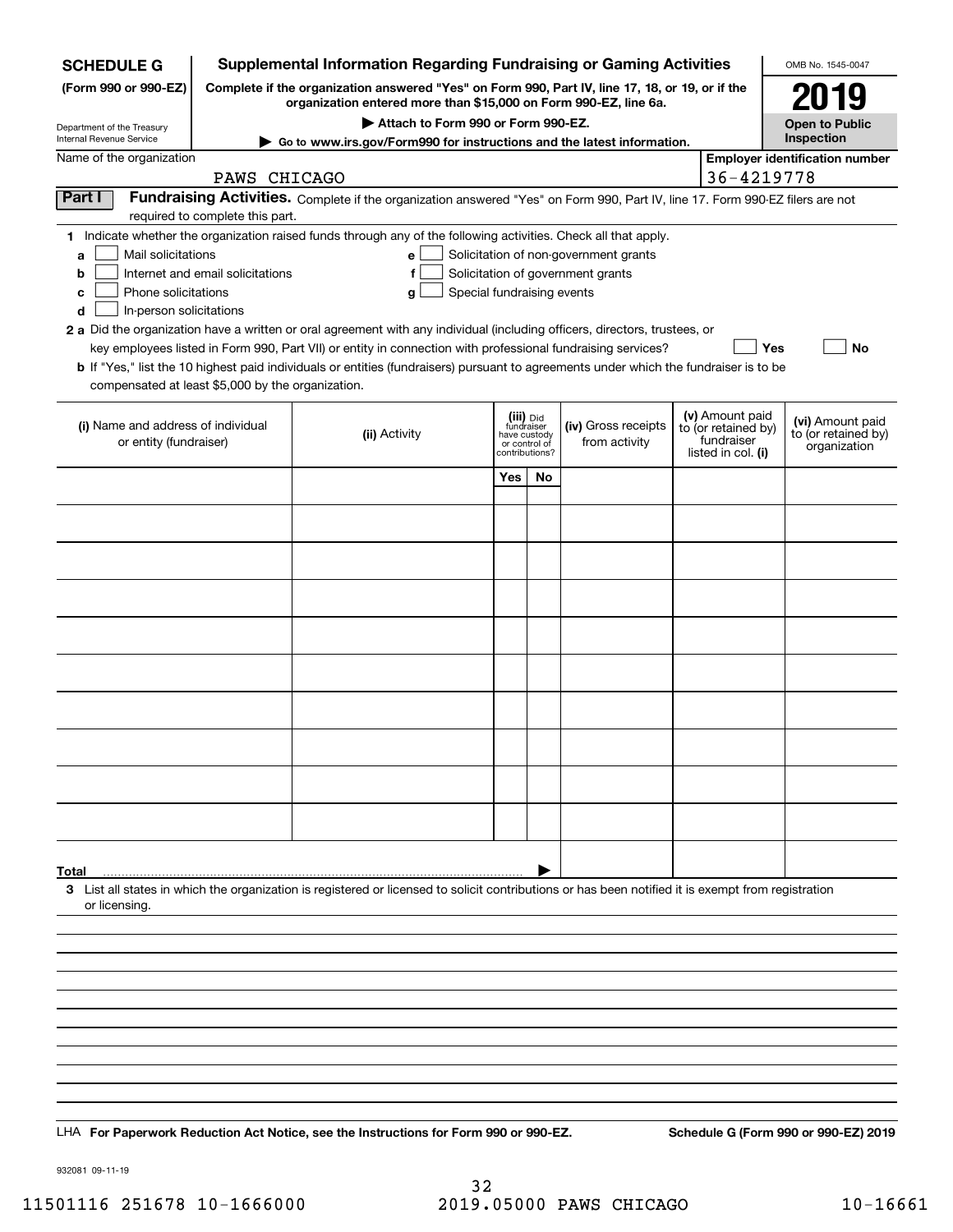#### Schedule G (Form 990 or 990-EZ) 2019 Page PAWS CHICAGO 36-4219778

**Part II** | Fundraising Events. Complete if the organization answered "Yes" on Form 990, Part IV, line 18, or reported more than \$15,000

|                 |                 | of fundraising event contributions and gross income on Form 990-EZ, lines 1 and 6b. List events with gross receipts greater than \$5,000. |              |                                                  |                       |                              |
|-----------------|-----------------|-------------------------------------------------------------------------------------------------------------------------------------------|--------------|--------------------------------------------------|-----------------------|------------------------------|
|                 |                 |                                                                                                                                           | (a) Event #1 | (b) Event #2                                     | (c) Other events      | (d) Total events             |
|                 |                 |                                                                                                                                           |              | TEAM PAWS                                        |                       | (add col. (a) through        |
|                 |                 |                                                                                                                                           | FUR BALL     | <b>CHICAGO</b>                                   | 4                     | col. (c)                     |
|                 |                 |                                                                                                                                           | (event type) | (event type)                                     | (total number)        |                              |
| Revenue         |                 |                                                                                                                                           |              |                                                  |                       |                              |
|                 |                 |                                                                                                                                           | 1,615,771.   | 1,133,018.                                       | 1,090,023.            | 3,838,812.                   |
|                 |                 |                                                                                                                                           |              |                                                  |                       |                              |
|                 |                 |                                                                                                                                           | 1,154,521.   | 1,053,787.                                       | 560,095.              | 2,768,403.                   |
|                 |                 |                                                                                                                                           |              |                                                  |                       |                              |
|                 |                 | 3 Gross income (line 1 minus line 2)                                                                                                      | 461, 250.    | 79,231.                                          | 529,928.              | 1,070,409.                   |
|                 |                 |                                                                                                                                           |              |                                                  |                       |                              |
|                 |                 |                                                                                                                                           |              |                                                  |                       |                              |
|                 |                 |                                                                                                                                           |              |                                                  |                       |                              |
|                 | 5               |                                                                                                                                           | 4,200.       |                                                  | 10,000.               | 14,200.                      |
|                 |                 |                                                                                                                                           |              |                                                  |                       |                              |
|                 | 6.              |                                                                                                                                           |              |                                                  |                       |                              |
| Direct Expenses |                 |                                                                                                                                           |              |                                                  |                       |                              |
|                 |                 | 7 Food and beverages                                                                                                                      |              |                                                  |                       |                              |
|                 |                 |                                                                                                                                           |              |                                                  |                       |                              |
|                 | 8               |                                                                                                                                           |              |                                                  |                       |                              |
|                 | 9               |                                                                                                                                           | 325,029.     | 250, 195.                                        | 1, 269, 391.          | 1,844,615.                   |
|                 | 10              | Direct expense summary. Add lines 4 through 9 in column (d)                                                                               |              |                                                  |                       | 1,858,815.                   |
|                 |                 | 11 Net income summary. Subtract line 10 from line 3, column (d)                                                                           |              |                                                  |                       | $-788, 406.$                 |
|                 | <b>Part III</b> | Gaming. Complete if the organization answered "Yes" on Form 990, Part IV, line 19, or reported more than                                  |              |                                                  |                       |                              |
|                 |                 | \$15,000 on Form 990-EZ, line 6a.                                                                                                         |              |                                                  |                       |                              |
|                 |                 |                                                                                                                                           | (a) Bingo    | (b) Pull tabs/instant<br>bingo/progressive bingo | (c) Other gaming      | (d) Total gaming (add        |
| Revenue         |                 |                                                                                                                                           |              |                                                  |                       | col. (a) through col. (c))   |
|                 |                 |                                                                                                                                           |              |                                                  |                       |                              |
|                 |                 |                                                                                                                                           |              |                                                  | 30, 195.              | 30, 195.                     |
|                 |                 |                                                                                                                                           |              |                                                  |                       |                              |
|                 |                 |                                                                                                                                           |              |                                                  |                       |                              |
| Direct Expenses |                 |                                                                                                                                           |              |                                                  | 20,000.               | 20,000.                      |
|                 | 3               |                                                                                                                                           |              |                                                  |                       |                              |
|                 |                 |                                                                                                                                           |              |                                                  |                       |                              |
|                 |                 |                                                                                                                                           |              |                                                  |                       |                              |
|                 |                 | 5 Other direct expenses                                                                                                                   |              |                                                  |                       |                              |
|                 |                 |                                                                                                                                           | Yes<br>%     | Yes<br>%                                         | Yes<br>%              |                              |
|                 |                 | 6 Volunteer labor                                                                                                                         | No           | No                                               | $\boxed{\text{X}}$ No |                              |
|                 |                 |                                                                                                                                           |              |                                                  |                       |                              |
|                 | 7               | Direct expense summary. Add lines 2 through 5 in column (d)                                                                               |              |                                                  |                       | 20,000.                      |
|                 |                 |                                                                                                                                           |              |                                                  |                       |                              |
|                 |                 |                                                                                                                                           |              |                                                  |                       | 10, 195.                     |
|                 |                 |                                                                                                                                           |              |                                                  |                       |                              |
|                 |                 | <b>9</b> Enter the state(s) in which the organization conducts gaming activities: $\mathbf{I}\mathbf{L}$                                  |              |                                                  |                       |                              |
|                 |                 |                                                                                                                                           |              |                                                  |                       | $\overline{X}$ Yes<br>No     |
|                 |                 |                                                                                                                                           |              |                                                  |                       |                              |
|                 |                 |                                                                                                                                           |              |                                                  |                       |                              |
|                 |                 |                                                                                                                                           |              |                                                  |                       |                              |
|                 |                 |                                                                                                                                           |              |                                                  |                       | $\boxed{\text{X}}$ No<br>Yes |
|                 |                 |                                                                                                                                           |              |                                                  |                       |                              |
|                 |                 |                                                                                                                                           |              |                                                  |                       |                              |
|                 |                 |                                                                                                                                           |              |                                                  |                       |                              |

932082 09-11-19

**Schedule G (Form 990 or 990-EZ) 2019**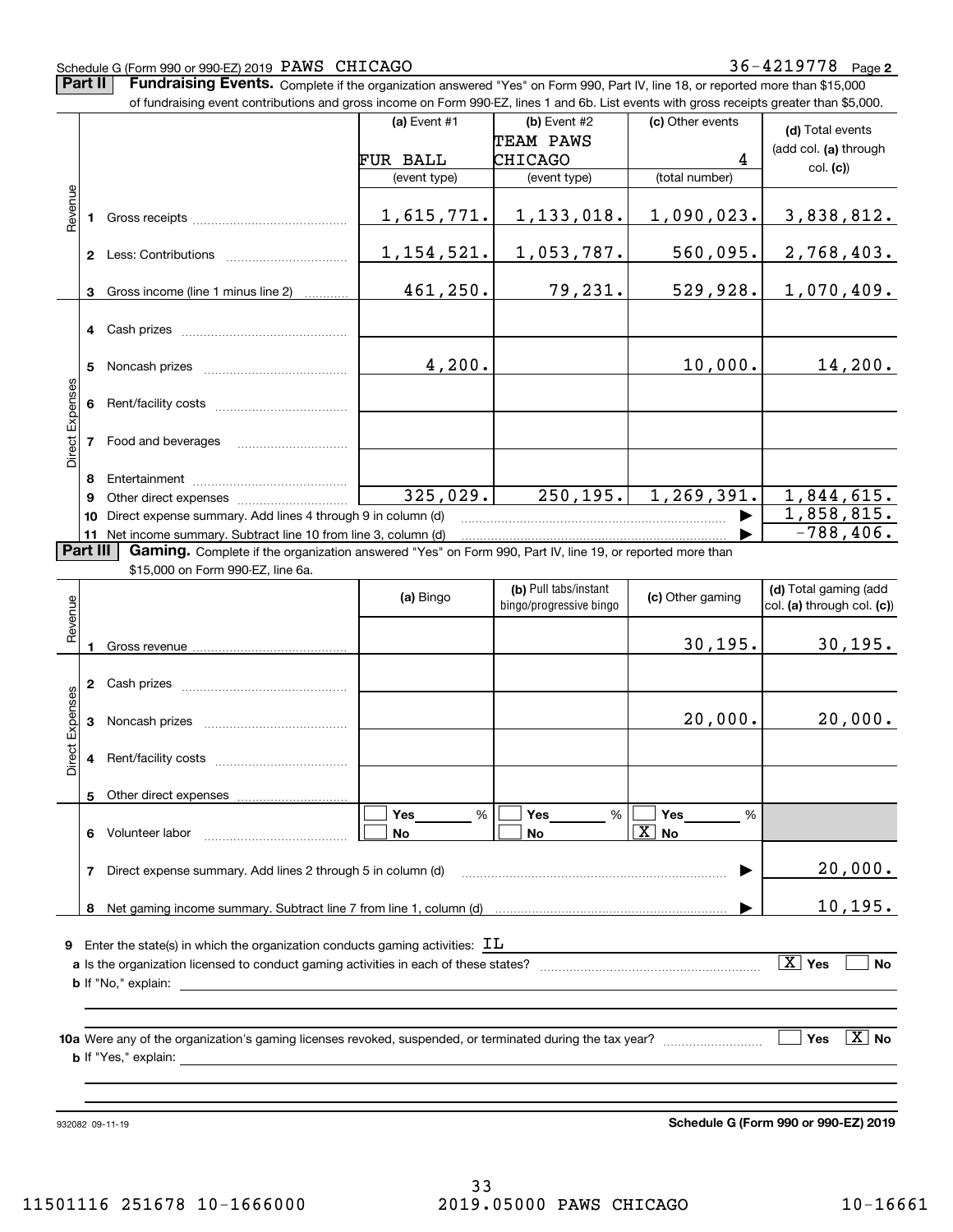|    | Schedule G (Form 990 or 990-EZ) 2019 PAWS CHICAGO                                                                                                                                                                                         | $36 - 4219778$ Page 3                              |                            |
|----|-------------------------------------------------------------------------------------------------------------------------------------------------------------------------------------------------------------------------------------------|----------------------------------------------------|----------------------------|
|    |                                                                                                                                                                                                                                           | $X$ Yes                                            | <b>No</b>                  |
|    | 12 Is the organization a grantor, beneficiary or trustee of a trust, or a member of a partnership or other entity formed                                                                                                                  |                                                    |                            |
|    |                                                                                                                                                                                                                                           | $\mathbf{1}$                                       | $Yes$ $\overline{X}$ No    |
|    | 13 Indicate the percentage of gaming activity conducted in:                                                                                                                                                                               |                                                    |                            |
|    |                                                                                                                                                                                                                                           | 13а                                                | %                          |
|    | <b>b</b> An outside facility <i>machine and an accordination of the content of the content of the content of the content of the content of the content of the content of the content of the content of the content of the content of </i> | $13b \, 100.00$ %                                  |                            |
|    | 14 Enter the name and address of the person who prepares the organization's gaming/special events books and records:                                                                                                                      |                                                    |                            |
|    |                                                                                                                                                                                                                                           |                                                    |                            |
|    | $Name$ $\triangleright$ KENNETH MILLER                                                                                                                                                                                                    |                                                    |                            |
|    |                                                                                                                                                                                                                                           |                                                    |                            |
|    | Address > 1933 N MARCEY STREET - CHICAGO, IL 60614                                                                                                                                                                                        |                                                    |                            |
|    |                                                                                                                                                                                                                                           |                                                    |                            |
|    | <b>15a</b> Does the organization have a contract with a third party from whom the organization receives gaming revenue? $\ldots$                                                                                                          |                                                    | $\overline{\mathbf{X}}$ No |
|    |                                                                                                                                                                                                                                           |                                                    |                            |
|    |                                                                                                                                                                                                                                           |                                                    |                            |
|    |                                                                                                                                                                                                                                           |                                                    |                            |
|    | c If "Yes," enter name and address of the third party:                                                                                                                                                                                    |                                                    |                            |
|    |                                                                                                                                                                                                                                           |                                                    |                            |
|    |                                                                                                                                                                                                                                           |                                                    |                            |
|    |                                                                                                                                                                                                                                           |                                                    |                            |
|    |                                                                                                                                                                                                                                           |                                                    |                            |
|    |                                                                                                                                                                                                                                           |                                                    |                            |
| 16 | Gaming manager information:                                                                                                                                                                                                               |                                                    |                            |
|    |                                                                                                                                                                                                                                           |                                                    |                            |
|    | <u> 1989 - Johann Stoff, amerikansk politiker (</u> † 1908)<br>Name $\blacktriangleright$                                                                                                                                                 |                                                    |                            |
|    |                                                                                                                                                                                                                                           |                                                    |                            |
|    | Gaming manager compensation > \$                                                                                                                                                                                                          |                                                    |                            |
|    |                                                                                                                                                                                                                                           |                                                    |                            |
|    |                                                                                                                                                                                                                                           |                                                    |                            |
|    |                                                                                                                                                                                                                                           |                                                    |                            |
|    |                                                                                                                                                                                                                                           |                                                    |                            |
|    |                                                                                                                                                                                                                                           |                                                    |                            |
|    | Director/officer<br>Employee<br>$\Box$ Independent contractor                                                                                                                                                                             |                                                    |                            |
|    |                                                                                                                                                                                                                                           |                                                    |                            |
|    | 17 Mandatory distributions:                                                                                                                                                                                                               |                                                    |                            |
|    | a Is the organization required under state law to make charitable distributions from the gaming proceeds to                                                                                                                               |                                                    |                            |
|    | retain the state gaming license?                                                                                                                                                                                                          | $\boxed{\phantom{1}}$ Yes $\boxed{\phantom{1}}$ No |                            |
|    | <b>b</b> Enter the amount of distributions required under state law to be distributed to other exempt organizations or spent in the                                                                                                       |                                                    |                            |
|    | organization's own exempt activities during the tax year $\triangleright$ \$                                                                                                                                                              |                                                    |                            |
|    | Part IV<br>Supplemental Information. Provide the explanations required by Part I, line 2b, columns (iii) and (v); and Part III, lines 9, 9b, 10b,                                                                                         |                                                    |                            |
|    | 15b, 15c, 16, and 17b, as applicable. Also provide any additional information. See instructions.                                                                                                                                          |                                                    |                            |
|    |                                                                                                                                                                                                                                           |                                                    |                            |
|    |                                                                                                                                                                                                                                           |                                                    |                            |
|    |                                                                                                                                                                                                                                           |                                                    |                            |
|    |                                                                                                                                                                                                                                           |                                                    |                            |
|    |                                                                                                                                                                                                                                           |                                                    |                            |
|    |                                                                                                                                                                                                                                           |                                                    |                            |
|    |                                                                                                                                                                                                                                           |                                                    |                            |
|    |                                                                                                                                                                                                                                           |                                                    |                            |
|    |                                                                                                                                                                                                                                           |                                                    |                            |
|    |                                                                                                                                                                                                                                           |                                                    |                            |
|    |                                                                                                                                                                                                                                           |                                                    |                            |
|    |                                                                                                                                                                                                                                           |                                                    |                            |
|    |                                                                                                                                                                                                                                           |                                                    |                            |
|    |                                                                                                                                                                                                                                           |                                                    |                            |
|    |                                                                                                                                                                                                                                           |                                                    |                            |
|    |                                                                                                                                                                                                                                           |                                                    |                            |
|    |                                                                                                                                                                                                                                           |                                                    |                            |
|    |                                                                                                                                                                                                                                           |                                                    |                            |
|    | 932083 09-11-19                                                                                                                                                                                                                           | Schedule G (Form 990 or 990-EZ) 2019               |                            |
|    | 34                                                                                                                                                                                                                                        |                                                    |                            |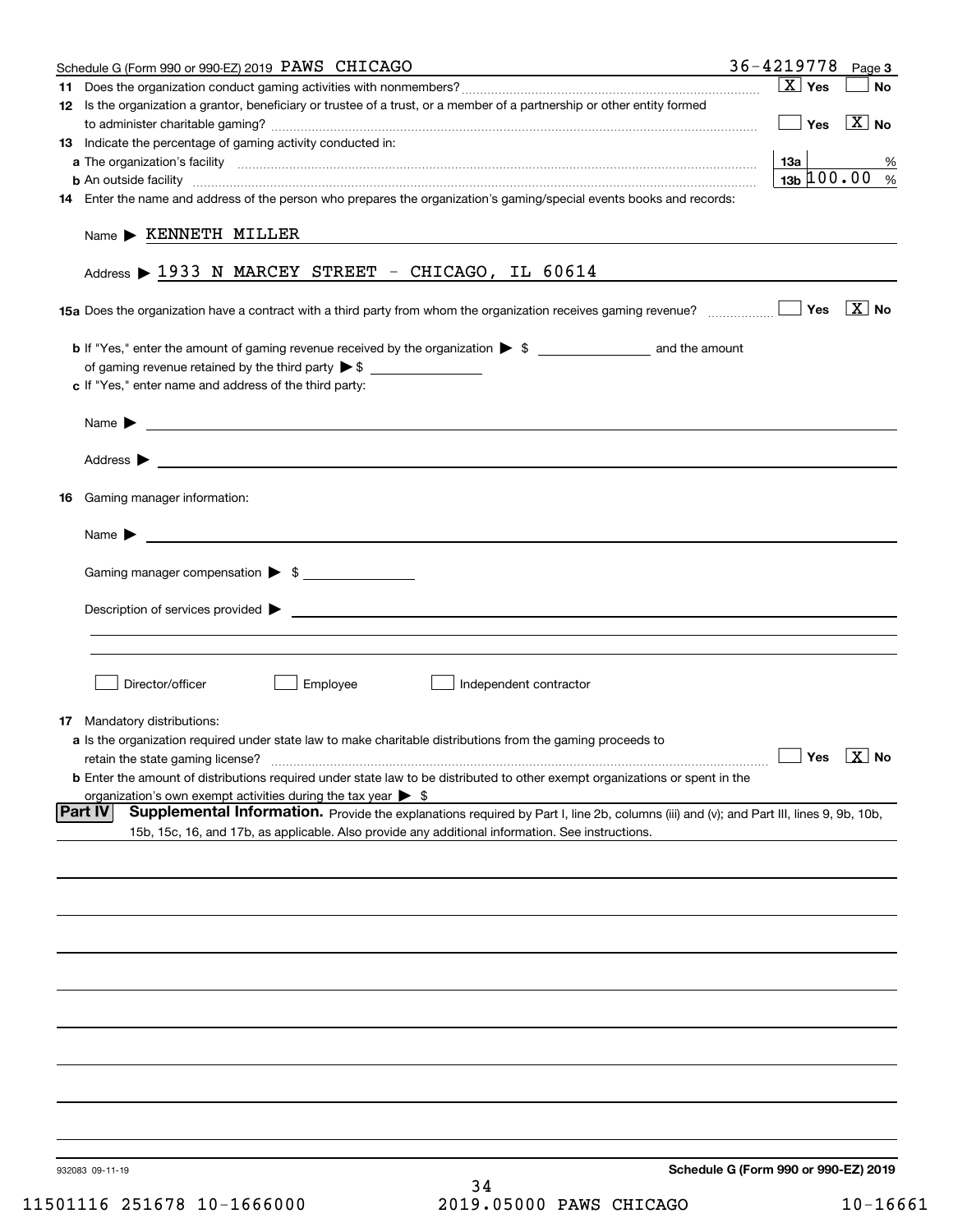| <b>Part IV   Supplemental Information</b> (continued) |                                 |
|-------------------------------------------------------|---------------------------------|
|                                                       |                                 |
|                                                       |                                 |
|                                                       |                                 |
|                                                       |                                 |
|                                                       |                                 |
|                                                       |                                 |
|                                                       |                                 |
|                                                       |                                 |
|                                                       |                                 |
|                                                       |                                 |
|                                                       |                                 |
|                                                       |                                 |
|                                                       |                                 |
|                                                       |                                 |
|                                                       |                                 |
|                                                       |                                 |
|                                                       |                                 |
|                                                       |                                 |
|                                                       |                                 |
|                                                       |                                 |
|                                                       |                                 |
|                                                       |                                 |
|                                                       |                                 |
|                                                       |                                 |
|                                                       |                                 |
|                                                       |                                 |
|                                                       |                                 |
|                                                       |                                 |
|                                                       |                                 |
|                                                       |                                 |
|                                                       |                                 |
|                                                       |                                 |
|                                                       |                                 |
|                                                       |                                 |
|                                                       |                                 |
|                                                       |                                 |
|                                                       |                                 |
|                                                       |                                 |
|                                                       |                                 |
|                                                       |                                 |
|                                                       |                                 |
|                                                       |                                 |
|                                                       |                                 |
|                                                       |                                 |
|                                                       |                                 |
|                                                       | Schedule G (Form 990 or 990-EZ) |
|                                                       |                                 |

932084 04-01-19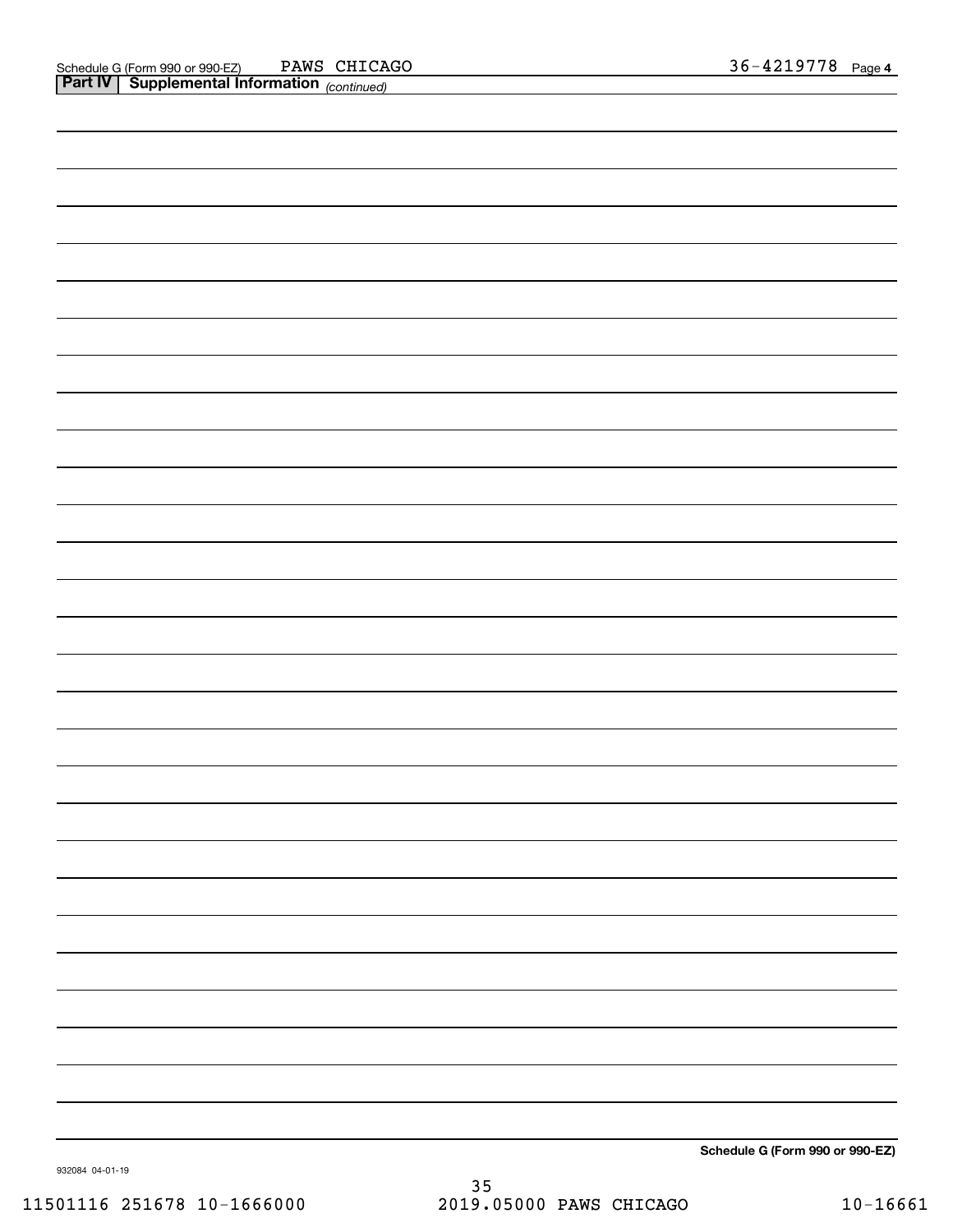|   | <b>SCHEDULE J</b>                                                                                                      | <b>Compensation Information</b>                                                                                             |                                       | OMB No. 1545-0047          |     |    |
|---|------------------------------------------------------------------------------------------------------------------------|-----------------------------------------------------------------------------------------------------------------------------|---------------------------------------|----------------------------|-----|----|
|   | (Form 990)                                                                                                             | For certain Officers, Directors, Trustees, Key Employees, and Highest                                                       |                                       |                            |     |    |
|   |                                                                                                                        | <b>Compensated Employees</b>                                                                                                |                                       | 2019                       |     |    |
|   |                                                                                                                        | Complete if the organization answered "Yes" on Form 990, Part IV, line 23.<br>Attach to Form 990.                           |                                       | <b>Open to Public</b>      |     |    |
|   | Department of the Treasury<br>Internal Revenue Service                                                                 | Go to www.irs.gov/Form990 for instructions and the latest information.                                                      |                                       | Inspection                 |     |    |
|   | Name of the organization                                                                                               |                                                                                                                             | <b>Employer identification number</b> |                            |     |    |
|   | PAWS CHICAGO                                                                                                           |                                                                                                                             |                                       | 36-4219778                 |     |    |
|   | <b>Questions Regarding Compensation</b><br>Part I                                                                      |                                                                                                                             |                                       |                            |     |    |
|   |                                                                                                                        |                                                                                                                             |                                       |                            | Yes | No |
|   |                                                                                                                        | Check the appropriate box(es) if the organization provided any of the following to or for a person listed on Form 990,      |                                       |                            |     |    |
|   | Part VII, Section A, line 1a. Complete Part III to provide any relevant information regarding these items.             |                                                                                                                             |                                       |                            |     |    |
|   | First-class or charter travel                                                                                          | Housing allowance or residence for personal use                                                                             |                                       |                            |     |    |
|   | Travel for companions                                                                                                  | Payments for business use of personal residence                                                                             |                                       |                            |     |    |
|   | Tax indemnification and gross-up payments                                                                              | Health or social club dues or initiation fees                                                                               |                                       |                            |     |    |
|   | Discretionary spending account                                                                                         | Personal services (such as maid, chauffeur, chef)                                                                           |                                       |                            |     |    |
|   |                                                                                                                        |                                                                                                                             |                                       |                            |     |    |
|   | <b>b</b> If any of the boxes on line 1a are checked, did the organization follow a written policy regarding payment or |                                                                                                                             |                                       |                            |     |    |
|   | reimbursement or provision of all of the expenses described above? If "No," complete Part III to explain               |                                                                                                                             |                                       | 1b                         |     |    |
| 2 |                                                                                                                        | Did the organization require substantiation prior to reimbursing or allowing expenses incurred by all directors,            |                                       |                            |     |    |
|   |                                                                                                                        |                                                                                                                             |                                       | $\mathbf{2}$               |     |    |
|   |                                                                                                                        |                                                                                                                             |                                       |                            |     |    |
| 3 |                                                                                                                        | Indicate which, if any, of the following the organization used to establish the compensation of the organization's          |                                       |                            |     |    |
|   |                                                                                                                        | CEO/Executive Director. Check all that apply. Do not check any boxes for methods used by a related organization to          |                                       |                            |     |    |
|   | establish compensation of the CEO/Executive Director, but explain in Part III.                                         |                                                                                                                             |                                       |                            |     |    |
|   | Compensation committee                                                                                                 | Written employment contract                                                                                                 |                                       |                            |     |    |
|   | Independent compensation consultant                                                                                    | Compensation survey or study                                                                                                |                                       |                            |     |    |
|   | $\boxed{\textbf{X}}$ Form 990 of other organizations                                                                   | $\boxed{\text{X}}$ Approval by the board or compensation committee                                                          |                                       |                            |     |    |
|   | During the year, did any person listed on Form 990, Part VII, Section A, line 1a, with respect to the filing           |                                                                                                                             |                                       |                            |     |    |
| 4 | organization or a related organization:                                                                                |                                                                                                                             |                                       |                            |     |    |
| а | Receive a severance payment or change-of-control payment?                                                              |                                                                                                                             |                                       | 4a                         |     | х  |
| b |                                                                                                                        |                                                                                                                             |                                       | 4b                         |     | X  |
| с |                                                                                                                        |                                                                                                                             |                                       | 4c                         |     | X  |
|   | If "Yes" to any of lines 4a-c, list the persons and provide the applicable amounts for each item in Part III.          |                                                                                                                             |                                       |                            |     |    |
|   |                                                                                                                        |                                                                                                                             |                                       |                            |     |    |
|   | Only section 501(c)(3), 501(c)(4), and 501(c)(29) organizations must complete lines 5-9.                               |                                                                                                                             |                                       |                            |     |    |
|   |                                                                                                                        | For persons listed on Form 990, Part VII, Section A, line 1a, did the organization pay or accrue any compensation           |                                       |                            |     |    |
|   | contingent on the revenues of:                                                                                         |                                                                                                                             |                                       |                            |     |    |
| a |                                                                                                                        | The organization? <b>With the organization</b> ? <b>With the organization with the organization? With the organization?</b> |                                       | 5а                         |     | X  |
|   |                                                                                                                        |                                                                                                                             |                                       | 5b                         |     | X  |
|   | If "Yes" on line 5a or 5b, describe in Part III.                                                                       |                                                                                                                             |                                       |                            |     |    |
|   |                                                                                                                        | 6 For persons listed on Form 990, Part VII, Section A, line 1a, did the organization pay or accrue any compensation         |                                       |                            |     |    |
|   | contingent on the net earnings of:                                                                                     |                                                                                                                             |                                       |                            |     |    |
| a |                                                                                                                        |                                                                                                                             |                                       | 6а                         |     | x  |
|   |                                                                                                                        |                                                                                                                             |                                       | 6b                         |     | X  |
|   | If "Yes" on line 6a or 6b, describe in Part III.                                                                       |                                                                                                                             |                                       |                            |     |    |
|   |                                                                                                                        | 7 For persons listed on Form 990, Part VII, Section A, line 1a, did the organization provide any nonfixed payments          |                                       |                            |     |    |
|   |                                                                                                                        |                                                                                                                             |                                       | 7                          |     | x  |
|   |                                                                                                                        | 8 Were any amounts reported on Form 990, Part VII, paid or accrued pursuant to a contract that was subject to the           |                                       |                            |     |    |
|   | initial contract exception described in Regulations section 53.4958-4(a)(3)? If "Yes," describe in Part III            |                                                                                                                             |                                       | 8                          |     | х  |
| 9 | If "Yes" on line 8, did the organization also follow the rebuttable presumption procedure described in                 |                                                                                                                             |                                       |                            |     |    |
|   | Regulations section 53.4958-6(c)?                                                                                      |                                                                                                                             |                                       | 9                          |     |    |
|   | LHA For Paperwork Reduction Act Notice, see the Instructions for Form 990.                                             |                                                                                                                             |                                       | Schedule J (Form 990) 2019 |     |    |

932111 10-21-19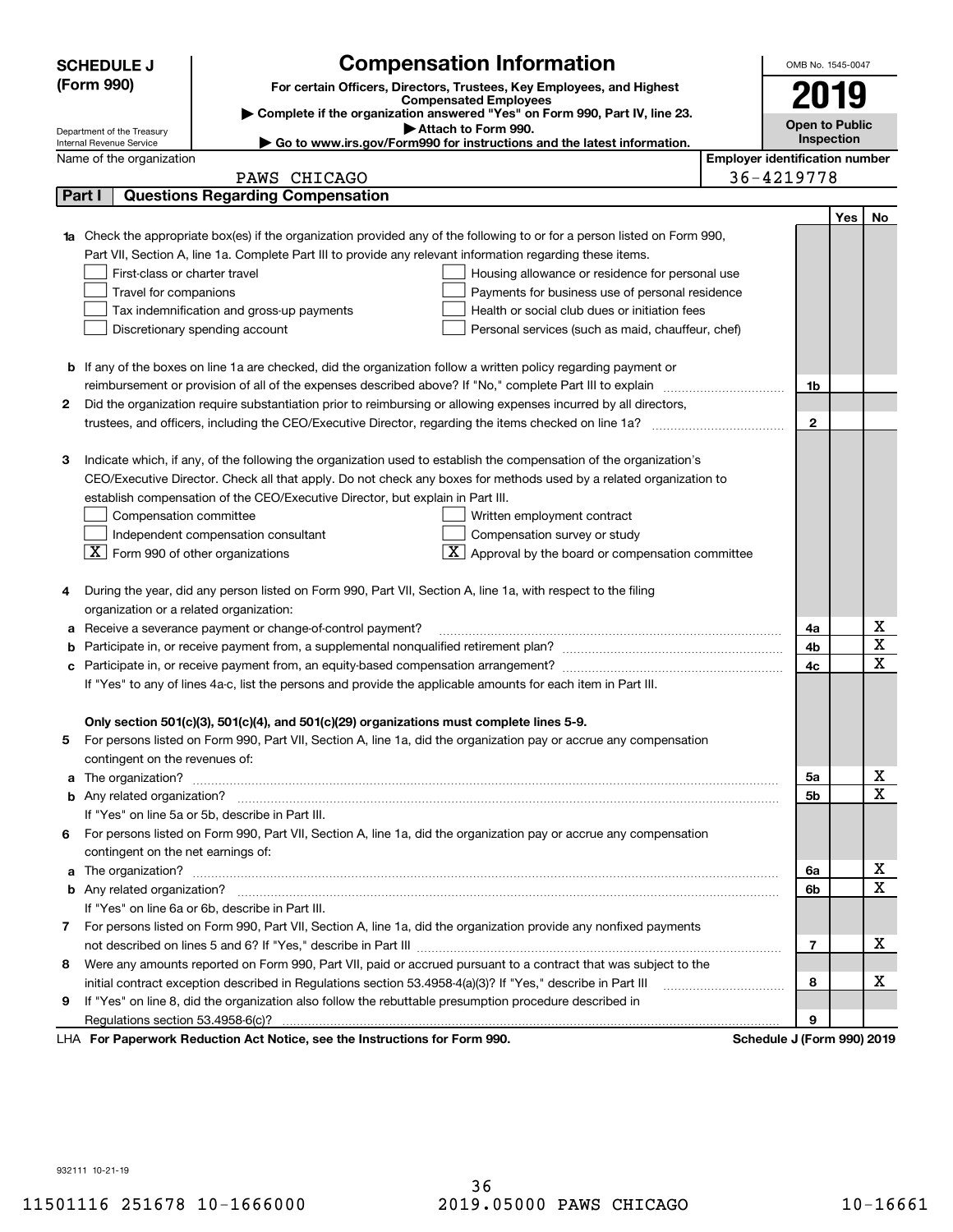# **Part II Officers, Directors, Trustees, Key Employees, and Highest Compensated Employees.**  Schedule J (Form 990) 2019 Page Use duplicate copies if additional space is needed.

For each individual whose compensation must be reported on Schedule J, report compensation from the organization on row (i) and from related organizations, described in the instructions, on row (ii). Do not list any individuals that aren't listed on Form 990, Part VII.

**Note:**  The sum of columns (B)(i)-(iii) for each listed individual must equal the total amount of Form 990, Part VII, Section A, line 1a, applicable column (D) and (E) amounts for that individual.

| (A) Name and Title       |                    |                          | (B) Breakdown of W-2 and/or 1099-MISC compensation |                                           | (C) Retirement and<br>other deferred | (D) Nontaxable<br>benefits | (E) Total of columns<br>$(B)(i)-(D)$ | (F) Compensation<br>in column (B)         |
|--------------------------|--------------------|--------------------------|----------------------------------------------------|-------------------------------------------|--------------------------------------|----------------------------|--------------------------------------|-------------------------------------------|
|                          |                    | (i) Base<br>compensation | (ii) Bonus &<br>incentive<br>compensation          | (iii) Other<br>reportable<br>compensation | compensation                         |                            |                                      | reported as deferred<br>on prior Form 990 |
| $(1)$ ALISA BRILL        | $(\sf{i})$         | 153,239.                 | 0.                                                 | 0.                                        | $\overline{0}$ .                     | $\mathbf 0$ .              | 153,239.                             | 0.                                        |
| CFO/VP OF MED CENTER OPS | (ii)               | $\overline{0}$ .         | $\overline{0}$ .                                   | $\overline{0}$ .                          | $\overline{0}$ .                     | 0.                         | $\overline{0}$ .                     | 0.                                        |
| (2) JESSICA VON WALDAU   | (i)                | 160, 307.                | $\overline{0}$ .                                   | $\overline{0}$ .                          | $\overline{0}$ .                     | 0.                         | 160,307.                             | 0.                                        |
| VETERINARIAN             | (ii)               | $\overline{0}$ .         | $\overline{0}$ .                                   | $\overline{0}$ .                          | $\overline{0}$ .                     | 0.                         | 0.                                   | 0.                                        |
|                          | $(\sf{i})$         |                          |                                                    |                                           |                                      |                            |                                      |                                           |
|                          | (ii)               |                          |                                                    |                                           |                                      |                            |                                      |                                           |
|                          | $(\sf{i})$         |                          |                                                    |                                           |                                      |                            |                                      |                                           |
|                          | (ii)               |                          |                                                    |                                           |                                      |                            |                                      |                                           |
|                          | $(\sf{i})$         |                          |                                                    |                                           |                                      |                            |                                      |                                           |
|                          | (ii)               |                          |                                                    |                                           |                                      |                            |                                      |                                           |
|                          | $(\sf{i})$         |                          |                                                    |                                           |                                      |                            |                                      |                                           |
|                          | (ii)               |                          |                                                    |                                           |                                      |                            |                                      |                                           |
|                          | $(\sf{i})$         |                          |                                                    |                                           |                                      |                            |                                      |                                           |
|                          | (ii)               |                          |                                                    |                                           |                                      |                            |                                      |                                           |
|                          | $(\sf{i})$         |                          |                                                    |                                           |                                      |                            |                                      |                                           |
|                          | (ii)               |                          |                                                    |                                           |                                      |                            |                                      |                                           |
|                          | $(\sf{i})$         |                          |                                                    |                                           |                                      |                            |                                      |                                           |
|                          | (ii)               |                          |                                                    |                                           |                                      |                            |                                      |                                           |
|                          | $(\sf{i})$         |                          |                                                    |                                           |                                      |                            |                                      |                                           |
|                          | (ii)               |                          |                                                    |                                           |                                      |                            |                                      |                                           |
|                          | $(\sf{i})$<br>(ii) |                          |                                                    |                                           |                                      |                            |                                      |                                           |
|                          | $(\sf{i})$         |                          |                                                    |                                           |                                      |                            |                                      |                                           |
|                          | (ii)               |                          |                                                    |                                           |                                      |                            |                                      |                                           |
|                          | $(\sf{i})$         |                          |                                                    |                                           |                                      |                            |                                      |                                           |
|                          | (ii)               |                          |                                                    |                                           |                                      |                            |                                      |                                           |
|                          | $(\sf{i})$         |                          |                                                    |                                           |                                      |                            |                                      |                                           |
|                          | (ii)               |                          |                                                    |                                           |                                      |                            |                                      |                                           |
|                          | $(\sf{i})$         |                          |                                                    |                                           |                                      |                            |                                      |                                           |
|                          | (ii)               |                          |                                                    |                                           |                                      |                            |                                      |                                           |
|                          | $(\sf{i})$         |                          |                                                    |                                           |                                      |                            |                                      |                                           |
|                          | (ii)               |                          |                                                    |                                           |                                      |                            |                                      |                                           |
|                          |                    |                          |                                                    |                                           |                                      |                            |                                      |                                           |

**Schedule J (Form 990) 2019**

36-4219778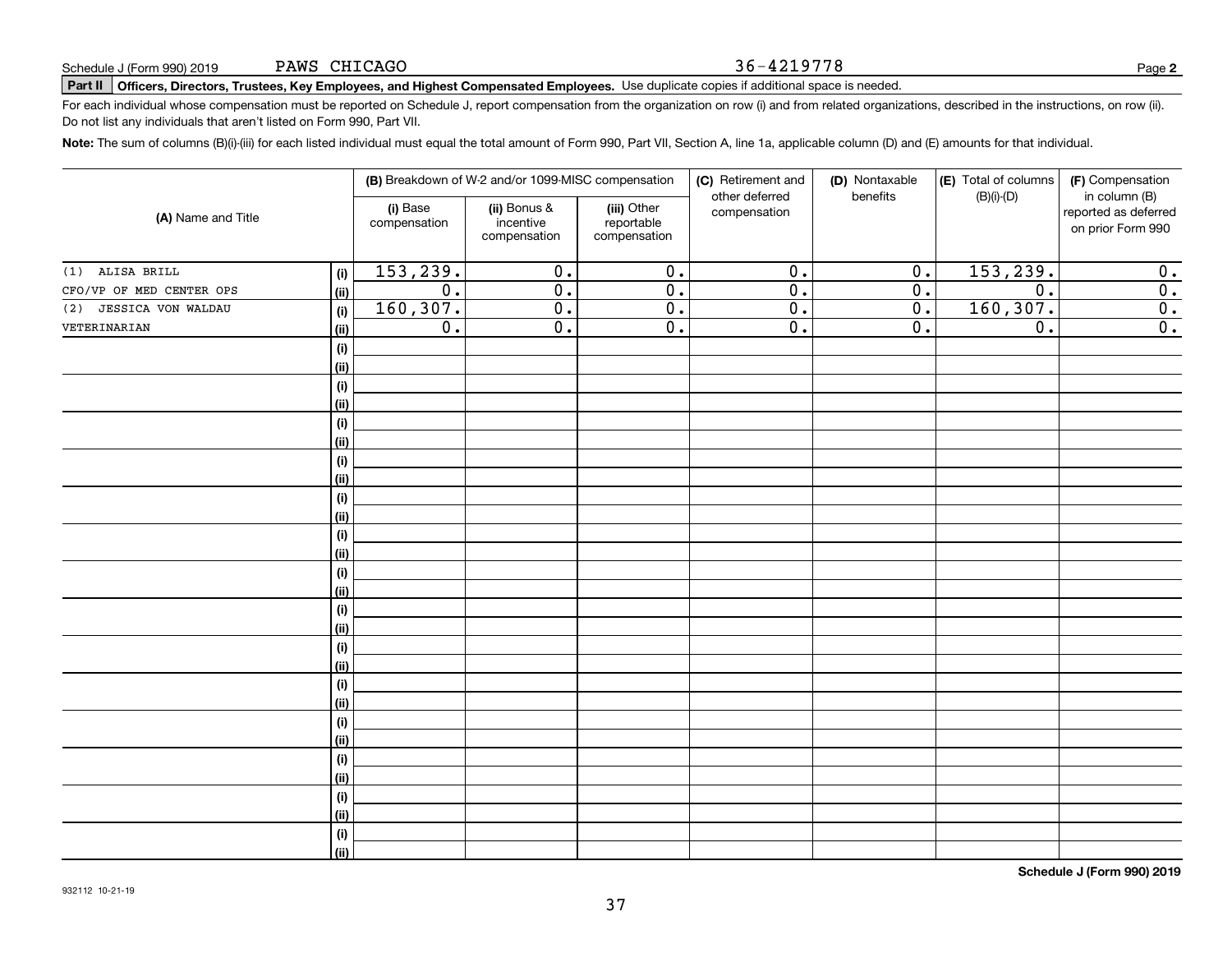#### **Part III Supplemental Information**

Schedule J (Form 990) 2019 PAWS CHICAGO<br>Part III Supplemental Information<br>Provide the information, explanation, or descriptions required for Part I, lines 1a, 1b, 3, 4a, 4b, 4c, 5a, 5b, 6a, 6b, 7, and 8, and for Part II. A

**Schedule J (Form 990) 2019**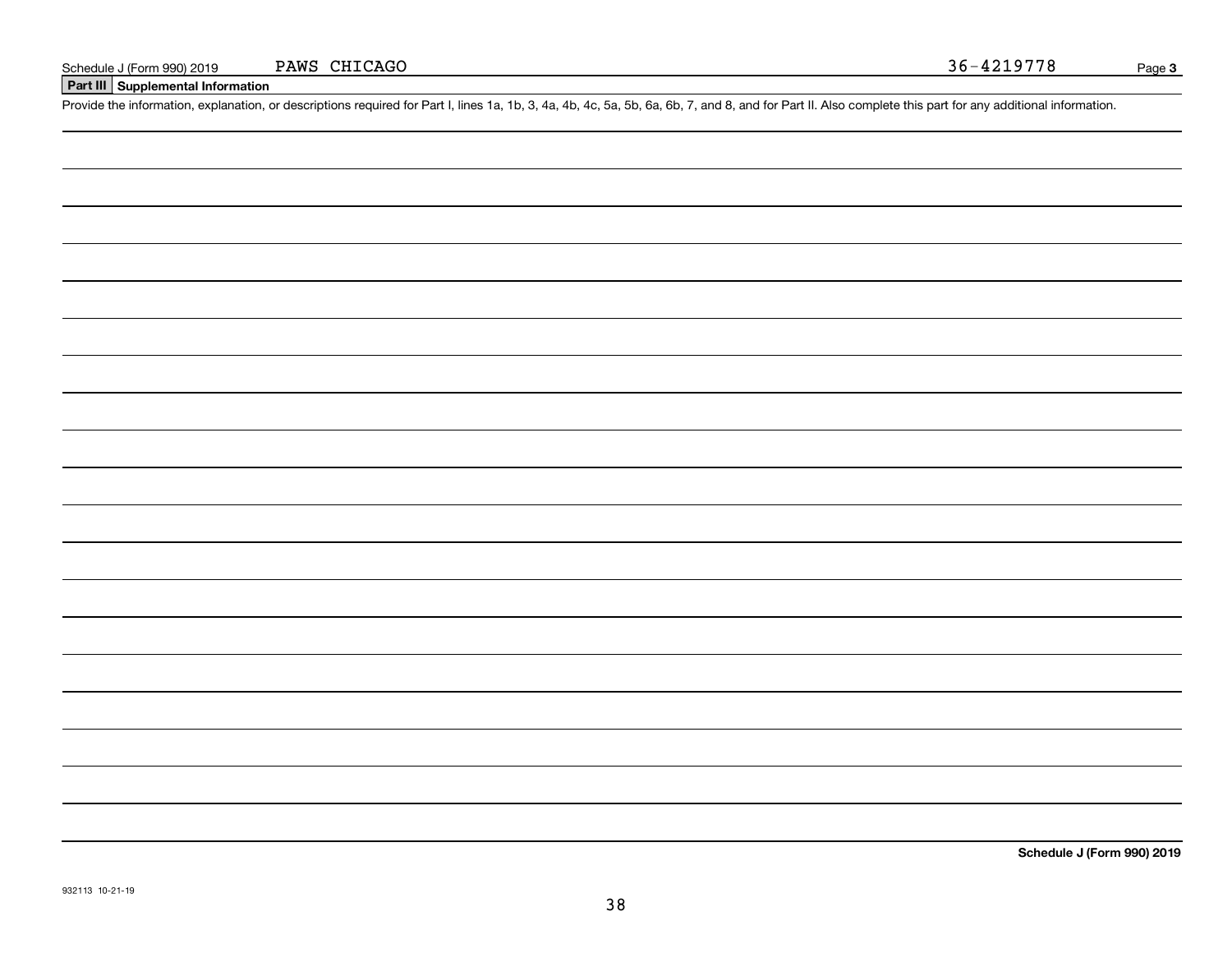#### **SCHEDULE M (Form 990)**

# **Noncash Contributions**

OMB No. 1545-0047

Department of the Treasury Internal Revenue Service

**Complete if the organizations answered "Yes" on Form 990, Part IV, lines 29 or 30.** <sup>J</sup>**2019 Attach to Form 990.** J

**Open to Public Inspection**

| Internal Revenue Service | Go to www.irs.gov/Form990 for instructions and the latest information. |
|--------------------------|------------------------------------------------------------------------|
| Name of the organization |                                                                        |

**Employer identification number** 36-4219778

|        | PAWS CHICAGO                                                                                                                                                                                                                                                                                                                                                                                                                                                                                                                                                                                                      |                               |                                      |                                                                                                                |                                                       | 36-4219778 |            |    |
|--------|-------------------------------------------------------------------------------------------------------------------------------------------------------------------------------------------------------------------------------------------------------------------------------------------------------------------------------------------------------------------------------------------------------------------------------------------------------------------------------------------------------------------------------------------------------------------------------------------------------------------|-------------------------------|--------------------------------------|----------------------------------------------------------------------------------------------------------------|-------------------------------------------------------|------------|------------|----|
| Part I | <b>Types of Property</b>                                                                                                                                                                                                                                                                                                                                                                                                                                                                                                                                                                                          |                               |                                      |                                                                                                                |                                                       |            |            |    |
|        |                                                                                                                                                                                                                                                                                                                                                                                                                                                                                                                                                                                                                   | (a)<br>Check if<br>applicable | (b)<br>Number of<br>contributions or | (c)<br>Noncash contribution<br>amounts reported on<br>items contributed Form 990, Part VIII, line 1g           | Method of determining<br>noncash contribution amounts | (d)        |            |    |
| 1      |                                                                                                                                                                                                                                                                                                                                                                                                                                                                                                                                                                                                                   |                               |                                      |                                                                                                                |                                                       |            |            |    |
| 2      |                                                                                                                                                                                                                                                                                                                                                                                                                                                                                                                                                                                                                   |                               |                                      |                                                                                                                |                                                       |            |            |    |
| 3      | Art - Fractional interests                                                                                                                                                                                                                                                                                                                                                                                                                                                                                                                                                                                        |                               |                                      |                                                                                                                |                                                       |            |            |    |
| 4      | Books and publications                                                                                                                                                                                                                                                                                                                                                                                                                                                                                                                                                                                            |                               |                                      |                                                                                                                |                                                       |            |            |    |
| 5      | Clothing and household goods                                                                                                                                                                                                                                                                                                                                                                                                                                                                                                                                                                                      |                               |                                      |                                                                                                                |                                                       |            |            |    |
| 6      |                                                                                                                                                                                                                                                                                                                                                                                                                                                                                                                                                                                                                   | $\mathbf x$                   | 248                                  | 144,775. SELLING PRICE                                                                                         |                                                       |            |            |    |
| 7      |                                                                                                                                                                                                                                                                                                                                                                                                                                                                                                                                                                                                                   |                               |                                      |                                                                                                                |                                                       |            |            |    |
| 8      |                                                                                                                                                                                                                                                                                                                                                                                                                                                                                                                                                                                                                   |                               |                                      |                                                                                                                |                                                       |            |            |    |
| 9      | Securities - Publicly traded                                                                                                                                                                                                                                                                                                                                                                                                                                                                                                                                                                                      | $\mathbf x$                   | 21                                   | 1,671,701. FAIR MARKET VALUE                                                                                   |                                                       |            |            |    |
| 10     | Securities - Closely held stock                                                                                                                                                                                                                                                                                                                                                                                                                                                                                                                                                                                   |                               |                                      |                                                                                                                |                                                       |            |            |    |
| 11     | Securities - Partnership, LLC, or                                                                                                                                                                                                                                                                                                                                                                                                                                                                                                                                                                                 |                               |                                      |                                                                                                                |                                                       |            |            |    |
|        | trust interests                                                                                                                                                                                                                                                                                                                                                                                                                                                                                                                                                                                                   |                               |                                      |                                                                                                                |                                                       |            |            |    |
| 12     |                                                                                                                                                                                                                                                                                                                                                                                                                                                                                                                                                                                                                   |                               |                                      |                                                                                                                |                                                       |            |            |    |
| 13     | Qualified conservation contribution -                                                                                                                                                                                                                                                                                                                                                                                                                                                                                                                                                                             |                               |                                      |                                                                                                                |                                                       |            |            |    |
|        | Historic structures                                                                                                                                                                                                                                                                                                                                                                                                                                                                                                                                                                                               |                               |                                      |                                                                                                                |                                                       |            |            |    |
| 14     | Qualified conservation contribution - Other                                                                                                                                                                                                                                                                                                                                                                                                                                                                                                                                                                       |                               |                                      |                                                                                                                |                                                       |            |            |    |
| 15     |                                                                                                                                                                                                                                                                                                                                                                                                                                                                                                                                                                                                                   |                               |                                      |                                                                                                                |                                                       |            |            |    |
| 16     | Real estate - Commercial                                                                                                                                                                                                                                                                                                                                                                                                                                                                                                                                                                                          |                               |                                      |                                                                                                                |                                                       |            |            |    |
| 17     |                                                                                                                                                                                                                                                                                                                                                                                                                                                                                                                                                                                                                   |                               |                                      |                                                                                                                |                                                       |            |            |    |
| 18     |                                                                                                                                                                                                                                                                                                                                                                                                                                                                                                                                                                                                                   |                               |                                      |                                                                                                                |                                                       |            |            |    |
| 19     |                                                                                                                                                                                                                                                                                                                                                                                                                                                                                                                                                                                                                   | $\mathbf x$                   | 117,250                              | 478,850.COST                                                                                                   |                                                       |            |            |    |
| 20     | Drugs and medical supplies                                                                                                                                                                                                                                                                                                                                                                                                                                                                                                                                                                                        |                               |                                      |                                                                                                                |                                                       |            |            |    |
| 21     |                                                                                                                                                                                                                                                                                                                                                                                                                                                                                                                                                                                                                   |                               |                                      |                                                                                                                |                                                       |            |            |    |
| 22     |                                                                                                                                                                                                                                                                                                                                                                                                                                                                                                                                                                                                                   |                               |                                      |                                                                                                                |                                                       |            |            |    |
| 23     |                                                                                                                                                                                                                                                                                                                                                                                                                                                                                                                                                                                                                   |                               |                                      |                                                                                                                |                                                       |            |            |    |
| 24     | Archeological artifacts                                                                                                                                                                                                                                                                                                                                                                                                                                                                                                                                                                                           |                               |                                      |                                                                                                                |                                                       |            |            |    |
| 25     | $($ SPECIAL EVENT $)$<br>Other $\blacktriangleright$                                                                                                                                                                                                                                                                                                                                                                                                                                                                                                                                                              | х                             | 845                                  | 607,245. FAIR MARKET VALUE                                                                                     |                                                       |            |            |    |
| 26     | Other $\blacktriangleright$<br>$\left(\begin{array}{ccc} \begin{array}{ccc} \end{array} & \begin{array}{ccc} \end{array} & \begin{array}{ccc} \end{array} & \begin{array}{ccc} \end{array} & \begin{array}{ccc} \end{array} & \begin{array}{ccc} \end{array} & \begin{array}{ccc} \end{array} & \begin{array}{ccc} \end{array} & \begin{array}{ccc} \end{array} & \begin{array}{ccc} \end{array} & \begin{array}{ccc} \end{array} & \begin{array}{ccc} \end{array} & \begin{array}{ccc} \end{array} & \begin{array}{ccc} \end{array} & \begin{array}{ccc} \end{array} & \begin{array}{ccc} \end{array} & \begin{$ |                               |                                      |                                                                                                                |                                                       |            |            |    |
| 27     | Other                                                                                                                                                                                                                                                                                                                                                                                                                                                                                                                                                                                                             |                               |                                      |                                                                                                                |                                                       |            |            |    |
| 28     | Other                                                                                                                                                                                                                                                                                                                                                                                                                                                                                                                                                                                                             |                               |                                      |                                                                                                                |                                                       |            |            |    |
| 29     | Number of Forms 8283 received by the organization during the tax year for contributions                                                                                                                                                                                                                                                                                                                                                                                                                                                                                                                           |                               |                                      |                                                                                                                |                                                       |            |            |    |
|        | for which the organization completed Form 8283, Part IV, Donee Acknowledgement                                                                                                                                                                                                                                                                                                                                                                                                                                                                                                                                    |                               |                                      | 29                                                                                                             |                                                       |            |            |    |
|        |                                                                                                                                                                                                                                                                                                                                                                                                                                                                                                                                                                                                                   |                               |                                      |                                                                                                                |                                                       |            | $ Y_{es} $ | No |
|        | 30a During the year, did the organization receive by contribution any property reported in Part I, lines 1 through 28, that it                                                                                                                                                                                                                                                                                                                                                                                                                                                                                    |                               |                                      |                                                                                                                |                                                       |            |            |    |
|        | must hold for at least three years from the date of the initial contribution, and which isn't required to be used for                                                                                                                                                                                                                                                                                                                                                                                                                                                                                             |                               |                                      |                                                                                                                |                                                       |            |            |    |
|        | exempt purposes for the entire holding period?                                                                                                                                                                                                                                                                                                                                                                                                                                                                                                                                                                    |                               |                                      |                                                                                                                |                                                       | 30a        |            | х  |
| b      | If "Yes," describe the arrangement in Part II.                                                                                                                                                                                                                                                                                                                                                                                                                                                                                                                                                                    |                               |                                      |                                                                                                                |                                                       |            |            |    |
| 31     | Does the organization have a gift acceptance policy that requires the review of any nonstandard contributions?                                                                                                                                                                                                                                                                                                                                                                                                                                                                                                    |                               |                                      |                                                                                                                |                                                       | 31         | х          |    |
|        | 32a Does the organization hire or use third parties or related organizations to solicit, process, or sell noncash<br>contributions?                                                                                                                                                                                                                                                                                                                                                                                                                                                                               |                               |                                      |                                                                                                                |                                                       | 32a        | х          |    |
|        | <b>b</b> If "Yes," describe in Part II.                                                                                                                                                                                                                                                                                                                                                                                                                                                                                                                                                                           |                               |                                      |                                                                                                                |                                                       |            |            |    |
|        |                                                                                                                                                                                                                                                                                                                                                                                                                                                                                                                                                                                                                   |                               |                                      | $d/dp$ <sup>'</sup> $t$ report on amount in ealumn (a) far a tupe of preparty far which ealumn (a) is obselved |                                                       |            |            |    |

932141 09-27-19

**For Paperwork Reduction Act Notice, see the Instructions for Form 990. Schedule M (Form 990) 2019** LHA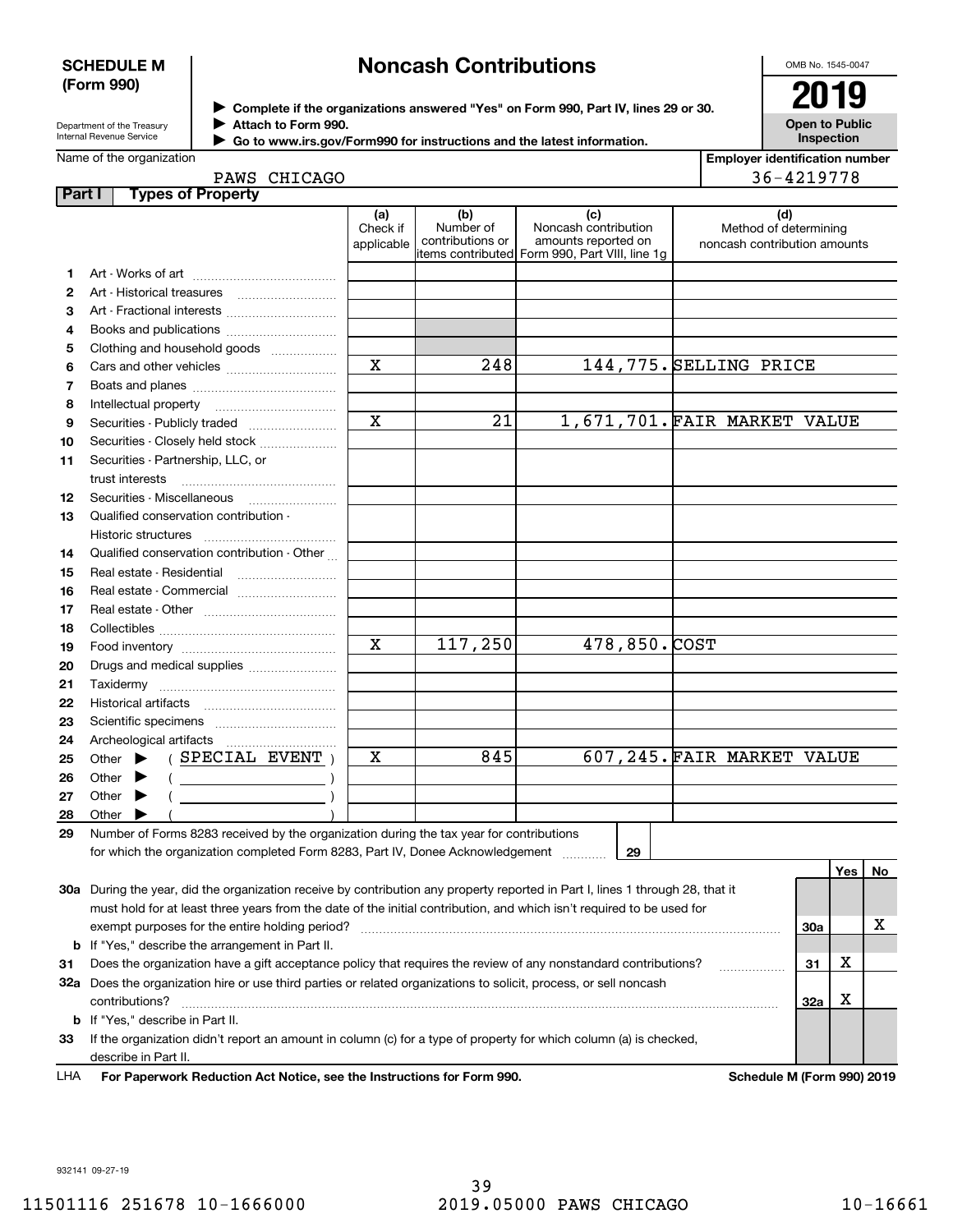#### PAWS CHICAGO

Schedule M (Form 990) 2019 PAWS CHICAGO<br>**Part II** Supplemental Information. Provide the information required by Part I. lines 30b. 32b. and 33. and whether the organ Part II | Supplemental Information. Provide the information required by Part I, lines 30b, 32b, and 33, and whether the organization is reporting in Part I, column (b), the number of contributions, the number of items received, or a combination of both. Also complete this part for any additional information.

#### SCHEDULE M, LINE 32B:

#### PAWS CHICAGO USES INSURANCE AUTO AUCTIONS, INC. TO MANAGE THE

### DONATION/SALES OF VEHICLES

**Schedule M (Form 990) 2019**

932142 09-27-19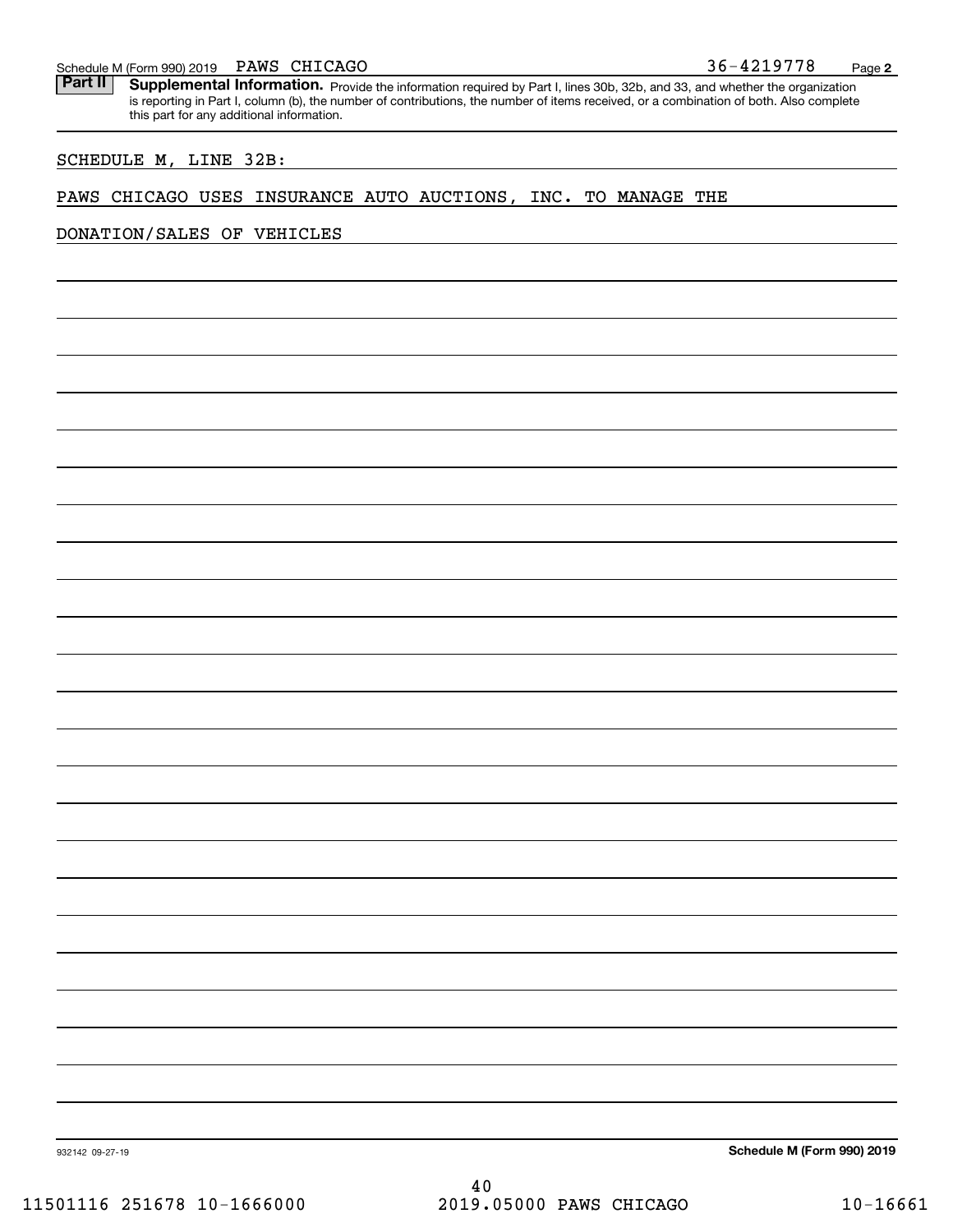**(Form 990 or 990-EZ)**

Department of the Treasury Internal Revenue Service Name of the organization

**Complete to provide information for responses to specific questions on Form 990 or 990-EZ or to provide any additional information. | Attach to Form 990 or 990-EZ. | Go to www.irs.gov/Form990 for the latest information. SCHEDULE O Supplemental Information to Form 990 or 990-EZ**



PAWS CHICAGO 36-4219778

PROGRAMS.

FORM 990, PART III, LINE 1, DESCRIPTION OF ORGANIZATION MISSION:

PAWS CHICAGO'S LIFESAVING SUCCESS IS ROOTED IN THE NO KILL MODEL, WHICH CAN BE REPLICATED AND SCALED IN ANY COMMUNITY. THE FOUNDATION OF ALL LIFESAVING IS COMMUNITY ENGAGEMENT. BY RAISING AWARENESS ABOUT PET HOMELESSNESS AND ENGAGING PEOPLE IN LIFESAVING EFFORTS, WE CAN MAKE LASTING CHANGE FOR ANIMALS. PAWS CHICAGO'S MISSION-CRITICAL PROGRAMS-OUR NO KILL PILLARS OF PREVENTION, ADOPTION, ANIMAL HEALTH AND BEHAVIOR, AND VOLUNTEERS - SIT ATOP THIS FOUNDATION. THESE ARE THE ROBUST PROGRAMS THAT ARE ESSENTIAL TO BUILDING NO KILL COMMUNITIES

FORM 990, PART III, LINE 4A, PROGRAM SERVICE ACCOMPLISHMENTS: CARE IN 2019. AS THE ANIMAL WELFARE MOVEMENT CONTINUES TO GROW IN CHICAGO, HEALTHY ANIMALS ARE BEING SAVED IN RECORD NUMBERS AT THE CITY POUND, WHICH MEANS THE POPULATION OF ANIMALS IN NEED OF RESCUE INCREASINGLY REQUIRES MORE SIGNIFICANT MEDICAL RESOURCES TO TREAT. TO SAVE MORE LIVES, IN 2019 PAWS CHICAGO BEGAN CONSTRUCTION ON A MAJOR EXPANSION OF ITS MEDICAL CENTER AND SHELTER MEDICINE PROGRAM TO INCREASE CAPACITY TO RESCUE SICK AND INJURED ANIMALS. THE COMPLETED MEDICAL CENTER WILL TRIPLE THE NUMBER OF ISOLATION SUITES FROM 30 TO 90 AND WILL BE THE PREMIER HOMELESS PET HOSPITAL IN THE NATION. THE PAWS CHICAGO TRAINING CENTER IS HOME TO AN INNOVATIVE DOG TRAINING AND ENRICHMENT PROGRAMMING. THROUGH THIS CENTER, A TEAM OF BEHAVIOR

932211 09-06-19 LHA For Paperwork Reduction Act Notice, see the Instructions for Form 990 or 990-EZ. Schedule O (Form 990 or 990-EZ) (2019) 41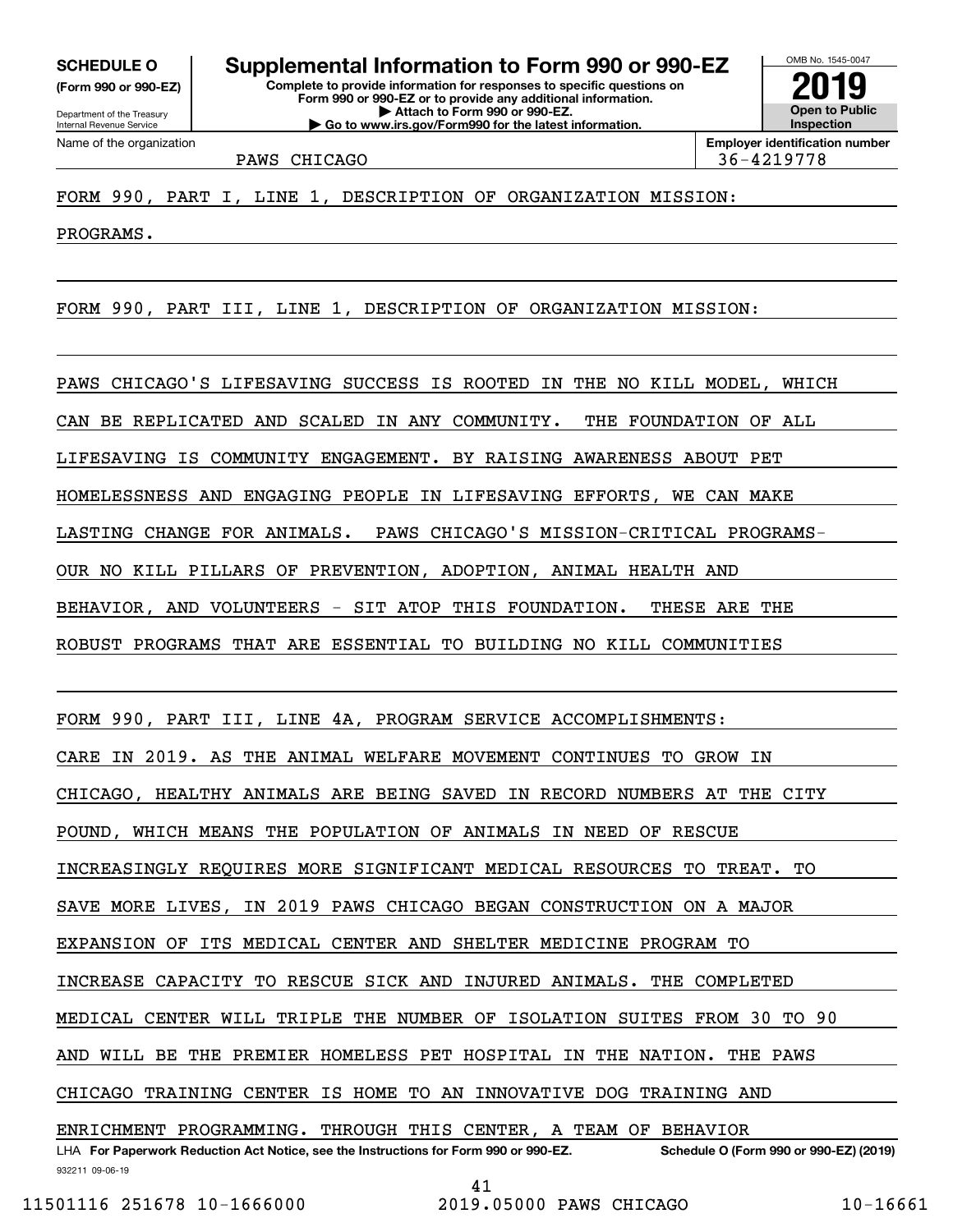| Schedule O (Form 990 or 990-EZ) (2019)                                 | Page 2                                              |
|------------------------------------------------------------------------|-----------------------------------------------------|
| Name of the organization<br>PAWS CHICAGO                               | <b>Employer identification number</b><br>36-4219778 |
| PROFESSIONALS AND TRAINED VOLUNTEERS PROVIDE ABUSED,                   | NEGLECTED AND                                       |
| UNDER SOCIALIZED HOMELESS DOGS WITH ONE-ON-ONE AND GROUP TRAINING,     |                                                     |
| AGILITY AND ENRICHMENT TO HELP THEM BUILD CONFIDENCE AND COMMUNICATION |                                                     |

WHICH LEADS TO SUCCESSFUL ADOPTIONS.

FORM 990, PART III, LINE 4B, PROGRAM SERVICE ACCOMPLISHMENTS:

932212 09-06-19 **Schedule O (Form 990 or 990-EZ) (2019)** SERVES AS AN ANIMAL WELFARE ANCHOR IN ENGLEWOOD, ENABLING PAWS TO PROVIDE EVEN MORE PREVENTATIVE RESOURCES BEYOND FREE SPAY/ NEUTER AND TRANSPORTATION. THIS NEW LOCATION IS EXPANDING SERVICES INTO COMMUNITY MEDICINE, PROVIDING VETERINARY CARE TO SICK, INJURED AND SUFFERING PETS WHO WOULD OTHERWISE NEVER SEE A VETERINARIAN, PET FOOD PANTRY, THE GUSMOBILE, VOLUNTEER ORIENTATIONS, FERAL CAT SHELTER BUILDING ASSISTANCE, TRAP-NEUTER-RETURN SUPPORT, EDUCATIONAL SESSIONS AND MORE. IN 2018, PAWS FOR LIFE ALSO ADDED THE BACK OF THE YARDS COMMUNITY. BY INCREASING SPAY/NEUTER OUTREACH AND MEETING PEOPLE WHO WOULD NEVER KNOW ABOUT PAWS CHICAGO'S SUPPORT AND RESOURCES, THE NUMBER OF STRAY AND UNWANTED PETS HAS DRAMATICALLY DECLINED. 95% OF THE PETS PAWS FOR LIFE MEETS ARE UNALTERED; THROUGH SIMPLY REMOVING BARRIERS, PAWS ACHIEVES A SPAY/NEUTER CONVERSION RATE OF 83 PERCENT OF ALL UNALTERED PETS MET THROUGH THIS PROGRAM. PAWS CHICAGO'S FERAL CAT TRAP NEUTER RETURN (TNR) PROGRAM IS ANOTHER CRITICAL ASPECT OF PREVENTION THROUGH TARGETED SPAY/NEUTER. BY PROACTIVELY STERILIZING AND MANAGING THE FREE ROAMING CAT POPULATION, THE SOURCE OF THOUSANDS OF UNWANTED KITTENS BORN EACH YEAR. TNR REDUCES THE NUMBER OF ANIMALS ENTERING THE SHELTERING SYSTEM EACH YEAR WHILE ALSO SAVING KITTENS AND FINDING THEM ADOPTIVE HOMES. IN 2019, PAWS PERFORMED 2,244 SPAY/NEUTER SURGERIES ON FERAL CATS. THESE PREVENTION EFFORTS ARE CRITICAL TO ENDING THE KILLING OF HOMELESS PETS, WITH THE ACHIEVEMENT OF A 91 PERCENT REDUCTION IN KILLING SINCE 1997. 42

11501116 251678 10-1666000 2019.05000 PAWS CHICAGO 10-16661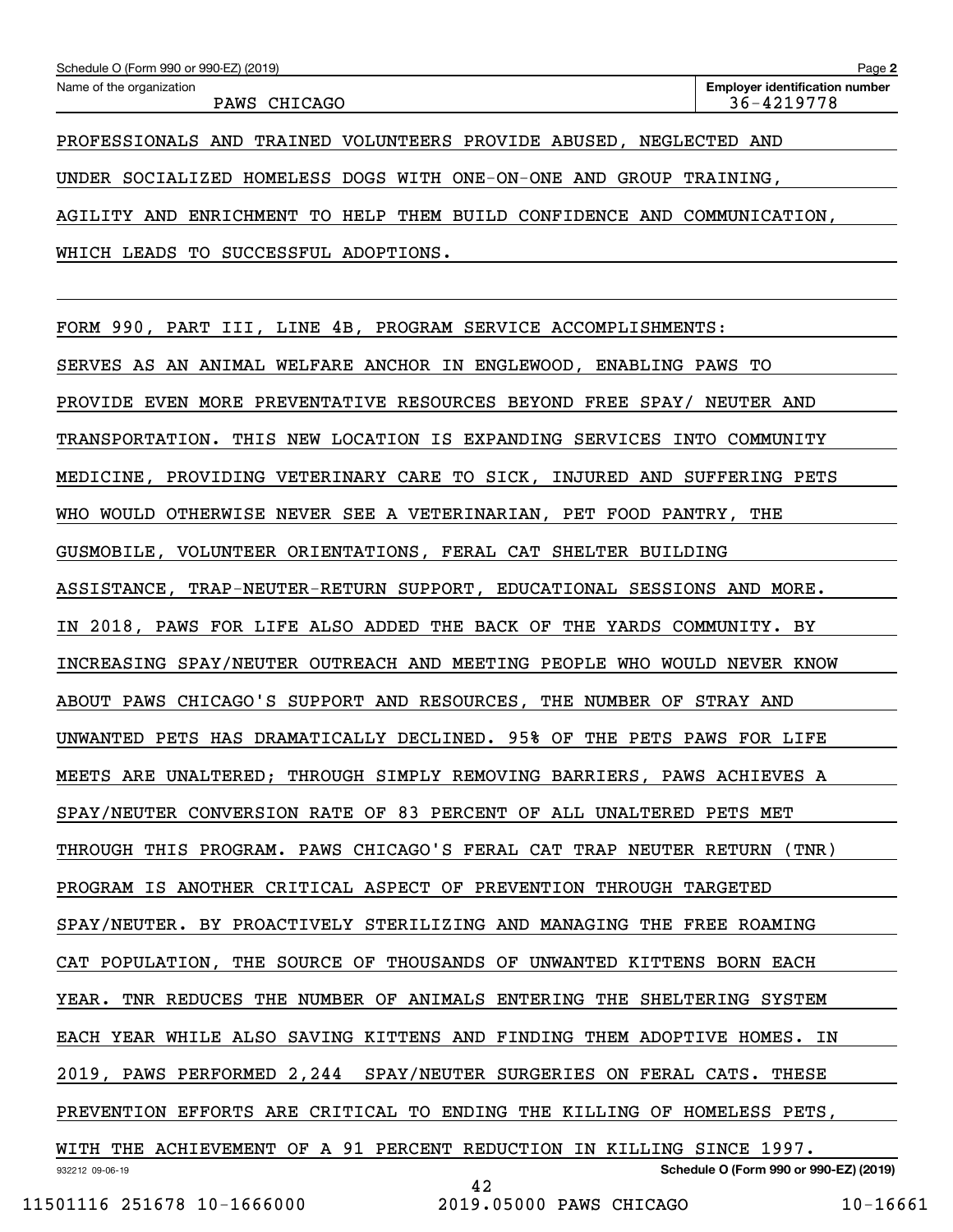| Schedule O (Form 990 or 990-EZ) (2019) |  |  |
|----------------------------------------|--|--|
|----------------------------------------|--|--|

**2**Echedule O (Form 990 or 990-EZ) (2019)<br>Name of the organization **number** Name of the organization **page Name of the organization number** PAWS CHICAGO 2002 20036-1219778

TWO-THIRDS OF THIS REDUCTION IS THE RESULT OF FEWER PETS ENTERING SHELTERS.

FORM 990, PART III, LINE 4C, PROGRAM SERVICE ACCOMPLISHMENTS: AWARENESS AND BRING IN THE COMMUNITY, RESULTING IN MORE LIVES SAVED. IN ADDITION, THROUGH OFF-SITE ADOPTION EVENTS IN COMMUNITIES ACROSS CHICAGOLAND, PAWS BRINGS ADOPTABLE ANIMALS TO HIGH-TRAFFIC SHOPPING CENTERS AND RETAIL STORES WHERE PEOPLE WILL STOP, PLAY WITH THE ANIMALS AND THINK ABOUT ADOPTING.

FORM 990, PART III, LINE 4D, OTHER PROGRAM SERVICES:

VOLUNTEERS: VOLUNTEERS ARE THE LIFE-FORCE BEHIND PAWS CHICAGO'S

OPERATIONS AND AN ESSENTIAL INGREDIENT TO BUILDING A NO KILL CHICAGO.

IN 2019, VOLUNTEERS DEDICATED 149,507 HOURS OF SERVICE, FULFILLING THE

WORK OF 71 FULL TIME EMPLOYEES. AND THIS DOESN'T INCLUDE FOSTER

FAMILIES WHO TOOK IN AND CARED FOR ANIMALS IN NEED. IN 2019, 3,003

ANIMALS WERE PLACED IN FOSTER CARE. IN ADDITION TO THE TIME THEY COMMIT

TO PAWS CHICAGO, VOLUNTEERS ARE ALSO AMBASSADORS, REACHING NEW PEOPLE

AND ENGAGING NEW COMMUNITIES IN THE CAUSE OF HOMELESS ANIMALS THROUGH

THEIR EVERYDAY INTERACTIONS.

ANIMAL WELFARE IS INCREDIBLY LABOR-INTENSIVE WORK. ONLY THROUGH

VOLUNTEERS IS PAWS CHICAGO ABLE TO EXECUTE ALL ELEMENTS OF THE

COMPREHENSIVE NO KILL MODEL AND ADVANCE ON THE MISSION OF BUILDING NO

KILL COMMUNITIES.

EXPENSES \$ 1,291,503. INCLUDING GRANTS OF \$ 0. REVENUE \$ 0.

FORM 990, PART VI, SECTION A, LINE 2:

932212 09-06-19 **Schedule O (Form 990 or 990-EZ) (2019)** 1) PAULA FASSEAS, CHAIRMAN, AND PETER FASSEAS, BOARD MEMBER, ARE MARRIED; 43

11501116 251678 10-1666000 2019.05000 PAWS CHICAGO 10-16661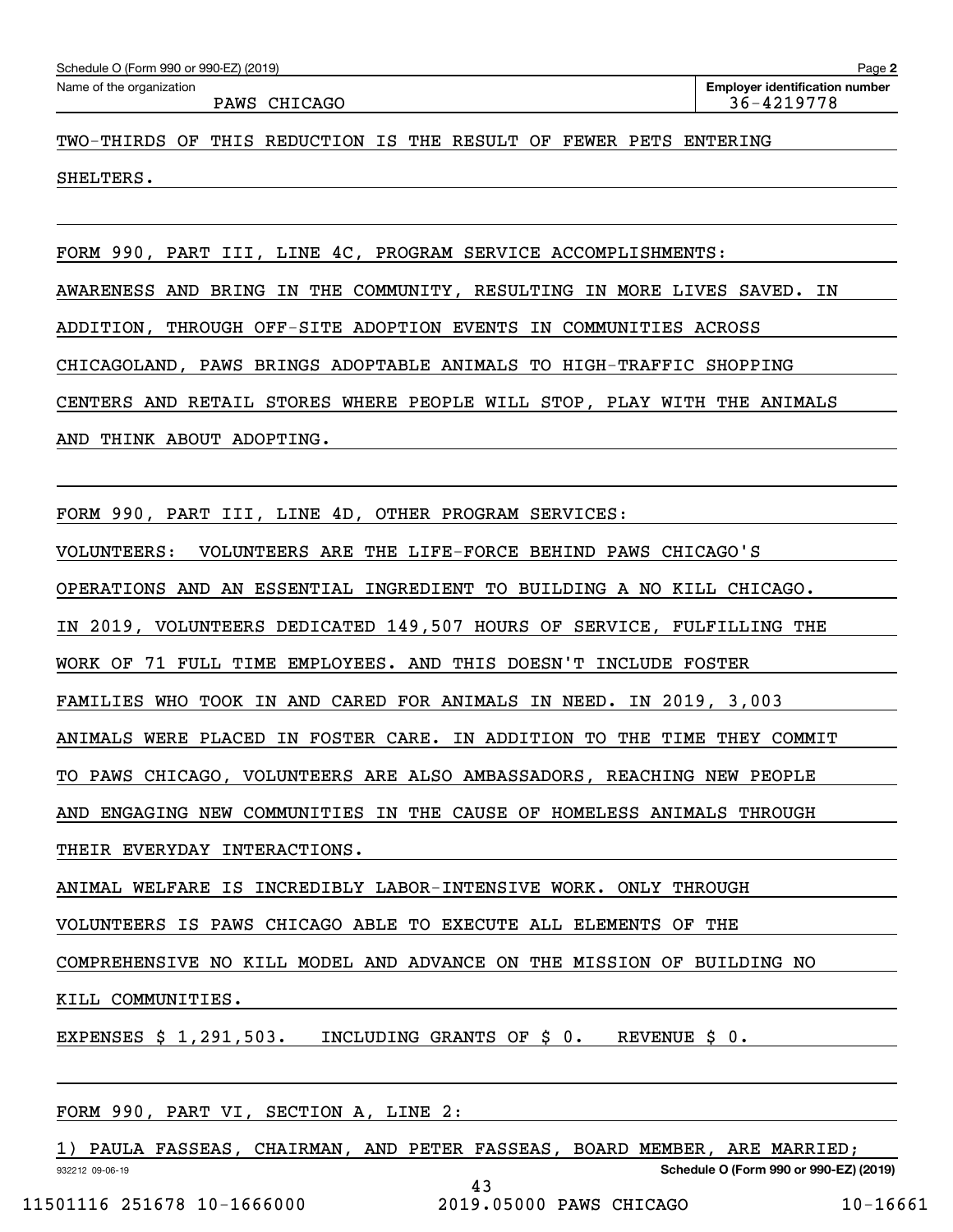PAWS CHICAGO 36-4219778

2) ALEXIS FASSEAS, TREASURER AND BOARD MEMBER IS THE DAUGHTER OF PETER AND

PAULA FASSEAS;

3) MICHAEL AND MELISSA CANNING ARE MARRIED. THEY ARE MAJOR

FUNDRAISERS AND CONTRIBUTORS;

4)BARBARA BRADFORD AND ROBERT SHERMAN ARE

MARRIED. THEY ARE MAJOR FUNDRAISERS AND CONTRIBUTORS.

FORM 990, PART VI, SECTION B, LINE 11B:

BEFORE THE FORM 990 IS FILED IT IS REVIEWED IN DETAIL BY THE SECRETARY, TREASURER, THE CHAIRMAN OF THE BOARD, AND THE INDEPENDENT AUDITORS. AFTER THAT REVIEW AND BEFORE IT IS FILED, A COPY OF THE FORM 990 IS DISTRIBUTED TO ALL MEMBERS OF THE BOARD OF DIRECTORS.

FORM 990, PART VI, SECTION B, LINE 12C:

BOARD MEMBERS AND SENIOR STAFF WILL ANNUALLY DISCLOSE AND PROMPTLY UPDATE ANY DISCLOSURES PREVIOUSLY MADE TO THE CHAIRMAN OF THE BOARD IN THE SECTION BELOW THAT REQUESTS THEM TO IDENTIFY THEIR INTERESTS THAT COULD GIVE RISE TO CONFLICTS OF INTEREST, SUCH AS A LIST OF FAMILY MEMBERS, SUBSTANTIAL BUSINESS OR INVESTMENT HOLDINGS, AND OTHER TRANSACTIONS OR AFFILIATIONS WITH BUSINESSES AND OTHER ORGANIZATIONS OR THOSE OF FAMILY MEMBERS AS WELL AS OTHER NONPROFIT ORGANIZATIONS. FOR EACH INTEREST DISCLOSED, THE CHAIRPERSON OF THE BOARD WILL DETERMINE WHETHER THE ORGANIZATION SHOULD: (A) TAKE NO ACTION OR (B) DISCLOSE THE SITUATION MORE BROADLY AND INVITE DISCUSSION/RESOLUTION BY THE FULL BOARD OF WHAT ACTION TO TAKE, OR (C) REFRAIN FROM TAKING ACTION AND OTHERWISE AVOID THE CONFLICT.

IN SOME CASES THE PERSON WITH THE CONFLICT MAY BE ASKED TO EXCUSE

932212 09-06-19 **Schedule O (Form 990 or 990-EZ) (2019)** HIM/HERSELF FROM SENSITIVE DISCUSSIONS SO AS NOT TO UNDULY INFLUENCE THE 44